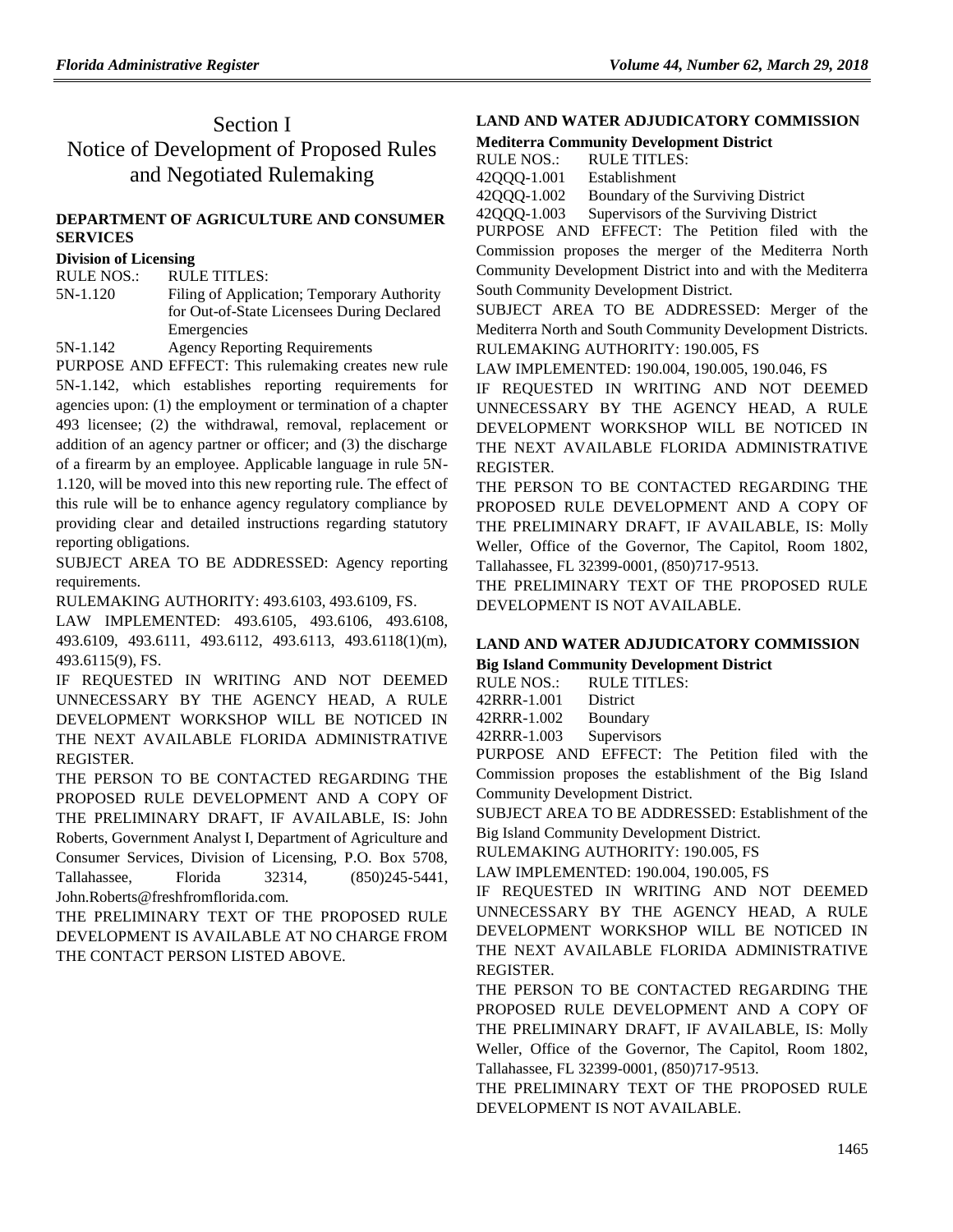# **[LAND AND WATER ADJUDICATORY COMMISSION](https://www.flrules.org/gateway/department.asp?id=42)**

**[Tolomato Community Development District](https://www.flrules.org/gateway/organization.asp?id=493)**

RULE NO.: RULE TITLE: [42SS-1.002](https://www.flrules.org/gateway/ruleNo.asp?id=42SS-1.002) Boundary

PURPOSE AND EFFECT: The Petition filed with the Commission proposes amendment of the Tolomato Community Development District.

SUBJECT AREA TO BE ADDRESSED: Amendment of the Tolomato Community Development District.

RULEMAKING AUTHORITY: [190.005, FS.](https://www.flrules.org/gateway/cfr.asp?id=190.005,%20FS)

LAW IMPLEMENTED: [190.004, 190.005, 190.046, FS.](https://www.flrules.org/gateway/cfr.asp?id=190.004,%20190.005,%20190.046,%20FS)

IF REQUESTED IN WRITING AND NOT DEEMED UNNECESSARY BY THE AGENCY HEAD, A RULE DEVELOPMENT WORKSHOP WILL BE NOTICED IN THE NEXT AVAILABLE FLORIDA ADMINISTRATIVE REGISTER.

THE PERSON TO BE CONTACTED REGARDING THE PROPOSED RULE DEVELOPMENT AND A COPY OF THE PRELIMINARY DRAFT, IF AVAILABLE, IS: Molly Weller, Office of the Governor, The Capitol, Room 1802, Tallahassee, FL 32399-0001, (850)717-9513

THE PRELIMINARY TEXT OF THE PROPOSED RULE DEVELOPMENT IS NOT AVAILABLE.

# Section II Proposed Rules

## **[DEPARTMENT OF AGRICULTURE AND CONSUMER](https://www.flrules.org/gateway/department.asp?id=5)  [SERVICES](https://www.flrules.org/gateway/department.asp?id=5)**

**[Division of Consumer Services](https://www.flrules.org/gateway/organization.asp?id=170)**

| RULE NOS.: | RULE TITLES:                 |
|------------|------------------------------|
| 5J-4.004   | Registration                 |
| 5J-4.005   | Exemption                    |
| 5J-4.014   | <b>Security Requirements</b> |

PURPOSE AND EFFECT: The proposed rulemaking amends incorporated department forms and updates form references.

SUMMARY: The proposed rules update a form revision date, update FDACS-10300, Health Studio Registration Application, and incorporate FDACS-10301, Health Studio Affidavit of Exemption. These amendments will streamline the process of registering or claiming an exemption and ensure statutory compliance with Chapter 2017-85, Laws of Florida and the health studios law.

### SUMMARY OF STATEMENT OF ESTIMATED REGULATORY COSTS AND LEGISLATIVE RATIFICATION:

The Agency has determined that this will not have an adverse impact on small business or likely increase directly or indirectly regulatory costs in excess of \$200,000 in the aggregate within one year after the implementation of the rule. A SERC has not been prepared by the Agency.

The Agency has determined that the proposed rule is not expected to require legislative ratification based on the statement of estimated regulatory costs or if no SERC is required, the information expressly relied upon and described herein: The proposed revisions update a department form incorporated by reference and incorporate a new form related to registration exemptions. There are no increased regulatory costs associated with these revisions. Additionally, no interested party submitted additional information regarding the economic impact.

Any person who wishes to provide information regarding a statement of estimated regulatory costs, or provide a proposal for a lower cost regulatory alternative must do so in writing within 21 days of this notice.

RULEMAKING AUTHORITY: [501.014\(2\), 501.016\(1\), \(2\),](https://www.flrules.org/gateway/cfr.asp?id=501.014(2),%20501.016(1),%20(2),%20(3),%20570.07(23)%20FS)  [\(3\), 570.07\(23\) FS.](https://www.flrules.org/gateway/cfr.asp?id=501.014(2),%20501.016(1),%20(2),%20(3),%20570.07(23)%20FS)

LAW IMPLEMENTED: [501.013, 501.015\(1\), \(2\), \(3\), \(4\),](https://www.flrules.org/gateway/cfr.asp?id=501.013,%20501.015(1),%20(2),%20(3),%20(4),%20501.016(1),%20(2),%20(3),%20501.017%20FS)  [501.016\(1\), \(2\), \(3\), 501.017 FS.](https://www.flrules.org/gateway/cfr.asp?id=501.013,%20501.015(1),%20(2),%20(3),%20(4),%20501.016(1),%20(2),%20(3),%20501.017%20FS)

IF REQUESTED WITHIN 21 DAYS OF THE DATE OF THIS NOTICE, A HEARING WILL BE SCHEDULED AND ANNOUNCED IN THE FAR.

THE PERSON TO BE CONTACTED REGARDING THE PROPOSED RULE IS: Liz Compton, Bureau Chief, Division of Consumer Services, 2005 Apalachee Parkway, Tallahassee, Florida, 32399-6500, email at Liz.Compton@FreshFromFlorida.com or by phone (850)410- 3800.

## THE FULL TEXT OF THE PROPOSED RULE IS:

## 5J-4.004 Registration.

(1) Unless exempted pursuant to Section 501.013, F.S., any person who intends to open or operate as a health studio shall, prior to offering health studio services, register with the department using FDACS-10300, Health Studio Registration Application, Rev. 03/18 02/17, hereby incorporated by reference. Copies of this form may be obtained from the Department of Agriculture and Consumer Services, Division of Consumer Services, Attention: Health Studios, 2005 Apalachee Parkway, Tallahassee, Florida 32399-6500, or accessed online at: http://www.flrules.org/Gateway/reference.asp?No=Ref-08117. At the time of registration, the registrant shall submit the applicable nonrefundable registration fee to the department for each health studio location. The registrant shall submit with FDACS-10300, Health Studio Registration Application, Rev.  $03/18$   $\Theta$ 2/17, a copy of each contract offered to the public relating to the sale of health studio services, as well as original security documents.

(2) An honorably discharged veteran, the spouse of such a veteran, or a business entity that has a majority ownership held by such a veteran or spouse requesting a waiver of the initial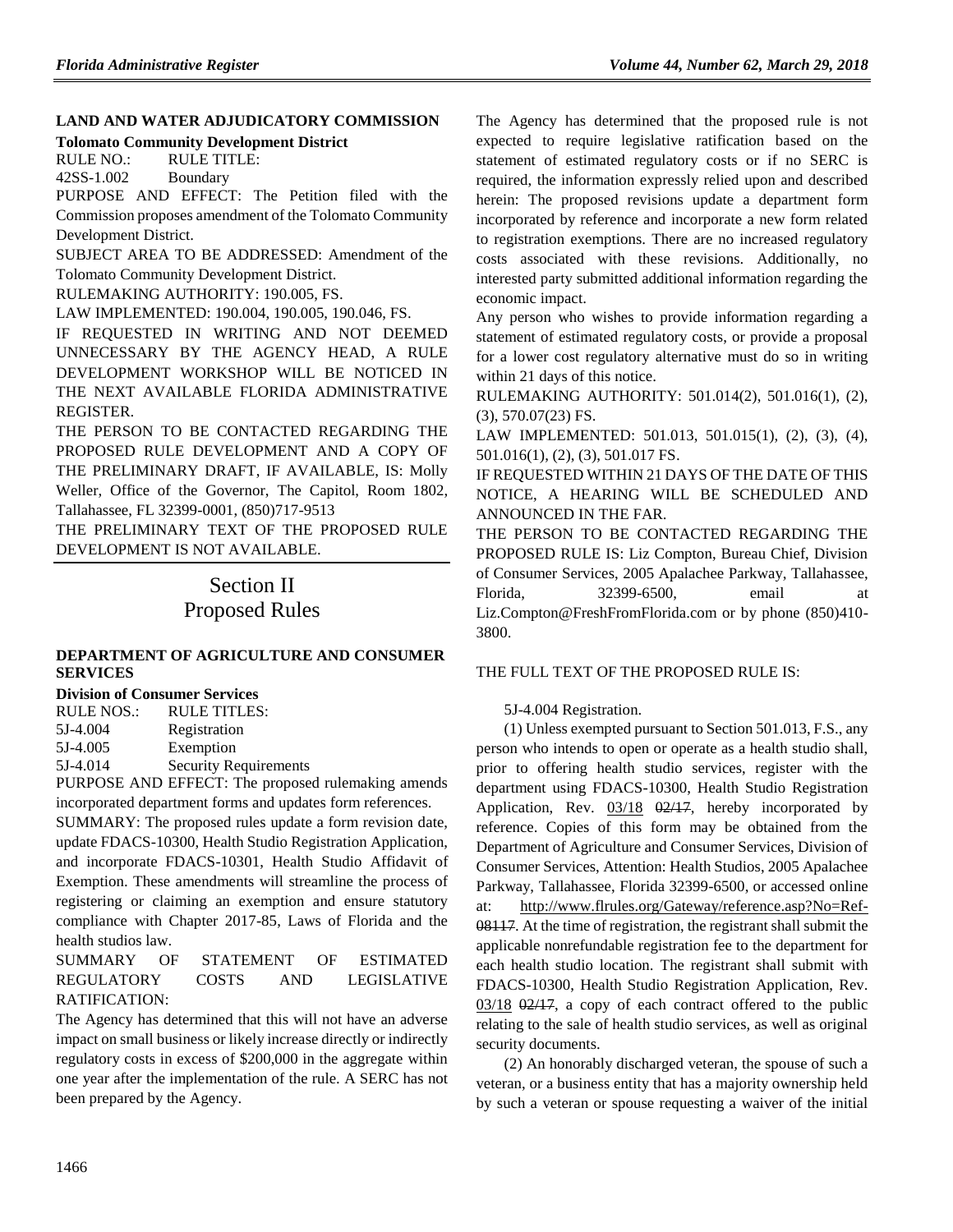registration fee pursuant to Section 501.015(2), F.S., shall complete FDACS-10991, Military Veteran Fee Waiver Request, Rev. 07/17 10/16, incorporated by reference in Rule 5J-26.001, F.A.C. An applicant requesting a fee waiver shall submit a completed Military Veteran Fee Waiver Request and all required supporting documentation at the time the applicant submits the Health Studio Registration Application referenced in subsection (1).

Rulemaking Authority 501.014(2), 570.07(23) FS. Law Implemented 501.015(1), (2), (3), (4), 501.016(1), (2), 501.017 FS. History–New 2- 9-93, Amended 7-10-94, 5-24-95, 1-20-03, 3-8-12, 1-19-14, 4-5-15, 5-  $10-17$ ,

5J-4.005 Exemption.

(1) Any person claiming an exemption from the health studio laws pursuant to Section 501.013, F.S., shall, prior to offering health studio services, file with the department FDACS-10301 Health Studio Affidavit of Exemption, Rev. 03/18, hereby incorporated by reference. Copies of this form may be obtained from the Department of Agriculture and Consumer Services, Division of Consumer Services, Attention: Health Studios, 2005 Apalachee Parkway, Tallahassee, Florida 32399-6500, or accessed online at: http://www.flrules.org/Gateway/reference.asp?No=Ref-

the executed Affidavit of Exemption, included in FDACS-10300, Health Studio Registration Application, Rev. 02/17, incorporated by reference in Rule 5J 4.004, F.A.C.

(2) No change.

Rulemaking Authority 501.014(2), 570.07(23) FS. Law Implemented 501.013 FS. History–New 2-9-93, Amended 7-10-94, 5-24-95, 1-20- 03, 3-8-12, 1-19-14, 4-5-15, 5-10-17,

5J-4.014 Security Requirements.

(1) If filing a bond, letter of credit, or assignment of certificate of deposit pursuant to Section 501.016, F.S., the applicant shall use the applicable forms included in FDACS-10300, Health Studio Registration Application, Rev. 03/18 02/17, incorporated by reference in Rule 5J-4.004, F.A.C.

(2) No change.

Rulemaking Authority 501.014(2), 501.016(1), (2), (3), 570.07(23) FS. Law Implemented 501.016(1), (2), (3) FS. History–New 4-5-15, Amended 5-10-17, .

NAME OF PERSON ORIGINATING PROPOSED RULE: Liz Compton, Bureau Chief, Division of Consumer Services

NAME OF AGENCY HEAD WHO APPROVED THE PROPOSED RULE: Commissioner of Agriculture Adam H. Putnam

DATE PROPOSED RULE APPROVED BY AGENCY HEAD: March 27, 2018

DATE NOTICE OF PROPOSED RULE DEVELOPMENT PUBLISHED IN FAR: October 23, 2017

### **FLORIDA DEPARTMENT OF AGRICULTURE AND CONSUMER SERVICES**

#### **Division of Consumer Services**

| <b>RULE TITLES:</b>                                 |
|-----------------------------------------------------|
| <b>Disciplinary Guidelines</b>                      |
| Applications for Licensure: Experience              |
| Applications for Licensure: Education               |
| Applications for Surveyor and Mapper                |
| Intern / Surveyor in Training                       |
| Domestic Equivalency Education Program              |
| Criteria for Applicants Who Graduated from          |
| Non-ABET Accredited Surveying and                   |
| <b>Mapping Degree Programs</b>                      |
| Continuing Education Requirements for               |
| <b>Reactivation of Inactive License</b>             |
| Continuing Education Credit for Biennial            |
| Renewal                                             |
| Proof of Continuing Education Credit                |
| Earned                                              |
| Board Approval of Continuing Education              |
| Providers                                           |
| <b>Obligations of Continuing Education</b>          |
| Providers                                           |
| <b>Evaluations of Continuing Education</b>          |
| Providers                                           |
| <b>Approval of Continuing Education Courses</b>     |
| Reinstatement of Null and Void License              |
| Definitions                                         |
| <b>Boundary Survey Requirements</b>                 |
| <b>Standards of Practice - Professional Matters</b> |
| in Surveying and Mapping                            |
| Seals Acceptable to the Board                       |
| Procedures for Signing and Sealing                  |
| <b>Electronically Transmitted Plans,</b>            |
| Specifications, Reports or Other Documents          |
|                                                     |

PURPOSE AND EFFECT: These new rules, changes and deletions are intended to amend, modernize and streamline the rules and forms that govern the profession of surveying and mapping in the state of Florida. These proposed changes are necessary as Chapter 472 has been amended and these rule modifications reflect those amendments. More specifically, these rules seek to broaden the scope of acceptable degree programs to become a licensed surveyor and mapper, to clarify the application process on how to become a Surveyor in Training, and to provide clearer guidance as to the various acceptable methods of attaining continuing education for the biennium. Also, the proposed definitional changes in these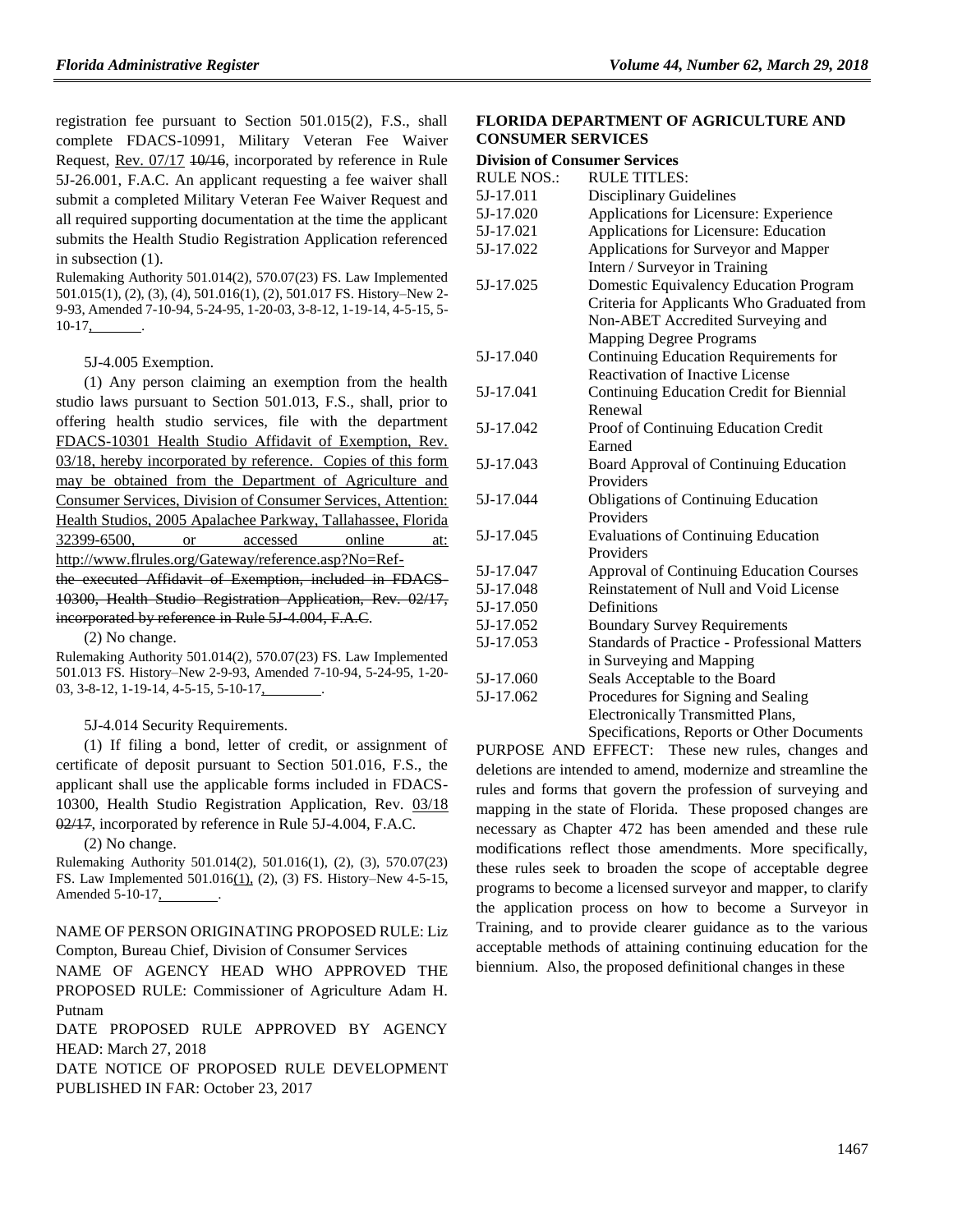rules look to more accurately reflect currently accepted practices and procedures in the profession.

SUMMARY: The Board of Professional Surveyors and Mappers (Board) proposes the following rules pursuant to its rulemaking authority:Rules 5J-17.011, 5J-17.020, 5J-17.021, 5J-17.022, 5J-17.025, 5J-17.040, 5J-17.043, 5J-17.044, 5J-17.045, 5J-17.047, 5J-17.048, 5J-17.050, 5J-17.051, 5J-17.052, 5J-17.053, 5J-17.060, 5J-17.062, F.A.C.

The Department of Agriculture and Consumer Services (Department) proposes the following rules pursuant to its rulemaking authority: Rules 5J-17.041, 5J-17.042, 5J-17.053, F.A.C.

If adopted, the proposed language changes will provide more clarity to a maximum penalty available to discipline a first and second offense offender; will simplify the evidence needed to verify an applicant's experience; will expand and clarify the type of bachelor's degree allowed for the required educational requirements; will provide clarity in what is required to be a surveyor-in-training; will repeal obsolete rules; will simplify the continuing education requirements for reactivation of an inactive license; will allow for the carryover of additional continuing education credits from one biennium to another; will provide clarity for proof of continuing education when attending state or national professional association meetings; will establish criteria to qualify continuing education providers; will establish a concise method for continuing education providers to provide to the Department what they have provided to their students; will eliminate the language concerning the Board regulating continuing education courses; will streamline the process of applying for a reinstatement of a null and void license; will eliminate a definition that might otherwise lack clarity for the profession; will simplify the area of potential boundary inconsistencies; will clarify the duty of surveyors and mappers to provide records upon the Department's request; will simplify the signing and sealing process within the profession; and will clarify the procedures for signing and sealing electronically transmitted surveys.

SUMMARY OF STATEMENT OF ESTIMATED REGULATORY COSTS AND LEGISLATIVE RATIFICATION: The Agency has determined that this will not have an adverse impact on small business or likely increase directly or indirectly regulatory costs in excess of \$200,000 in the aggregate within one year after the implementation of the rule. A SERC has not been prepared by the Agency.

The Agency has determined that the proposed rule is not expected to require legislative ratification based on the statement of estimated regulatory costs or if no SERC is required, the information expressly relied upon and described herein: These changes are to comply with corresponding changes to Chapter 472, F.S., to streamline the rules that govern the profession, and to remove obsolete language or repeal rules

created by those changes. There are no anticipated increased regulatory costs associated with these changes. Any person who wishes to provide information regarding a statement of estimated regulatory costs, or provide a proposal for a lower cost regulatory alternative must do so in writing within 21 days of this notice.

RULEMAKING AUTHORITY: 472.006(5), 472.008, 472.011, 472.013, 472.018, 472.019(2), 472.0202, 472.025, 472.027 FS.

LAW IMPLEMENTED: 472.005, 472.008, 472.011, 472.013, 472.018, 472.019(2), 472.0202, 472.025, 472.027, 472.031, 472.033, 472.0337, 472.0351 FS.

IF REQUESTED WITHIN 21 DAYS OF THE DATE OF THIS NOTICE, A HEARING WILL BE SCHEDULED AND ANNOUNCED IN THE FAR.

THE PERSON TO BE CONTACTED REGARDING THE PROPOSED RULE IS: Jenna L. Harper, 2005 Apalachee Parkway, Tallahassee, Florida 32399-6500, (850)410-3674.

## THE FULL TEXT OF THE PROPOSED RULE IS

5J-17.011 Disciplinary Guidelines.

(1) No change.

(2) Violations and Range of Penalties. In imposing discipline upon applicants and licensees, in proceedings pursuant to Sections 120.57(1) and (2), F.S., the Board shall act in accordance with the following disciplinary guidelines and shall impose a penalty within the range corresponding to the violations set forth below. The verbal identification of offenses are descriptive only; the full language of each statutory provision cited must be consulted in order to determine the conduct included.

(a) through (g) No change.

(h) Failing to perform any statutory or legal obligation placed upon a licensed surveyor and mapper; violating any provision of this chapter, a rule of the board or department, or a lawful order of the board or department previously entered in a disciplinary hearing; or failing to comply with a lawfully issued subpoena of the department;

|                | (Section 472.0351(1)(h), F.S.) |                                                          |
|----------------|--------------------------------|----------------------------------------------------------|
|                | <b>MINIMUM</b>                 | <b>MAXIMUM</b>                                           |
| <b>FIRST</b>   | \$250.00                       | fine, \$500.00 fine and probation                        |
| <b>OFFENSE</b> | probation,                     | suspension<br>andor<br>until                             |
|                |                                | compliance with legaleompliance with<br><del>legal</del> |
|                | obligation.                    | obligation                                               |
| <b>SECOND</b>  | \$500.00<br>fine               | and \$750.00 fine and probation                          |
| <b>OFFENSE</b> | probation                      | suspension<br>until<br>oror                              |
|                | suspension                     | untileompliance with legal                               |
|                |                                | compliance with legalobligation plus extended            |
|                | obligation.                    | probation.                                               |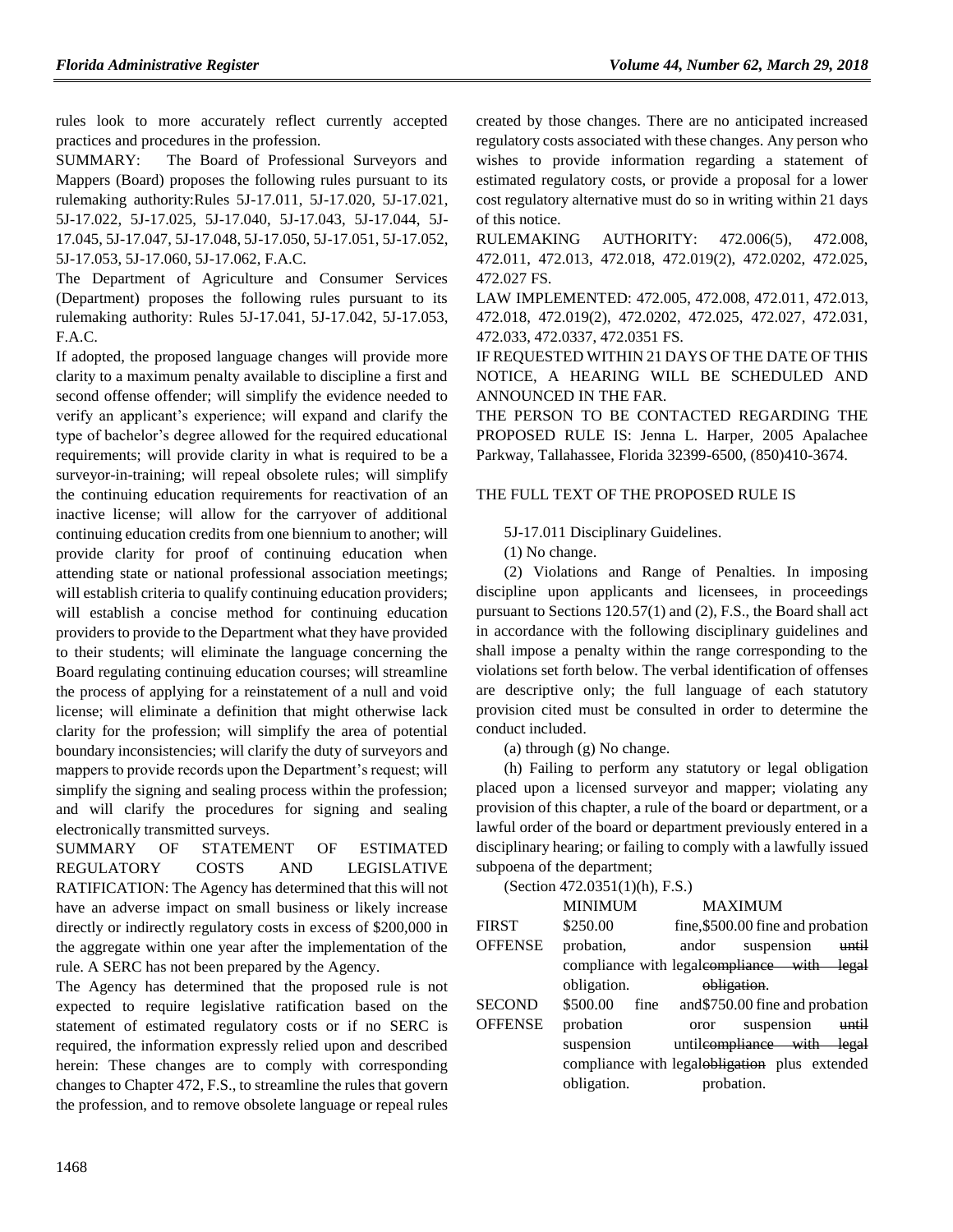| <b>THIRD</b>   | \$750.00              | fine | and \$1,000.00 | fine | and |
|----------------|-----------------------|------|----------------|------|-----|
| <b>OFFENSE</b> | probation             |      | orrevocation.  |      |     |
|                | suspension            |      | until          |      |     |
|                | compliance with legal |      |                |      |     |
|                | obligation            |      | plus           |      |     |
|                | extended probation.   |      |                |      |     |
|                |                       |      |                |      |     |

(i) through (j) No change.

(k) Failing to report to the department any person who the the licensee knows is in violation of this chapter or the rules of the department or the board;

(Section 472.0351(1)(k), F.S.)

|                | MINIMUM              | <b>MAXIMUM</b>                             |      |       |
|----------------|----------------------|--------------------------------------------|------|-------|
| <b>FIRST</b>   |                      | \$250.00 fine and \$500.00                 | fine | and   |
| <b>OFFENSE</b> |                      | compliance with rule, suspension           |      | until |
|                |                      | compliance with rule.                      |      |       |
| <b>SECOND</b>  |                      | \$500.00 fine and \$750.00 fine            |      | and   |
| <b>OFFENSE</b> |                      | suspension untilsuspension                 |      | until |
|                |                      | compliance with rule. compliance with rule |      |       |
|                |                      | followed by probation.                     |      |       |
| <b>THIRD</b>   |                      | \$750.00 fine and \$1,000.00               | fine | and   |
| <b>OFFENSE</b> |                      | suspension until revocation                |      |       |
|                | compliance with rule |                                            |      |       |
|                | followed             | by                                         |      |       |
|                | probation.           |                                            |      |       |
|                |                      |                                            |      |       |

(l) through (r) No change.

(3) No change.

Rulemaking Authority 472.008 FS. Law Implemented 472.031, 472.0351 FS. History–New 3-13-03, Amended 3-17-04, 9-19-06, Formerly 61G17-2.0015, Amended 11-13-17, .

5J-17.020 Applications for Licensure: Experience.

(1) To verify an applicant's experience the Board will accept evidence as to employment from employers or supervisors who are registered surveyors and mappers, and if such evidence is unavailable, the Board will consider written documentation from a registered surveyor and mapper who has personal knowledge of the applicant's experience. Such evidence shall set forth the quality and character of the applicant's duties and responsibilities. A NCEES Record will be acceptable as evidence.

(2) through (3) No change.

Rulemaking Authority 472.008 FS. Law Implemented 472.013 FS. History–New 1-3-80, Amended 6-9-80, 1-11-84, Formerly 21HH-3.01, Amended 1-16-92, Formerly 21HH-3.001, Amended 5-30-95, 10-1-97, 5-17-00, 3-25-01, 7-7-09, Formerly 61G17-3.001, Amended  $11-13-17$ ,

5J-17.021 Applications for Licensure: Education.

(1) To determine whether an applicant for licensure has met the educational requirements of Section 472.013(2)(a), F.S., the applicant must demonstrate that he/she has:

(a) Graduated from a college or university approved by the Board pursuant to Rule 5J-17.003, F.A.C.; and,

(b) Completed a bachelor's degree, its equivalent, or higher in surveying and mapping or a similar titled program, including, but not limited to, geomatics, geomatics engineering, and land surveying from a college or university recognized by the board and accredited by degree program in surveying and mapping accredited in surveying and mapping by the Accreditation Board for Engineering and Technology (ABET).

 $(2)$  To meet the educational requirements, For surveying and mapping programs that are non-ABET accredited an applicant who completed a non-ABET accredited program the must have surveying and mapping degree program shall require 4 years or more and meet the following criteria:

(a) Graduated from a college or university approved by the Board pursuant to Rule 5J-17.003, F.A.C.; and

(b) Completed a bachelor's degree, its equivalent, or higher in surveying and mapping or a similar titled program, including, but not limited to, geomatics, geomatics engineering, and land surveying that meets the following criteria:

1.(a) Eighteen (18) minimum semester credits in communications, social science, and humanities;

 $2.(\theta)$  Eight (8) minimum semester credits in physical and/or biological science;

 $3.6$ ) Six (6) minimum semester credits in mathematics;

 $4.$ (d) Thirty (30) minimum semester credits of surveying and mapping courses including but not limited to measurement theory, survey graphics, adjustments, cartography, photogrammetry, geodesy, computations, GIS theory, legal principles, survey practice, boundary surveying, topographic mapping, route surveying, construction surveying, subdivision design, geodetic surveying, and GIS applications;

 $5(e)$  Coverage of at least five (5) of seven (7) surveying and mapping science areas, which are: (1) field surveying instruments and methods, (2) land boundary principles, (3) photogrammetric mapping and image interpretation and remote sensing, (4) surveying calculation and data adjustments, (5) geodetic coordinates, (6) cartographic representation, projections, and map production, and (7) geographic information systems; and,

 $(3)$  To determine that whether an applicant for licensure has met the educational requirements of Section 472.013(2)(b), F.S., the applicant must demonstrate that he/she has:

(a) Graduated from a college or university approved by the Board pursuant to Rule 5J-17.003, F.A.C.; and

(b) Completed a bachelor's degree, its equivalent, or higher, at an accredited college or university that does not conform to paragraph  $(1)(b)$  or subsection  $(2)$  of this section.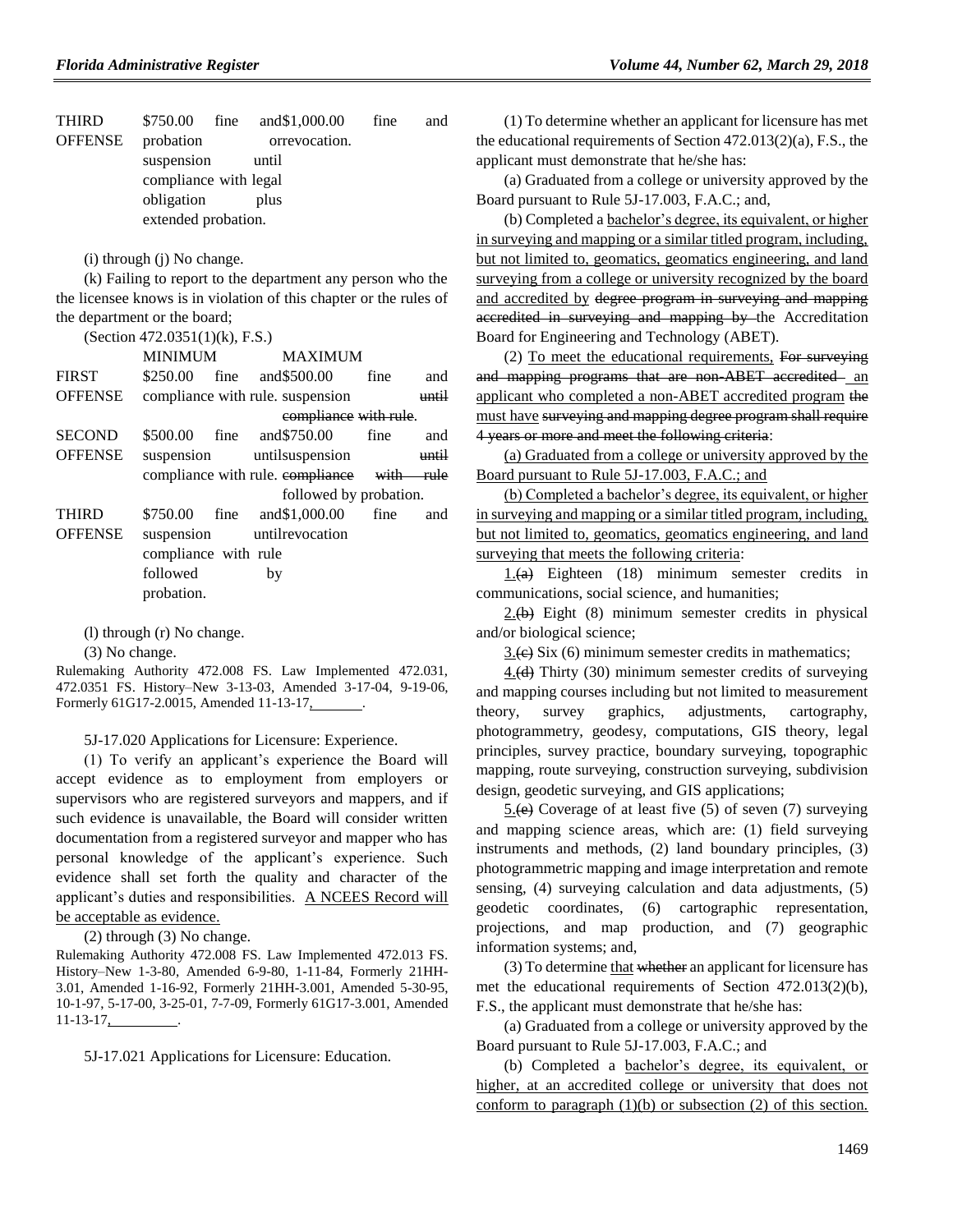The applicant must have completed a minimum of 25 semester hours from a college or university approved by the board in surveying and mapping subjects specific four (4) year course of study which included at least thirty-two (32) semester hours of study, or its academic equivalent, which included twenty-five (25) semester hours or thirty-seven (37) quarter hours in courses labeled by the college or university as courses in surveying and mapping or in any combination of courses in civil engineering, forestry, mathematics, photogrammetry, land law, and the physical sciences.

(4) The Board shall make the final decision regarding qualifications of programs and shall determine whether an applicant shall be approved for admittance to the examination or for licensure by endorsement.

Rulemaking Authority 472.013 FS. Law Implemented 472.005, 472.013 FS. History–New 9-7-93, Amended 5-30-95, 10-1-97, 5-17- 00, 11-2-00, 2-5-01, Formerly 61G17-3.0021, Amended 11-13-17, .

5J-17.022 Applications for Surveyor and Mapper Intern/Surveyor in Training.

(1) To meet determine whether an applicant for a surveyor and mapper intern has met the educational requirements of Section 472.013(3) F.S., the applicant must demonstrate that he/she is:

(a) Obtain the required semester hours pursuant to Section  $472.013(3)(a)$  or (b), F.S., In the final year, or is a graduate of, an approved surveying and mapping curriculum in a college or university approved by the Board pursuant to Rule 5J 17.003, F.A.C.; and must:

(b) Provide an official transcript from the college or university, or a Letter of Good Standing as supplied in "Board of Professional Surveyors and Mappers Application for Licensure as Surveyor in Training," FDACS-10055, Rev. 02/12, incorporated by reference in paragraph  $5J-17.029(1)(c)$ , F.A.C., which was completed by the college or university., and if pursuing licensure under section 472.013(3)(b), F.S., must:

(c) Provide evidence of specific surveying and mapping experience pursuant to Rule 5J-17.020, F.A.C.

(2) Approval of the Application for Surveyor in Training by the Board will allow the person individual to take the Fundamentals of Surveying (FS) examination.

Rulemaking Authority 472.013 FS. Law Implemented 472.013 FS. History–New 11-13-17,

5J-17.025 Domestic Equivalency Education Program Criteria for Applicants Who Graduated from Non-ABET Accredited Surveying and Mapping Degree Programs. Rulemaking Authority 472.013 FS. Law Implemented 472.008, 472.013 FS. History–New 1-29-07, Formerly 61G17-3.0025, Amended 11-13-17, Repealed

5J-17.040 Continuing Education Requirements for Reactivation of Inactive License.

A license which has been inactive for more than one year may be reactivated upon application to the Department and demonstration to the Board by the licensee of having completed one (1) continuing education credit in surveying and mapping related courses or seminars per inactive month up to a maximum of forty-eight (48) continuing education credits which must be completed within one year prior to the date of application for reactivation. This education for licensure reactivation shall be related to the licensee's field of practice and shall include a minimum of six (6) hours of Standards of Practice continuing education credits and six (6) hours of laws and rules continuing education credits. Verification of the above-mentioned education shall be in the form of a continuing education course certificate of completion that complies with subsection 5J-17.044(2), F.A.C.

Rulemaking Authority 472.019(2), 472.027 FS. Law Implemented 472.019(2), 472.027 FS. History–New 10-29-80, Formerly 21HH-5.01, Amended 2-7-91, Formerly 21HH-5.001, Amended 3-28-94, 5- 30-95, 10-13-97, 6-29-00, 6-22-03, 6-20-06, 1-29-07, Formerly 61G17-5.001, Amended 5-11-15, 11-13-17, .

5J-17.041 Continuing Education Credit for Biennial Renewal.

Every person licensed pursuant to Chapter 472, F.S., must obtain at least twenty-four (24) continuing education credits per biennium. Up to twelve (12) continuing education credits earned beyond the required twenty-four (24) may be carried forward to the following renewal period. One continuing education credit hour shall be awarded for each classroom hour of instruction. For the purposes of this rule, a classroom hour shall be defined as no less than fifty (50) minutes of classroom instruction.

(1) Continuing education credits may be obtained for:

(a) The instruction or Ceompletion of courses in surveying and mapping subjects at universities and colleges which are regionally accredited by an accrediting agency that is recognized by the United States Department of Education. Six (6) continuing education credits may be obtained for each semester hour or quarter hour equivalent thereof. An official transcript from the registrar of the academic institution or letter of acknowledgement from the academic department head shall be submitted to the Board office as documentation of course instruction or completion at least 45 days prior to the end of the biennium;

(b)1. The Ceompletion of courses or seminars offered by continuing education providers approved by the Board for the provision of continuing education credit hours. A list of such providers is available from the Board office upon request.

2. At the time of course approval, a licensee may obtain continuing education credits in the amount of the credits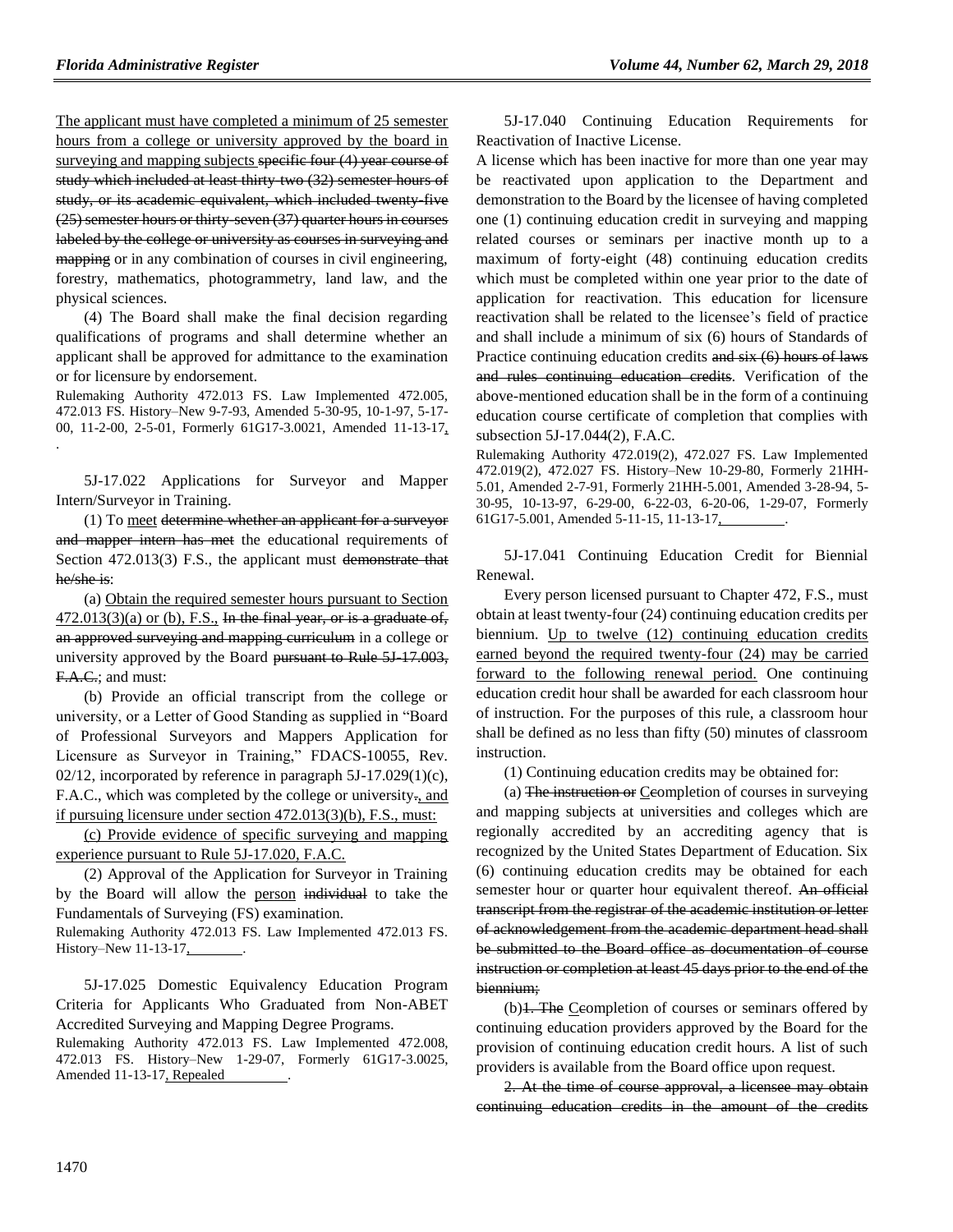### allowed for that course or seminar for his/her preparation of the course materials, on a one time basis.

(c) A licensee's attendance, unrelated to disciplinary action against them, at a regularly scheduled meeting of the Board of Professional Surveyors and Mappers. Only two (2) continuing education credits will be allowed for each day of such attendance during the biennium. Licensees shall sign in with a Board designee immediately prior to each day of the Board meeting Upon adjournment of each meeting day, licensees shall sign out.

(d)1. through 2. No change.

(e)1. A licensee's attendance at a local chapter, state or national professional association meeting whose primary purpose is to promote the profession of surveying and mapping. One-half (1/2) credit shall be awarded for attendance at a local chapter meeting and two (2) credits shall be awarded for attendance at a state or national professional association meeting during each biennium. No more than six (6) continuing education credits shall be awarded in one biennium for attendance at local chapter, state or national professional association meetings.

2. Licensees who attend national professional association meetings shall submit a dated letter on official stationary from the national association confirming the dates of the licensee's attendance to the Board's Continuing Education Committee, or its designee, for review and approval at least sixty (60) days prior to the expiration of the biennium for which the licensee seeks credits.

3. Licensees who attend local chapter and state professional association meetings shall submit a certificate of completion confirming the dates of the licensee's attendance to the Board's Continuing Education Committee, or its designee, for review and approval at least sixty (60) days prior to the expiration of the biennium for which the licensee seeks credits.

(f) Completion of courses or seminars offered as part of a state or national professional association meeting whose primary purpose is to promote the profession of surveying and mapping.

 $(g)$  (f) No change.

(2) For preparation of continuing education course materials and teaching the course for credit, the licensee shall be awarded double the course credit hours for the first time teaching.

(2) through (4) renumbered (3) through (5) No change.

Rulemaking Authority 472.008, 472.018, 472.027 FS. Law Implemented 472.018, 472.027 FS. History–New 3-28-94, Amended 5-30-95, 9-21-98, 7-27-00, 6-22-03, 6-23-05, 6-20-06, Formerly 61G17-5.0031, Amended 10-17-12, 5-11-15, 11-13-17, .

5J-17.042 Proof of Continuing Education Credit Earned. The following documentation shall constitute proof of continuing education credit:

(1) through (5) No change.

(6) A dated certificate or letter acknowledging membership on official stationery from a national or state professional association to the licensee specifying the dates of the licensee's membership;

(7) A dated certificate or letter of recognition on official stationery from a state or national professional association to the licensee confirming the licensee's office or chairmanship and the dates thereof;

(8) through (10) renumbered (6) through (8) No change.

(9) A certificate of completion of a course or seminar taken in a surveying and mapping related discipline at a state or national professional association meeting, along with documentation from the association or organization issuing the certificate.

Rulemaking Authority 472.008, 472.018 FS. Law Implemented 472.018, 472.033 FS. History–New 3-28-94, Amended 5-30-95, 10- 13-97, 5-31-00, Formerly 61G17-5.0032, Amended 11-13-17, .

5J-17.043 Board Approval of Continuing Education Providers.

(1) Applicants for continuing education provider status must meet the requirements of subsections (2) and (3) of this rule to demonstrate the education and/or the experience necessary to provide continuing education instructional courses and seminars to instruct professional surveyors and mappers in the conduct of their practice, and they must renew and be approved under this rule by May 31st of every odd-numbered year.

(2) To demonstrate the education and/or the experience necessary to provide continuing education instructional courses and seminars to instruct professional surveyors and mappers in the conduct of their practice for continuing education credit, an applicant for continuing education provider status must be either a vendor of equipment or software used in the practice of surveying and mapping, a regionally accredited educational institution, a commercial educator, a governmental agency, a state or national professional association that promotes any aspect of the profession of surveying and mapping as defined in Chapter 472 F.S., or a surveyor and mapper with a Florida license to practice surveying and mapping who is not under disciplinary restrictions pursuant to any order of the Board. In addition, the applicant must demonstrate particular education, experience or skill which sets the applicant apart from the surveyors and mappers whom the applicant proposes to instruct.

(3) through (4) No change.

(5) No provider may conduct a continuing education course or seminar for credit upon written notice that the Board, through its Executive Director, objects to the course or seminar. Rather, upon receipt of the objection, the provider may request to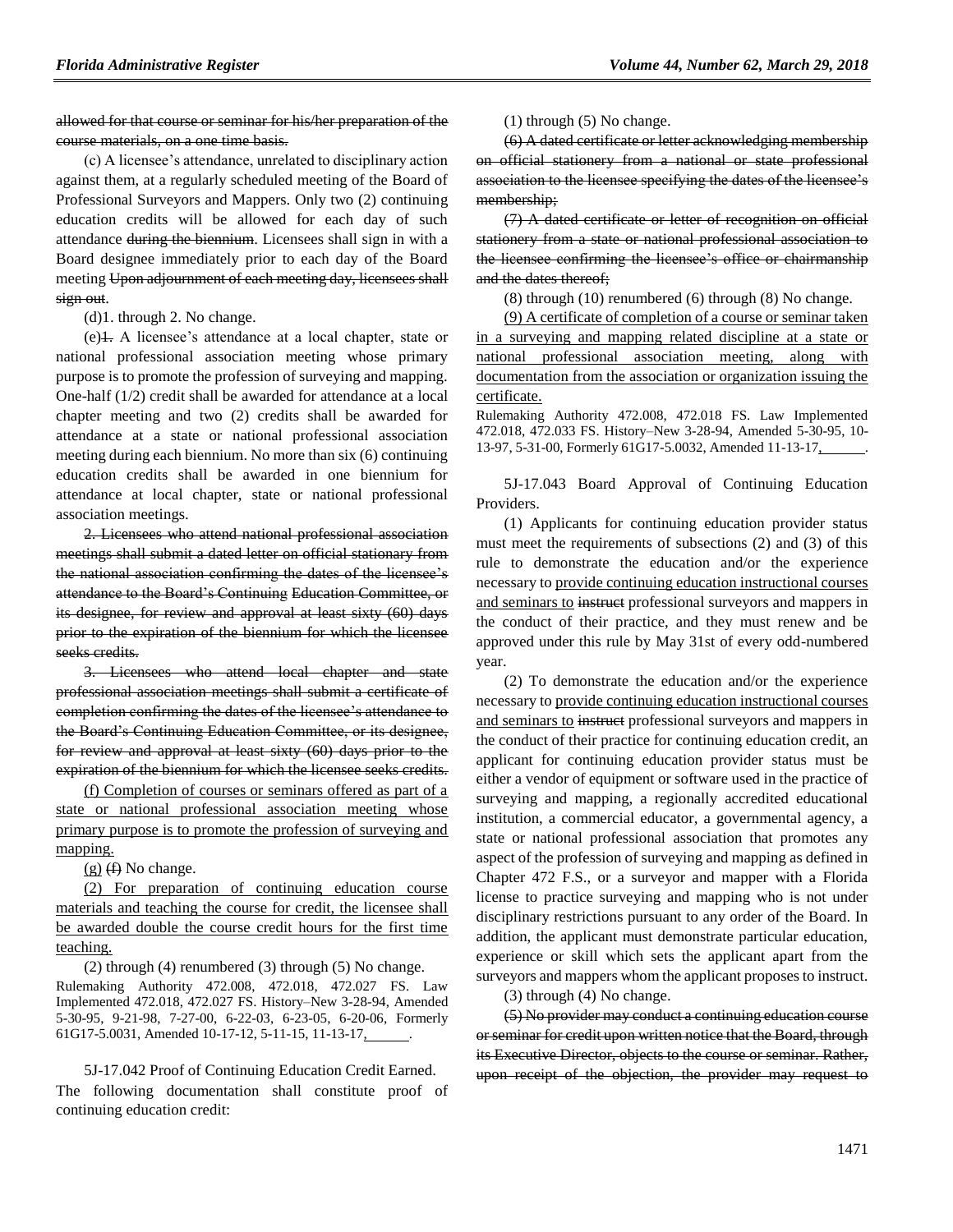appear before the Continuing Education Committee of the Board to resolve the objection.

 $(5)(6)$  No change.

 $(6)(7)$  The Board and the Department retain the right and authority to audit and/or monitor programs and review records and course materials given by any provider approved pursuant to this rule. The Department shall rescind the provider status or reject individual programs given by a provider if the provider disseminates any false or misleading information in connection with the continuing education programs, or if the provider fails to conform to and abide by the rules of the Board.

Rulemaking Authority 472.008, 472.011, 472.018 FS. Law Implemented 472.011, 472.018 FS. History–New 3-28-94, Amended 5-30-95, 5-31-00, 8-18-03, Formerly 61G17-5.0041, Amended 11-13-  $17,$ 

5J-17.044 Obligations of Continuing Education Providers. To maintain status as a continuing education provider, the provider must:

(1) Furnish the Board with a list of courses being offered, which shall include each course name, instruction method, and total number of credit hours to be awarded for each course successfully completed. If courses are removed, or no longer offered at any point during the biennium, the continuing education provider shall notify the Board in writing within thirty (30) days.

 $(2)(1)$  No change.

 $(3)(2)$  Furnish each participant with an individual certificate of completion that contains the licensee's name, the licensee's license number, the provider name, the provider number, the course name, the course number, date of course completion, and the total number of credit hours continuing education category fulfilled by the course.

(3) through (5) renumbered (4) through (6) No change.

 $(7)(6)$  If the instructor is receiving credit as set forth in subsection 5J-17.041(2) subparagraph 5J-17.041(1)(b)2., F.A.C., the instructor shall be listed as an attendee with the same information required above.

(7) through (8) renumbered (8) through (9) No change.

 $(10)(9)$  Allow only one (1) continuing education credit for no more or no less than fifty (50) minutes of classroom, audio or video instruction.

(10) through (11) renumbered (11) through (12) No change.

(12) Allow the Department's and the Board's designee to have access to information concerning courses or seminars conducted by the provider for continuing education credit.

(13) No change.

(14) Discontinue any course or seminar objected to under subsection 5J 17.043(5), F.A.C.

 $(14)(15)$  No change.

(16) A course or seminar on Standards of Practice must focus on each standard in Board rules and give examples of the practical application of each standard in the performance of a survey. A course or seminar on Standards of Practice does not focus on case law.

 $(15)(17)$  No change.

(16)(18) Online/internet courses shall be treated as correspondence courses for continuing education purposes, as set forth in subsection  $(11)$   $(10)$ , above.

Rulemaking Authority 472.008, 472.011, 472.018, 472.027 FS. Law Implemented 472.018, 472.027 FS. History–New 3-28-94, Amended 5-30-95, 7-27-00, 8-18-03, 8-18-04, 12-28-05, 1-29-07, Formerly 61G17-5.0043, Amended 10-17-12, 5-11-15, 11-13-17, .

5J-17.045 Evaluations of Continuing Education Providers.

(1) The Board shall evaluate continuing education providers courses or seminars offered to professional surveyors and mappers for credit by:

(a) through (b) No change.

(2) No change.

Rulemaking Authority 472.008, 472.018 FS. Law Implemented 472.018 FS. History–New 3-28-94, Amended 5-30-95, 5-31-00, 8-18- 03, Formerly 61G17-5.0044, Amended

5J-17.047 Approval of Continuing Education Courses. Rulemaking Authority 472.008, 472.018 FS. Law Implemented 472.018 FS. History–New 8-18-03, Amended 6-23-05, 12-28-05, 6- 20-06, Formerly 61G17-5.0051, Amended 10-17-12, Repealed .

5J-17.048 Reinstatement of Null and Void License.

(1) An applicant seeking reinstatement of a license which has become null and void shall submit a Florida Surveyor and Mapper application for reinstatement of a null and void surveyor and mapper license in which the applicant shall:

(a) through (b) No change.

(c) Submit a written statement regarding whether or not the applicant has completed one (1) continuing education credit in surveying and mapping related courses or seminars, which shall include completion of Standards of Practice and Florida Laws and Rules courses, for each month that the applicant's license was delinquent in accordance with the continuing education requirements of Rule 5J-17.041, F.A.C., within twenty-four (24) months prior to the applicant's submission of his or her application for reinstatement of a null and void license;

(d) through (i) No change.

(2) through (3) No change.

Rulemaking Authority 472.0202, 472.027 FS. Law Implemented 472.0202, 472.027 FS. History–New 6-20-06, Formerly 61G17- 10.001, Amended 5-11-15, .

5J-17.050 Definitions.

As used in this chapter, the following terms have the following meanings: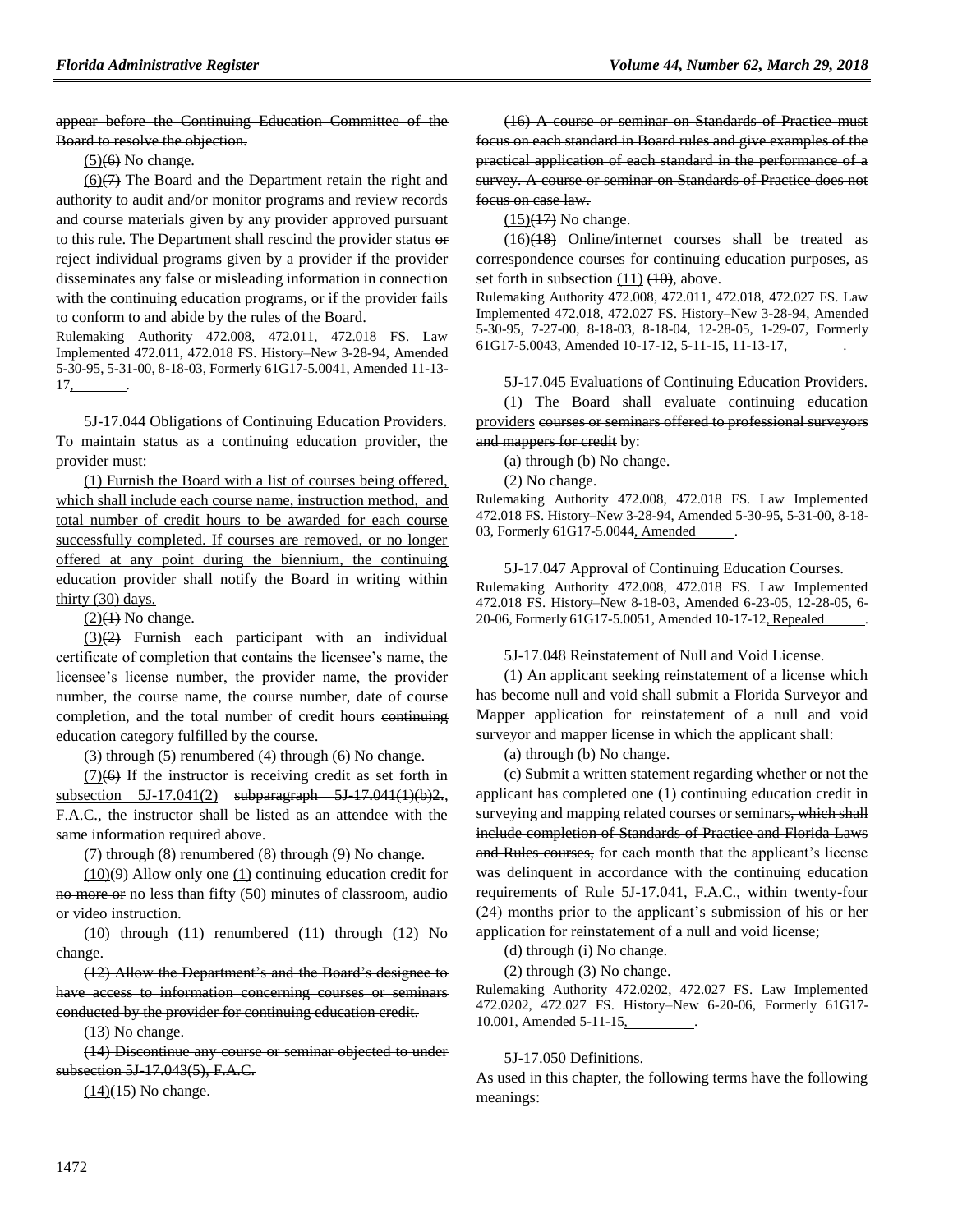(1) through (9) No change.

(10) Redundancy measurement: One or more measurements that independently verifies another set of measurement(s) to the same point, to identify and minimize errors.

 $(10)$   $(11)$  No change.

(11) (12) Survey: The result of any professional service or work resulting from the practice of Surveying and Mapping as defined in Chapter 472, F.S., which includes, As-built/Record Surveys, Boundary Surveys, Construction Layout Surveys, Condominium Surveys, Construction Control Surveys, Control Surveys, Elevation Surveys, Hydrographic/Bathymetric Surveys, Tidal or non-tidal Water Boundary Surveys, Photogrammetric Surveys (including Orthorectified Imagery), Quantity Surveys, and Topographic Surveys, whether it is measured by direct or remote sensing methods.

(13) through (14) renumbered (12) through (13) No change.

Rulemaking Authority 472.008, 472.027 FS. Law Implemented 472.027 FS. History–New 9-1-81, Formerly 21HH-6.02, Amended 12- 18-88, Formerly 21HH-6.002, Amended 12-25-95, 5-25-99, 3-25-01, 3-13-03, 4-4-06, Formerly 61G17-6.002, Amended 5-11-15, 11-13-17,

5J-17.052 Standards of Practice - Boundary Survey Requirements.

(1) Boundaries of Real Property:

.

(a) The surveyor and mapper shall make a determination of the position of the boundary of real property in complete accord with the real property description shown on the survey map or report and map. In order to ensure adequate and defensible real property boundary locations:

1. Every parcel of land whose boundaries are surveyed shall be made to conform with the record title boundaries of such land, taking into account relevant requirements of law concerning whether the survey is original or a resurvey.

2. Prior to making the survey, the licensee shall perform research of records with sufficient scope and depth to identify with reasonable certainty:

a. The location of the record boundaries,

b. Conflicting record and ownership boundary locations within, abutting or affecting the property or access to same,

c. None of the above is intended to require the surveyor to perform a title search.

3. A field survey shall be made locating monuments and evidence of occupation, appropriate or necessary and coordinate the facts of said survey with the analysis of the record boundaries title.

(b) through (i) No change.

(2) Boundary Monuments:

(a) through (e) No change.

(f) Side ties to locate or set monuments shall be substantiated by multiple a redundancy of measurements.

(3) Boundary Inconsistencies:

(a) Potential boundary inconsistencies shall be addressed and that the survey process did not attempt to detect shall be clearly indicated and explained on the survey map or in the report. Where evidence of inconsistency is found, the nature of the inconsistency shall be shown upon the survey map, such as:

1. Overlapping descriptions or hiatuses,

2. Excess or deficiency,

3. Conflicting boundary lines or monuments, or

4. Doubt as to the location on the ground of survey lines or property rights.

(b) through (d) No change.

(4) through (6) No change.

Rulemaking Authority 472.008, 472.027 FS. Law Implemented 472.027 FS. History–New 9-1-81, Formerly 21HH-6.04, Amended 12- 18-88, Formerly 21HH-6.004, Amended 12-25-95, 5-13-96, 5-25-99, 4-4-06, 8-31-06, 8-18-08, Formerly 61G17-6.004, Amended 5-11-15,  $11-13-17$ ,

5J-17.053 Standards of Practice – Professional Matters in Surveying and Mapping.

In order to safeguard the health, safety and welfare of the public and to maintain integrity and high standards of skill and practice in the surveying and mapping profession, the rules of professional conduct provided in this section shall be binding upon every licensee and on all firms which offer or perform surveying and mapping services in Florida. Licensees shall at all times be cognizant of the public that they serve and shall govern themselves accordingly in the following professional matters:

(1) Fair Dealing in Professional Relationships.

(a) Licensees shall act as faithful agents of their clients in all professional matters.

(b) Licensees, whether or not under oath, shall not be untruthful, deceptive, or misleading, including by omission, in any professional report, oral or written statement, or testimony.

1. A professional report, statement or testimony is false, fraudulent, deceptive or misleading if it: contains a material misrepresentation of fact; omits the statement of any material fact that is necessary to form a complete and accurate understanding of the communication; or is intended or is likely to create an unjustified expectation.

2. Examples of false, fraudulent, deceptive or misleading statements include: a statement that a licensee is a certified specialist in any area outside the licensee's field of expertise; a statement that the licensee's education or experience in surveying and mapping is greater than it actually is; a statement that the licensee's involvement with a surveying and mapping project will be greater than it is intended to actually will be.

(c) through (i) No change.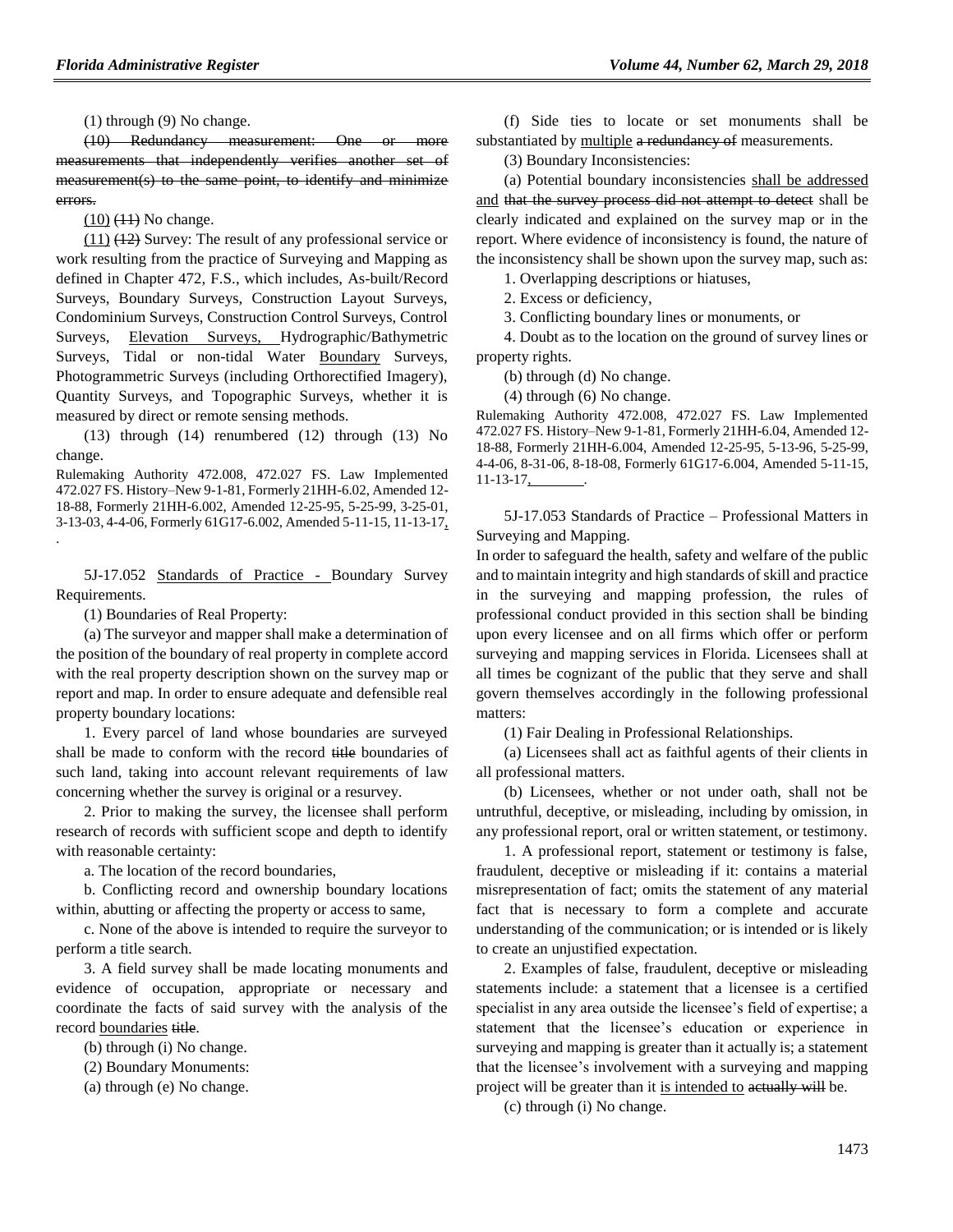- (2) through (4) No change.
- (5) Retention of Work Products.

(a) For each survey produced, all licensees, except for those who do not have an ownership right to the work product, shall maintain for a minimum of six years from the date of creation at least one copy of all signed and sealed drawings, plans, specifications, plats, and reports as well as one copy of all related calculations and field notes. Additionally, the documented research of records and written notification regarding lack of insurance shall be retained for a minimum of six years from the date of creation. These records may be kept in hard copy or electronic or digital format. Licensees shall provide these records to the Department and Board upon request. The failure to do so shall constitute cause for discipline.

(b) No change.

(6) No change.

Rulemaking Authority 472.006(5), 472.027 FS. Law Implemented 472.027, 472.033, 472.0337, 472.0351 FS. History–New 5-11-15, Amended 11-13-17,

5J-17.060 Seals Acceptable to the Board.

(1) The Board hereby establishes the following acceptable forms of metal-type impression seals, whether impression or ink stamp:

I through IV No change.

V



(2) through (6) No change.

(7) Surveyors and Mappers who have been granted a temporary certificate to practice in Florida are required to use Seal V.

 $(8)(7)$  Surveyors and mappers who electronically wish to sign and seal electronically transmitted plats, reports, or other documents shall follow the procedures set forth in Rule 5J-17.062, F.A.C.

Rulemaking Authority 472.008, 472.025 FS. Law Implemented 472.025 FS. History–New 1-3-80, Amended 6-9-80, Formerly 21HH-7.01, 21HH-7.001, Amended 5-30-95, 10-25-95, 12-13-99, 11-18-01, 10-23-02, Formerly 61G17-7.001, Amended .

5J-17.062 Procedures for Signing and Sealing Electronically Transmitted Surveys Plans, Specifications, **Reports** or Other Documents.

(1) No change.

(2) A license holder may use a computer generated representation of his or her seal on electronically conveyed work; however, the final hard copy documents of such surveying or mapping work must contain an original signature and seal of the license holder and date or the documents must be accompanied by an electronic signature as described in this section. A scanned image of an original signature shall not be used in lieu of an original signature and seal or electronic signature. Surveying or mapping work that contains a computer generated seal shall be accompanied by the following text or similar wording: "The seal appearing on this document was authorized by [Example: Leslie H. Doe, P.S.M. P.E. 0112 on (date)]" unless accompanied by an electronic signature as described in this section.

(3) through (4) No change.

Rulemaking Authority 472.008, 472.025 FS. Law Implemented 472.025 FS. History–New 2-1-00, Amended 12-16-07, Formerly 61G17-7.0025, Amended 11-13-17,

NAME OF PERSON ORIGINATING PROPOSED RULE: Board of Professional Surveyors and Mappers and Amy Topol, Director, Division of Consumer Services NAME OF AGENCY HEAD WHO APPROVED THE

PROPOSED RULE: Board of Professional Surveyors and Mappers and Commissioner of Agriculture Adam H. Putnam DATE PROPOSED RULE APROVED BY AGENCY HEAD: Board on February 7, 2018 and Department on March 27, 2018 DATE NOTICE OF PROPOSED RULE DEVELOPMENT PUBLISHED IN FAR: October 27, 2017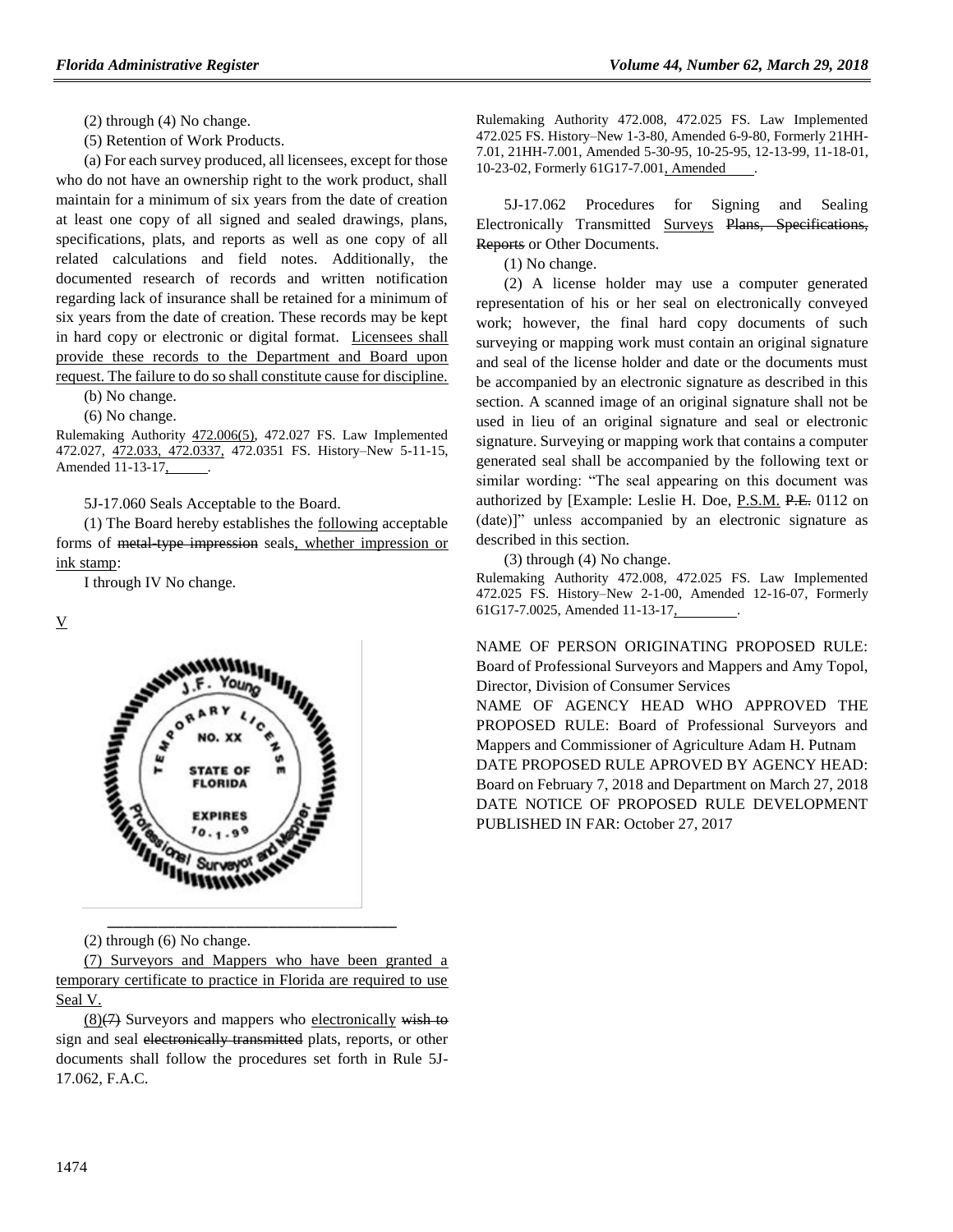## **[AGENCY FOR HEALTH CARE ADMINISTRATION](https://www.flrules.org/gateway/department.asp?id=59)**

|                   | <b>Health Facility and Agency Licensing</b> |
|-------------------|---------------------------------------------|
| <b>RULE NOS.:</b> | <b>RULE TITLES:</b>                         |
| 59A-3.240         | <b>Nutritional Services</b>                 |
| 59A-3.241         | <b>Pharmacy Services</b>                    |
| 59A-3.242         | Laboratory, Radiology, and Respiratory      |
|                   | Services                                    |
| 59A-3.243         | <b>Nursing Services</b>                     |
| 59A-3.244         | Ambulatory, Obstetrical, and Special Care   |
|                   | Units                                       |
| 59A-3.245         | Surgical and Anesthesia Departments         |
| 59A-3.246         | <b>Licensed Programs</b>                    |
| 59A-3.247         | Housekeeping Services                       |

PURPOSE AND EFFECT: Existing Rule 59A-3.2085, F.A.C. is large and encompasses many different topics. The Agency proposes to divide this rule into multiple new rules in order to improve readability. Substantive edits to the section for Licensed Programs are required due to outdated guidelines and legislation enacted per HB 785 (2017).

SUMMARY: The Agency proposes to divide the rule covering hospital services and departments into multiple new sections. Revisions will clarify language, amend requirements, correct references, and update guidelines. Once the new rules are adopted, the Agency plans to repeal Rule 59A-3.2085, F.A.C.

SUMMARY OF STATEMENT OF ESTIMATED REGULATORY COSTS AND LEGISLATIVE RATIFICATION:

The Agency has determined that this will not have an adverse impact on small business or likely increase directly or indirectly regulatory costs in excess of \$200,000 in the aggregate within one year after the implementation of the rule. A SERC has not been prepared by the Agency.

For rules listed where no SERC was prepared, the Agency prepared a checklist for each rule to determine the necessity for a SERC.

The Agency has determined that the proposed rule is not expected to require legislative ratification based on the statement of estimated regulatory costs or if no SERC is required, the information expressly relied upon and described herein: Based on this information at the time of the analysis and pursuant to section 120.541, Florida Statutes, the rule will not require legislative ratification.

Any person who wishes to provide information regarding a statement of estimated regulatory costs, or provide a proposal for a lower cost regulatory alternative must do so in writing within 21 days of this notice.

RULEMAKING AUTHORITY[: 395.1055,](https://www.flrules.org/gateway/statute.asp?id=395.1055) [395.3038,](https://www.flrules.org/gateway/statute.asp?id=%20395.3038) [395.401,](https://www.flrules.org/gateway/statute.asp?id=%20395.401) [408.036,](https://www.flrules.org/gateway/statute.asp?id=%20408.036) [408.0361,](https://www.flrules.org/gateway/statute.asp?id=%20408.0361) FS.

LAW IMPLEMENTED: [395.001,](https://www.flrules.org/gateway/statute.asp?id=395.001) [395.1055,](https://www.flrules.org/gateway/statute.asp?id=%20395.1055) [395.1065,](https://www.flrules.org/gateway/statute.asp?id=%20395.1065) [395.3038,](https://www.flrules.org/gateway/statute.asp?id=%20395.3038) [395.401,](https://www.flrules.org/gateway/statute.asp?id=%20395.401) [408.036,](https://www.flrules.org/gateway/statute.asp?id=%20408.036) [408.0361,](https://www.flrules.org/gateway/statute.asp?id=%20408.0361) FS.

IF REQUESTED WITHIN 21 DAYS OF THE DATE OF THIS NOTICE, A HEARING WILL BE HELD AT THE DATE, TIME AND PLACE SHOWN BELOW (IF NOT REQUESTED, THIS HEARING WILL NOT BE HELD):

DATE AND TIME: April 24, 2018, 2:00 p.m. – 3:30 p.m.

PLACE: Agency for Health Care Administration, Conference Room D, 2727 Mahan Drive, Building #3, Tallahassee, FL 32308

Pursuant to the provisions of the Americans with Disabilities Act, any person requiring special accommodations to participate in this workshop/meeting is asked to advise the agency at least 3 days before the workshop/meeting by contacting: Jessica Munn, Bureau of Health Facility Regulation, 2727 Mahan Drive, Tallahassee, Florida, (850)412- 4359. If you are hearing or speech impaired, please contact the agency using the Florida Relay Service, 1(800)955-8771 (TDD) or 1(800)955-8770 (Voice).

THE PERSON TO BE CONTACTED REGARDING THE PROPOSED RULE IS: Jessica Munn at (850)412-4359 or email at Jessica.Munn@ahca.myflorida.com.

#### THE FULL TEXT OF THE PROPOSED RULE IS:

59A-3.240 Nutritional Services.

All licensed hospitals shall have a dietetic department, service or other similarly titled unit which shall be organized, directed and staffed, and integrated with other units and departments of the hospitals in a manner designed to assure the provision of appropriate nutritional care and quality food service.

(1) The dietetic department shall be directed on a full-time basis by a registered dietitian or other individual with education or specialized training and experience in food service management, who shall be responsible to the chief executive officer or his designee for the operations of the dietetic department.

(2) If the director of the dietetic department is not a registered dietitian, the hospital shall employ a registered dietitian at a minimum on a part-time or consulting basis to supervise the nutritional aspects of patient care and assure the provision of quality nutritional care to patients. The consulting dietitian shall regularly submit reports to the chief executive officer concerning the extent of services provided.

(3) Whether employed full-time, part-time or on a consulting basis, a registered dietitian shall provide the following services to the hospital on the premises on a regularly scheduled basis:

(a) Liaison with administration, medical and nursing staffs;

(b) Patient and family counseling as needed;

(c) Approval of menus and modified diets;

(d) Required nutritional assessments;

(e) Participation in development of policies, procedures and continuing education programs; and

(f) Evaluation of dietetic services.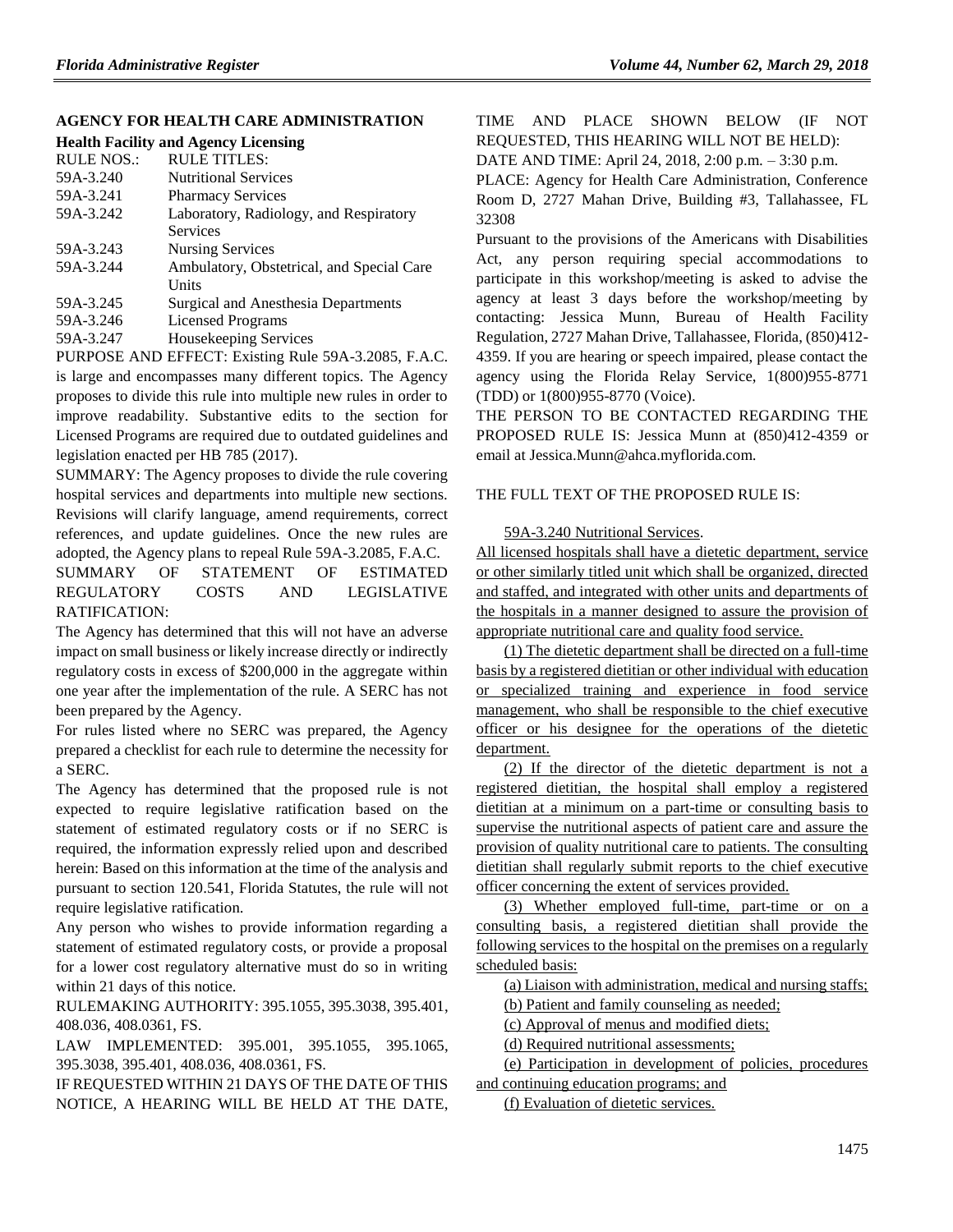(4) Annually, a registered dietitian shall conduct a review and evaluation of the dietetic department to include:

(a) A review of menus for nutritional adequacy;

(b) A review of tray identification methods, patients who are not receiving oral intake, and the elapsed time between the evening meal and the next substantial meal;

(c) A review of the counseling and instruction given to patients and their families with special dietary needs;

(d) A review of committee activities concerning nutritional care; and

(e) A review of the appearance, palatability, serving temperature, patient acceptability and choice, and retention of nutrient value of food served by the dietetic department.

(5) Nothing in this section shall prevent a hospital from employing an outside food management company for the provision of dietetic services, provided the requirements of this section are met, and the contract specifies this compliance.

(6) The dietetic department, service or other similarly titled unit shall employ sufficient qualified personnel under competent supervision to meet the dietary needs of patients.

(7) Personnel in the dietetic department shall receive, as appropriate to their level of responsibility, instruction in:

(a) Personal hygiene and infection control;

(b) Food handling, preparation, serving and storage; cleaning and safe operation of equipment;

(c) Waste disposal;

(d) Portion control;

(e) Diet instruction; and

(f) The writing of modified diets and the recording of pertinent dietetic information in the patient's medical record.

(8) Personnel in the dietetic department shall receive quarterly in-service training of which a record shall be kept by the dietetic department.

(9) The dietetic department, service or other similarly titled unit shall be guided by written policies and procedures that cover food procurement, preparation and service. Dietetic department policies and procedures shall be developed by the director of the dietetic department with nutritional care policies and procedures developed by a registered dietitian, shall be subject to annual review, revised as necessary, dated to indicate the time of last review, and enforced. Written dietetic policies shall include the following:

(a) A description of food purchasing, storage, inventory, preparation, service, and disposal policies and procedures.

(b) A requirement that diet orders be recorded in the patient's medical record by an authorized individual before the diet is served to the patient.

(c) The proper use and adherence to standards for nutritional care as specified in a diet manual which is based on the current National Academy of Medicine, Food and Nutrition Board, Dietary Reference Intakes (DRIs).

(d) A requirement for patients who are on oral intake and do not have specific dietary requirements, that a minimum of three meals or their equivalent be provided daily, with not more than a 15 hour span between the evening meal and breakfast.

(e) A requirement that temperatures for holding and serving cold foods be below 45 degrees F, and for hot foods be above 140 degrees F.

(f) A requirement that a supply of non-perishable foods sufficient to serve a hospital's patients for a minimum of a one week period be available.

(g) A requirement that written reports of sanitary inspections be kept on file, with a record of actions undertaken to comply with recommendations.

(h) A description of the role of the dietetic department in the hospital's internal and external disaster plans.

(i) Menus.

(j) The role of the dietetic department in the preparation, storage, distribution and administration of enteric feeding, tube feeding and total parenteral nutrition programs.

(k) Alterations in diets or diet schedules, including the provision of food service to patients who do not receive regular meal service.

(l) Ancillary dietetic services, as appropriate, including food storage and kitchens on patient care units, formula supply, cafeterias, vending operations and ice making.

(m) Personal hygiene and health of dietetic personnel.

(n) A description of dietetic department policies and procedures designed to provide for infection control including a monitoring system to assure that dietetic personnel are free from communicable infections and open skin lesions.

(o) A description of the identification system used for patient trays and other methods for assuring that each patient receives the appropriate diet as ordered,

(p) Safety practices, including the control of electrical, flammable, mechanical, and as appropriate, radiation hazards.

(10) The dietetic department shall be designed and equipped to facilitate the safe, sanitary, and timely provision of food service to meet the nutritional needs of patients.

(11) The dietetic department shall have adequate equipment and facilities to prepare and distribute food, protect food from contamination and spoilage, to store foods under sanitary and secure conditions, and to provide adequate lighting, ventilation and humidity control.

(12) The dietetic department shall thoroughly cleanse and sanitize food contact surfaces, utensils, dishes and equipment between periods of use, shall ensure that toilet, hand-washing and hand-drying facilities are conveniently available, and provide for dishwashing and utensil washing equipment that prevent recontamination and are apart from food preparation areas.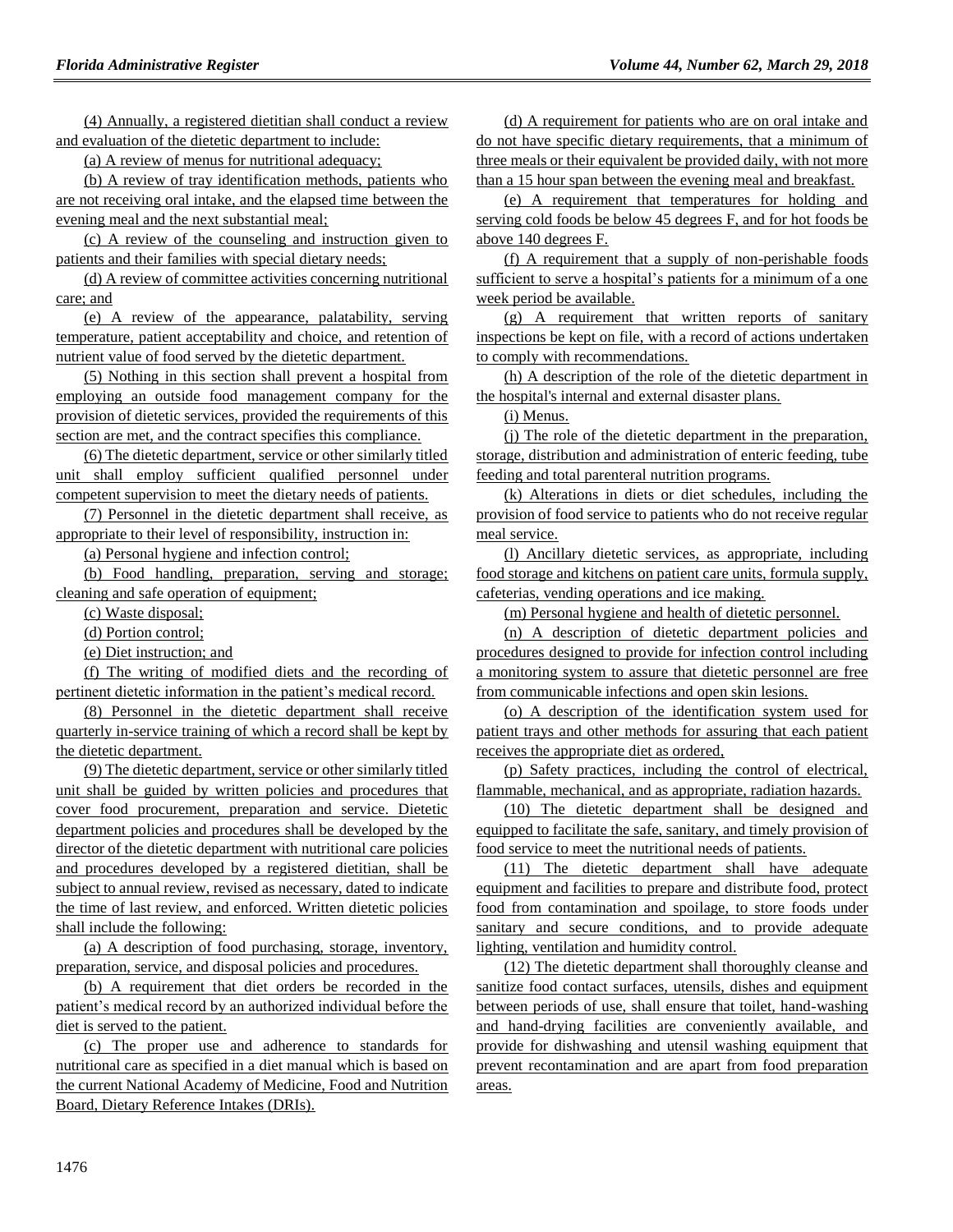(13) The dietetic department shall ensure that all walk-in refrigerators and freezers can be opened from inside and that all food and nonfood supplies are clearly labeled. Where stored in the same refrigerator, all nonfood supplies and specimens shall be stored on separate shelves from food supplies.

(14) The dietetic department shall implement methods to prevent contamination in the making, storage, and dispensing of ice.

(15) The dietetic department shall ensure that disposable containers and utensils are discarded after one use, and that worn or damaged dishes and glassware are discarded.

(16) The dietetic department shall hold, transfer, and dispose of garbage in a manner which does not create a nuisance or breeding place for pests or otherwise permit the transmission of disease.

(17) Information on specifications, operation and maintenance of all major and fixed dietetic department equipment shall be maintained. A preventive and corrective maintenance program on such equipment shall be conducted and recorded.

(18) Dietetic services shall be provided in accordance with written orders by the health professional responsible for the patient and appropriate information shall be recorded in the patient's medical record. Such information shall include:

(a) A summary of the dietary history and a nutritional assessment when the past dietary pattern is known to have a bearing on the patient's condition;

(b) Timely and periodic assessments of the patient's nutrient intake and tolerance to the prescribed diet modification, including the effect of the patient's appetite and food habits on food intake and any substitutions made; and

(c) A description or copy of diet information forwarded to another organization when a patient is discharged.

(19) Within 24 hours of admission and within 24 hours of any subsequent orders for diet modification, the diet order shall be confirmed by the practitioner responsible for the patient receiving oral alimentation.

(20) Each hospital shall establish appropriate quality control mechanisms to assure that:

(a) All menus are evaluated for nutritional adequacy.

(b) There is a means for identifying those patients who are not receiving oral intake.

(c) Special diets are monitored.

(d) The nutritional intake of patients is assessed and recorded as appropriate.

(e) Effort is made to assure appetizing appearance, palatability, proper serving temperature, and retention of nutritional value of food.

(f) Whenever possible, patient food preferences are respected and appropriate dietary substitutions are made available.

(g) Surveys of patient acceptance of food are conducted, particularly for long-stay patients.

Rulemaking Authority 395.1055, FS. Law Implemented 395.1055, FS. History–New

59A-3.241 Pharmacy Services.

Each Class I and Class II hospital shall have on the premises, and each Class III hospital shall have on the premises or by contract, a pharmacy, pharmaceutical department or service, or similarly titled unit, and, when applicable, shall present evidence that it holds a current institutional or community pharmacy permit under the provisions of the Florida Pharmacy Act, Chapter 465, F.S. The pharmacy department shall have a licensed pharmacist serve as pharmacy director on a full time or consulting basis. The director shall develop and monitor procedures to ensure the proper use of medications. Such procedures shall address prescription and ordering, preparation and dispensing, administration, and patient monitoring for medication effects.

(1) The director shall ensure a hospital formulary or drug list is developed, maintained, and regularly updated by authorized hospital staff. The formulary shall include the availability of non-legend medications, but does not preclude the use of unlisted drugs. Where unlisted drugs are used, there shall be a written policy and procedure for their prescription and procurement. Selection of medications for inclusion on the formulary shall be based on need, effectiveness, risks, and costs.

(2) The director shall ensure that individuals who prescribe or order medications are legally authorized through the granting of clinical privileges.

(3) All drugs shall be prepared and stored under proper conditions of sanitation, temperature, light, moisture, ventilation, security and segregation to promote patient safety and proper utilization and efficacy.

(4) All medications shall be appropriately labeled as to applicable accessory or cautionary statements and their expiration date, shall be dispensed in as ready-to-administer forms as possible, and in quantities consistent with the patient's needs which are designed to ensure minimization of errors and diversion.

(5) A pharmacist shall review each order before dispensing the medication, with the exception of situations in which a licensed independent practitioner with appropriate clinical privileges controls prescription ordering, preparation and administration of medicine. The pharmacist shall verify the order with the prescriber when there is a question.

(6) All medications shall be prepared and dispensed consistent with applicable law and rules governing professional licensure and pharmacy operation and in accordance with professional standards of pharmacy practice.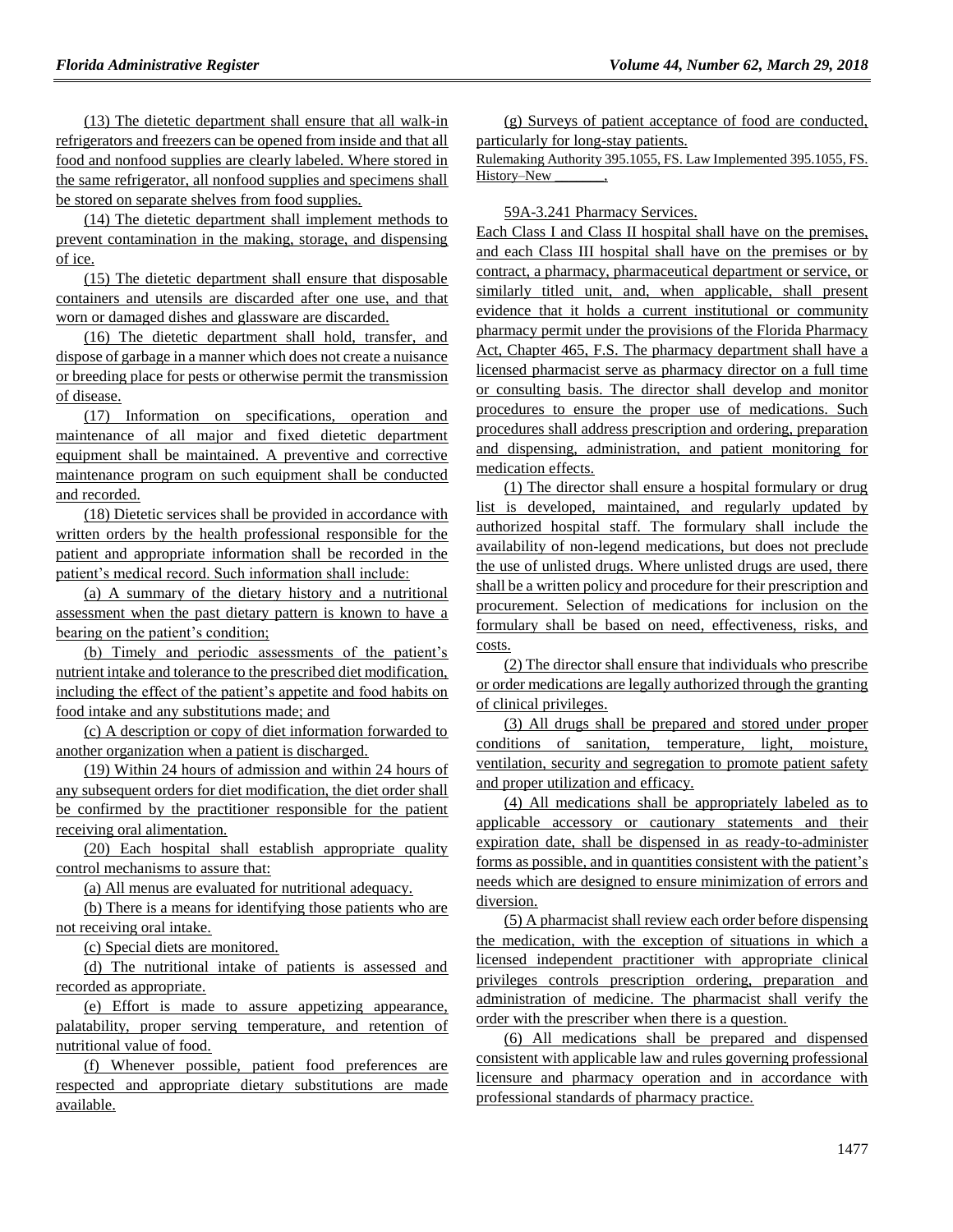(7) A medication profile shall be developed and maintained by the pharmacy department for each patient and shall be available to staff responsible for the patient's care. The medication profile shall include the name, birth date, sex, pertinent health problems and diagnoses, current medication therapy, medication allergies or sensitivities, and potential drug or food interactions.

(8) The director shall develop and implement a process for providing medications when the pharmacy is closed that ensures control, accountability, and the appropriate use of medications.

(9) The director shall ensure there is an adequate and proper supply of emergency drugs within the pharmacy and in designated areas of the hospital.

(10) Receipt, distribution and administration of controlled drugs are documented by the pharmacy, nursing service and other personnel, to ensure control and accountability in accordance with state and federal law.

(11) The director shall ensure that the administration of drugs shall take place in accordance with written policies, approved by the professional staff and designed to ensure that all medications are administered safely and efficiently.

(12) The director may supervise satellite pharmacies. The director of the hospital pharmacy, or other licensed pharmacists who are properly designated, shall be available to the hospital at all times, whether on duty or on call.

(13) Administration of drugs shall be undertaken only upon the orders of authorized members of the professional staff, where the orders are verified before administration, the patient is identified, and the dosage and medication is noted in the patient's chart or medical record.

(14) Investigational medications shall be used only in accordance with specific hospital policy which addresses:

(a) Review and approval of hospital participation in investigational studies by the appropriate hospital committee;

(b) Requirements for informed consent by the patient;

(c) Administration in accordance with an approved protocol;

(d) Administration by personnel approved by the principal investigator after they have received information and demonstrated an understanding of the basic pharmacologic information about the medications; and

(e) Documentation of doses dispensed, administered and destroyed.

(15) Each hospital shall have a system for the ongoing monitoring of each patient for medication effectiveness and actual or potential adverse effects or toxicity which includes:

(a) A collaborative assessment of the effect of the medication on the patient based on observation and information gathered and maintained in the patient's medical record and medication profile;

(b) A process for the definition, identification, and review of significant medication errors and adverse drug reactions are reported in a timely manner in accordance with written procedures. Significant adverse drug reactions shall be reported promptly to the Food and Drug Administration;

(c) Information from the medication monitoring is used to assess the continued administration of the medication; and

(d) Conclusions and findings of the medication monitoring are communicated to the appropriate health care personnel involved in the patient's care.

(16) Each hospital shall have written policies and procedures governing the selection, procurement, distribution, administration, and record-keeping of all drugs, including provision for maintaining patient confidentiality. The policies and procedures shall be reviewed at least annually, dated to indicate time of last review, revised as necessary, and enforced.

(17) Parenteral nutrition services, when provided, shall be designed, implemented, and maintained to address assessment and reassessment of the patient, initial ordering and ongoing maintenance of medication orders, preparation and dispensing, administration, and assessing the effects on the patient.

Rulemaking Authority 395.1055, FS. Law Implemented 395.1055, FS. History–New \_\_\_\_\_\_\_,

59A-3.242 Laboratory, Radiology, and Respiratory Services.

(1) Clinical and Pathology Laboratory Services. Each hospital must provide on the premises or by contract with a laboratory licensed under Chapter 483, Part I, F.S., clinical and pathology laboratory services commensurate with the hospital's needs and which conforms to the provisions of Chapter 483, Part I, F.S., and Chapter 59A-7, F.A.C. The clinical and pathology laboratory department or similarly titled unit shall have a physician member of the organized medical staff serve as medical director.

(a) The medical director shall maintain and enforce policies and procedures for the provision of clinical and pathology laboratory examinations.

(b) Provisions shall be made for assuring the availability of emergency laboratory services. Such services shall be available 24 hours a day, seven days a week, including holidays.

(c) Reports of all examinations shall be filed with the patient's medical record.

(d) All specimens removed in operations shall be examined by a pathologist, except when another suitable means of verification of removal is routinely employed, when there is an authenticated report to document the removal, and when quality of care will not be compromised by the exception. Hospitals may establish a policy for excepting certain categories of specimens from examination when it determines quality of care will not be compromised or examination will yield no useful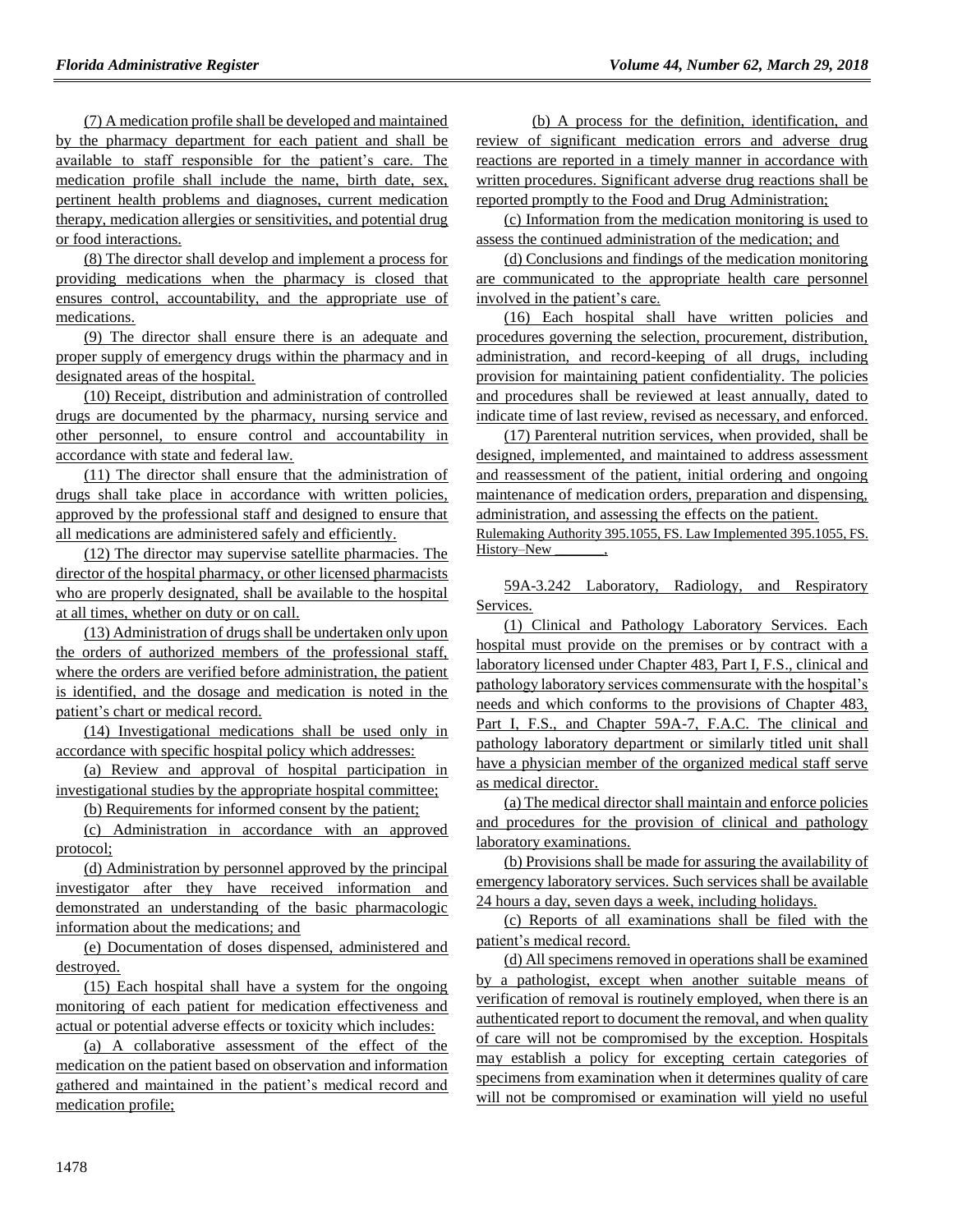information. Signed reports on all specimens removed in an operation, whether documented by a pathologist or through an alternative means, shall be filed with the patient's medical record.

(e) All hospitals utilizing blood and blood products, shall:

1. Maintain facilities for procurement, safekeeping and transfusion of blood and blood products, or have them readily available;

2. Maintain a temperature alarm system for blood storage facilities, where applicable, which is tested and inspected quarterly and is otherwise safe.

3. The alarm system must be audible, and must monitor proper blood and blood product storage temperature over a 24 hour period.

4. Tests of the alarm system must be documented.

5. If blood is stored or maintained for transfusion outside of a monitored refrigerator, the hospital must ensure and document that storage conditions, including temperature, are appropriate to prevent deterioration of the blood or blood product.

6. Promptly dispose of blood which has exceeded its expiration date.

7. Keep records on file indicating the receipt and disposition of all blood provided to patients in the facility.

(f) Hospitals not utilizing blood and blood products need not maintain blood storage facilities.

(2) Radiology Services. Each Class I and Class II hospital shall provide on the premises, and each Class III hospital shall provide on the premises or by contract, diagnostic imaging facilities commensurate with the hospital's needs and conform to Chapter 404, F.S., Chapter 64E-5, F.A.C., Chapter 468, Part IV, F.S., and Chapter 64E-3, F.A.C. The radiology department or similarly titled unit shall have a radiologist to serve as medical director on a full time or part time consulting basis to discharge professional radiology services.

(a) The radiology department or other similarly titled part shall be maintained free of hazards for patients and personnel.

(b) Each hospital shall have certified radiologic technologists or basic x-ray machine operators in hospitals of 150 beds or less, and shall be on duty or on call at all times, pursuant to Chapter 468, Part IV, F.S.; and Chapter 64E-3, F.A.C.

(c) The use of all diagnostic imaging apparatus shall be limited to personnel designated as specified in Chapter 468, Part IV, F.S., and Chapter 64E-3, F.A.C.

(d) The credentials of each person providing diagnostic and therapeutic radiation, imaging and nuclear medicine services, including formal training, on-the-job experience, and certification or licensure where applicable, shall be maintained on file at all times.

(e) The medical director shall maintain and enforce policies and procedures for the provision of all diagnostic and therapeutic radiation, imaging, and nuclear medicine services, and ensure compliance with the requirements of Chapter 64E-5, F.A.C. Such policies and procedures shall be written, reviewed annually, and revised as necessary in conformance with Chapter 64E-5, F.A.C., and shall be dated as to time of last review.

(f) The medical director shall require that all radiology, imaging or nuclear medicine services be performed only upon written order of a licensed physician or by another licensed health professional if that health professional is acting within their scope of practice as defined by applicable laws and rules of the licensing board. Nothing herein shall be construed to expand or restrict such laws and rules pertaining to the practice of various health professions. The request and all results must be recorded in the patient's medical record;

(g) The medical director shall ensure documentation, and reporting to the Bureau of Radiation Control of the Department of Health of all misadministration of radioactive materials, as those terms are defined by Chapter 64E-5, F.A.C.

(h) The medical director shall maintain and document in writing a quality control program designed to minimize the unnecessary duplication of radiographic studies, to minimize exposure time of patients and personnel, and to maximize the quality of diagnostic information and therapy provided.

(3) Respiratory Therapy. Each hospital shall have written policies and procedures describing the scope of respiratory services provided to patients of the hospital. This document shall contain written guidelines for the transfer or referral of patients requiring respiratory care services not provided at the hospital.

(a) When respiratory care services are provided outside the hospital, the hospital shall ensure by contract or other enforceable mechanism that such services meet all safety requirements and quality control measures required by the hospital.

(b) Respiratory care services provided within a hospital shall have medical direction provided by a physician member of the organized medical staff with special interest and knowledge in the management of acute and chronic respiratory problems. The physician director shall be responsible for the overall direction of respiratory services, for conducting a review of the quality, safety and appropriateness of respiratory care services quarterly, and shall be available for any required respiratory care consultation.

(c) Respiratory care services in a hospital may be supervised by a technical director who is registered or certified by the National Board of Respiratory Care Inc., or has the documented equivalent education, training and experience. Other respiratory care personnel shall provide respiratory care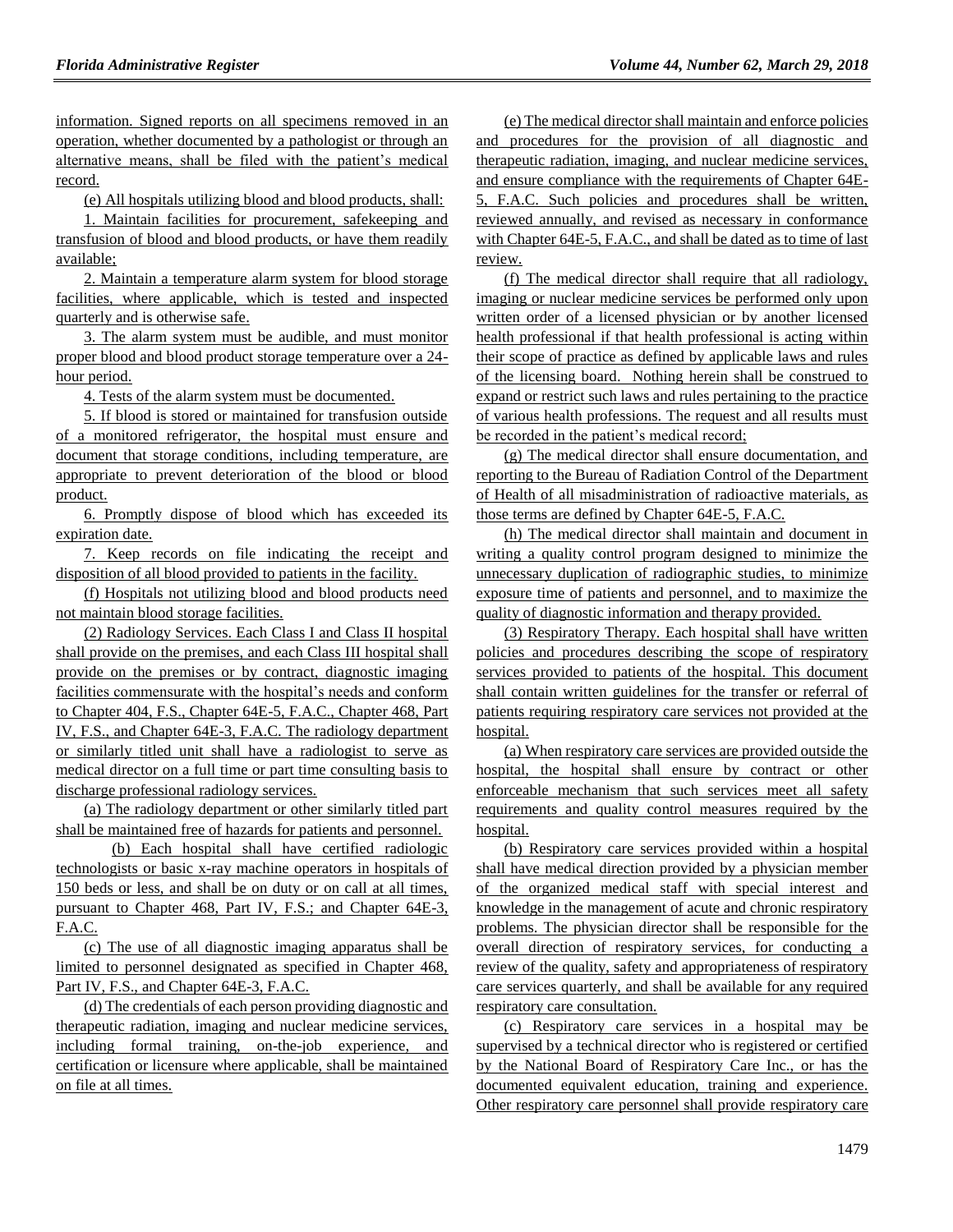commensurate with their documented training, experience, and competence.

(d) The formal training of respiratory therapy students shall be carried out only in programs accredited by appropriate professional educational organizations. Individuals in student status shall be directly supervised when engaged in patient care activities.

(e) The education, training and experience of personnel who provide respiratory care services shall be documented, and shall be related to each individual's level of participation in the provision of respiratory care services.

(f) Nonphysician respiratory care personnel shall not perform patient procedures associated with a potential hazard, including arterial puncture for obtaining blood samples, unless authorized in writing by the physician director of the respiratory care service acting in accordance with professional staff policy.

(g) The physician director shall be responsible for ensuring all personnel providing respiratory care services participate in education programs designed to augment the personnel's knowledge of pertinent new developments in respiratory care services and maintain current competency. Such participation shall occur annually, and shall include instruction in safety, infection control, and cardiopulmonary resuscitation.

(h) There shall be written policies and procedures specifying the scope and conduct of patient care rendered in the provision of respiratory care services. All policies and procedures must be approved by the physician director, reviewed annually, revised as necessary, dated to indicate the time of last review, and enforced. Respiratory care policies shall include the following:

1. Specification as to who may perform specific procedures and provide instruction, under what circumstances, and under what degree of supervision.

2. Assembly and sequential operation of equipment and accessories to implement therapeutic regimens.

3. Steps to be taken in the event of adverse reactions, and other emergencies.

4. Procurement, handling, storage and dispensing of therapeutic gases.

5. Infection control measures, including specifics as to changing and cleansing of equipment.

6. Administration of medications in accordance with the physician's order.

(i) The respiratory care service shall have equipment and facilities to assure the safe, effective and timely provision of respiratory care service to patients.

1. All equipment shall be calibrated and operated according to manufacturer's specifications, and shall be periodically inspected and maintained.

2. Where piped-in gas is used, an evaluation shall be made prior to use to assure identification of the gas and its delivery within an established safe pressure range.

3. Ventilators used for continuous assistance or controlled breathing shall have operative alarm systems at all times.

(j) Prescriptions for respiratory care shall specify the type, frequency and duration of treatment and, as appropriate, the type and dose of medication, the type of dilutent, and the oxygen concentration, and shall be incorporated into the patient's medical record.

Rulemaking Authority 395.1055, FS. Law Implemented 395.1055, FS. History–New

## 59A-3.243 Nursing Services.

Each hospital shall have a nursing department organized and staffed to provide quality nursing care to each patient. The relationship of the nursing department to other units of the hospital shall be documented by an organizational chart.

(1) The nursing department shall have a written organizational plan that delineates lines of authority, accountability and communication, and shall assure that the following nursing management functions are fulfilled:

(a) Review and approval of policies and procedures that relate to qualifications and employment of nurses.

(b) Establishment of standards for nursing care and mechanisms for evaluating such care.

(c) Implementing approved policies of the nursing department.

(d) Assuring that a written evaluation is made of the performance of registered nurses and ancillary nursing personnel at the end of any probationary period and at a defined interval thereafter.

(2) The nursing department shall have written standards of nursing practice and related policies and procedures to define and describe the scope and conduct of patient care provided by the nursing staff. These policies and procedures shall be reviewed annually, revised as necessary, dated to indicate the time of the last review, signed by the responsible reviewing authority, and enforced.

(3) The nursing department shall maintain a list of licensed personnel, including private duty and per diem nurses, with each individual's current license number, and documentation of the nurses' hours of employment, and unit of employment within the hospital.

(4) Each hospital shall employ a registered nurse on a full time basis who shall have the authority and responsibility for managing nursing services and taking all reasonable steps to assure that a uniformly optimal level of nursing care is provided throughout the hospital.

(a) The registered nurse shall be responsible for ensuring that a review and evaluation of the quality and appropriateness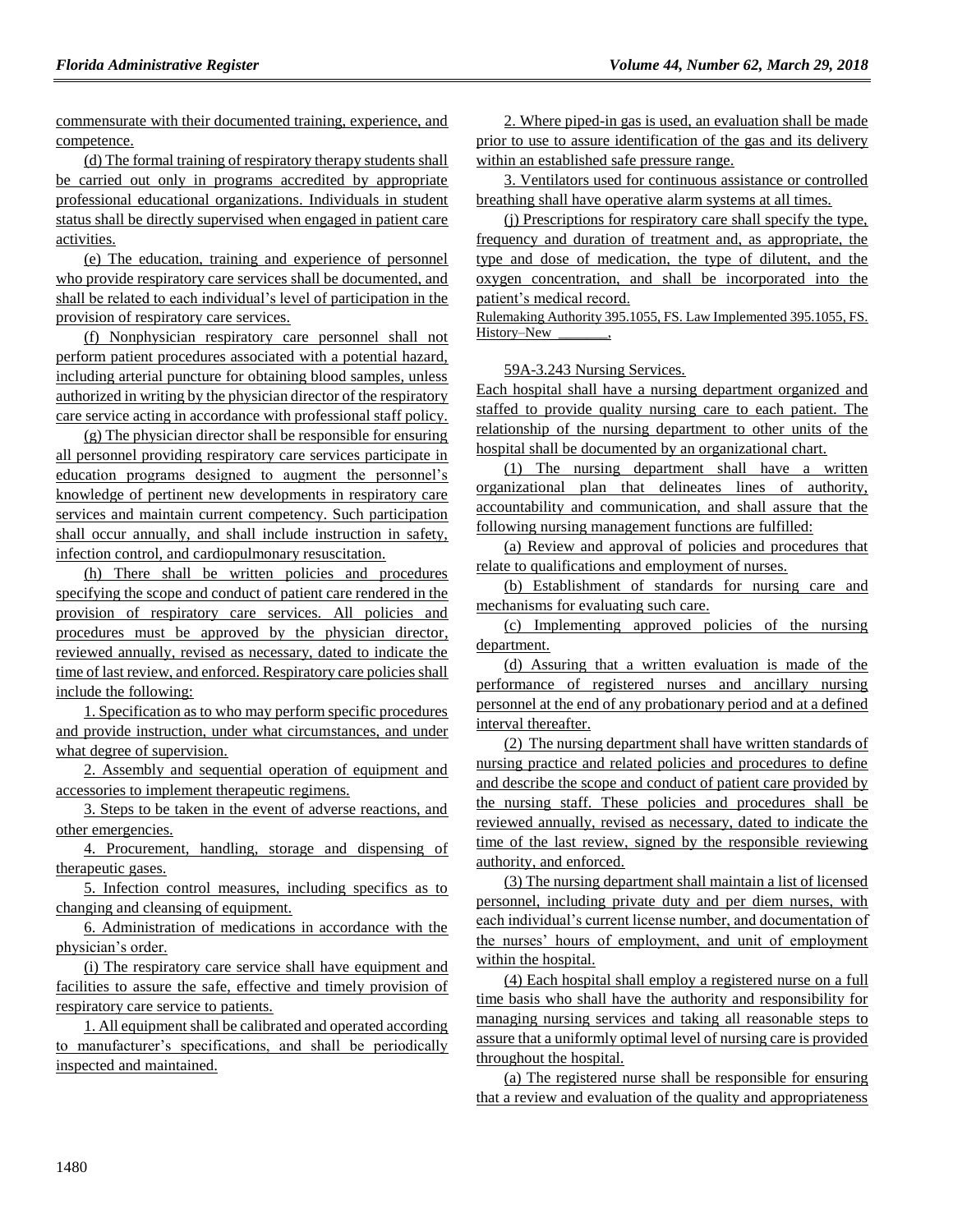of nursing care is accomplished. The review and evaluation shall be based on written criteria, shall be performed quarterly, and shall examine the provision of nursing care and its effect on patients.

(b) The registered nurse shall ensure that education and training programs for nursing personnel are available and are designed to augment nurses' knowledge of pertinent new developments in patient care and maintain current competence. Cardiopulmonary resuscitation training shall be conducted as often as necessary, but not less than annually, for all nursing staff members who cannot otherwise document their competence.

(c) The registered nurse shall be responsible for determining the number of qualified registered nurses to be on duty at all times. The number of qualified nurses shall be sufficient to ensure immediate availability of a registered nurse for bedside care of any patient when needed, to assure prompt recognition of an untoward change in a patient's condition, and to facilitate appropriate intervention by nursing, medical or other hospital staff members.

(5) The nursing process of assessment, planning, intervention and evaluation shall be documented for each hospitalized patient from admission through discharge.

(a) Each patient's nursing needs shall be assessed by a registered nurse at the time of admission or within the period established by each hospital's policy.

(b) Nursing goals shall be consistent with the therapy prescribed by the responsible member of the organized medical staff.

(c) Nursing intervention and patient response, and patient status on discharge from the hospital, must be noted on the medical record.

(6) Each Class I and Class II hospital shall have a minimum of one licensed registered nurse on duty at all times on each nursing unit or similarly titled part of the hospital for rendering patient care services.

Rulemaking Authority 395.1055, FS. Law Implemented 395.1055, FS. History–New

59A-3.244 Ambulatory, Obstetrical, and Special Care Units.

(1) Ambulatory Care Services. Each hospital offering ambulatory care services under its hospital license shall establish policies and procedures to ensure that quality care based on the needs of the patient will be delivered at all times.

(a) Ambulatory care services shall be under the direction of a licensed physician(s) responsible for the clinical direction of patient care and treatment services, and whose qualifications, authority, and responsibilities are defined in writing as approved by the governing board.

(b) Ambulatory care services shall be staffed with appropriately trained and qualified individuals to provide the scope of services anticipated to meet the needs of the patients.

(c) Each patient's general medical condition shall be managed by a member of the organized medical staff with appropriate clinical privileges, as determined by medical staff bylaws.

(d) When any ambulatory care services are provided by non-hospital employees, the provider shall meet all safety requirements, abide by all pertinent rules and regulations of the hospital and medical staff, and document the quality improvement measures to be implemented.

(e) The provisions of ambulatory nursing care shall be supervised by a registered nurse who is qualified by relevant training and experience in ambulatory care.

(f) Sufficient personnel shall be on duty to provide efficient and effective patient care services.

(g) The scope of services offered, and the relationship of the ambulatory services program to other hospital units, as well as all supervisory relationships within the program, shall be defined in writing, and must be provided in accordance with the standards set by the governing board's bylaws and the rules and regulations of the medical staff.

(h) Written policies and procedures to guide the operation of the ambulatory services program shall be developed, reviewed, and revised as necessary, dated to indicate the time of last revision, and enforced.

(i) A medical record must be maintained on every patient who receives ambulatory care services. Medical records shall be managed and maintained in accordance with acceptable professional standards and practices. Confidentiality and disclosure of patient information contained in the medical record must be maintained in accordance with hospital policy and state and federal law. Each patient's medical record must include the following information, and be updated as necessary:

1. Patient identification;

2. Relevant history of the illness or injury and of physical findings;

3. Diagnostic and therapeutic orders;

4. Clinical observations, including the results of treatment;

5. Reports of procedures and tests, and their results;

6. Diagnosis or impression;

7. Allergies;

8. Referrals to practitioners or providers of services internal or external to the hospital;

9. Communications to and from practitioners or providers of service external to the hospital;

10. Growth charts for children and adolescents as needed when the service is the source of primary care; and

11. Immunization status of children and adolescents and others as determined by law and/or hospital policy.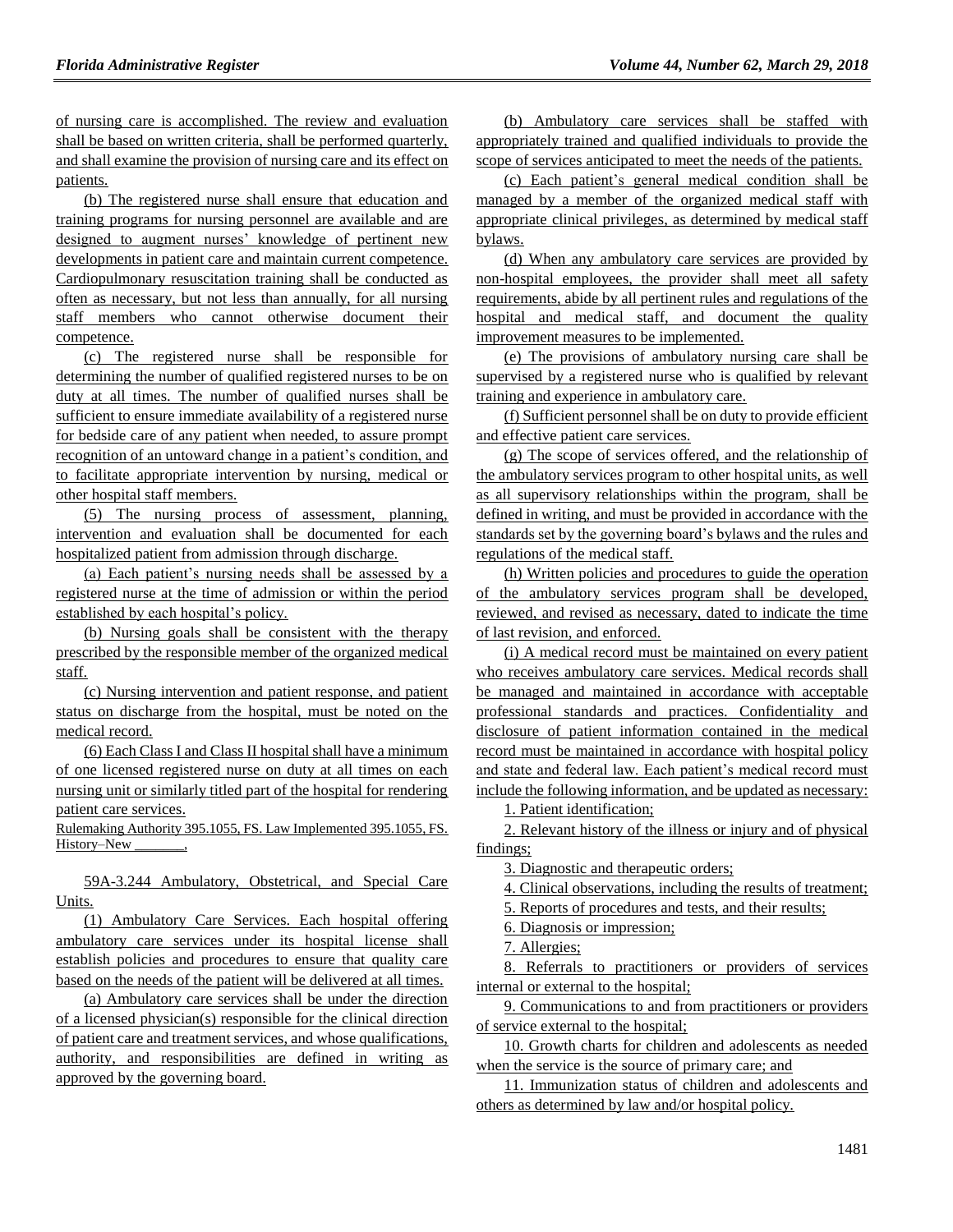(j) To facilitate the ongoing provision of care, a problem list of known significant diagnoses, conditions, procedures, drug allergies and medications shall be maintained for each patient who receives ambulatory services. The problem list shall be initiated no later than the third visit and include items based on any initial medical history and physical examination, and updated on subsequent visits with additional information as necessary. The problem list shall include the following items:

1. Known significant medical diagnoses and conditions;

2. Known significant surgical and invasive procedures;

3. Known adverse and allergic reactions to drugs; and

4. Medications known to be prescribed for and/or used by the patient.

(2) Obstetrical Department. If provided, obstetrical services shall include labor, delivery, and nursery facilities, and be formally organized and operated to provide complete and effective care for each patient.

(a) Except in hospitals licensed for 75 beds or less, the obstetrical service shall be separated from other patient care rooms and shall have separate nursing staff. When obstetrical services are provided in hospitals of 75 beds or less, there shall be:

1. A written and enforced policy concerning the placement of obstetrical patients in a manner most conducive to meet their special needs, and

2. Nursing staff who possess specialized skills in obstetrics and neonatal care, whether by training or experience, and can provide service to obstetrical patients and their infants on a 24 hour basis, whether on duty, on call, or on a consultative basis.

(b) In those hospitals with a formally organized obstetrical department, clean gynecological and surgical patients may be admitted to the unit under specific written controls approved by the medical staff and governing board when there is a written demonstrated need in each case.

(c) Every infant born in a hospital shall be properly identified immediately at the time of birth. Identification of the infant shall be done in the delivery room, birthing room, or other place of birth within the hospital, before either the mother or the infant is transferred to another part of the facility.

(3) Special Care Units. The hospital shall ensure that a special care unit is a physically and functionally distinct entity within the hospital, has controlled access, and has an effective means of isolation for patients suffering from communicable or infectious disease or acute mental disorder.

(a) Special care units shall provide:

1. Direct or indirect visual observation by unit staff of all patients from one or more vantage points;

2. A direct intercommunication or alarm system between the nurse's station and the bedside; and

3. Beds that are adjustable to positions required by the patient, that are easily movable, and that have a locking or stabilizing mechanism to attain a secure, stationary position. Headboards, when present, shall be removable or adjustable to permit ready access to the patient's head.

(b) Each special care unit shall be advised by a physician who is a member of the organized medical staff.

(c) Each special care unit shall have its relationship to other departments and units of the hospital specified in writing (organizational chart).

(d) All staff shall participate in annual in-service education programs concerning cardiopulmonary resuscitation and safety and infection control requirements.

(e) Written policies and procedures shall be developed concerning the scope and provision of care in each special care unit. Such policies and procedures shall be reviewed annually, revised as necessary, dated to indicate the time of last review, enforced, and include the following:

1. Specific criteria for the admission and discharge of patients;

2. A system for informing the responsible member of the organized medical staff of changes in the patient's condition;

3. Methods for procurement of equipment and drugs at all times:

4. Specific procedures relating to infection and traffic control;

5. Specification as to who may perform special procedures, under what circumstances, and under what degree of supervision; and specific policies as to the use of standing orders; and

6. A protocol for handling emergency conditions related to the breakdown of essential equipment.

(f) No hospital shall hold itself out as a Trauma Center unless it has been verified by the Department of Health in accordance with the Trauma Center provisions of Section 395.401, F.S., and Chapter 64J-2, F.A.C. Any violation of the Trauma Center provisions shall subject any violator to appropriate remedies provided by Section 395.1065, F.S.

Rulemaking Authority 395.1055, 395.401, 408.036, FS. Law Implemented 395.1055, 395.401, 408.036, FS. History–New

## 59A-3.245 Surgical and Anesthesia Departments.

(1) Surgical Department. Each Class I and Class II hospital, and each Class III hospital providing operative and other invasive procedures, shall have a functionally and physically distinct surgical department within the hospital, organized under written policies and procedures regarding surgical privileges, maintenance of the operating rooms, and evaluation and recording of treatment of the patient. The surgical department shall have a physician member of the organized medical staff serve as medical advisor to the surgical department and a registered nurse to direct nursing services within the operating rooms of a surgical department. All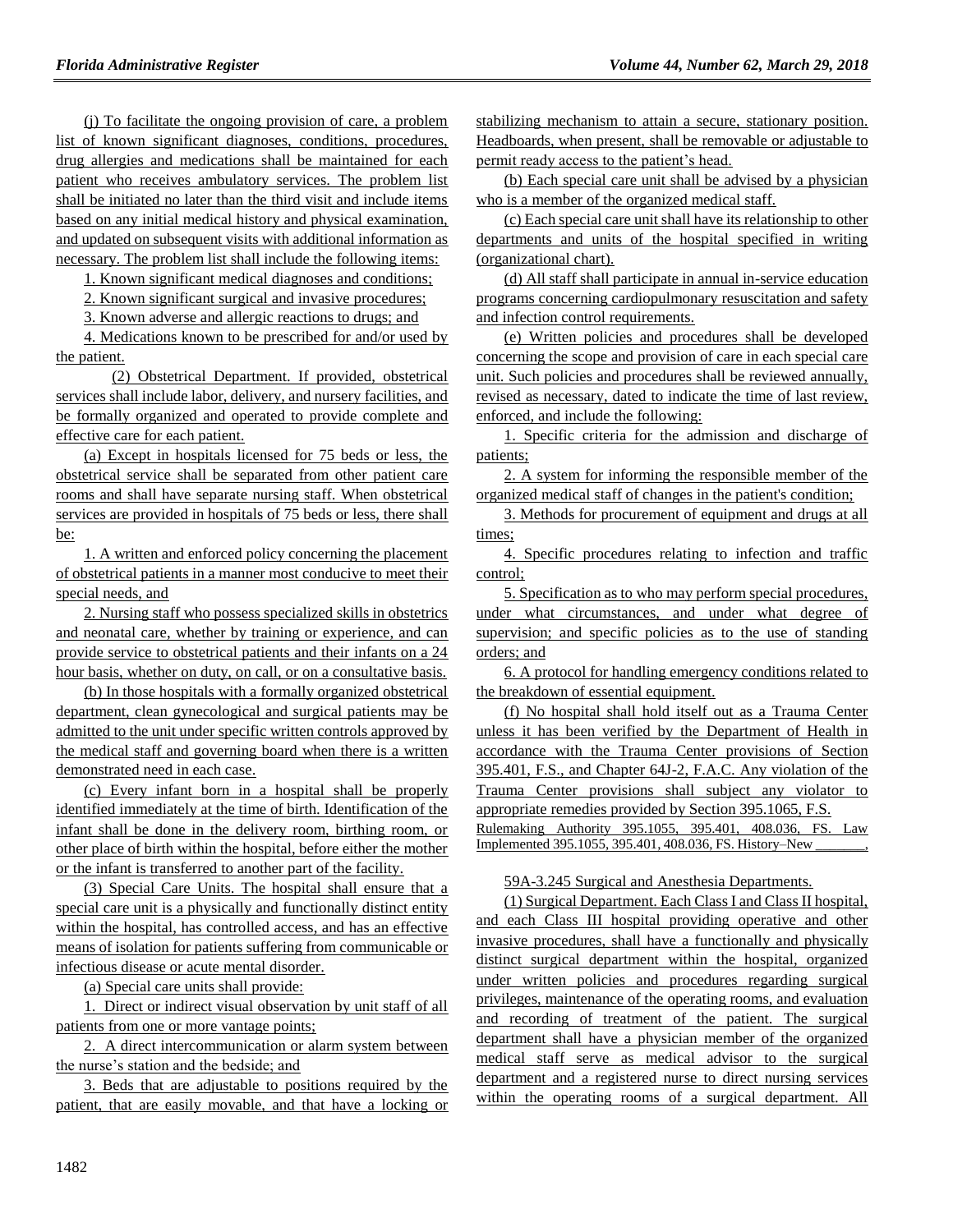surgical department policies and procedures shall be available to the Agency, shall be reviewed annually, dated to indicate time of last review, revised as necessary, and enforced.

(a) The determination of the appropriateness of the procedure for a patient shall be based on:

1. The patient's medical, anesthetic, and drug history;

2. The patient's physical status;

3. Diagnostic data;

4. The risks and benefits of the procedure; and,

5. The need to administer blood or blood components.

(b) The risks and benefits of the procedure shall be discussed with the patient prior to documenting informed consent and include:

1. Other treatment options, if they exist;

2. The need and risk of blood transfusions and available alternatives; and

3. Anesthesia options and risks.

(c) A preanesthesia evaluation of the patient shall be performed prior to surgery, except in the case of extreme emergency.

(d) Plans of care for the patient shall be formulated and documented in the medical record prior to the performance of surgery and shall include a plan for anesthesia, nursing care, the operative or invasive procedure, and the level of post-procedure care.

(e) The measurement of the patient's physiological status shall be assessed during the administration of anesthesia and the surgical procedure.

(f) The post-procedure status of the patient shall be assessed on admission to the recovery area and prior to discharge from the recovery area.

(g) The patient shall be discharged from the recovery area by a member of the organized medical staff.

(h) The operating room and accessory services shall be located in a manner to prevent through traffic, control traffic in and out, and maximize infection control.

(i) All infections of clean surgical cases shall be recorded and reported to the appropriate infections control authority, and a procedure shall exist for the investigation of such cases.

(j) The registered nurse shall document that all surgical nursing staff have received annual continuing education in safety, infection control and cardiopulmonary resuscitation.

(k) A roster of members of the organized medical staff specifying the surgical privileges of each, shall be maintained, reviewed annually and revised as necessary.

(l) A roster of "on-call" surgeons shall be promptly available at the operating room nursing stations. An on-call surgeon must be available to the hospital when a call for services has been placed.

(m) A record shall be maintained on a current basis that contains the following information:

1. Patient's name;

2. Hospital number;

3. Preoperative diagnosis;

4. Post-operative diagnosis;

5. Procedure;

6. Names of surgeon, first assistant, and anesthetist;

7. Type of anesthetic; and,

8. Complications, if any.

(n) Regardless of whether surgery is classified as major or minor, the surgical department shall ensure, prior to any surgery being performed, except in emergency situations:

1. That there is a complete history and physical workup in the chart of every patient or, if such has been transcribed, but not yet recorded in the patient's chart, that there is a statement to that effect in the chart; and,

2. That there is evidence of informed consent for the operation in the patient's chart.

(o) The surgical department shall ensure that immediately following each surgery, there is an operative report describing techniques and findings that is written or dictated and signed by the surgeon.

(p) The following equipment shall be in each operating room suite:

1. Call-in system;

2. Oxygen, and means of administration;

3. Mechanical ventilatory assistance equipment, including airways, manual breathing bag, and ventilator and respirator;

4. Cardiac defibrillator with synchronization capability;

5. Respiratory and cardiac monitoring equipment;

6. Thoracentesis and closed thoracostomy sets;

7. Tracheostomy set, tourniquets, vascular cutdown sets, infusion pumps, laryngoscopes and endotracheal tubes;

8. Tracheobronchial and gastric suction equipment; and

9. A portable x-ray which shall be available, but need not be physically present in the operating suite.

(2) Anesthesia Department. Each Class I and Class II hospital, and each Class III hospital providing surgical or obstetrical services, shall have an anesthesia department, service or similarly titled unit directed by a physician member of the organized professional staff.

(a) The anesthesia department of each hospital shall have written policies and procedures that are approved by the organized medical staff, are reviewed annually, dated at time of last review, revised, and enforced as necessary. Such written policies and procedures shall include the following requirements:

1. A preanesthesia evaluation of the patient by the physician, or qualified oral surgeon in the case of patients without medical problems admitted for dental procedures, or certified registered nurse anesthetist where authorized by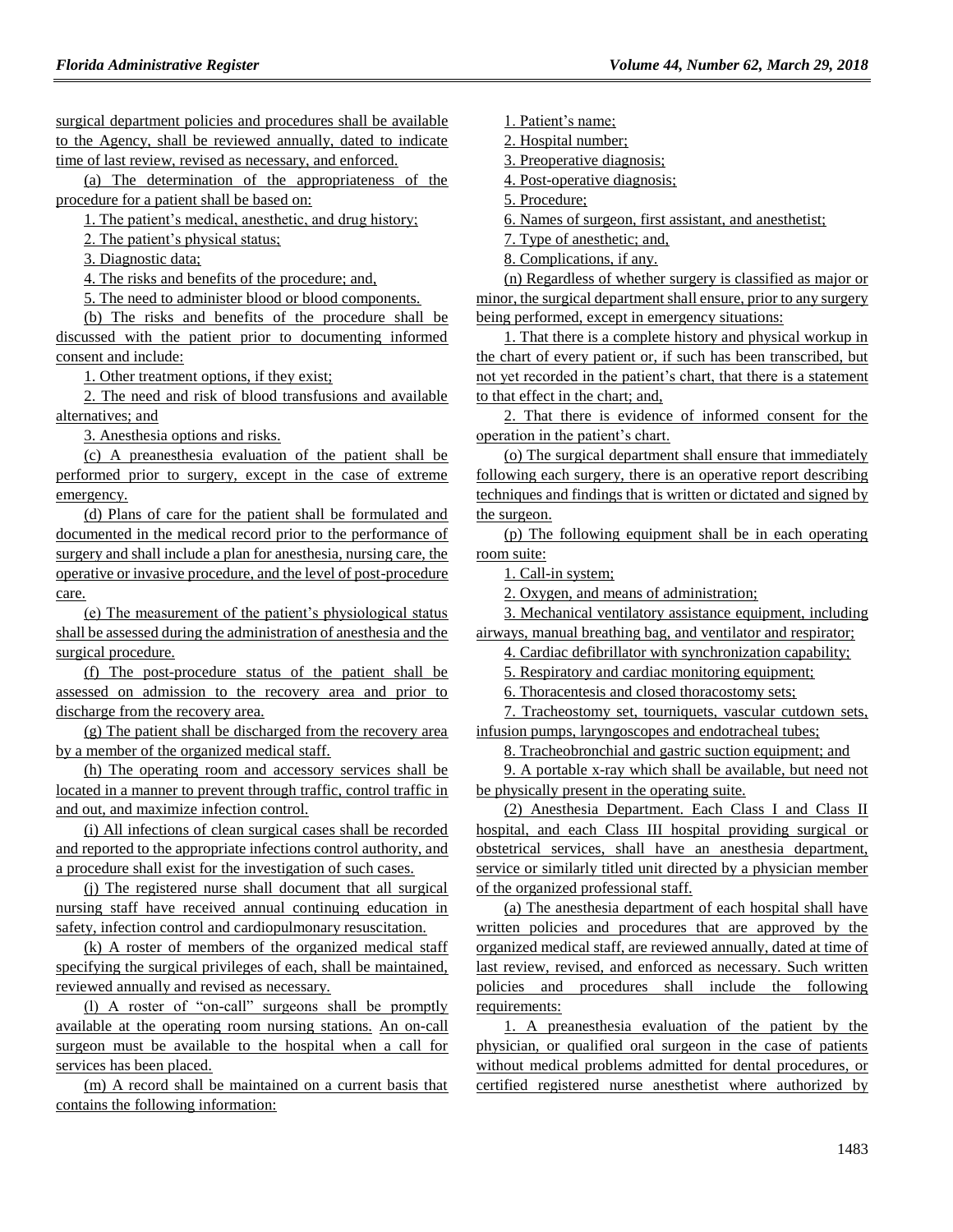established protocol approved by the medical staff, except in the case of emergencies.

2. A review of the patient's condition immediately prior to induction of anesthesia.

3. A mechanism for release of patients from postanesthesia care.

4. A recording of all pertinent events taking place during the induction of, maintenance of, and emergence from anesthesia.

5. Guidelines for the safe use of all general anesthetic agents used in the hospital.

(b) The responsibilities and qualifications of all anesthesia personnel, including physician, nurse and dentist anesthetists and all trainees, must be defined in a policy statement, job description, or other appropriate document.

(c) Anesthetic safety regulations shall be developed, posted, and enforced. Such regulations shall include the following:

1. A requirement that all operating room electrical and anesthesia equipment be inspected on an annual basis and at intervals not exceeding the manufacturer's recommendations. A written record of the inspection results and corrective action shall be maintained by the hospital.

2. A requirement that flammable anesthetic agents be employed only in areas in which a conductive pathway can be maintained between the patient and a conductive floor.

3. A requirement that each anesthetic gas machine have a pin-index or equivalent safety system.

4. A requirement that all reusable anesthesia equipment coming in direct contact with the patient be cleaned or sterilized in the manner prescribed by current medical standards. Rulemaking Authority 395.1055, FS. Law Implemented 395.1055, FS. History–New \_\_\_\_\_\_\_,

59A-3.246 Licensed Programs.

(1) Adult Diagnostic Cardiac Catheterization Program. All licensed hospitals that establish adult diagnostic cardiac catheterization laboratory services under Section 408.0361, F.S., shall operate in compliance with the most recent guidelines of the American College of Cardiology/American Heart Association regarding the operation of diagnostic cardiac catheterization laboratories. Hospitals are considered to be in compliance with American College of Cardiology/American Heart Association guidelines when they adhere to standards regarding staffing, physician training and experience, operating procedures, equipment, physical plant, and patient selection criteria to ensure patient quality and safety. The applicable guideline is the *2012 American College of Cardiology Foundation/Society for Cardiovascular Angiography and Interventions Expert Consensus Document on Cardiac Catheterization Laboratory Standards Update. J Am Coll* 

|           |  |     |  | <i>Cardiol 2012: 59:2221–305 (2012 ACC/SCAI Guidelines)</i>                    |  |    |
|-----------|--|-----|--|--------------------------------------------------------------------------------|--|----|
|           |  |     |  | which is hereby incorporated by reference, effective at                        |  |    |
| adoption, |  | and |  | available                                                                      |  | at |
|           |  |     |  | $1.44$ $1.1$ $1.1$ $1.1$ $1.1$ $1.1$ $1.1$ $1.1$ $1.1$ $1.1$ $1.1$ $1.1$ $1.1$ |  |    |

http://www.flrules.org/Gateway/reference.asp?No=Ref-XXXX. Aspects of the guideline related to pediatric services or outpatient cardiac catheterization in freestanding non-hospital settings are not applicable to this rule. All such licensed hospitals shall have a department, service or other similarly titled unit which shall be organized, directed and staffed, and integrated with other units and departments of the hospitals in a manner designed to assure the provision of quality patient care.

(a) Licensure.

1. A hospital may apply for a license for an adult diagnostic cardiac catheterization laboratory services program by submitting a hospital licensure application as specified in subsection 59A-3.066(2), Florida Administrative Code, indicating the addition of an adult diagnostic cardiac catheterization laboratory services program, and attaching AHCA Form 3130-5003, January 2018, License Application Adult Inpatient Diagnostic Cardiac Catheterization, incorporated herein by reference and available at http://www.flrules.org/Gateway/reference.asp?No=Ref-

XXXX. Both of these forms are available at: http://ahca.myflorida.com/MCHQ/HQALicensureForms/index .shtml. The license application form must be signed by the hospital's Chief Executive Officer, confirming the hospital's intent and ability to comply with Section 408.0361(1), F.S.

2. Hospitals with adult diagnostic cardiac catheterization services programs must renew their licenses at the time of the hospital licensure renewal, providing the information in Section 408.0361(1), F.S. Failure to renew the hospital's license or failure to update the information in Section 408.0361(1), F.S., shall cause the license to expire.

(b) Definitions. The following definitions shall apply specifically to all adult diagnostic cardiac catheterization programs, as described in this subsection:

1. "Diagnostic Cardiac Catheterization" means a procedure requiring the passage of a catheter into one or more cardiac chambers of the left and right heart, with or without coronary arteriograms, for the purpose of diagnosing congenital or acquired cardiovascular diseases, or for determining measurement of blood pressure flow; and also includes the selective catheterization of the coronary ostia with injection of contrast medium into the coronary arteries.

2. "Adult" means a person fifteen years of age or older.

(c) Therapeutic Procedures. An adult diagnostic cardiac catheterization program established pursuant to Section 408.0361, F.S., shall not provide therapeutic services, such as percutaneous coronary intervention or stent insertion, intended to treat an identified condition or the administering of intracoronary drugs, such as thrombolytic agents.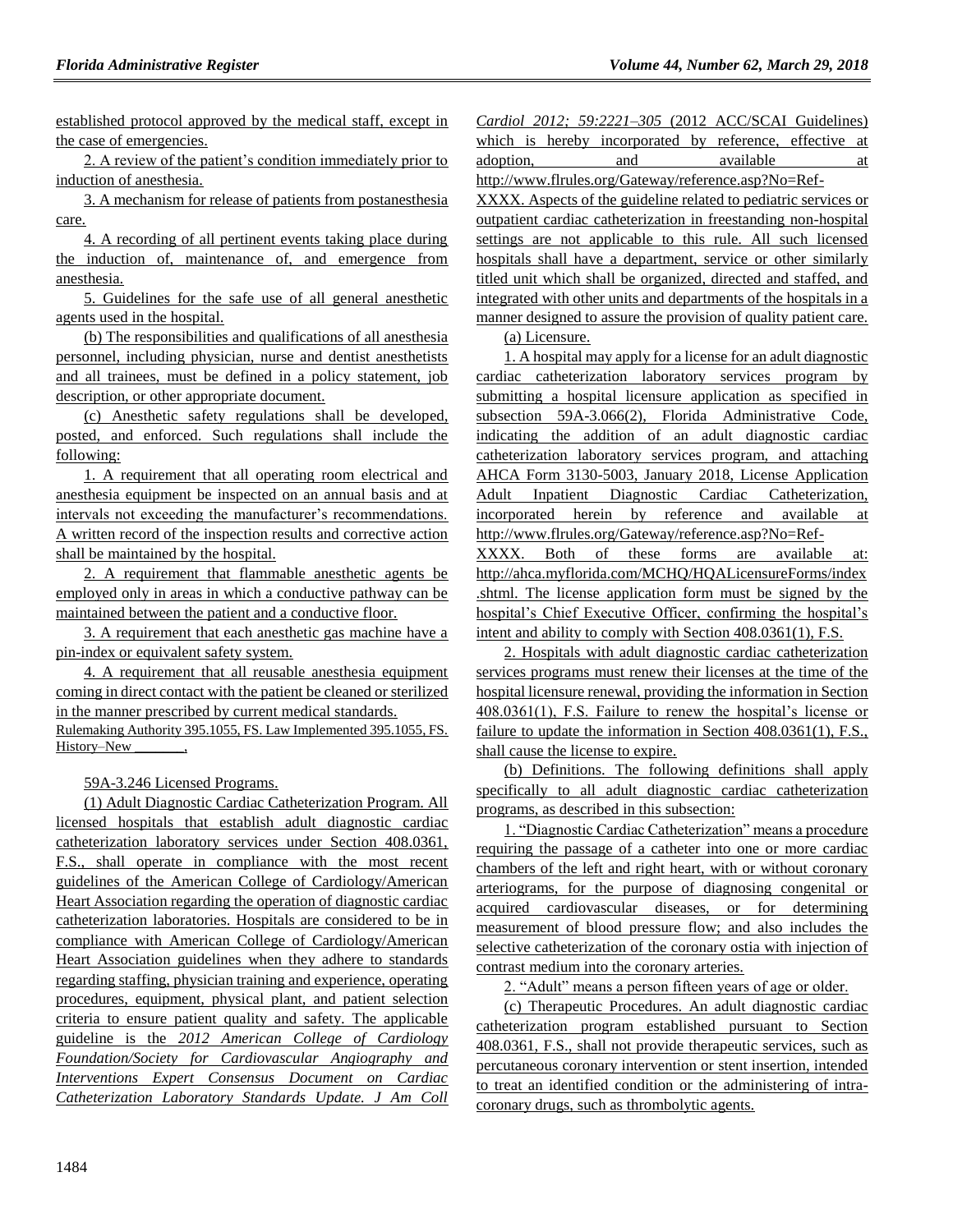(d) Diagnostic Procedures. Procedures performed in the adult diagnostic cardiac catheterization laboratory shall include the following:

1. Left heart catheterization with coronary angiography and left ventriculography;

2. Right heart catheterization;

3. Hemodynamic monitoring line insertion;

4. Aortogram;

5. Emergency temporary pacemaker insertion;

6. Myocardial biopsy;

7. Diagnostic trans-septal procedures;

8. Intra-coronary ultrasound (CVIS);

9. Fluoroscopy; and

10. Hemodynamic stress testing.

(e) Support Equipment. A crash cart containing the necessary medication and equipment for ventilatory support shall be located in each cardiac catheterization procedure room. A listing of all crash cart contents shall be readily available. At the beginning of each shift, the crash cart shall be checked for intact lock; the defribrillator and corresponding equipment shall be checked for function and operational capacity. A log shall be maintained indicating review.

(f) Radiographic Cardiac Imaging Systems. A quality improvement program for radiographic imaging systems shall include measures of image quality, dynamic range and modulation transfer function. Documentation indicating the manner in which this requirement will be met shall be available for the Agency's review.

(g) Physical Plant Requirements. The Florida Building Code contains the physical plant requirements for cardiac catheterization facilities.

(h) Personnel Requirements. There shall be trained personnel available to meet the needs of the patient. At a minimum, a team involved in cardiac catheterization shall consist of a physician, one registered nurse, and one technician.

(i) Quality Improvement Program. A quality improvement program for the adult diagnostic cardiac catheterization program laboratory shall include an assessment of proficiency in diagnostic coronary procedures, as described in the 2012 ACC/SCAI Guidelines. Essential data elements for the quality improvement program include the individual physician procedural volume and major complication rate; the institutional procedural complication rate; patient clinical and demographic information; verification of data accuracy; and procedures for patient, physician and staff confidentiality. Documentation indicating the manner in which this requirement will be met shall be available for the Agency's review.

(j) Emergency Services.

1. All hospitals providing adult diagnostic cardiac catheterization program services, except hospitals licensed as a Level II adult cardiovascular services provider, shall have

written transfer agreements developed specifically for diagnostic cardiac catheterization patients with one or more hospitals licensed as a Level II adult cardiovascular services provider. Written agreements must be in place with a ground ambulance service capable of advanced life support and Intra-Aortic Balloon Pump (IABP) transfer. Agreements may include air ambulance service, but must have ground ambulance backup. A transport vehicle must be on-site to begin transport within 20 minutes of a request and have a transfer time within 60 minutes. Transfer time is defined as the number of minutes between the recognition of an emergency as noted in the hospital's internal log and the patient's arrival at the receiving hospital. Transfer and transport agreements must be reviewed and tested once every 6 months, with appropriate documentation maintained, including the hospital's internal log or emergency medical services data.

2. Patients at high risk for diagnostic catheterization complications shall be referred for diagnostic catheterization services to hospitals licensed as a Level II adult cardiovascular services provider. Hospitals not licensed as a Level II adult cardiovascular services provider must have documented patient selection and exclusion criteria and provision for identification of emergency situations requiring transfer to a hospital with a Level II adult cardiovascular services program. Documentation indicating the manner in which this requirement will be met shall be available for the Agency's review.

(k) Policy and Procedure Manual for Medicaid and Charity Care.

1. Each provider of adult diagnostic cardiac catheterization services shall maintain a policy and procedure manual, available for review by the Agency, which documents a plan to provide services to Medicaid and charity care patients.

2. The policy and procedure manual shall document specific outreach programs directed at Medicaid and charity care patients for adult diagnostic cardiac catheterization services.

(l) Enforcement. Enforcement of these rules shall follow procedures established in Rule 59A-3.253, F.A.C.

(m) In case of conflict between the provisions of this rule and the 2012 ACC/SCAI Guidelines, the provisions of this part shall prevail.

(2) Level I Adult Cardiovascular Services.

(a) Licensure.

1. A hospital may apply for a license for a Level I adult cardiovascular services program by submitting a hospital licensure application as specified in subsection 59A-3.066(2), Florida Administrative Code, indicating the addition of a Level I adult diagnostic cardiac catheterization services program, and attaching AHCA Form 3130-8010, January 2018, License Application Level I Adult Cardiovascular Services, incorporated herein by reference and available at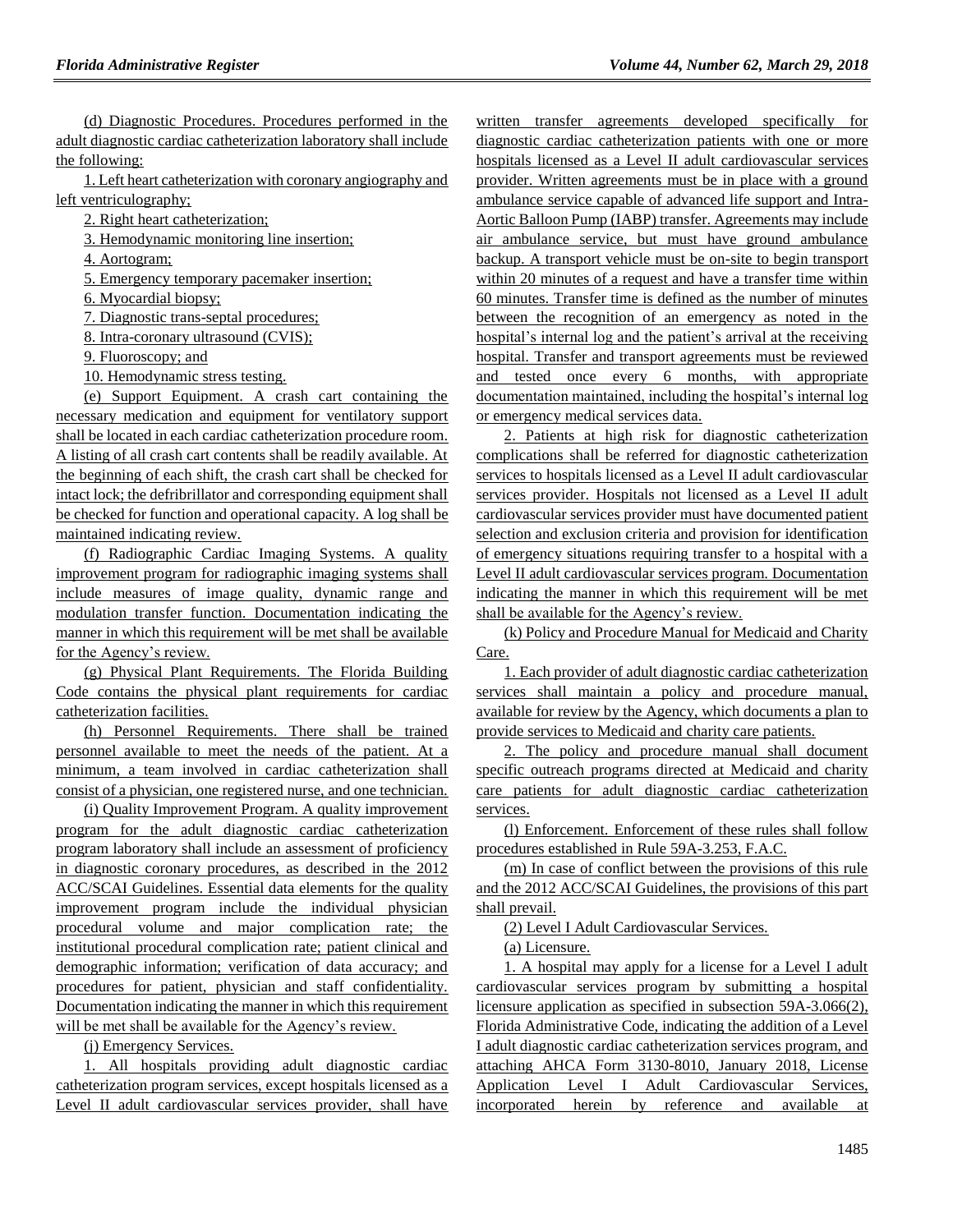http://www.flruless.org/Gateway/reference.asp?No=Ref-

XXXXX. Both of these forms are available at: http://ahca.myflorida.com/MCHQ/HQALicensureForms/index .shtml. The hospital licensure application and AHCA Form 3130-8010, January 2018, must be signed by the hospital's Chief Executive Officer, confirming that for the most recent 12 month period, the hospital has provided a minimum of 300 adult inpatient and outpatient diagnostic cardiac catheterizations or, for the most recent 12-month period, has discharged or transferred a minimum of 300 inpatients with the principal diagnosis of ischemic heart disease (defined by ICD-10-CM codes I20-I25).

a. Reportable cardiac catheterization procedures are defined as single sessions with a patient in the hospital's cardiac catheterization procedure room(s), irrespective of the number of specific procedures performed during the session.

b. Reportable cardiac catheterization procedures shall be limited to those provided and billed for by the Level I licensure applicant and shall not include procedures performed at the hospital by physicians who have entered into block leases or joint venture agreements with the applicant.

2. The request shall confirm the hospital's intent and ability to comply with the 2012 ACC/SCAI Guidelines and *the 2014 Update on Percutaneous Coronary Intervention Without Onsite Surgical Backup: Dehmer et al, SCAI/ACC/AHA Expert Consensus Document, Circulation. 2014; 129:2610-2626*  (2014 SCAI/ACC/AHA Update), which is hereby incorporated by reference, effective at adoption, and available at http://www.flrules.org/Gateway/reference.asp?No=Ref-

XXXX. Requests shall confirm the hospital's intent and ability to comply with the guidelines for staffing, physician training and experience, operating procedures, equipment, physical plant, and patient selection criteria to ensure patient quality and safety.

3. The request shall confirm the hospital's intent and ability to comply with physical plant requirements regarding cardiac catheterization laboratories and operating rooms found in the Florida Building Code.

4. The request shall confirm the hospital has one or more written transfer agreements with hospitals that operate a Level II adult cardiovascular services program, including written transport protocols to ensure safe and efficient transfer of an emergency patient within 60 minutes. Transfer time is defined as the number of minutes between the recognition of an emergency as noted in the hospital's internal log and the patient's arrival at the receiving hospital.

5. All providers of Level I adult cardiovascular services programs shall operate in compliance with subsection 59A-3.246(1), F.A.C., the 2012 ACC/SCAI Guidelines and the 2014 SCAI/ACC/AHA Update regarding the operation of adult diagnostic cardiac catheterization laboratories and the provision of percutaneous coronary intervention.

6. The applicable guidelines are the 2012 ACC/SCAI Guidelines and the 2014 SCAI/ACC/AHA Update*.* Aspects of the guideline related to pediatric services or outpatient cardiac catheterization in freestanding non-hospital settings are not applicable to this rule. Aspects of the guideline related to the provision of elective percutaneous coronary intervention only in hospitals authorized to provide open heart surgery are not applicable to this rule.

7. Hospitals are considered to be in compliance with the 2012 ACC/SCAI Guidelines and the 2014 SCAI/ACC/AHA Update when they adhere to standards regarding staffing, physician training and experience, operating procedures, equipment, physical plant, and patient selection criteria to ensure patient quality and safety. Hospitals must also document an ongoing quality improvement plan to ensure that the cardiac catheterization program and the percutaneous coronary intervention program meet or exceed national quality and outcome benchmarks reported by the American College of Cardiology-National Cardiovascular Data Registry.

8. Level I adult cardiovascular service providers shall report to the American College of Cardiology-National Cardiovascular Data Registry in accordance with the timetables and procedures established by the Registry. All data shall be reported using the specific data elements, definitions and transmission format as set forth by the American College of Cardiology-National Cardiovascular Data Registry. By submitting data to the American College of Cardiology-National Cardiovascular Data Registry in the manner set forth herein, each hospital shall be deemed to have certified that the data submitted for each time period is accurate, complete and verifiable. The licensee of each hospital licensed to provide Level I adult cardiovascular services shall:

a. Execute the required agreements with the American College of Cardiology-National Cardiovascular Data Registry to participate in the data registry;

b. Stay current with the payment of all fees necessary to continue participation in the American College of Cardiology-National Cardiovascular Data Registry;

c. Release the data reported by the American College of Cardiology-National Cardiovascular Data Registry to the Agency;

d. Use the American College of Cardiology-National Cardiovascular Data Registry data sets and use software approved by the American College of Cardiology for data reporting;

e. Ensure that software formats are established and maintained in a manner that meets American College of Cardiology-National Cardiovascular Data Registry transmission specifications and encryption requirements. If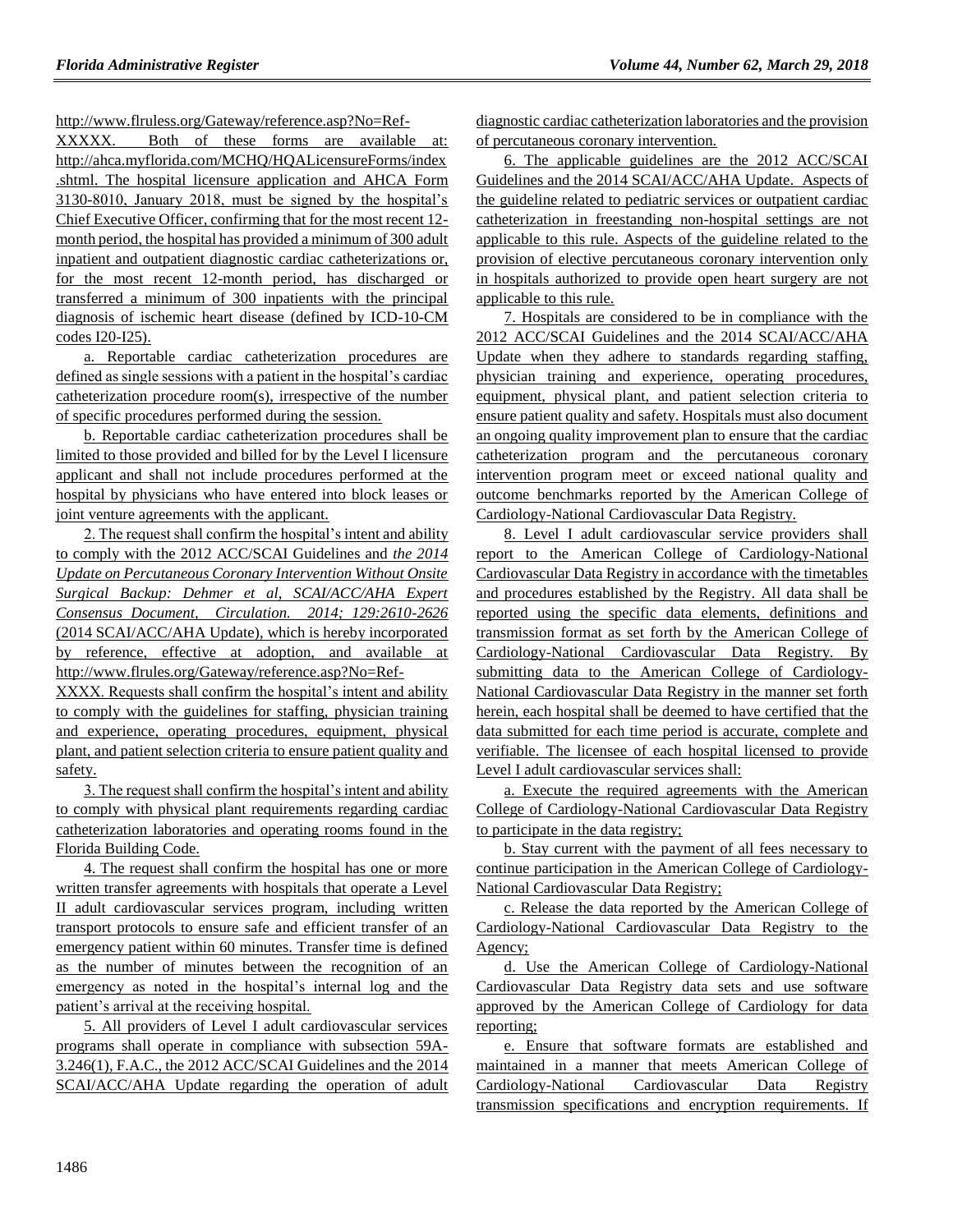necessary, each hospital shall contract with a vendor approved by the American College of Cardiology-National Cardiovascular Data Registry for software and hardware required for data collection and reporting;

f. Implement procedures to transmit data via a secure website or other means necessary to protect patient privacy to the extent required by the American College of Cardiology-National Cardiovascular Data Registry;

g. Ensure that all appropriate data is submitted on every patient that receives medical care and is eligible for inclusion in the American College of Cardiology-National Cardiovascular Data Registry;

h. Maintain an updated and current institutional profile with the American College of Cardiology-National Cardiovascular Data Registry;

i. Ensure that data collection and reporting will only be performed by trained, competent staff and that such staff shall adhere to the American College of Cardiology-National Cardiovascular Data Registry standards;

j. Submit corrections to any data submitted to the American College of Cardiology-National Cardiovascular Data Registry as discovered by the hospital or by the American College of Cardiology-National Cardiovascular Data Registry. Such corrections shall be submitted within thirty days of discovery of the need for a correction or within such other time frame as set forth by the American College of Cardiology-National Cardiovascular Data Registry. Data submitted must be at a level that the American College of Cardiology-National Cardiovascular Data Registry will include the data in national benchmark reporting; and

k. Designate an American College of Cardiology-National Cardiovascular Data Registry site manager that will serve as a primary contact between the hospital and the American College of Cardiology-National Cardiovascular Data Registry with regard to data reporting.

9. Notwithstanding guidelines to the contrary in the 2012 ACC/SCAI Guidelines and the 2014 SCAI/ACC/AHA Update all providers of Level I adult cardiovascular services programs may provide emergency and elective percutaneous coronary intervention procedures. Aspects of the guidelines related to pediatric services or outpatient cardiac catheterization in freestanding non-hospital settings are not applicable to this rule.

10. Hospitals with Level I adult cardiovascular services programs are prohibited from providing the following procedures:

a. Any therapeutic procedure requiring transseptal puncture,

b. Any lead extraction for a pacemaker, biventricular pacer or implanted cardioverter defibrillator.

c. Any rotational or other atherectomy devices, or

d. Treatment of chronic total occlusions

11. Hospitals with Level I adult cardiovascular services programs must renew their licenses at the time of the hospital licensure renewal, providing the information in two through five above. Failure to renew the hospital's license or failure to update the information in two through five above shall cause the license to expire.

(b) Staffing. All staff participating as members of the catheterization team, including physicians, nurses, and technical cathererization laboratory staff shall maintain Advanced Cardiac Life Support certification, and must participate in a 24-hour-per-day, 365 day-per-year call schedule.

1. At initial licensure, each cardiologist shall be an experienced physician who has performed a minimum of 50 interventional cardiology procedures, including at least 11 primary cardiology interventional procedures, exclusive of fellowship training, and within the previous 12 months from the date of the Level I adult cardiovascular licensure application.

2. At licensure renewal, interventional cardiologists shall perform a minimum of 50 interventional cardiology procedures per year averaged over a 2-year period or be confirmed by the review process described in 59A-3.246(3)(b)3.

3. The providers of Level I adult cardiovascular services shall develop internal review processes to assess interventional cardiologists performing less than the required annual volume. Low volume operators must be evaluated and confirmed by an independent institutional committee consisting of physicians and other healthcare personnel as selected by the hospital, or an external review organization. Factors that shall be considered in assessing operator competence include operator volume, lifetime experience, institutional volume, individual operator's other cardiovascular interventions and quality assessment of the operator's ongoing performance.

4. Technical catheterization laboratory staff shall be credentialed as Registered Cardiovascular Invasive Specialist or shall complete a hospital based education and training program at a hospital providing Level I or Level II adult cardiovascular services. This training program shall include a minimum of 500 hours proctored clinical experience, including participation in a minimum of 120 interventional cardiology procedures and didactic education components of hemodynamics, pharmacology, arrhythmia recognition, radiation safety, and interventional equipment.

5. Coronary care unit nursing staff must be trained and experienced with invasive hemodynamic monitoring, operation of temporary pacemaker, management of Intra-Aortic Balloon Pump (IABP), management of in-dwelling arterial/venous sheaths and identifying potential complications such as abrupt closure, recurrent ischemia and access site complications.

(c) Emergency Services. All providers of Level I adult cardiovascular program services shall have written transfer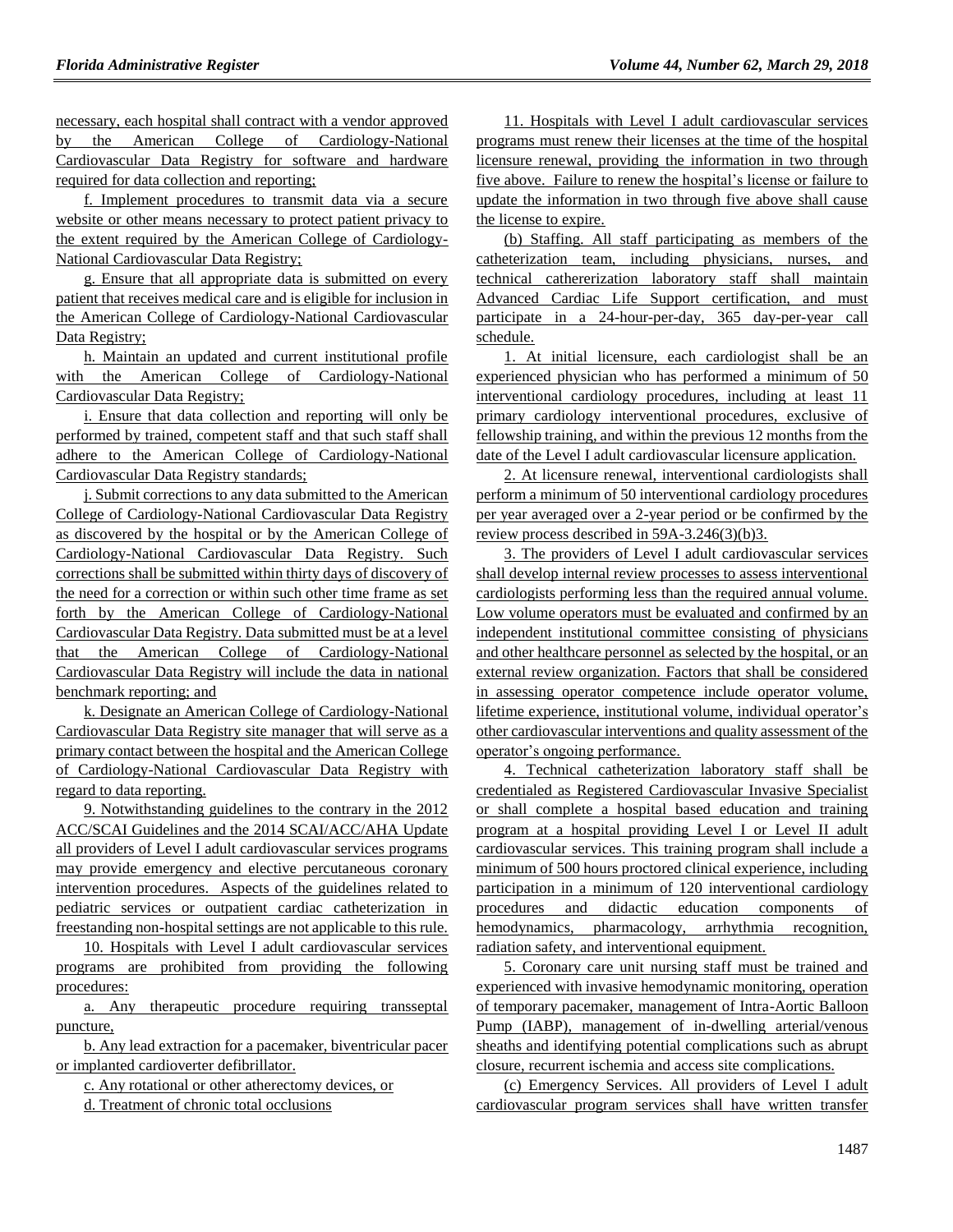agreements developed specifically for emergency transfer of interventional cardiology patients with one or more hospitals licensed as a Level II adult cardiovascular services provider. Written agreements must be in place with a ground ambulance service capable of advanced life support and IABP transfer. Agreements may include air ambulance service, but must have ground ambulance backup. A transport vehicle must be on-site to begin transport within 20 minutes of a request and have a transfer time within 60 minutes. Transfer time is defined as the number of minutes between the recognition of an emergency as noted in the hospital's internal log and the patient's arrival at the receiving hospital. Transfer and transport agreements must be reviewed and tested once every 6 months, with appropriate documentation maintained, including the hospital's internal log or emergency medical services data.

(d) Policy and Procedure Manual for Medicaid and Charity Care.

1. Each provider of Level I adult cardiovascular services shall maintain a policy and procedure manual, available for review by the Agency, which documents a plan to provide services to Medicaid and charity care patients.

2. The policy and procedure manual shall document specific outreach programs directed at Medicaid and charity care patients for Level I adult cardiovascular services.

(e) Physical Plant Requirements. The Florida Building Code contains the physical plant requirements for cardiac catheterization laboratories operated by a licensed hospital.

(f) Enforcement.

1. Enforcement of these rules shall follow procedures established in Rule 59A-3.253, F.A.C.

2. Unless in the view of the Agency there is a threat to the health, safety or welfare of patients, Level I adult cardiovascular services programs that fail to meet provisions of this rule shall be given 15 days to develop a plan of correction that must be accepted by the Agency.

3. Failure of the hospital with a Level I adult cardiovascular services program to make improvements specified in the plan of correction shall result in the revocation of the program license. The hospital may offer evidence of mitigation and such evidence could result in a lesser sanction.

(g) In case of conflict between the provisions of this rule and the guidelines in the 2012 ACC/SCAI Guidelines and the 2014 SCAI/ACC/AHA Update the provisions of this part shall prevail.

(3) Level II Adult Cardiovascular Services.

(a) Licensure.

1. A hospital may apply for a license for a Level II adult cardiovascular services program by submitting a hospital licensure application as specified in subsection 59A-3.066(2), Florida Administrative Code, indicating the addition of a Level II adult cardiac catheterization services program, and attaching

AHCA Form 3130-8011, January 2018, License Application Level II Adult Cardiovascular Services, incorporated herein by reference and available at http://www.rules.org/Gateway/reference.asp?No=Ref-XXXX. Both of these forms are available at: http://ahca.myflorida.com/MCHQ/HQALicensureForms/index .shtml. The hospital licensure application and AHCA Form 3130-8011, January 2018, and must be signed by the hospital's Chief Executive Officer, confirming that for the most recent 12 month period, the hospital has provided a minimum of 1,100 adult inpatient and outpatient cardiac catheterizations, of which at least 400 must be therapeutic cardiac catheterizations, or, for the most recent 12-month period, has discharged at least 800 patients with the principal diagnosis of ischemic heart disease (defined by ICD-10-CM codes I20-I25). Reportable cardiac catheterization procedures shall be limited to those provided and billed for by the Level II licensure applicant and shall not include procedures performed at the hospital by physicians who have entered into block leases or joint venture agreements with the applicant.

2. The request shall confirm to the hospital's intent and ability to comply with applicable guidelines in the 2012 ACC/SCAI Guidelines and the 2014 SCAI/ACC/AHA Update including guidelines for staffing, physician training and experience, operating procedures, equipment, physical plant, and patient selection criteria to ensure patient quality and safety.

3. The request shall confirm to the hospital's intent and ability to comply with physical plant requirements regarding cardiac catheterization laboratories and operating rooms found in the Florida Building Code.

4. All providers of Level II adult cardiovascular services programs shall operate in compliance with subparagraphs (1) and (2) of this rule and the applicable guidelines of the American College of Cardiology/American Heart Association regarding the operation of diagnostic cardiac catheterization laboratories, the provision of percutaneous coronary intervention and the provision of coronary artery bypass graft surgery.

a. The applicable guidelines are the 2012 ACC/SCAI Guidelines and the 2014 SCAI/ACC/AHA Update*;* and

b. Aspects of the guidelines related to pediatric services or outpatient cardiac catheterization in freestanding non-hospital settings are not applicable to this rule.

5. Hospitals are considered to be in compliance with the guidelines in the 2012 ACC/SCAI Guidelines and the 2014 SCAI/ACC/AHA Update when they adhere to standards regarding staffing, physician training and experience, operating procedures, equipment, physical plant, and patient selection criteria to ensure patient quality and safety. Hospitals must also document an ongoing quality improvement plan to ensure that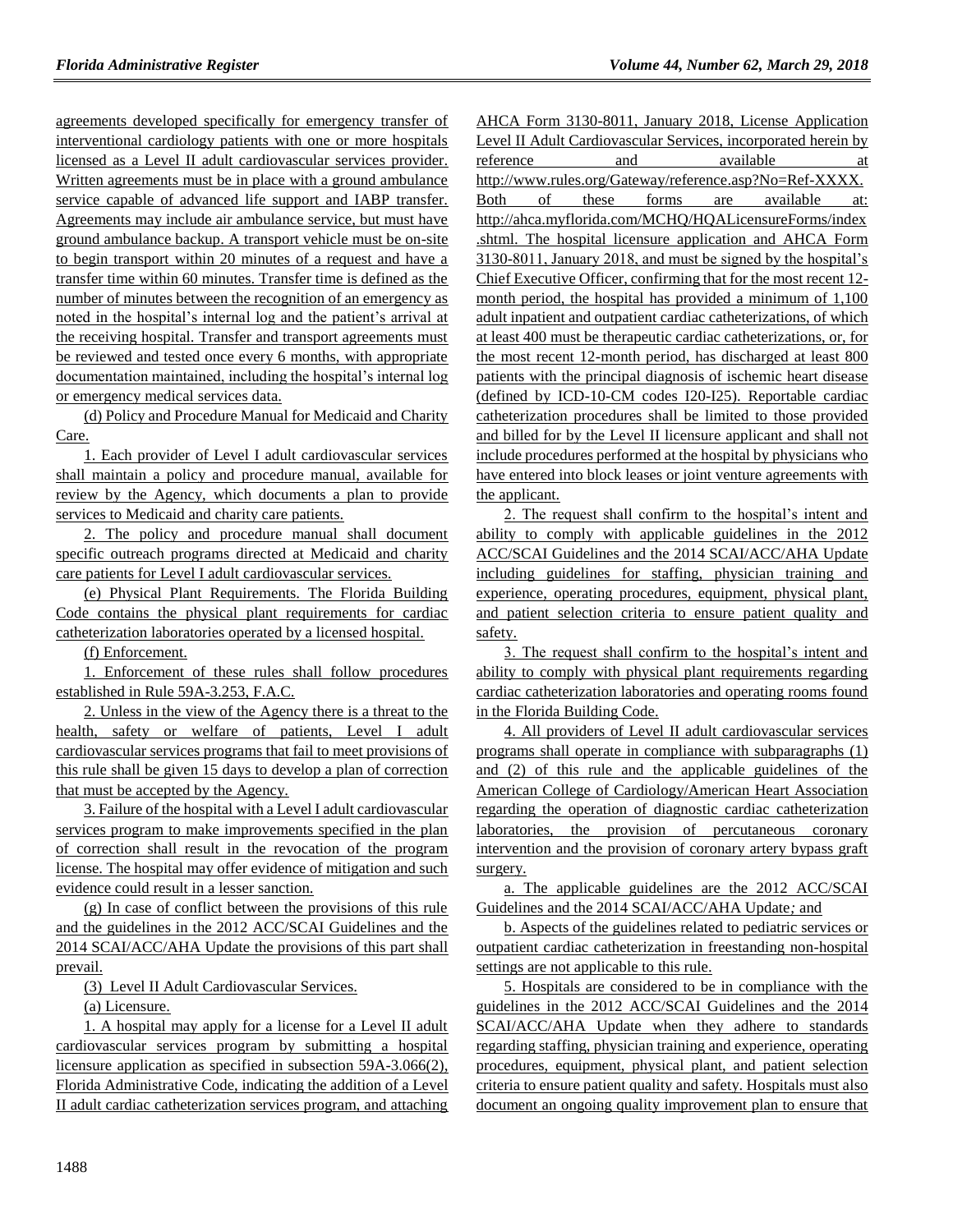the cardiac catheterization program, the percutaneous coronary intervention program and the cardiac surgical program meet or exceed national quality and outcome benchmarks reported by the American College of Cardiology-National Cardiovascular Data Registry and the Society of Thoracic Surgeons.

6. In addition to the requirements set forth in subparagraph  $(2)(a)7$ . of this rule, each hospital licensed to provide Level II adult cardiovascular services programs shall participate in the Society of Thoracic Surgeons National Database. By submitting data to the Society of Thoracic Surgeons National Database and the American College of Cardiology-National Cardiovascular Data Registry in the manner set forth herein, each hospital shall be deemed to have certified that the data submitted for each time period is accurate, complete and verifiable. The licensee of each hospital licensed to provide Level II adult cardiovascular services shall:

a. Report to the Society of Thoracic Surgeons National Database in accordance with the timetables and procedures established by the Database. All data shall be reported using the specific data elements, definitions and transmission format as set forth by the Society of Thoracic Surgeons;

b. Stay current with the payment of all fees necessary to continue participation in the Society of Thoracic Surgeons National Database;

c. Release the data reported by the Society of Thoracic Surgeons National Database to the Agency;

d. Use the the Society of Thoracic Surgeons National Database and use software approved by the Society of Thoracic Surgeons for data reporting;

e. Ensure that software formats are established and maintained in a manner that meets Society of Thoracic Surgeons transmission specifications and encryption requirements. If necessary, each hospital shall contract with a vendor approved by the Society of Thoracic Surgeons National Database for software and hardware required for data collection and reporting;

f. Implement procedures to transmit data via a secure website or other means necessary to protect patient privacy.To the extent required by the Society of Thoracic Surgeons National Database;

g. Ensure that all appropriate data is submitted on every patient who receives medical care and is eligible for inclusion in the Society of Thoracic Surgeons National Database;

h. Each hospital licensed to provide Level II adult cardiovascular services shall maintain an updated and current institutional profile with the Society of Thoracic Surgeons National Database;

i. Each hospital licensed to provide Level II adult cardiovascular services shall ensure that data collection and reporting will only be performed by trained, competent staff and that such staff shall adhere to Society of Thoracic Surgeons National Database standards;

j. Submit corrections to any data submitted to the Society of Thoracic Surgeons National Database as discovered by the hospital or by the Society of Thoracic Surgeons National Database. Such corrections shall be submitted within thirty days of discovery of the need for a correction or within such other time frame as set forth by the Society of Thoracic Surgeons National Database. Data submitted must be at a level that the Society of Thoracic Surgeons National Database will include the data in national benchmark reporting; and

k. Designate a Society of Thoracic Surgeons National Database site manager that will serve as a primary contact between the hospital and the Society of Thoracic Surgeons National Database with regard to data reporting.

7. Hospitals with Level II adult cardiovascular services programs must renew their licenses at the time of the hospital licensure renewal, providing the information in two through four above. Failure to renew the hospital's license or failure to update the information in two through four above shall cause the license to expire.

(b) Staffing. All staff participating as members of the catheterization team, including physicians, nurses, and technical cathererization laboratory staff shall maintain Advanced Cardiac Life Support certification, and must participate in a 24-hour-per-day, 365 day-per-year call schedule.

1. Each cardiac surgeon shall be Board certified.

a. New surgeons shall be Board certified within 4 years after completion of their fellowship.

b. Experienced surgeons with greater than 10 years experience shall document that their training and experience preceded the availability of Board certification.

2. At initial licensure and licensure renewal, interventional cardiologists shall perform a minimum of 50 coronary interventional procedures per year averaged over a 2-year period which includes at least 11 primary cardiology interventional procedures per year or be confirmed by the review process described in 59A-3.246(4)(b)3.

3. The providers of Level II adult cardiovascular services shall develop internal review processes to assess interventional cardiologists performing less than the required annual volume. Low volume operators must be evaluated and confirmed by an independent institutional committee consisting of physicians and other healthcare personnel as selected by the hospital, or an external review organization. Factors that shall be considered in assessing operator competence include operator volume, lifetime experience, institutional volume, individual operator's other cardiovascular interventions and quality assessment of the operator's ongoing performance.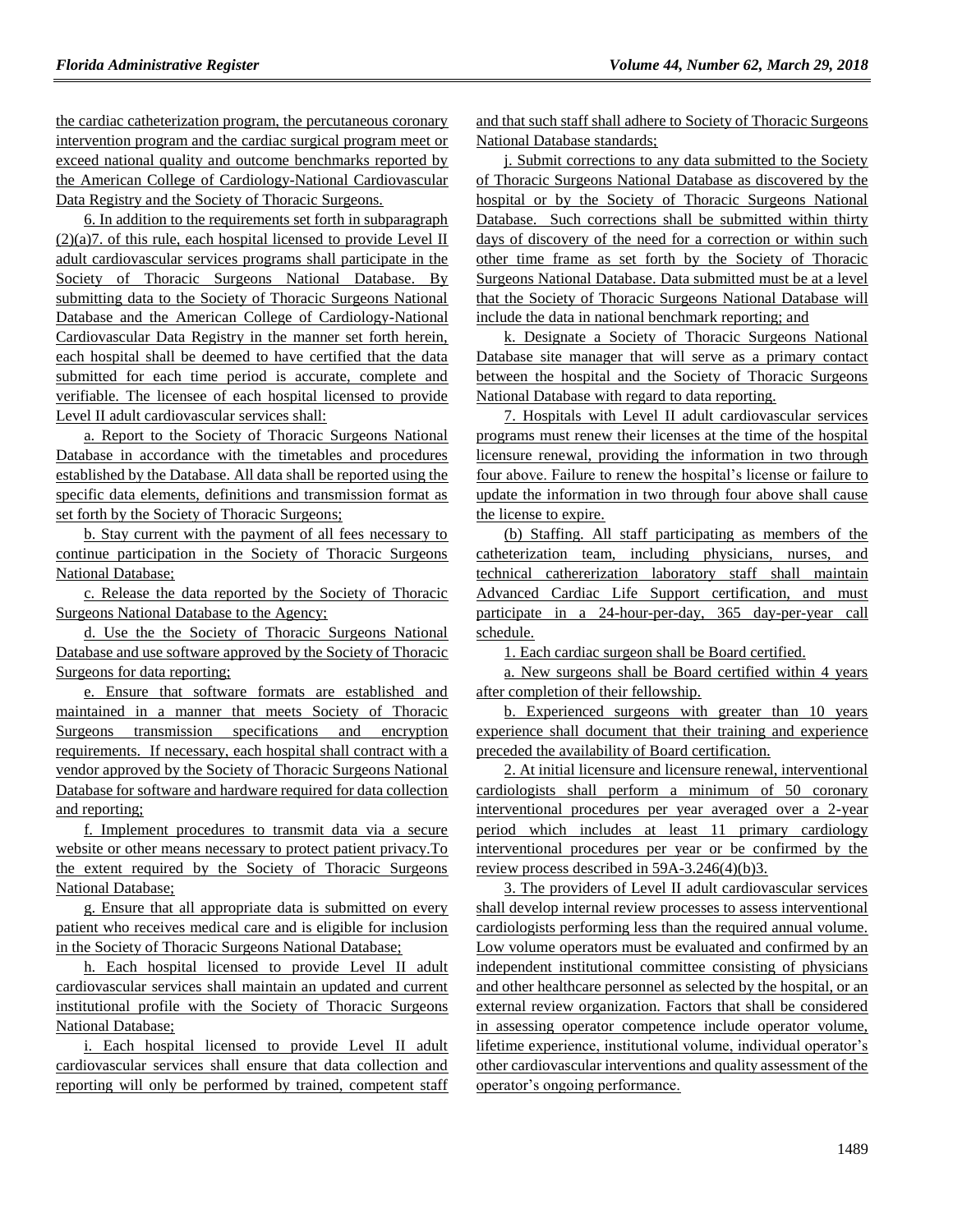4. Technical catheterization laboratory staff shall be credentialed as Registered Cardiovascular Invasive Specialist or shall complete a hospital based education and training program at a hospital providing Level I or Level II adult cardiovascular services. This training program shall include a minimum of 500 hours proctored clinical experience, including participation in a minimum of 120 interventional cardiology procedures and didactic education components of hemodynamics, pharmacology, arrhythmia recognition, radiation safety, and interventional equipment.

5. Coronary care unit nursing staff must be trained and experienced with invasive hemodynamic monitoring, operation of temporary pacemaker, management of IABP, management of in-dwelling arterial/venous sheaths and identifying potential complications such as abrupt closure, recurrent ischemia and access site complications.

(c) Policy and Procedure Manual for Medicaid and Charity Care.

1. Each provider of Level II adult cardiovascular services shall maintain a policy and procedure manual, available for review by the Agency, which documents a plan to provide services to Medicaid and charity care patients.

2. The policy and procedure manual shall document specific outreach programs directed at Medicaid and charity care patients for Level II adult cardiovascular services.

(d) Physical Plant Requirements.

The Florida Building Code contains the physical plant requirements for cardiac catheterization laboratories and operating rooms for cardiac surgery operated by a licensed hospital.

(e) Enforcement.

1. Enforcement of these rules shall follow procedures established in Rule 59A-3.253, F.A.C.

2. Unless in the view of the Agency there is a threat to the health, safety or welfare of patients, Level II adult cardiovascular services programs that fail to meet provisions of this rule shall be given 15 days to develop a plan of correction that must be accepted by the Agency.

3. Failure of the hospital with a Level II adult cardiovascular services program to make improvements specified in the plan of correction shall result in the revocation of the program license. The hospital may offer evidence of mitigation and such evidence could result in a lesser sanction.

(f) In case of conflict between the provisions of this rule and the guidelines in the 2012 ACC/SCAI Guidelines and the 2014 SCAI/ACC/AHA Update, the provisions of this part shall prevail.

(4) Stroke centers.

(a) Licensure. A hospital may apply for designation as an acute stroke ready center, primary stroke center, or comprehensive stroke center by submitting a hospital licensure

application as specified in subsection 59A-3.066(2), Florida Administrative Code, and attaching AHCA Form 3130-8009, January 2018, License Application Stroke Center Affidavit, incorporated herein by reference and available at http://www.flrules.org/Gateway/reference.asp?No=Ref-

XXXX. The application and affidavit are available at: http://ahca.myflorida.com/MCHQ/HQALicensureForms/index .shtml and must be signed by the hospital's Chief Executive Officer, attesting that the stroke program meets:

1. The criteria for one of the designations as specified in this rule, or

2. Is certified as a stroke center by The Joint Commission, the Health Facilities Accreditation Program, or DNV GL.

(b) Screening. Organized medical staff shall establish specific procedures for screening patients that recognize that numerous conditions, including cardiac disorders, often mimic stroke in children. Organized medical staff shall ensure that transfer to an appropriate facility for specialized care is provided to children and young adults with known childhood diagnoses.

(c) Acute Stroke Ready Centers (ASR). An ASR shall have an acute stroke team available 24 hours per day, 7 days per week, capable of responding to patients who are in the emergency department or an inpatient unit within 15 minutes of being called.

1. An ASR team shall consist of a physician and one or more of the following:

a. a registered professional nurse;

b. an advanced registered nurse practitioner; or

c. a physician assistant.

2. Each ASR team member must receive 4 or more hours of education related to cerebrovascular disease annually.

3. An ASR shall fulfill the educational needs of its acute stroke team members, emergency department staff, and prehospital personnel by offering ongoing professional education at least twice per year.

4. An ASR shall designate a physician with knowledge of cerebrovascular disease to serve as the ASR medical director. The medical director shall be responsible for implementing the stroke services protocols. The qualifications for the medical director shall be determined by the hospital's governing board.

5. An ASR shall have the following services available 24 hours per day, 7 days per week:

a. A dedicated emergency department;

b. Clinical laboratory services as specified in subsection 59A-3.255(6)(g), Florida Administrative Code;

c. Diagnostic imaging to include head computed tomography (CT) and magnetic resonance imaging (MRI);

d. Administration of intravenous thrombolytic;

e. Reversal of anticoagulation;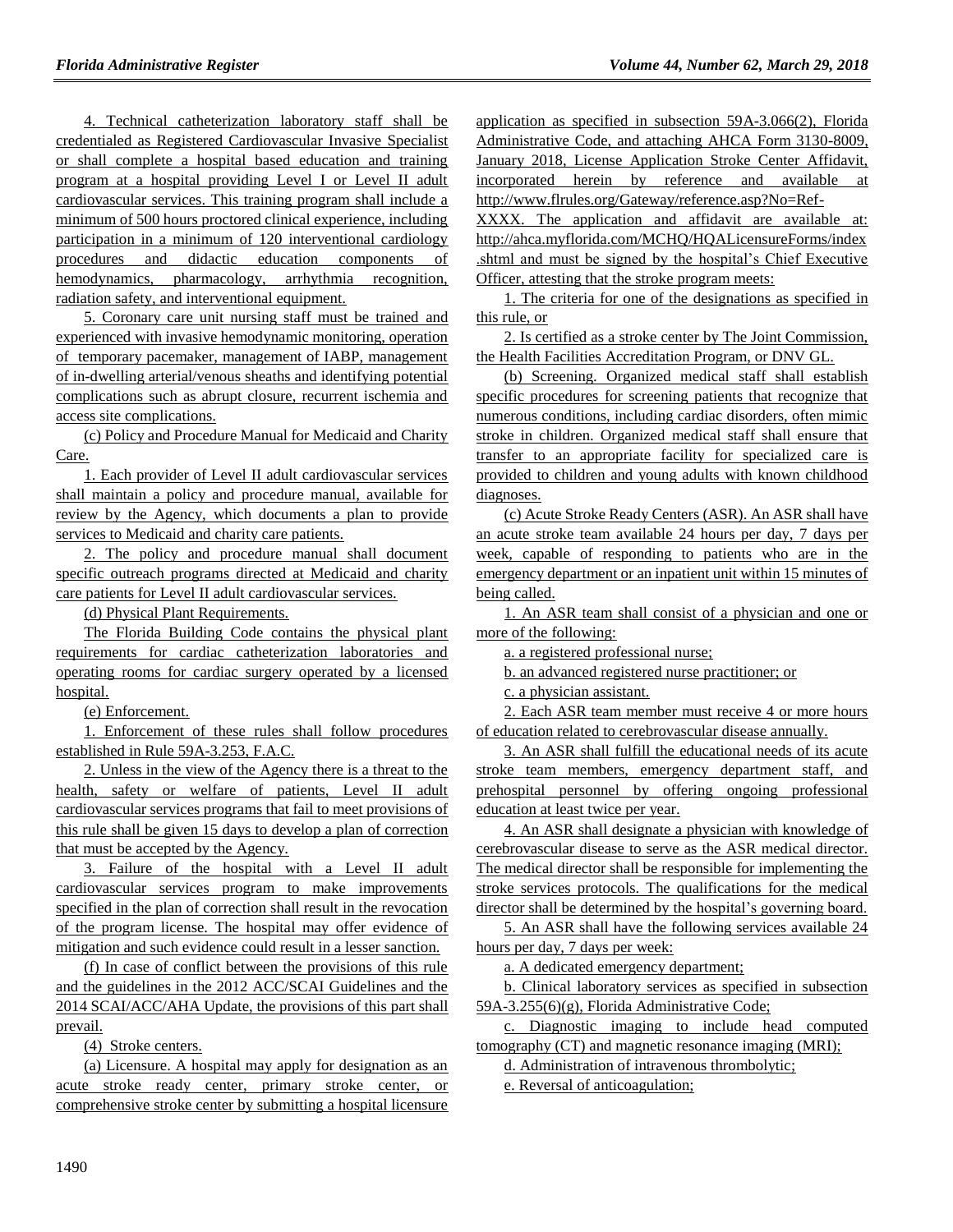f. Neurologist services, available in person or via telemedicine; and

g. A transfer agreement with a primary stroke center or comprehensive stroke center.

(d) Primary Stroke Centers (PSC). A PSC shall have an acute stroke team available 24 hours per day, 7 days per week, capable of responding to patients who are in the emergency department or an inpatient unit within 15 minutes of being called.

1. A PSC team shall consist of a physician and one or more of the following:

a. a registered professional nurse;

b. an advanced registered nurse practitioner; or

c. a physician assistant.

2. Each acute stroke team member must receive 8 or more hours of education related to cerebrovascular disease annually.

3. A PSC shall fulfill the educational needs of its acute stroke team members, emergency department staff, and prehospital personnel by offering ongoing professional education at least twice per year.

4. A PSC shall designate a physician with knowledge of cerebrovascular disease to serve as the PSC medical director. The medical director shall be responsible for implementing the stroke services protocols. The qualifications for the medical director shall be determined by the hospital's governing board.

5. A PSC shall have the following services available 24 hours per day, 7 days per week:

a. A dedicated emergency department;

b. Clinical laboratory services as specified in subsection 59A-3.255(6)(g), Florida Administrative Code;

c. Diagnostic imaging to include head computed tomography (CT), CT angiography (CTA), brain and cardiac magnetic resonance imaging (MRI), magnetic resonance angiography (MRA), and transthoracic and/or transesophageal echocardiography;

d. Administration of intravenous thrombolytic;

e. Reversal of anticoagulation; and

f. Neurologist services, available in person or via telemedicine.

6. The following services may be available on-site or via a transfer agreement:

a. Neurosurgical services within 2 hours of being deemed clinically necessary;

b. Physical, occupational, or speech therapy; and

c. Neurovascular interventions for aneurysms, stenting of carotid arteries, carotid endartectomy, and endovascular therapy.

7. Quality Improvement and Clinical Outcomes Measurement.

a. The PSC shall develop a quality improvement program designed to analyze data, correct errors, identify system improvements and ongoing improvement in patient care and delivery of services.

b. A multidisciplinary institutional Quality Improvement Committee shall meet on a regular basis to monitor quality benchmarks and review clinical complications.

c. Specific benchmarks, outcomes, and indicators shall be defined, monitored, and reviewed by the Quality Improvement Committee on a regular basis for quality assurance purposes.

(e) Comprehensive Stroke Center (CSC). A comprehensive stroke center shall have health care personnel with clinical expertise in a number of disciplines available.

1. Health care personnel disciplines in a CSC shall include:

a. A designated comprehensive stroke center medical director;

b. Neurologists, neurosurgeons, surgeons with expertise performing carotid endartrectomy, diagnostic neuroradiologist(s), and physician(s) with expertise in endovascular neuroInterventional procedures and other pertinent physicians;

c. Emergency department (ED) physician(s) and nurses trained in the care of stroke patients;

d. Nursing staff in the stroke unit with particular neurologic expertise who are trained in the overall care of stroke patients;

e. Nursing staff in intensive care unit (ICU) with specialized training in care of patients with complex and/or severe neurological/neurosurgical conditions;

f. Advanced Practice Nurse(s) with particular expertise in neurological and/or neurosurgical evaluation and treatment, physician(s) with specialized expertise in critical care for patients with severe and/or complex neurological/neurosurgical conditions;

g. Physician(s) with specialized expertise in critical care for patients with severe and/or complex neurological/neurosurgical conditions;

h. Physician(s) with expertise in performing and interpreting trans-thoracic echocardiography, transesophageal echocardiography, carotid duplex ultrasound and transcranial Doppler;

i. Physician(s) and therapist(s) with training in rehabilitation, including physical, occupational and speech therapy; and

j. A multidisciplinary team of health care professionals with expertise or experience in stroke, representing clinical or neuropsychology, nutrition services, pharmacy (including a Pharmacy Doctorate (Pharm D) with stroke expertise), case management and social workers.

2. A CSC shall have the following availability of medical personnel:

a. Neurosurgical expertise must be available in a CSC on a 24 hours per day, 7 days per week basis and in-house within 2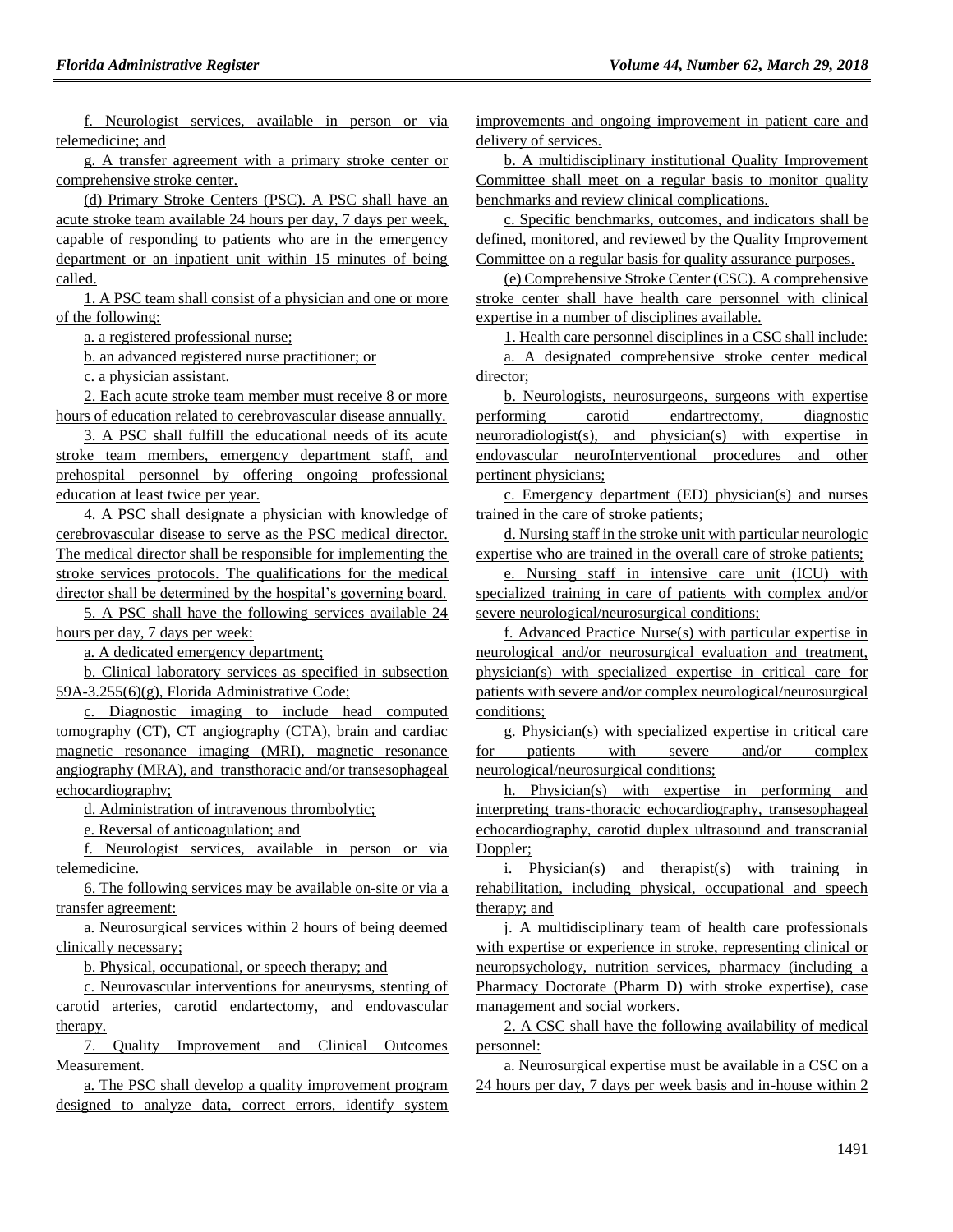hours. The attending neurosurgeon(s) at a CSC shall have expertise in cerebrovascular surgery.

b. Neurologist(s) with special expertise in the management of stroke patients shall be available 24 hours per day, 7 days per week.

c. Endovascular/Neurointerventionist(s) shall be on active full-time staff. However, when this service is temporarily unavailable, pre-arranged transfer agreements must be in place for the rapid transfer of patients needing these treatments to an appropriate facility.

3. A CSC shall have the following advanced diagnostic capabilities:

a. Magnetic resonance imaging (MRI) and related technologies;

b. Catheter angiography;

c. Computed Tomography (CT) angiography;

d. Extracranial ultrasonography;

e. Carotid duplex;

f. Transcranial Doppler;

g. Transthoracic and transesophageal echocardiography;

h. Tests of cerebral blood flow and metabolism;

i. Comprehensive hematological and hypercoagulability profile testing;

3. Neurological Surgery and Endovascular Interventions;

a. Angioplasty and stenting of intracranial and extracranial arterial stenosis;

b. Endovascular therapy of acute stroke;

c. Endovascular treatment (coiling) of intracranial aneurysms;

d. Endovascular and surgical repair of arteriovenous malformations (AVM) and arteriovenous fistulae (AVF);

e. Surgical clipping of intracranial aneurysms;

f. Intracranial angioplasty for vasospasm;

g. Surgical resection of AVMs and AVFs;

h. Placement of ventriculostomies and ventriculoperitoneal shunts;

i. Evacuation of intracranial;.

j. Carotid endarterectomy; and

k. Decompressive craniectomy.

4. A CSC shall have the following specialized infrastructure:

a. Emergency Medical Services (EMS) Link – The CSC collaborates with EMS leadership:

(I) To ensure that EMS assessment and management at the scene includes the use of a stroke triage assessment tool (consistent with the Florida Department of Health sample);

(II) To ensure that EMS assessment/management at the scene is consistent with evidence-based practice.

(III) To facilitate inter-facility transfers; and

(IV) To maintain an on-going communication system with EMS providers regarding availability of services.

b. Referral and Triage – A CSC shall maintain:

(I) An acute stroke team available 24 hours per day, 7 days per week, including: ED physician(s), nurses for ED patients, neurologist, neurospecialist RNs, radiologist with additional staffing/technology including: 24 hours per day, 7 days per week CT availability, STAT lab testing/pharmacy and registration;

(II) A system for facilitating inter-facility transfers; and

(III) Defined access telephone numbers in a system for accepting appropriate transfer.

c. Inpatient Units – These specialized units must have a subspecialty Medical Director with particular expertise in stroke (intensivist, pulmonologist, neurologist, neurosurgeon or neuro-intensivist) who demonstrates ongoing professional growth by obtaining at least 6 CME credits in cerebrovascular care annually. A CSC shall provide:

(I) An Intensive Care Unit with medical and nursing personnel who have special training, skills and knowledge in the management of patients with all forms of neurological/neurosurgical conditions that require intensive care; and

(II) An Acute Stroke Unit with medical and nursing personnel who have training, skills and knowledge sufficient to care for patients with neurological conditions, particularly acute stroke patients, and who are trained in neurological assessment and management.

d. Rehabilitation and Post Stroke Continuum of Care –

(I) A CSC shall provide inpatient post-stroke rehabilitation.

(II) A CSC shall utilize healthcare professionals who can assess and treat cognitive, behavioral, and emotional changes related to stroke (i.e., clinical psychologists or clinical neuropsychologists).

(III) A CSC shall ensure discharge planning that is appropriate to the level of post-acute care required.

(IV) A CSC shall ensure continuing arrangements postdischarge for rehabilitation needs and medical management.

(V) A CSC shall ensure that patients meeting acute care rehabilitation admission criteria are transferred to a

CARF/JCAHO accredited acute rehabilitation facility.

e. Education –

(I) The CSC shall fulfill the educational needs of its medical and paramedical professionals by offering ongoing professional education for all disciplines.

(II) The CSC shall provide education to the public as well as to inpatients and families on risk factor reduction/management, primary and secondary prevention of stroke, the warning signs and symptoms of stroke, and the medical management and rehabilitation for stroke patients.

(III) The CSC shall supplement community resources for stroke and stroke support groups.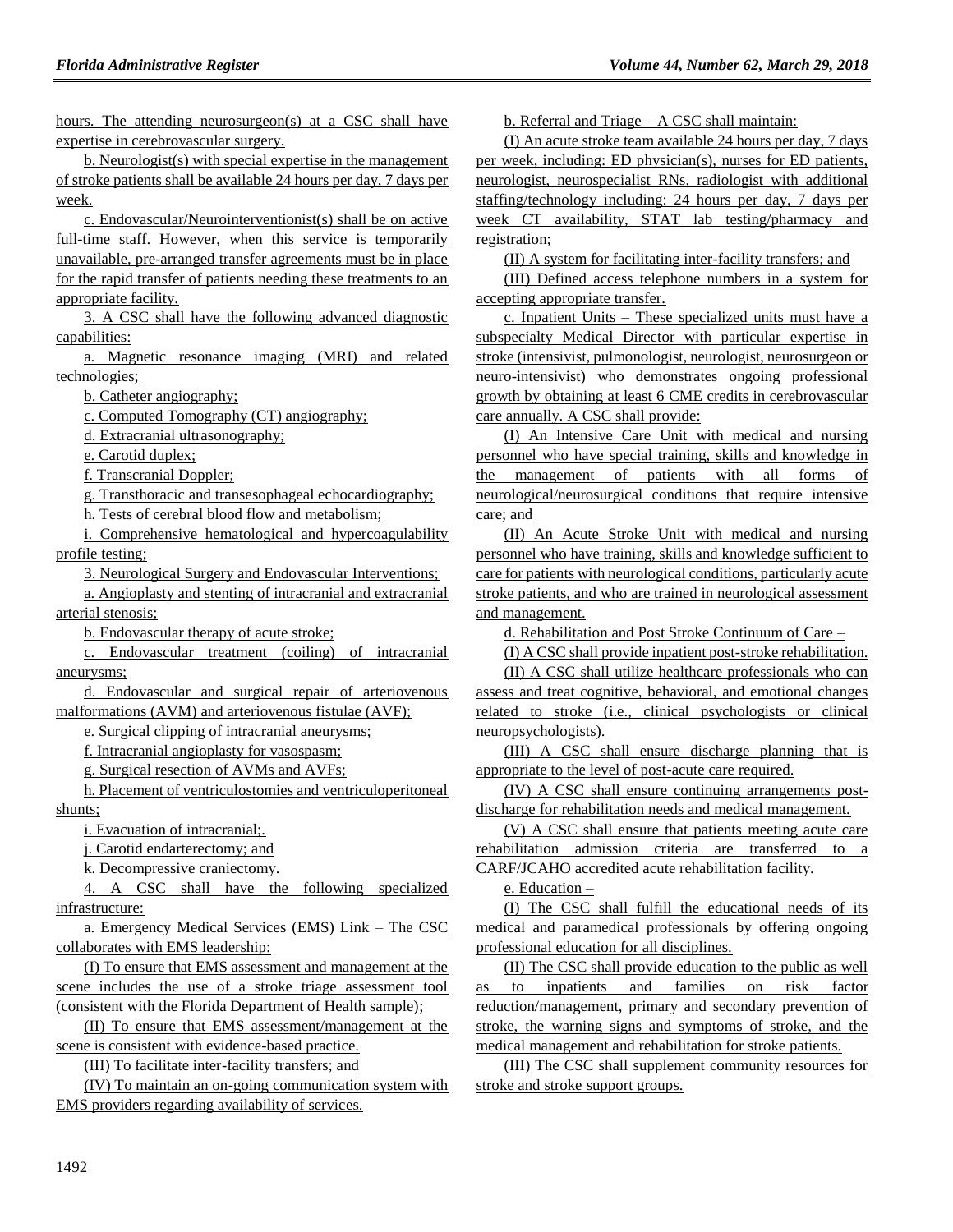f. Professional standards for nursing – The CSC shall provide a career development track to develop neuroscience nursing, particularly in the area of cerebrovascular disease.

(I) ICU and neuroscience/stroke unit nursing staff will be familiar with stroke specific neurological assessment tools such as the National Institute for Health (NIH) Stroke Scale.

(II) ICU nursing staff must be trained to assess neurologic function and be trained to provide all aspects of neuro critical care.

(III) Nurses in the ICU caring for stroke patients, and nurses in neuroscience units must obtain at least 8 hours of continuing education credits (4 hours continuing education in the formalized CEU credits and 4 hours of continuing education related to their specialty that can be verified through documentation of participation).

g. Research – A CSC shall have the professional and administrative infrastructure necessary to conduct clinical trials, have participated in stroke clinical trials within the last year, and be actively participating in ongoing clinical stroke trials.

5. A CSC will have a quality improvement program for the analysis of data, correction of errors, systems improvements, and ongoing improvement in patient care and delivery of services that include:

a. A multidisciplinary institutional Quality Improvement Committee that meets on a regular basis to monitor quality benchmarks and review clinical complications;

b. Specific benchmarks, outcomes, and indicators defined, monitored, and reviewed on a regular basis for quality assurance purposes. Outcomes for procedures such as carotid endarterectomy, carotid stenting, intravenous tissue plasminogen activator (IVtPA), endovascular/interventional stroke therapy, intracerebral aneurysm coiling, and intracerebral aneurysm clipping will be monitored;

c. An established database and/or registry that allows for tracking of parameters such as length of stay, treatments received, discharge destination and status, incidence of complications (such as aspiration pneumonia, urinary tract infection, deep venous thrombosis), and discharge medications and comparing to institutions across the United States; and

d. Participation in a national and/or state registry (or registries) for acute stroke therapy clinical outcomes, including IVtPA and endovascular/interventional stroke therapy.

(5) Burn Units.

(a) All licensed hospitals that operate burn units under Section  $408.0361(2)$ , F.S., shall comply with the guidelines published by the American College of Surgeons, Committee on Trauma. Hospitals are considered to comply with the American College of Surgeons guidelines when they adhere to guidelines regarding staffing, physician training and experience, operating procedures, equipment, physical plant, and patient selection criteria to ensure patient quality and safety. The applicable guidelines, herein incorporated by reference, are "Guidelines for the Operation of Burn Centers," in *Resources for Optimal Care of the Injured Patient*, Committee on Trauma, American College of Surgeons, (2014); Chapter 14, pages 100 through 106. These guidelines are available at: http://ameriburn.org/wpcontent/uploads/2017/05/acs-resources-burn-chapter-14.pdf. The determination of compliance with the guidelines is based on the burn unit providing evidence of verification from the American Burn Association.

(b) A hospital may apply for the initial licensure of a burn unit by submitting a hospital licensure application as specified in subsection 59A-3.066(2), Florida Administrative Code, indicating the addition of burn unit services, and attaching License Application Burn Unit Services, AHCA Form 3130- 8012, January 2018, herein incorporated by reference and available at a state of  $\alpha$  at a state of  $\alpha$  at a state of  $\alpha$  at a state of  $\alpha$  at a state of  $\alpha$  at a state of  $\alpha$  at a state of  $\alpha$  at a state of  $\alpha$  at a state of  $\alpha$  at a state of  $\alpha$  at a state of  $\alpha$  at

http://www.flrules.org/Gateway/reference.asp?No=Ref-

XXXX. Both of these forms are available at: http://ahca.myflorida.com/MCHQ/HQALicensureForms/index .shtml. The Burn Unit Services Application must be signed by the hospital's Chief Executive Officer. The applicant shall complete this form indicating the date that burn unit services will begin and that the hospital is in compliance with "Guidelines for the Operation of Burn Centers" but has not received initial verification as a burn unit. During this initial licensure period, the hospital license will indicate that the burn unit is "provisional". The provisional status will be lifted upon completion of the verification process with the American Burn Association, and the burn unit will be fully licensed with the service listed on the hospital license.

(c) At the time of licensure renewal, burn unit operators shall submit current documentation from the American Burn Association that verifies the hospital's adherence to the guidelines incorporated in paragraph (5)(b).

(d) Each provider of burn unit services shall maintain a policy and procedure manual, available for review by the Agency, which documents a plan to provide services to Medicaid and charity care patients.

(e) Enforcement of these rules shall follow procedures established in Rule 59A-3.253, F.A.C.

Rulemaking Authority 395.1055, 395.3038, 408.036, 408.0361, FS. Law Implemented 395.1055, 395.1065, 395.3038, 408.036, 408.0361, FS. History–New,

59A-3.247 Housekeeping Services.

Each hospital shall have an organized housekeeping department with a qualified person designated as responsible for all housekeeping functions. The designated supervisor of housekeeping shall be responsible for developing written policies and procedures for coordinating housekeeping services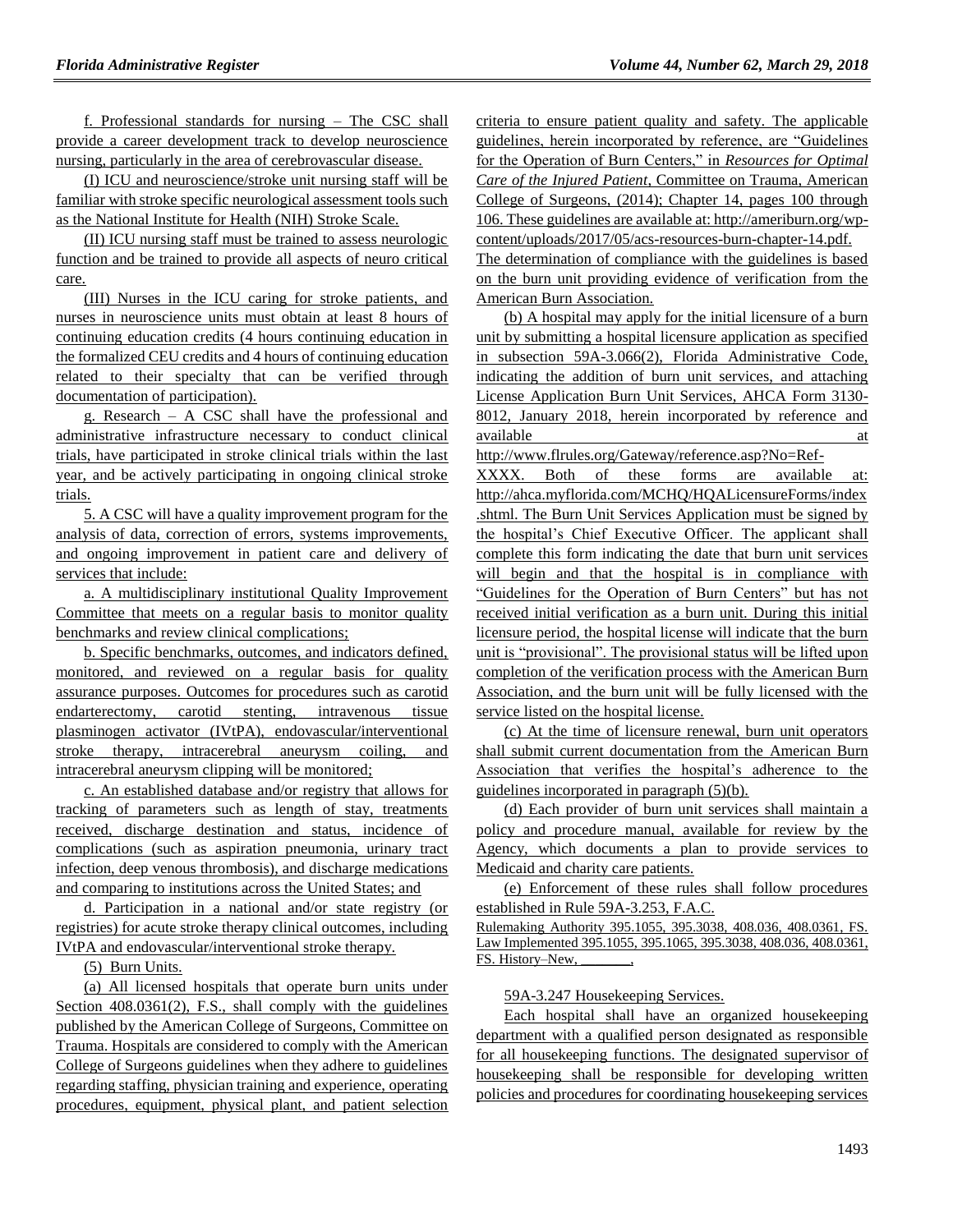with other departments, developing a work plan and assignments for housekeeping staff, and developing a plan for obtaining relief housekeeping personnel.

(1) A sufficient number of housekeeping personnel shall be employed to fulfill the responsibilities of the housekeeping department seven days a week.

(2) When housekeeping services are provided by a third party, the hospital shall have a formal written agreement with the third party provider on file.

(3) The designated supervisor of housekeeping shall develop, implement, and maintain an effective housekeeping plan to ensure that the facility is maintained in compliance with the following:

(a) The facility and its contents shall be kept free from dust, dirt, debris, and noxious odors;

(b) All rooms and corridors shall be maintained in a clean, safe, and orderly condition, and shall be properly ventilated to prevent condensation, mold growth, and noxious odors;

(c) All walls and ceilings, including doors, windows, skylights, screens, and similar closures shall be kept clean;

(d) All mattresses, pillows, and other bedding; window coverings, including curtains, blinds, and shades, cubicle curtains and privacy screens; and furniture shall be kept clean;

(e) Floors shall be kept clean and free from spillage, and non-skid wax shall be used on all waxed floors;

(f) Articles in storage shall be elevated from the floor;

(g) Aisles in storage areas shall be kept unobstructed;

(h) All garbage and refuse from patient areas shall be collected daily and stored in a manner to make it inaccessible to insects and rodents;

(i) Garbage or refuse storage rooms, if used, shall be kept clean, shall be vermin-proof, and shall be large enough to store the garbage and refuse containers that accumulate. Outside garbage or refuse storage areas or enclosures shall be large enough to store the garbage and refuse containers that accumulate, and shall be kept clean. Outside storage of unprotected plastic bags, wet strength paper bags, or baled units containing garbage or refuse is prohibited. Garbage and refuse containers, dumpsters, and compactor systems located outside shall be stored on or above a smooth surface of non-absorbent material, such as concrete or machine-laid asphalt, that is kept clean and maintained in good repair; and

(j) Garbage and refuse shall be removed from both interior and outside storage areas as often as necessary to prevent sanitary nuisance conditions. If garbage and refuse are disposed of on the facility premises, the method of disposal shall not create a sanitary nuisance and shall comply with the provisions of Chapter 62-701, F.A.C.

(4) The designated supervisor of housekeeping shall ensure that:

(a) There is a sufficient quantity of linen, including at least sheets, pillow cases, drawsheets or their alternative, blankets, towels and washcloths to provide comfortable, clean and sanitary conditions for each patient at all times;

(b) Written policies and procedures for linen and laundry services, including methods of collection, storage, and transportation are developed, implemented, and maintained in conjunction with the policies and procedures developed by the infection control committee;

(c) Soiled linen and laundry are collected in a way that minimizes microbial dissemination into the environment;

(d) Separate containers are used for transporting clean linen and laundry, and soiled linen and laundry;

(e) Soiled linen and laundry are stored in a ventilated area separate from any other supplies, and are not stored, sorted, rinsed, or laundered in patient rooms, bathrooms, areas of food preparation or storage, or areas in which clean material and equipment are stored; and

(f) When linen and laundry services are provided by a third party, the third party provider shall be required to maintain the standards contained herein, and shall ensure that clean linen is packaged and protected from contamination until received by the facility.

(5) Effective control methods shall be employed to protect against the entrance into the facility and the breeding or presence on the premises of flies, roaches, rodents, and other vermin. Use of pesticides shall be in accordance with Chapter 5E-14, Part No. 1, F.A.C.

(6) The designated supervisor of housekeeping shall develop and implement, in coordination with the infection control committee, written procedures for the cleaning of the physical plant, equipment, and reusable supplies. Such procedures shall include:

(a) Special written procedures for cleaning all infectious disease areas;

(b) Special written procedures for cleaning all operating room suites, delivery suites, nurseries, intensive and other critical care units, the emergency suite, and other areas performing similar functions; and

(c) Special written procedures for the separate handling and storage of both clean and dirty linen, with special attention being given to identification, separation and handling of linens from isolation or infectious disease areas.

Rulemaking Authority 395.1055, FS. Law Implemented 395.1055, FS. History–New

NAME OF PERSON ORIGINATING PROPOSED RULE: Jessica Munn

NAME OF AGENCY HEAD WHO APPROVED THE PROPOSED RULE: Justin M. Senior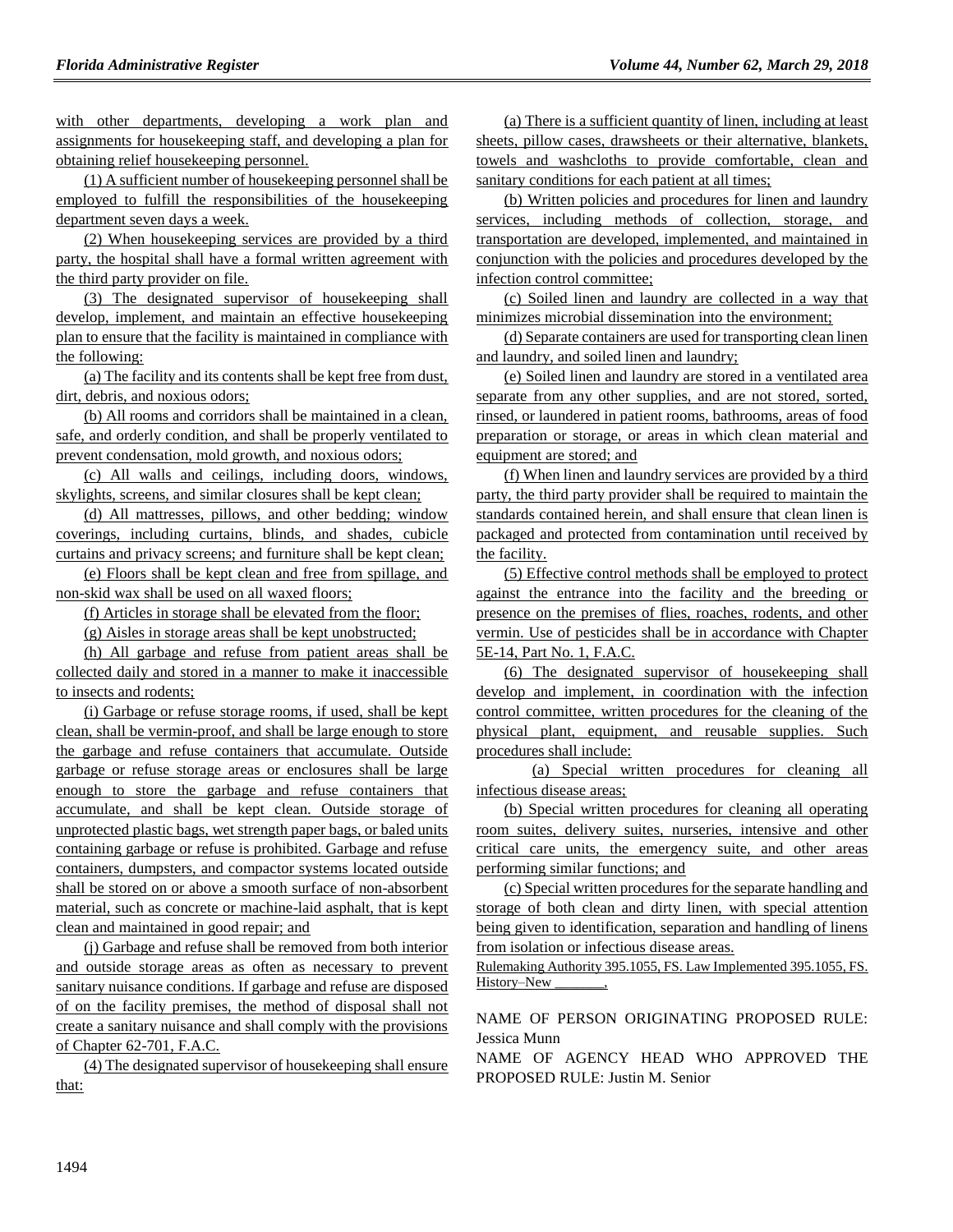DATE PROPOSED RULE APPROVED BY AGENCY HEAD: March 22, 2018 DATE NOTICE OF PROPOSED RULE DEVELOPMENT PUBLISHED IN FAR: November 4, 2015

## **[DEPARTMENT OF BUSINESS AND PROFESSIONAL](https://www.flrules.org/gateway/department.asp?id=61)  [REGULATION](https://www.flrules.org/gateway/department.asp?id=61)**

## **[Drugs, Devices and Cosmetics](https://www.flrules.org/gateway/organization.asp?id=1057)**

RULE NO.: RULE TITLE: [61N-2.019](https://www.flrules.org/gateway/ruleNo.asp?id=61N-2.019) Application for Restricted Rx Drug Distributor – Charitable Organization Permit

PURPOSE AND EFFECT: To create a new rule to provide language and incorporate by reference, the Application for Restricted Prescription Drug Distributor – Charitable Organization permit.

SUMMARY: The proposed rulemaking creates and incorporates by reference the Division of Drugs, Devices, and Cosmetics' Application for Restricted Prescription Drug Distributor – Charitable Organization permit

within the text of Proposed Rule 61N-2.019, F.A.C.

SUMMARY OF STATEMENT OF ESTIMATED REGULATORY COSTS AND LEGISLATIVE RATIFICATION:

The Agency has determined that this will not have an adverse impact on small business or likely increase directly or indirectly regulatory costs in excess of \$200,000 in the aggregate within one year after the implementation of the rule. A SERC has not been prepared by the Agency.

The Agency has determined that the proposed rule is not expected to require legislative ratification based on the statement of estimated regulatory costs or if no SERC is required, the information expressly relied upon and described herein: the economic review conducted by the agency.

Any person who wishes to provide information regarding a statement of estimated regulatory costs, or provide a proposal for a lower cost regulatory alternative must do so in writing within 21 days of this notice.

RULEMAKING AUTHORITY: [499.01,](https://www.flrules.org/gateway/statute.asp?id=499.01) [499.05,](https://www.flrules.org/gateway/statute.asp?id=%20499.05) [499.012,](https://www.flrules.org/gateway/statute.asp?id=%20499.012) FS. LAW IMPLEMENTED: [499.01,](https://www.flrules.org/gateway/statute.asp?id=499.01) [499.05,](https://www.flrules.org/gateway/statute.asp?id=%20499.05) [499.012,](https://www.flrules.org/gateway/statute.asp?id=%20499.012) [599.79,](https://www.flrules.org/gateway/statute.asp?id=%20599.79) FS. IF REQUESTED WITHIN 21 DAYS OF THE DATE OF THIS NOTICE, A HEARING WILL BE SCHEDULED AND ANNOUNCED IN THE FAR.

THE PERSON TO BE CONTACTED REGARDING THE PROPOSED RULE IS: Dinah Greene, Operations Review Specialist, Division of Drugs, Devices and Cosmetics, Department of Business and Professional Regulation, 2601 Blair Stone Road, Tallahassee, Florida 32399-1047; (850)717- 1802; Dinah.Greene@myfloridalicense.com.

THE FULL TEXT OF THE PROPOSED RULE IS:

61N-2.019 Application for Restricted Prescription Drug Distributor – Charitable Organization permit.

A Restricted Prescription Drug Distributor – Charitable Organization permit is required for a charitable organization to authorize the possession or transfer of prescription drugs, including prescription drug samples, as set forth in rule 61N-1.023(1), F.A.C. An applicant wishing to obtain a Restricted Prescription Drug Distributor – Charitable Organization permit as required under section 499.01(2)(h), Florida Statutes, shall submit a complete application to the department on Form DBPR-DDC-208, Application for Restricted Prescription Drug Distributor – Charitable Organization Permit, effective April 2018, incorporated herein by reference, [http://www.flrules.org/Gateway/reference.asp?No=Ref-09280](https://www.flrules.org/Gateway/reference.asp?No=Ref-09280) , together with the appropriate fees. A copy of Form DBPR-DDC-208, Application for Restricted Prescription Drug Distributor – Charitable Organization Permit, can be obtained at [https://www.myfloridalicense.com](https://www.myfloridalicense.com/) or by contacting the Department of Business and Professional Regulation, Division of Drugs, Devices and Cosmetics at 2601 Blair Stone Road, Tallahassee, Florida 32399-1047, (850)717-1800.

Rulemaking Authority 499.01, 499.012, 499.05 FS. Law Implemented 499.01, 499.012, 499.05, 559.79 FS. –New

NAME OF PERSON ORIGINATING PROPOSED RULE: Drew Winters, Division Director

NAME OF AGENCY HEAD WHO APPROVED THE PROPOSED RULE: Jonathan Zachem, Secretary

DATE PROPOSED RULE APPROVED BY AGENCY HEAD: March 19, 2018

DATE NOTICE OF PROPOSED RULE DEVELOPMENT PUBLISHED IN FAR: February 26, 2016

### **[DEPARTMENT OF BUSINESS AND PROFESSIONAL](https://www.flrules.org/gateway/department.asp?id=61)  [REGULATION](https://www.flrules.org/gateway/department.asp?id=61)**

#### **[Drugs, Devices and Cosmetics](https://www.flrules.org/gateway/organization.asp?id=1057)**

 $RULE NO \cdot RULE TITLE \cdot$ 

| 61N-2.020 | Application for Restricted Rx Drug |
|-----------|------------------------------------|
|           | Distributor – Destruction Permit   |

PURPOSE AND EFFECT: To create a new rule to provide language and incorporate by reference, the Application for Restricted Prescription Drug Distributor- Destruction Permit

SUMMARY: The proposed rulemaking creates and incorporates by reference the Division of Drugs, Devices, and Cosmetics' Application for Restricted Prescription Drug Distributor- Destruction Permit within the text of Proposed Rule 61N-2.020, F.A.C.

SUMMARY OF STATEMENT OF ESTIMATED REGULATORY COSTS AND LEGISLATIVE RATIFICATION:

The Agency has determined that this will not have an adverse impact on small business or likely increase directly or indirectly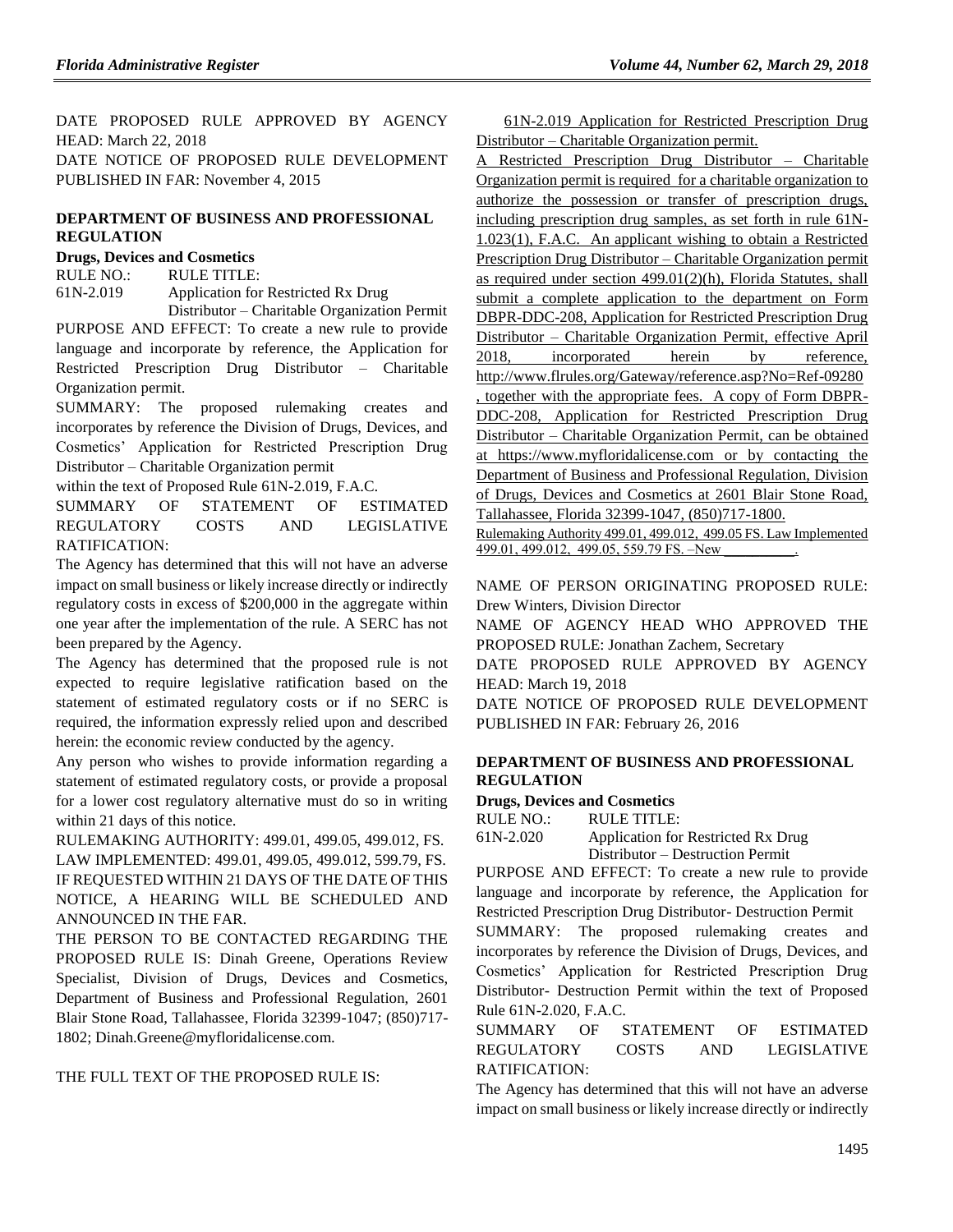regulatory costs in excess of \$200,000 in the aggregate within one year after the implementation of the rule. A SERC has not been prepared by the Agency.

The Agency has determined that the proposed rule is not expected to require legislative ratification based on the statement of estimated regulatory costs or if no SERC is required, the information expressly relied upon and described herein: the economic review conducted by the agency.

Any person who wishes to provide information regarding a statement of estimated regulatory costs, or provide a proposal for a lower cost regulatory alternative must do so in writing within 21 days of this notice.

RULEMAKING AUTHORITY: [499.01,](https://www.flrules.org/gateway/statute.asp?id=499.01) [499.012,](https://www.flrules.org/gateway/statute.asp?id=%20499.012) [499.05,](https://www.flrules.org/gateway/statute.asp?id=%20499.05) [559.79 FS.](https://www.flrules.org/gateway/statute.asp?id=%20%20559.79%20F.S.)

LAW IMPLEMENTED: [499.01\(2\)\(h\),](https://www.flrules.org/gateway/statute.asp?id=499.01(2)(h)) [499.012,](https://www.flrules.org/gateway/statute.asp?id=%20499.012) [499.05,](https://www.flrules.org/gateway/statute.asp?id=%20499.05) [559.79 FS.](https://www.flrules.org/gateway/statute.asp?id=%20%20559.79%20F.S.)

IF REQUESTED WITHIN 21 DAYS OF THE DATE OF THIS NOTICE, A HEARING WILL BE SCHEDULED AND ANNOUNCED IN THE FAR.

THE PERSON TO BE CONTACTED REGARDING THE PROPOSED RULE IS: Dinah Greene, Operations Review Specialist, Division of Drugs, Devices and Cosmetics, Department of Business and Professional Regulation, 2601 Blair Stone Road, Tallahassee, Florida 32399-1047; (850)717- 1802; Dinah.Greene@myfloridalicense.com.

#### THE FULL TEXT OF THE PROPOSED RULE IS:

## 61N-2.020 Application for Restricted Prescription Drug Distributor – Destruction Permit

A Restricted Prescription Drug Distributor – Destruction Permit is required for a person to take possession in Florida of a prescription drug for the purpose of arranging for its destruction, including persons transporting prescription drugs to a destruction facility or warehousing prescription drugs awaiting destruction, but does not include the manufacturer of that drug or a permitted Restricted Prescription Drug Distributor – Reverse Distributor. Applicants wishing to obtain a Restricted Prescription Drug Distributor – Destruction permit shall submit a complete application to the department on form DBPR-DDC-210, Application for Restricted Prescription Drug Distributor – Destruction permit, effective April 2018, incorporated herein by reference, [http://www.flrules.org/Gateway/reference.asp?No=Ref-09281,](https://www.flrules.org/Gateway/reference.asp?No=Ref-09281) together with the appropriate fees. A copy of Form DBPR-DDC-210, Application for Restricted Prescription Drug Distributor-Destruction permit, can be obtained at [https://www.myfloridalicense.com](https://www.myfloridalicense.com/) or by contacting the Department of Business and Professional Regulation, Division of Drugs, Devices and Cosmetics at 2601 Blair Stone Road, Tallahassee, Florida 32399-1047, (850) 717-1800.

Rulemaking Authority 499.01, 499.012, 499.05, 559.79 FS. Law Implemented 499.01(2)(h), 499.012, 499.05, 559.79 FS. History–New  $\overline{\phantom{a}}$ 

NAME OF PERSON ORIGINATING PROPOSED RULE: Drew Winters, Division Director

NAME OF AGENCY HEAD WHO APPROVED THE PROPOSED RULE: Jonathan Zachem, Secretary

DATE PROPOSED RULE APPROVED BY AGENCY HEAD: March 19, 2018

DATE NOTICE OF PROPOSED RULE DEVELOPMENT PUBLISHED IN FAR: February 26, 2016

### **[DEPARTMENT OF BUSINESS AND PROFESSIONAL](https://www.flrules.org/gateway/department.asp?id=61)  [REGULATION](https://www.flrules.org/gateway/department.asp?id=61)**

#### **[Drugs, Devices and Cosmetics](https://www.flrules.org/gateway/organization.asp?id=1057)**

RULE NO.: RULE TITLE:

[61N-2.024](https://www.flrules.org/gateway/ruleNo.asp?id=61N-2.024) Application for Restricted Rx Drug distributor – Reverse Distributor

PURPOSE AND EFFECT: To create a new rule to provide language and incorporate by reference, the Application for Restricted Prescription Drug Distributor – Reverse Distributor Permit.

SUMMARY: The proposed rulemaking creates and incorporates by reference the Division of Drugs, Devices, and Cosmetics' Application for Restricted Prescription Drug Distributor – Reverse Distributor Permit within the text of Proposed Rule 61N-2.024, F.A.C.

SUMMARY OF STATEMENT OF ESTIMATED REGULATORY COSTS AND LEGISLATIVE RATIFICATION:

The Agency has determined that this will not have an adverse impact on small business or likely increase directly or indirectly regulatory costs in excess of \$200,000 in the aggregate within one year after the implementation of the rule. A SERC has not been prepared by the Agency.

The Agency has determined that the proposed rule is not expected to require legislative ratification based on the statement of estimated regulatory costs or if no SERC is required, the information expressly relied upon and described herein: the economic review conducted by the agency.

Any person who wishes to provide information regarding a statement of estimated regulatory costs, or provide a proposal for a lower cost regulatory alternative must do so in writing within 21 days of this notice.

RULEMAKING AUTHORITY: [499.01,](https://www.flrules.org/gateway/statute.asp?id=499.01) [499.012,](https://www.flrules.org/gateway/statute.asp?id=%20499.012) [499.05,](https://www.flrules.org/gateway/statute.asp?id=%20499.05) [559.79 FS.](https://www.flrules.org/gateway/statute.asp?id=%20559.79%20F.S.)

LAW IMPLEMENTED[: 499.01\(2\)\(h\),](https://www.flrules.org/gateway/statute.asp?id=499.01(2)(h)) [499.012,](https://www.flrules.org/gateway/statute.asp?id=%20499.012) [499.03\(48\)\(6\),](https://www.flrules.org/gateway/statute.asp?id=%20499.03(48)(6)) [499.05,](https://www.flrules.org/gateway/statute.asp?id=%20499.05) [559.79,](https://www.flrules.org/gateway/statute.asp?id=%20559.79) FS.

IF REQUESTED WITHIN 21 DAYS OF THE DATE OF THIS NOTICE, A HEARING WILL BE SCHEDULED AND ANNOUNCED IN THE FAR.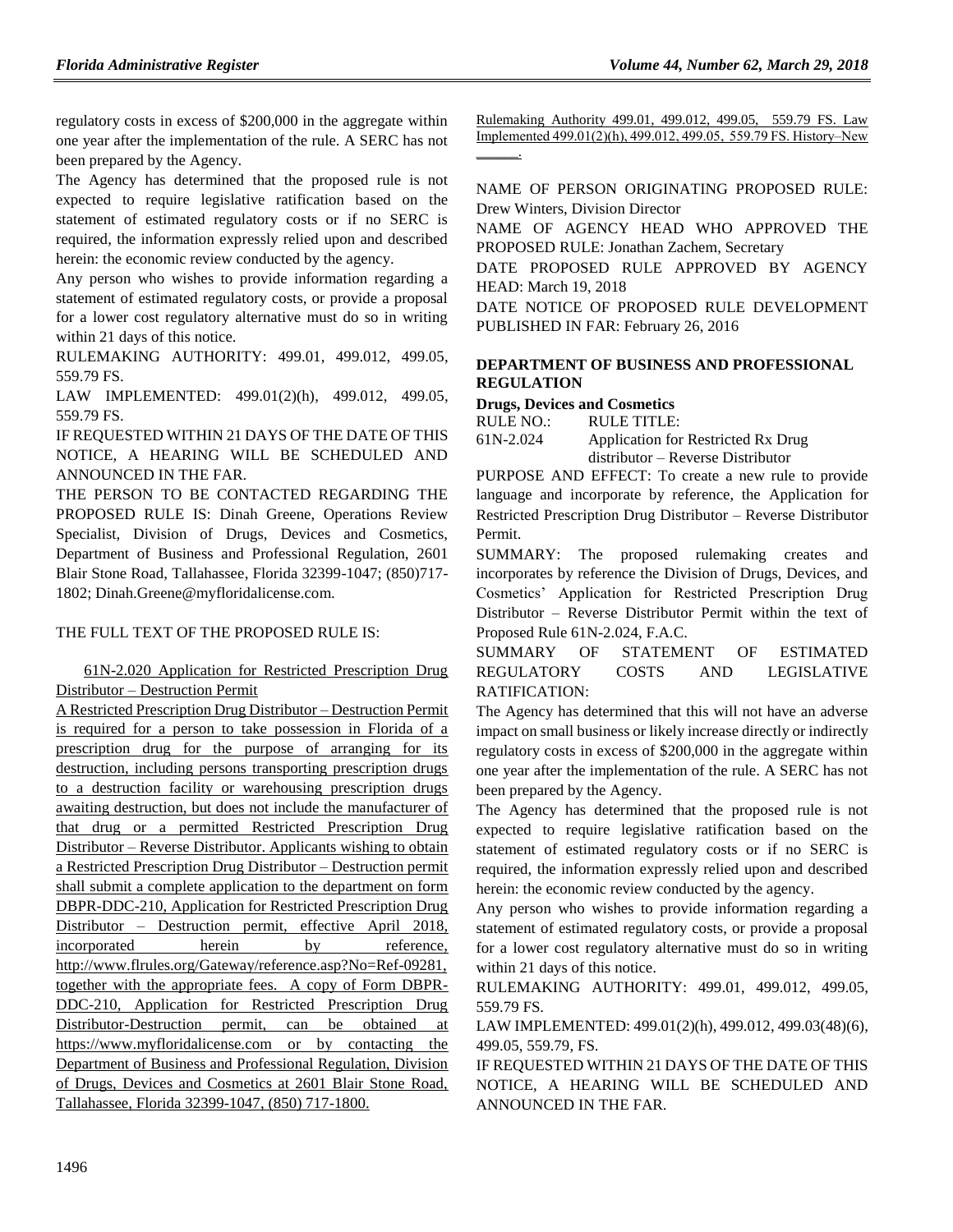THE PERSON TO BE CONTACTED REGARDING THE PROPOSED RULE IS: Dinah Greene, Operations Review Specialist, Division of Drugs, Devices and Cosmetics, Department of Business and Professional Regulation, 2601 Blair Stone Road, Tallahassee, Florida 32399-1047; (850)717- 1802; Dinah.Greene@myfloridalicense.com.

#### THE FULL TEXT OF THE PROPOSED RULE IS:

#### 61N-2.024 Application for Restricted Prescription Drug Distributor – Reverse Distributor Permit.

A Restricted Prescription Drug Distributor – Reverse Distributor permit is required for any person located in this state who engages in the handling, processing and removal of expired or otherwise adulterated or unsuitable prescription drugs on behalf of licensed pharmacies, practitioners, wholesalers, or other persons authorized to possess prescription drugs, for return to the manufacturer or source of the prescription drug or for destruction. An applicant wishing to obtain a Restricted Prescription Drug Distributor – Reverse Distributor permit shall file a complete application with the department on form DBPR-DDC-209, Application for Restricted Prescription Drug Distributor – Reverse Distributor permit, effective April 2018, incorporated herein by reference, [http://www.flrules.org/Gateway/reference.asp?No=Ref-09283,](https://www.flrules.org/Gateway/reference.asp?No=Ref-09283) together with the appropriate fees. A copy of Form DBPR-DDC-209, Application for Restricted Prescription Drug Distributor-Reverse Distributor permit, can be obtained at [https://www.myfloridalicense.com](https://www.myfloridalicense.com/) or by contacting the Department of Business and Professional Regulation, Division of Drugs, Devices and Cosmetics at 2601 Blair Stone Road, Tallahassee, Florida 32399-1047, (850) 717-1800.

Rulemaking Authority 499.01, 499.012, 499.05, 559.79 FS. Law Implemented 499.01(2)(h), 499.012,499.003(48)(6), 499.05, 559.79, FS. History-New

NAME OF PERSON ORIGINATING PROPOSED RULE: Drew Winters, Division Director

NAME OF AGENCY HEAD WHO APPROVED THE PROPOSED RULE: Jonathan Zachem, Secretary

DATE PROPOSED RULE APPROVED BY AGENCY HEAD: March 19, 2018

DATE NOTICE OF PROPOSED RULE DEVELOPMENT PUBLISHED IN FAR: February 26, 2016

## **[DEPARTMENT OF BUSINESS AND PROFESSIONAL](https://www.flrules.org/gateway/department.asp?id=61)  [REGULATION](https://www.flrules.org/gateway/department.asp?id=61)**

#### **[Drugs, Devices and Cosmetics](https://www.flrules.org/gateway/organization.asp?id=1057)**

| RULE NO.: | RULE TITLE:                           |
|-----------|---------------------------------------|
| 61N-2.026 | Application for Third Party Logistics |
|           | Provider Permit                       |

PURPOSE AND EFFECT: To create a new rule to provide language and incorporate by reference, the Application for Third Party Logistics Provider Permit.

SUMMARY: The proposed rulemaking creates and incorporates by reference the Division of Drugs, Devices, and Cosmetics' Application for Third Party Logistics Provider Permit within the text of Proposed Rule 61N-2.026, F.A.C.

SUMMARY OF STATEMENT OF ESTIMATED REGULATORY COSTS AND LEGISLATIVE RATIFICATION:

The Agency has determined that this will not have an adverse impact on small business or likely increase directly or indirectly regulatory costs in excess of \$200,000 in the aggregate within one year after the implementation of the rule. A SERC has not been prepared by the Agency.

The Agency has determined that the proposed rule is not expected to require legislative ratification based on the statement of estimated regulatory costs or if no SERC is required, the information expressly relied upon and described herein: the economic review conducted by the agency.

Any person who wishes to provide information regarding a statement of estimated regulatory costs, or provide a proposal for a lower cost regulatory alternative must do so in writing within 21 days of this notice.

RULEMAKING AUTHORITY: [499.01,](https://www.flrules.org/gateway/statute.asp?id=499.01) [499.05,](https://www.flrules.org/gateway/statute.asp?id=%20499.05) [499.012,](https://www.flrules.org/gateway/statute.asp?id=%20499.012) F.S. LAW IMPLEMENTED: [499.01,](https://www.flrules.org/gateway/statute.asp?id=499.01) [499.012,](https://www.flrules.org/gateway/statute.asp?id=%20499.012) [499.05,](https://www.flrules.org/gateway/statute.asp?id=%20499.05) [559.79,](https://www.flrules.org/gateway/statute.asp?id=%20559.79) F.S. IF REQUESTED WITHIN 21 DAYS OF THE DATE OF THIS NOTICE, A HEARING WILL BE SCHEDULED AND ANNOUNCED IN THE FAR.

THE PERSON TO BE CONTACTED REGARDING THE PROPOSED RULE IS: Dinah Greene, Operations Review Specialist, Division of Drugs, Devices and Cosmetics, Department of Business and Professional Regulation, 2601 Blair Stone Road, Tallahassee, Florida 32399-1047; (850)717- 1802; Dinah.Greene@myfloridalicense.com

THE FULL TEXT OF THE PROPOSED RULE IS: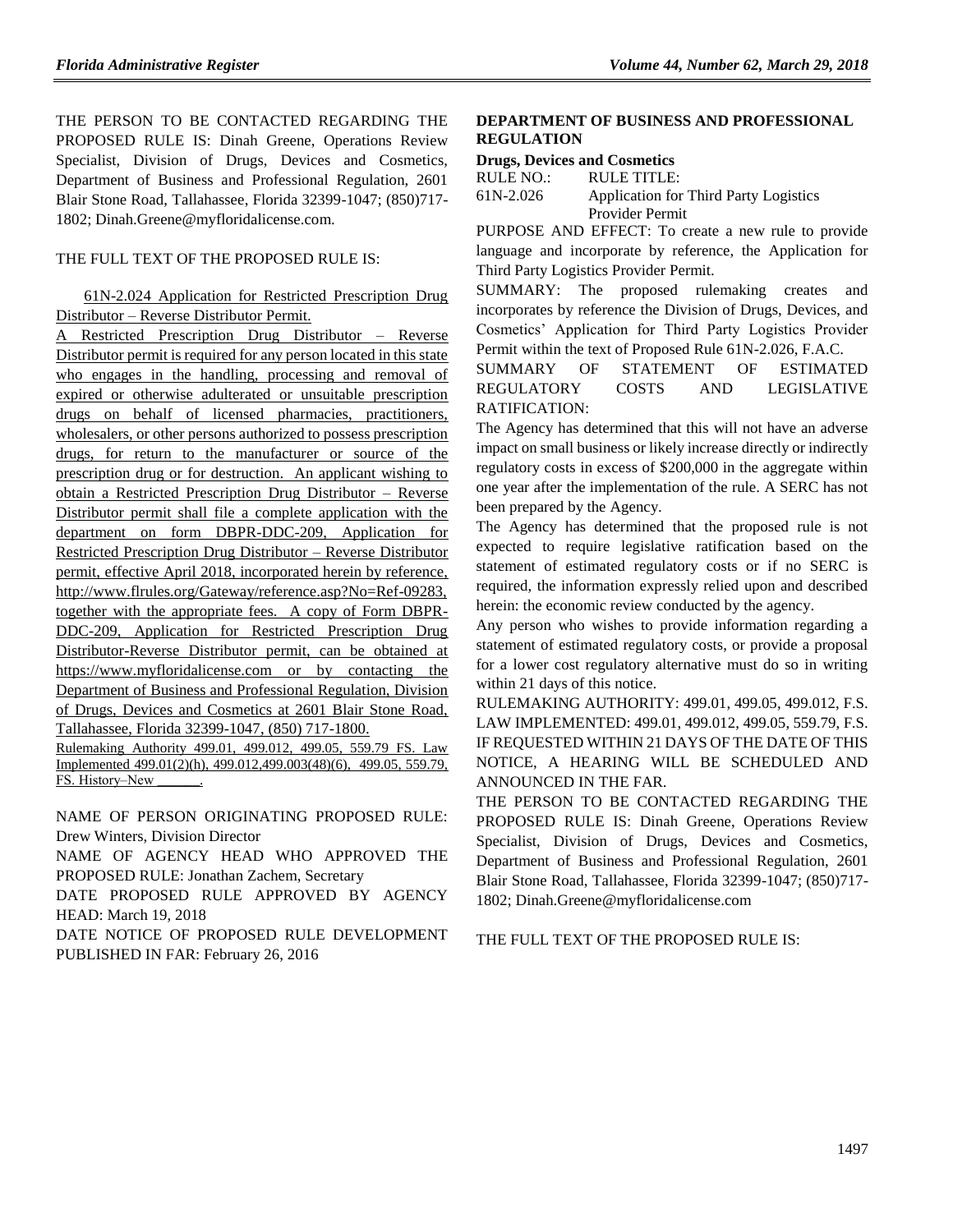61N-2.026 Application for Third Party Logistics Provider permit.

A Third Party Logistics Provider permit is required for any person that contracts with a prescription drug wholesale distributor or prescription drug manufacturer to provide warehousing, distribution, or other logistics services on behalf of a manufacturer, wholesale distributor, or dispenser, but who does not take title to the prescription drug or have responsibility to direct the sale or disposition of the prescription drug. An applicant wishing to obtain a Third Party Logistics Provider permit as required under section 499.01(1)(q), Florida Statutes, shall submit a complete application to the department on Form DBPR-DDC-220, Application for Third Party Logistics Provider permit, effective April 2018, incorporated herein by reference,

[http://www.flrules.org/Gateway/reference.asp?No=Ref-09282,](https://www.flrules.org/Gateway/reference.asp?No=Ref-09282) together with the appropriate fees. A copy of Form DBPR-DDC-220, Application for Third Party Logistics Provider permit, can be obtained at [https://www.myfloridalicense.com](https://www.myfloridalicense.com/) or by contacting the Department of Business and Professional Regulation, Division of Drugs, Devices and Cosmetics at 2601 Blair Stone Road, Tallahassee, Florida 32399-1047, (850) 717- 1800.

Rulemaking Authority 499.01, 499.012, 499.05 FS. Law Implemented 499.01, 499.012, 499.05, 559.79 FS. -New

NAME OF PERSON ORIGINATING PROPOSED RULE: Drew Winters, Division Director

NAME OF AGENCY HEAD WHO APPROVED THE PROPOSED RULE: Jonathan Zachem, Secretary

DATE PROPOSED RULE APPROVED BY AGENCY HEAD: March 19, 2018

DATE NOTICE OF PROPOSED RULE DEVELOPMENT PUBLISHED IN FAR: February 26, 2016

## **[FISH AND WILDLIFE CONSERVATION](https://www.flrules.org/gateway/department.asp?id=68)  [COMMISSION](https://www.flrules.org/gateway/department.asp?id=68)**

#### **[Marine Fisheries](https://www.flrules.org/gateway/organization.asp?id=348)**

RULE NO.: RULE TITLE:

[68B-14.009](https://www.flrules.org/gateway/ruleNo.asp?id=68B-14.009) Reporting Requirement

PURPOSE AND EFFECT: The Florida Fish and Wildlife Conservation Commission (Commission) is considering changes to state regulations that would require charter, headboat, and saltwater fishing guide operations that target or harvest certain reef fish in Gulf of Mexico state waters (excluding Monroe County) to report their intention to harvest or attempt to harvest the following species: red snapper, vermilion snapper, gag grouper, red grouper, black grouper, gray triggerfish, greater amberjack, lesser amberjack, banded rudderfish, or almaco jack. This proposed final rule would apply for the years 2018 and 2019 only, which coincides with a proposed pilot program in which the Commission would set recreational regulations for the Gulf of Mexico red snapper fishery in both state and federal waters off Florida. Section 379.354(7)(e), Florida Statutes, requires that for-hire operations licensed by the Commission must maintain and report data as required by Commission rules. The purpose of this rule amendment is to establish a mechanism for identifying which for-hire operations are targeting Gulf red snapper and other Gulf reef fish. This requirement would not apply to vessels fishing under a valid federal Gulf of Mexico Charter/Headboat Permit for Reef Fish. This federal for-hire population of Gulf for-hire operations has a separate for-hire season and quota for federal waters and would not be affected by the Commission's proposed pilot program. For-hire operations that harvest or target reef fish in waters off Monroe County are excluded from this regulation because red snapper are rarely landed recreationally in Monroe County, and some waters off Monroe County follow Atlantic regulations for red snapper and other reef fish.

The effect of this rule amendment will be the identification of for-hire operations targeting Gulf red snapper and other Gulf reef fish in state waters via the Gulf Reef Fish State For-Hire Pilot Program. As a condition of the Commission's proposed pilot program, the Commission must provide NOAA Fisheries with a list of entities that are eligible to harvest red snapper in the pilot program. To meet this condition, Commission staff will provide NOAA Fisheries with a list of for-hire operations that sign up for the Gulf Reef Fish State For-Hire Pilot Program. Anglers fishing for reef fish in the Gulf of Mexico commonly catch red snapper when they are targeting other reef fish. For this reason, this reporting requirement would be applied to forhire operations that harvest or intend to harvest the reef fish listed above. This will allow legal-sized red snapper that are caught incidentally on reef fish trips during red snapper season to be harvested.

SUMMARY: The proposed final rule would require charter, headboat, and saltwater fishing guide operations that target or harvest certain reef fish in Gulf of Mexico state waters (excluding Monroe County) to report their intention to harvest or attempt to harvest the following species: red snapper, vermilion snapper, gag grouper, red grouper, black grouper, gray triggerfish, greater amberjack, lesser amberjack, banded rudderfish, or almaco jack. This proposed final rule would apply for the years 2018 and 2019 only, and would exclude vessels fishing under a valid federal Gulf of Mexico Charter/Headboat Permit for Reef Fish.

### SUMMARY OF STATEMENT OF ESTIMATED REGULATORY COSTS AND LEGISLATIVE RATIFICATION:

The Agency has determined that this will not have an adverse impact on small business or likely increase directly or indirectly regulatory costs in excess of \$200,000 in the aggregate within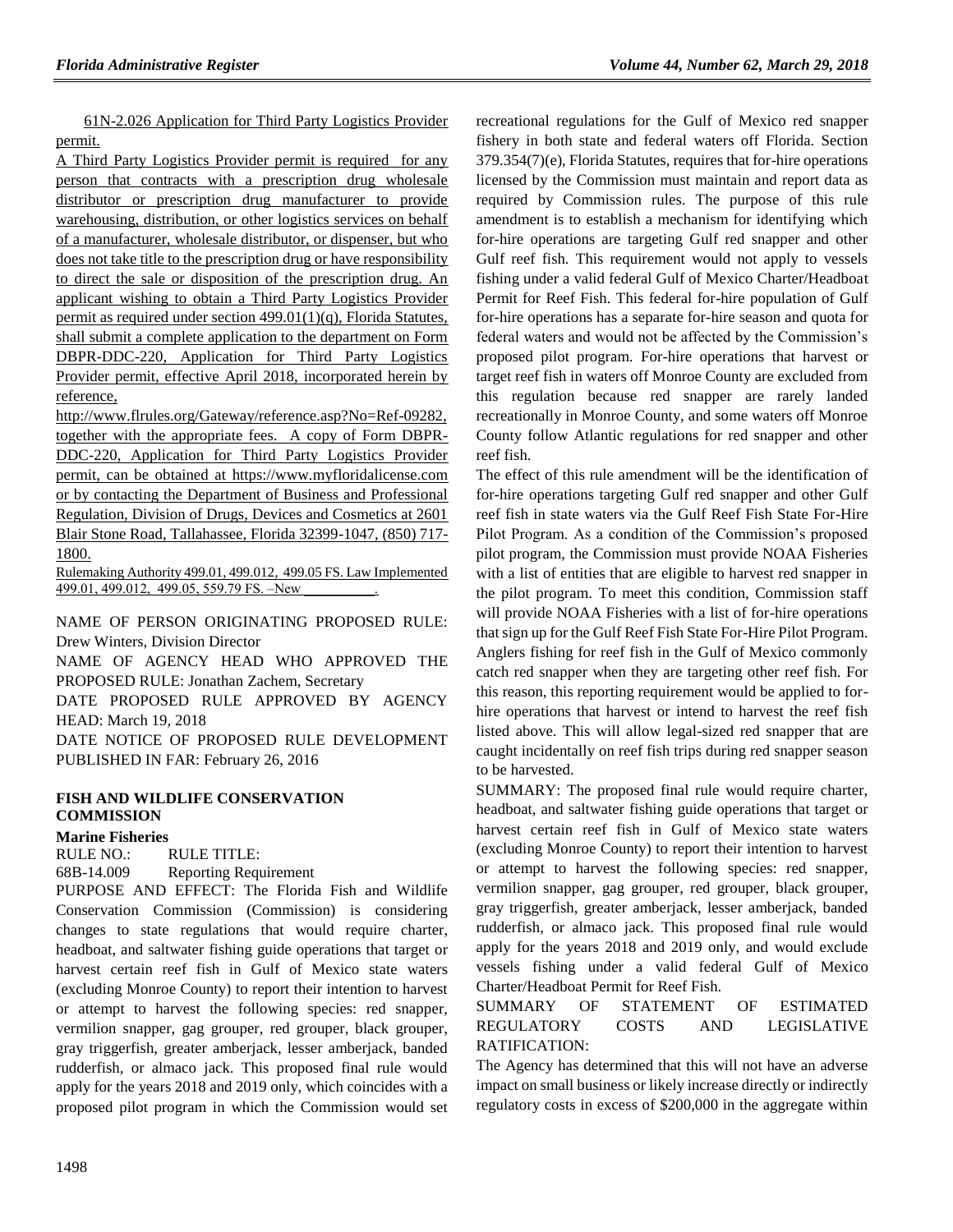one year after the implementation of the rule. A SERC has not been prepared by the Agency.

The Agency has determined that the proposed rule is not expected to require legislative ratification based on the statement of estimated regulatory costs or if no SERC is required, the information expressly relied upon and described herein: The nature of the rule and the preliminary analysis conducted to determine whether a SERC was required.

Any person who wishes to provide information regarding a statement of estimated regulatory costs, or provide a proposal for a lower cost regulatory alternative must do so in writing within 21 days of this notice.

RULEMAKING AUTHORITY: [Article IV, Section 9, Florida](https://www.flrules.org/gateway/flconstitution.asp?id=Article%20IV,%20Section%209,%20Florida%20Constitution)  [Constitution](https://www.flrules.org/gateway/flconstitution.asp?id=Article%20IV,%20Section%209,%20Florida%20Constitution)

LAW IMPLEMENTED: [Article IV, Section 9, Florida](https://www.flrules.org/gateway/flconstitution.asp?id=Article%20IV,%20Section%209,%20Florida%20Constitution)  [Constitution](https://www.flrules.org/gateway/flconstitution.asp?id=Article%20IV,%20Section%209,%20Florida%20Constitution)

A HEARING WILL BE HELD AT THE DATE, TIME AND PLACE SHOWN BELOW:

DATE AND TIME: During the Commission's regular meeting April 25-26, 2018; 8:30 a.m. to 5:00 p.m., each day.

PLACE: Marriott Fort Lauderdale North, 6650 North Andrews Avenue, Fort Lauderdale, Florida 33309

Pursuant to the provisions of the Americans with Disabilities Act, any person requiring special accommodations to participate in this workshop/meeting is asked to advise the agency at least 5 days before the workshop/meeting by contacting: the ADA Coordinator, at (850)488-6411. If you are hearing or speech impaired, please contact the agency using the Florida Relay Service, 1(800)955-8771 (TDD) or 1(800)955- 8770 (Voice).

THE PERSON TO BE CONTACTED REGARDING THE PROPOSED RULE IS: Jessica McCawley, Director, Division of Marine Fisheries Management, 2590 Executive Center Circle East, Suite 201, Tallahassee, Florida 32301, and (850) 487-0554.

#### THE FULL TEXT OF THE PROPOSED RULE IS:

#### [68B-14.009](https://www.flrules.org/gateway/ruleNo.asp?id=68B-14.009) Reporting Requirement

The purpose and intent of this rule is to improve recreational harvest data collection capabilities for certain reef fish species by identifying the population of anglers and vessels for hire fishing for these species.

(1) From April 1, 2015 through June 30, 2020, recreational harvesters are required to report their intention to harvest or attempt to harvest certain reef fish species in the upcoming year. A recreational harvester may not harvest, attempt to harvest, or possess red snapper, vermilion snapper, gag grouper, red grouper, black grouper, gray triggerfish, greater amberjack, lesser amberjack, banded rudderfish, or almaco jack while aboard a vessel in or on Florida Waters of the Gulf of Mexico

excluding Monroe County, unless that person has reported their intention to do so to the Gulf Reef Fish Survey. Under Section 379.401(1), F.S., failure to file reports required of persons who hold recreational licenses is a non-criminal infraction.

 $(a)(2)$  Proof of submission of the report required in subsection (1), must be in the personal possession of the recreational harvester while the recreational harvester is harvesting, attempting to harvest or possessing these species aboard a vessel in Florida Waters of the Gulf of Mexico excluding Monroe County.

(b)(3) Persons meeting the criteria outlined in paragraphs  $379.353(2)(a)$ , (i), (j), and (o), F.S. are exempt from the reporting requirement in subsection (1).

(2) In accordance with  $379.354(7)$ (e) F.S., owners, operators, or custodians of vessels for hire are required to report their intention to harvest or attempt to harvest certain reef fish species during the years 2018 and 2019. A vessel for hire may not harvest, attempt to harvest, or possess red snapper, vermilion snapper, gag grouper, red grouper, black grouper, gray triggerfish, greater amberjack, lesser amberjack, banded rudderfish, or almaco jack in or on Florida Waters of the Gulf of Mexico excluding Monroe County, unless the owner, operator, or custodian for the vessel for hire has reported their intention to do so to the Gulf Reef Fish State For-Hire Pilot Program. Under Section 379.401(1), F.S., failure to file reports required of persons who hold recreational vessel licenses is a non-criminal infraction.

(a) Proof of submission of the report required in subsection (2), must be aboard the vessel for hire while the vessel for hire is harvesting, attempting to harvest, or possessing these species in Florida Waters of the Gulf of Mexico excluding Monroe County.

(b) Vessels for hire that possess aboard the vessel a valid federal Gulf of Mexico Charter/Headboat Permit for Reef Fish pursuant to 50 C.F.R. §622.20(b) are exempt from the reporting requirement in subsection (2).

Rulemaking Authority Art. IV, Sec. 9, Fla. Const. Law Implemented Art. IV, Sec. 9, Fla. Const. History–New 8-26-14,

#### PROPOSED EFFECTIVE DATE: May 25, 2018

BE ADVISED THAT THESE PROPOSED RULES MAY BE FILED FOR ADOPTION AS SOON AS POSSIBLE FOLLOWING THE COMMISSION MEETING AT WHICH THEY ARE CONSIDERED IF THE RULES ARE NOT CHANGED. IF CHANGED, THE RULES MAY BE FILED AS SOON AS POSSIBLE AFTER PUBLICATION OF A NOTICE OF CHANGE IN THE F.A.R.

NAME OF PERSON ORIGINATING PROPOSED RULE: Jessica McCawley, Director, Division of Marine Fisheries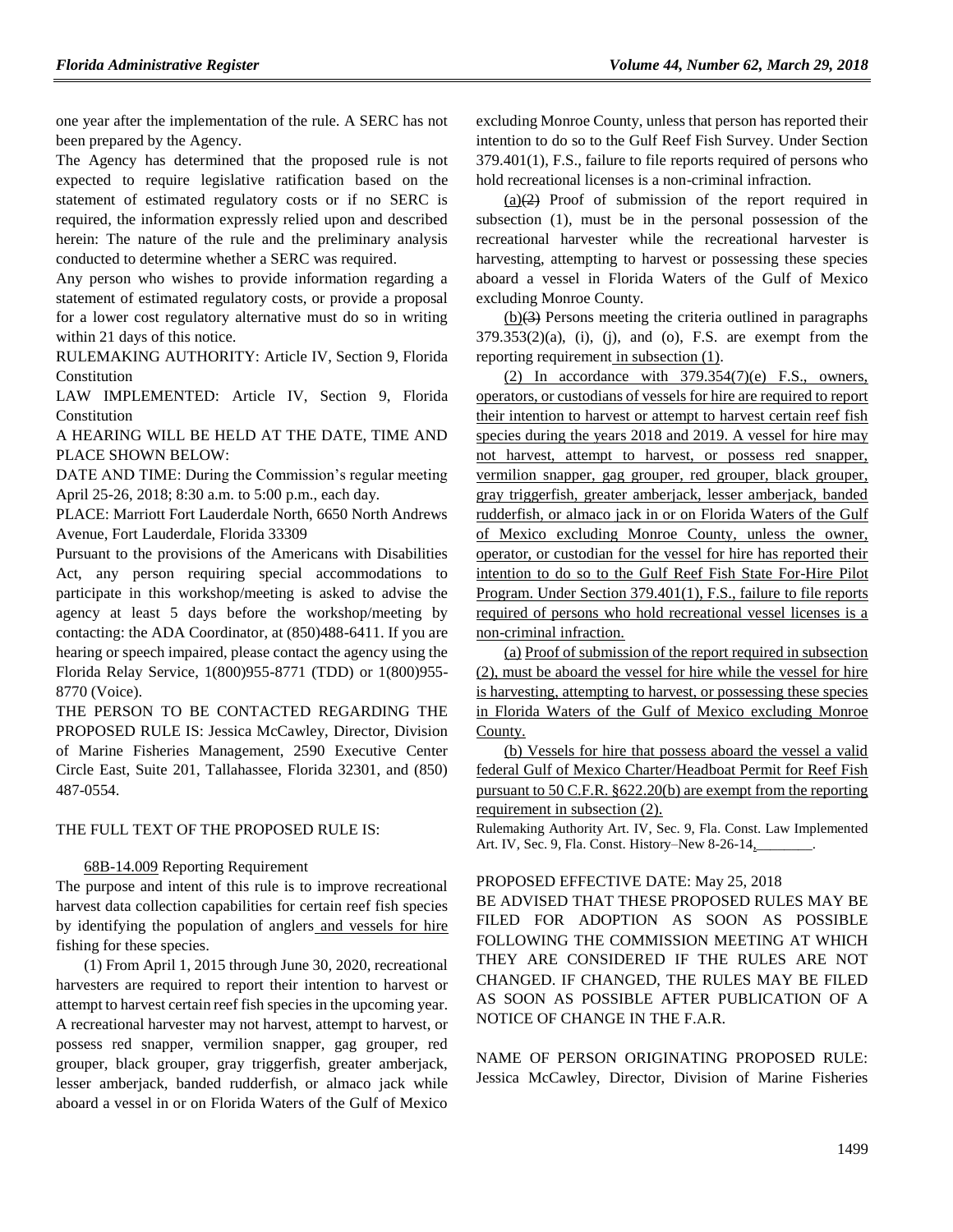Management, 2590 Executive Center Circle East, Suite 201, Tallahassee, Florida 32301, and (850)487-0554.

NAME OF AGENCY HEAD WHO APPROVED THE PROPOSED RULE: Florida Fish and Wildlife Conservation Commission

DATE PROPOSED RULE APPROVED BY AGENCY HEAD: February 8, 2018

DATE NOTICE OF PROPOSED RULE DEVELOPMENT PUBLISHED IN FAR: February 16, 2018

Section III Notice of Changes, Corrections and Withdrawals

#### **[DEPARTMENT OF AGRICULTURE AND CONSUMER](https://www.flrules.org/gateway/department.asp?id=5)  [SERVICES](https://www.flrules.org/gateway/department.asp?id=5)**

#### **[Division of Agricultural Environmental Services](https://www.flrules.org/gateway/organization.asp?id=165)**

| RULE NOS.: | RULE TITLES:                        |
|------------|-------------------------------------|
| 5E-2.039   | <b>Worker Protection Standard</b>   |
| 5E-2.041   | Materials Incorporated by Reference |
|            | NOTICE OF CHANGE                    |

Notice is hereby given that the following changes have been made to the proposed rule in accordance with subparagraph 120.54(3)(d)1., F.S., published in Vol. 44 No. 21, January 31, 2018 issue of the Florida Administrative Register.

5E-2.039 Worker Protection Standard.

The worker protection standard for agricultural pesticides as specified in 40 CFR 170, revised as of July 1, 2017 November 2, 2015, is hereby adopted by reference. Copies of this regulation may be obtained from the Superintendent of Documents, P. O. Box 979050, St. Louis, MO 63197-9000 or by phone at (202) 512-1800; or by contacting the Division of Agricultural Environmental Services, 3125 Conner Blvd., Suite E, Tallahassee, FL 32399, or online http://www.flrules.org/Gateway/reference.asp?No=Ref-

#### XXXXX.

\_\_\_\_\_\_\_\_.

Rulemaking Authority 487.051, 570.07(23) FS. Law Implemented 487.051(2), 487.2041 FS. History–New 4-5-94, Amended 7-18-95,

5E-2.041 Materials Incorporated by Reference. No change.

Rulemaking Authority 570.07(23) FS. Law Implemented 487.031, 487.048, 487.071, 487.081, 487.159, 487.2041, 504.14, 570.07(22), 576.051, 578.11, 580.036 FS. History–New 4-18-13, Amended .

#### **[DEPARTMENT OF AGRICULTURE AND CONSUMER](https://www.flrules.org/gateway/department.asp?id=5)  [SERVICES](https://www.flrules.org/gateway/department.asp?id=5)**

## **[Division of Agricultural Environmental Services](https://www.flrules.org/gateway/organization.asp?id=165)**

| <b>RULE NOS.:</b> | RULE TITLES:                        |
|-------------------|-------------------------------------|
| 5E-2.039          | <b>Worker Protection Standard</b>   |
| 5E-2.041          | Materials Incorporated by Reference |
|                   | NOTICE OF CORRECTION                |

Notice is hereby given that the following correction has been made to the proposed rule in Vol. 44 No. 21, January 31, 2018 issue of the Florida Administrative Register.

The SUMMARY OF STATEMENT OF ESTIMATED REGULATORY COSTS AND LEGISLATIVE RATIFICATION should have included the following:

The Agency has determined that this rule will not have an adverse impact on small business or likely increase directly or indirectly regulatory costs in excess of \$200,000 in the aggregate within one year after the implementation of the rule. A SERC has not been prepared by the agency.

The Agency has determined that the proposed rule is not expected to require legislative ratification based on the statement of estimated regulatory costs or, if no SERC is required, the information expressly relied upon and described herein:

There is no anticipated regulatory impact in implementing these rules as they serve only to reference existing federal pesticide regulatory requirements; update relevant federal and state agency contact information; reference revised Inspection Form 13240 and remove other obsolete form references. All agricultural employers using pesticides with federally approved labels referencing the Worker Protection Standard regulation, are as of January 2, 2018, required by federal law to follow the updated Worker Protection Standard, 40 CFR Part 170, revised July 1, 2017, in their use of said pesticides. Updating the reference in 5E-2.039, F.A.C., will provide consistency with federal law in accordance with Section 487.2041, F.S.

Any person who wishes to provide information regarding the statement of estimated regulatory costs or to provide a proposal for a lower cost regulatory alternative must do so in writing within 21 days of this notice.

Additional contact information should have been included as follows:

THE PERSON TO BE CONTACTED REGARDING THE PROPOSED RULE IS: Kelly Friend, Assistant Director, Division of Agricultural Environmental Services, 3125 Conner Blvd., Tallahassee, FL 32399. Phone: (850)617-7851; Email: [Kelly.Friend@freshfromflorida.com](mailto:Kelly.Friend@freshfromflorida.com)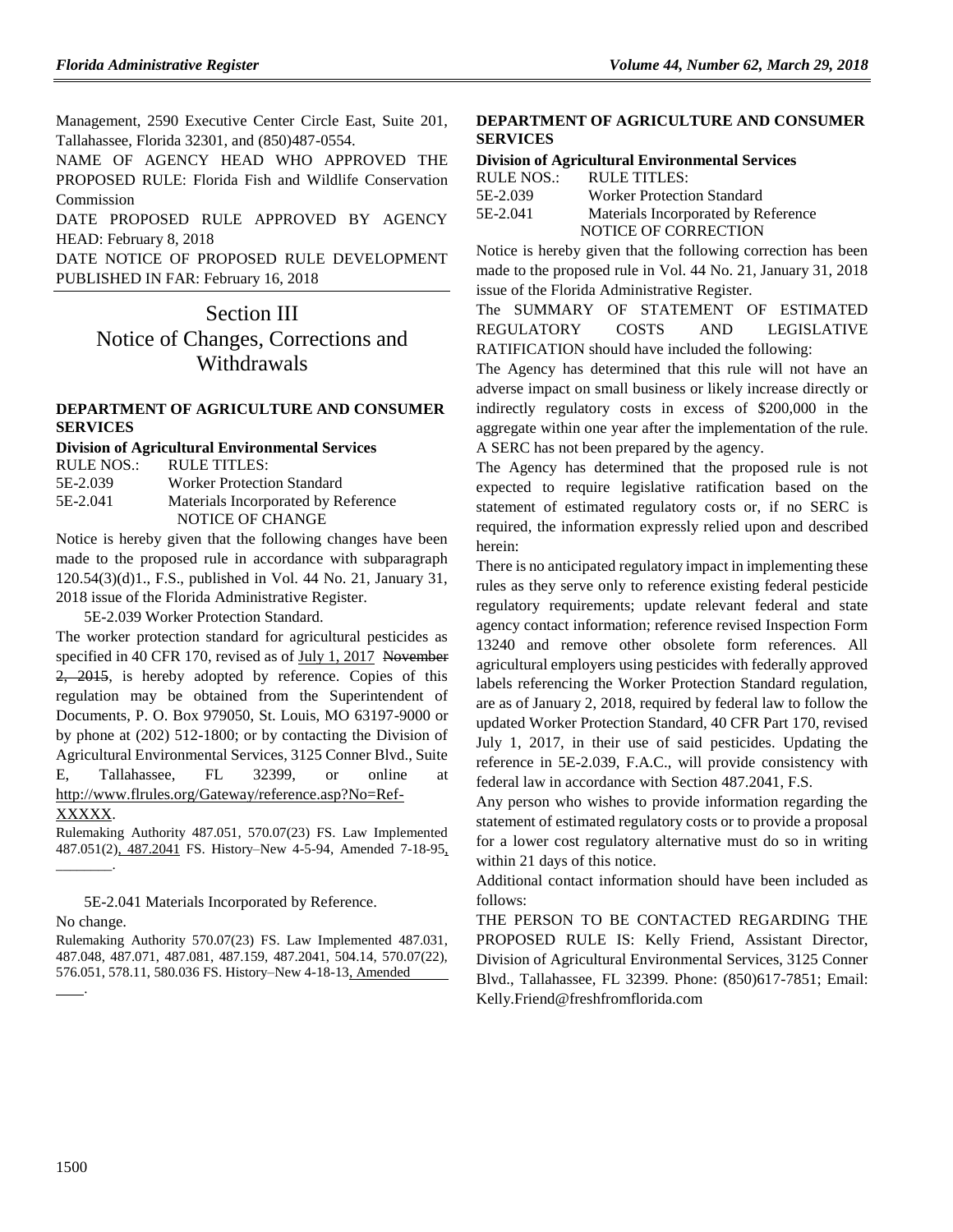#### **[DEPARTMENT OF LAW ENFORCEMENT](https://www.flrules.org/gateway/department.asp?id=11)**

**[Division of Criminal Justice Information Systems](https://www.flrules.org/gateway/organization.asp?id=21)**

| RULE NO.: | RULE TITLE:                                |
|-----------|--------------------------------------------|
| 11C-6.010 | <b>Retention of Applicant Fingerprints</b> |
|           | NOTICE OF WITHDRAWAL                       |

Notice is hereby given that the above rule, as noticed in Vol. 44 No. 57, March 22, 2018 issue of the Florida Administrative Register has been withdrawn.

#### **[DEPARTMENT OF BUSINESS AND PROFESSIONAL](https://www.flrules.org/gateway/department.asp?id=61)  [REGULATION](https://www.flrules.org/gateway/department.asp?id=61)**

**[Drugs, Devices and Cosmetics](https://www.flrules.org/gateway/organization.asp?id=1057)**

RULE NO.: RULE TITLE:

[61N-2.031](https://www.flrules.org/gateway/ruleNo.asp?id=61N-2.031) Application for Change of Physical Location NOTICE OF CHANGE

Notice is hereby given that the following changes have been made to the proposed rule in accordance with subparagraph 120.54(3)(d)1., F.S., published in Vol. 44 No. 22, February 1, 2018 issue of the Florida Administrative Register.

Summaries of Substantive Changes to Form DBPR-DDC-109 and Rule 61N-2.031 are as follows:

Form DBPR-DDC-109:

On page 1, the department has revised the Application Requirements section to add "Drug" between "Pharmacy" and "Wholesale" to reflect the complete proper permit name of the "Retail Pharmacy Drug Wholesale Distributor" permit as set forth in subparagraph  $499.01(2)(g)$ , F.S.

61N-2.031 Application for Change of Physical Location A current permit holder wishing to change their physical location shall submit a complete application to the department on Form DBPR-DDC-109, Application for Change of Physical Location, effective January 2018, incorporated herein by reference,http://www.flrules.org/Gateway/reference.asp?No= Ref-09284, together with the appropriate fees. A copy of Form DBPR-DDC-109, Application for Change of Physical Location, can be obtained a[t https://www.myfloridalicense.com](https://www.myfloridalicense.com/) or by contacting the Department of Business and Professional Regulation, Division of Drugs, Devices and Cosmetics at 2601 Blair Stone Road, Tallahassee, Florida 32399-1047, (850) 717- 1800.

Rulemaking Authority 499.01, 499.012, 499.05, 499.833 FS. Law Implemented 499.003(18), 499.01, 499.012, 499.05, 499.833, 559.79 FS. -New

> Section IV Emergency Rules

> > NONE

# Section V Petitions and Dispositions Regarding Rule Variance or Waiver

#### [DEPARTMENT OF HEALTH](https://www.flrules.org/gateway/department.asp?id=64)

[Board of Clinical Laboratory Personnel](https://www.flrules.org/gateway/organization.asp?id=322)

RULE NO.: RULE TITLE:

[64B3-5.003](https://www.flrules.org/gateway/ruleNo.asp?id=64B3-5.003) Technologist

NOTICE IS HEREBY GIVEN that on March 28, 2018, the Board of Clinical Laboratory Personnel, received a petition for variance or waiver filed by Carmen Muniz. Petitioner is seeking a variance or waiver of paragraph 64B3-5.003(3)(a), Florida Administrative Code, which sets forth the education, training/experience and examination requirements for licensure as a medical technologist.

A copy of the Petition for Variance or Waiver may be obtained by contacting: Anthony B. Spivey, Executive Director, Board of Clinical Laboratory Personnel, 4052 Bald Cypress Way, Bin # C07, Tallahassee, Florida 32399-3257. Comments on the petition should be filed with the Board of Clinical Laboratory Personnel within 14 days of publication of this notice.

#### [FLORIDA HOUSING FINANCE CORPORATION](https://www.flrules.org/gateway/department.asp?id=67) RULE NO.: RULE TITLE:

[67-48.004](https://www.flrules.org/gateway/ruleNo.asp?id=67-48.004) Selection Procedures for Developments

NOTICE IS HEREBY GIVEN that on March 28, 2018, the Florida Housing Finance Corporation, received a petition for waiver from Parramore Oaks, LLC, requesting a permanent waiver of paragraph  $67-48.004(3)(g)$ , F.A.C. to amend the Development Type in the Addenda section of its Application. A copy of the Petition for Variance or Waiver may be obtained by contacting: Ana McGlamory, Corporation Clerk, Florida Housing Finance Corporation, 227 North Bronough Street, Suite 5000, Tallahassee, FL 32301-1329. The Petition has also been posted on Florida Housing's website at floridahousing.org. Florida Housing will accept comments concerning the Petition for 14 days from the date of publication of this notice. To be considered, comments must be received on or before 5:00 p.m., Eastern Time, on the 14th day after publication of this notice at Florida Housing Finance Corporation, 227 North Bronough Street, Suite 5000, Tallahassee, Florida 32301-1329.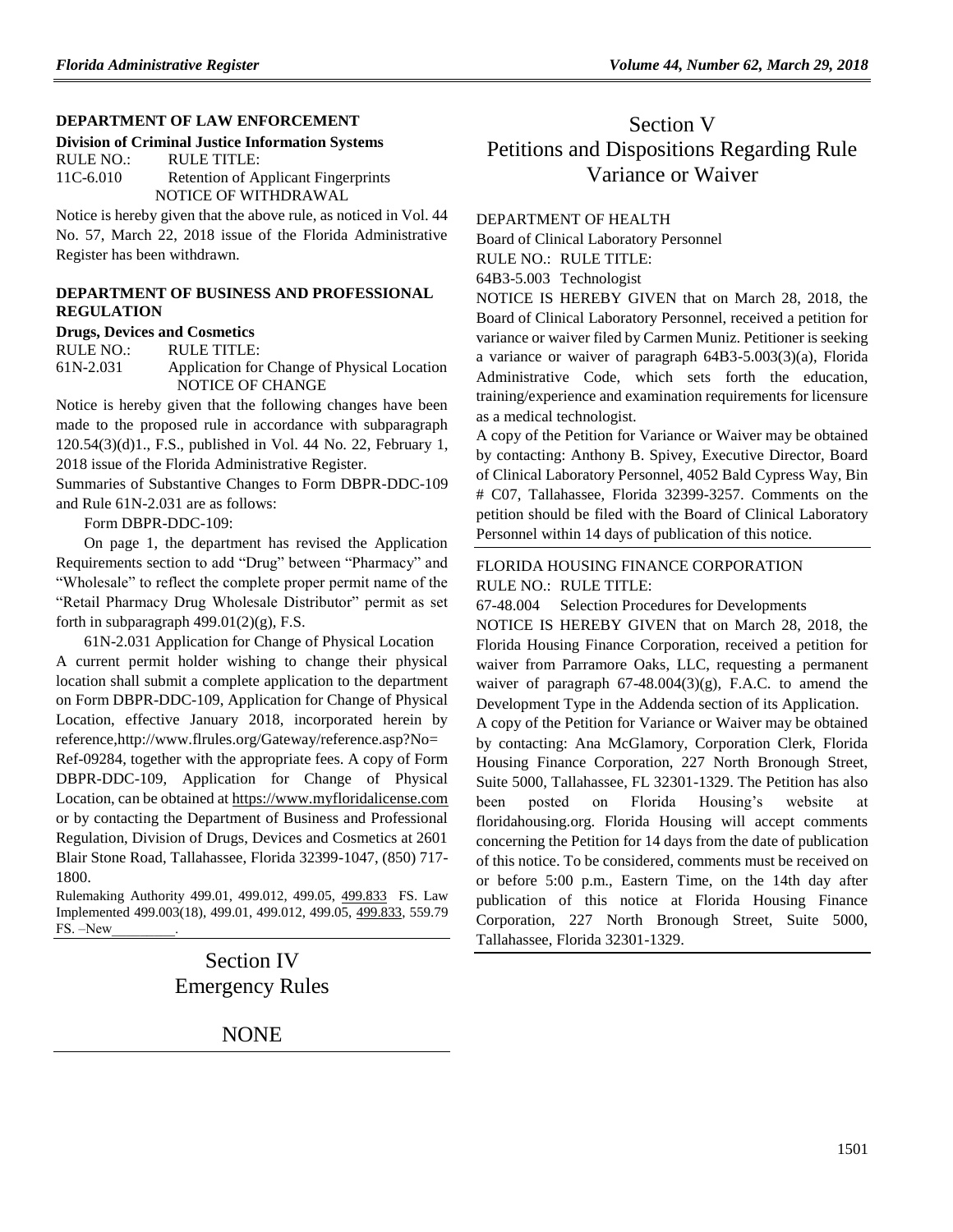# Section VI Notice of Meetings, Workshops and Public **Hearings**

## [DEPARTMENT OF EDUCATION](https://www.flrules.org/gateway/department.asp?id=6)

[Education Practices Commission](https://www.flrules.org/gateway/organization.asp?id=196)

The Education Practices Commission announces a hearing to which all persons are invited.

DATES AND TIMES: April 10, 2018, 10:00 a.m. or as soon thereafter, A New Member Training session will begin

April 11, 2018, 9:00 a.m. or as soon thereafter as can be heard, A Teacher Hearing Panel will begin

April 11, 2018, 1:30 p.m. or as soon thereafter as can be heard, A Teacher Hearing Panel will begin

April 11, 2018, immediately following the Teacher Hearing Panels, A Commission Member Training Session is being conducted

April 12, 2018, 9:00 a.m. or as soon thereafter as can be heard, A Teacher Hearing Panel will begin

April 12, 2018, 1:30 p.m. or as soon thereafter as can be heard, A Teacher Hearing Panel will begin

April 12, 2018, immediately following the Teacher Hearing Panels, A Commission Member Training Session is being conducted

PLACE: Embassy Suites, 1100 Southeast 17th Street Causeway, Fort Lauderdale, Florida 33316, (954)527-2700

GENERAL SUBJECT MATTER TO BE CONSIDERED: The New Member Training Session is to train new members of the Commission. The Hearing Panels of the Education Practices Commission will consider final agency action in matters dealing with the disciplining of certified educators. The Commission Member Training is being held to train members of the Commission.

A copy of the agenda may be obtained by contacting: Gretchen Kelley Brantley at (850)245-0455.

Pursuant to the provisions of the Americans with Disabilities Act, any person requiring special accommodations to participate in this workshop/meeting is asked to advise the agency at least 5 days before the workshop/meeting by contacting: Gretchen Kelley Brantley at (850)245-0455. If you are hearing or speech impaired, please contact the agency using the Florida Relay Service, 1(800)955-8771 (TDD) or 1(800)955-8770 (Voice).

If any person decides to appeal any decision made by the Board with respect to any matter considered at this meeting or hearing, he/she will need to ensure that a verbatim record of the proceeding is made, which record includes the testimony and evidence from which the appeal is to be issued.

For more information, you may contact: Lisa Forbess or Gretchen Kelley Brantley at (850)245-0455.

## [DEPARTMENT OF EDUCATION](https://www.flrules.org/gateway/department.asp?id=6)

[Florida School for the Deaf and the Blind](https://www.flrules.org/gateway/organization.asp?id=208)

RULE NO.: RULE TITLE:

[6D-7.007](https://www.flrules.org/gateway/ruleNo.asp?id=6D-7.007) Code of Student Conduct

The Florida School for the Deaf and the Blind announces a public meeting to which all persons are invited.

DATE AND TIME: April 13, 2018, 9:00 a.m.

PLACE: Center for Leadership Development, Moore Hall, Florida School for the Deaf and the Blind, 207 N. San Marco Avenue, St. Augustine, FL 32084

GENERAL SUBJECT MATTER TO BE CONSIDERED: Discussion regarding r. 6D-7.007, F.A.C., Code of Student Conduct.

A copy of the agenda may be obtained by contacting: Cindy Day, FSDB, 207 N. San Marco Avenue, St. Augustine, FL 32084, (904)827-2200 or dayc@fsdb.k12.fl.us.

Pursuant to the provisions of the Americans with Disabilities Act, any person requiring special accommodations to participate in this workshop/meeting is asked to advise the agency at least 3 days before the workshop/meeting by contacting: Cindy Day, FSDB, 207 N. San Marco Avenue, St. Augustine, FL 32084, (904)827-2200 or dayc@fsdb.k12.fl.us. If you are hearing or speech impaired, please contact the agency using the Florida Relay Service, 1(800)955-8771 (TDD) or 1(800)955-8770 (Voice).

For more information, you may contact: Cindy Day, FSDB, 207 N. San Marco Avenue, St. Augustine, FL 32084, (904)827- 2200 or dayc@fsdb.k12.fl.us.

## [DEPARTMENT OF EDUCATION](https://www.flrules.org/gateway/department.asp?id=6)

[Florida School for the Deaf and the Blind](https://www.flrules.org/gateway/organization.asp?id=208)

RULE NO.: RULE TITLE:

[6D-7.0071](https://www.flrules.org/gateway/ruleNo.asp?id=6D-7.0071) Student Rights and Responsibilities

The Florida School for the Deaf and the Blind announces a public meeting to which all persons are invited.

DATE AND TIME: April 13, 2018, 9:00 a.m.

PLACE: Center for Leadership Development, Moore Hall, Florida School for the Deaf and the Blind, 207 N. San Marco Avenue, St. Augustine, FL 32084.

GENERAL SUBJECT MATTER TO BE CONSIDERED: Discussion regarding r. 6D-7.0071, F.A.C., Student Rights and Responsibilities.

A copy of the agenda may be obtained by contacting: Cindy Day, FSDB, 207 N. San Marco Avenue, St. Augustine, FL 32084, (904)827-2200 or dayc@fsdb.k12.fl.us.

Pursuant to the provisions of the Americans with Disabilities Act, any person requiring special accommodations to participate in this workshop/meeting is asked to advise the agency at least 3 days before the workshop/meeting by contacting: Cindy Day, FSDB, 207 N. San Marco Avenue, St. Augustine, FL 32084, (904)827-2200 or dayc@fsdb.k12.fl.us.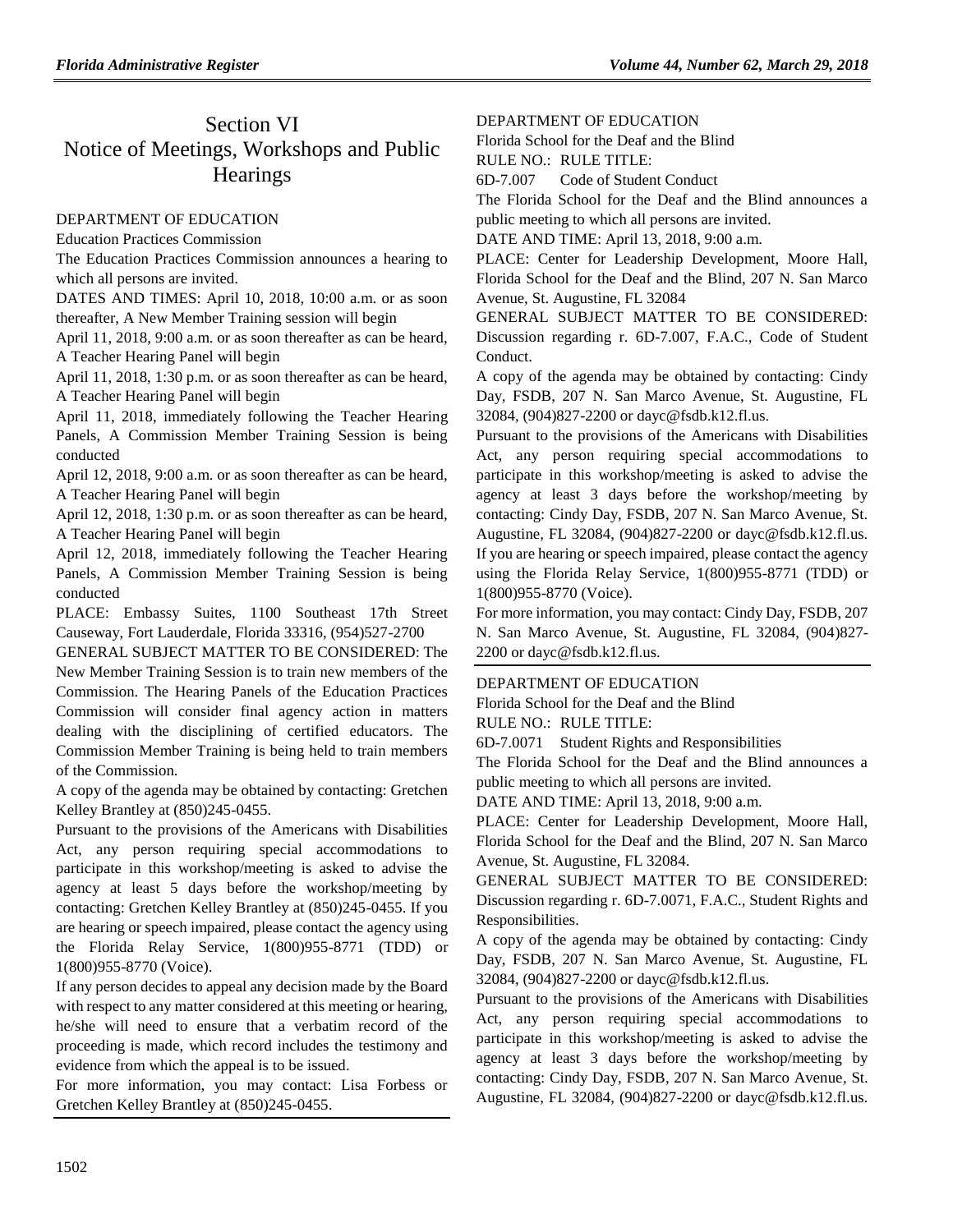If you are hearing or speech impaired, please contact the agency using the Florida Relay Service, 1(800)955-8771 (TDD) or 1(800)955-8770 (Voice).

For more information, you may contact: Cindy Day, FSDB, 207 N. San Marco Avenue, St. Augustine, FL 32084, (904)827- 2200 or dayc@fsdb.k12.fl.us.

#### [DEPARTMENT OF EDUCATION](https://www.flrules.org/gateway/department.asp?id=6)

[Florida School for the Deaf and the Blind](https://www.flrules.org/gateway/organization.asp?id=208) RULE NO.: RULE TITLE:

[6D-7.0073](https://www.flrules.org/gateway/ruleNo.asp?id=6D-7.0073) Disciplinary Procedures and Disposition

The Florida School for the Deaf and the Blind announces a public meeting to which all persons are invited.

DATE AND TIME: April 13, 2018, 9:00 a.m.

PLACE: Center for Leadership Development, Moore Hall, Florida School for the Deaf and the Blind, 207 N. San Marco Avenue, St. Augustine, FL 32084.

GENERAL SUBJECT MATTER TO BE CONSIDERED: Discussion regarding r. 6D-7.0073, F.A.C., Disciplinary Procedures and Discipline.

A copy of the agenda may be obtained by contacting: Cindy Day, FSDB, 207 N. San Marco Avenue, St. Augustine, FL 32084, (904)827-2200 or dayc@fsdb.k12.fl.us.

Pursuant to the provisions of the Americans with Disabilities Act, any person requiring special accommodations to participate in this workshop/meeting is asked to advise the agency at least 3 days before the workshop/meeting by contacting: Cindy Day, FSDB, 207 N. San Marco Avenue, St. Augustine, FL 32084, (904)827-2200 or dayc@fsdb.k12.fl.us. If you are hearing or speech impaired, please contact the agency using the Florida Relay Service, 1(800)955-8771 (TDD) or 1(800)955-8770 (Voice).

For more information, you may contact: Cindy Day, FSDB, 207 N. San Marco Avenue, St. Augustine, FL 32084, (904)827- 2200 or dayc@fsdb.k12.fl.us.

#### [DEPARTMENT OF EDUCATION](https://www.flrules.org/gateway/department.asp?id=6)

[Florida School for the Deaf and the Blind](https://www.flrules.org/gateway/organization.asp?id=208)

RULE NO.: RULE TITLE:

[6D-6.020](https://www.flrules.org/gateway/ruleNo.asp?id=6D-6.020) Discrimination Complaint Procedures for Employment

The Florida School for the Deaf and the Blind announces a public meeting to which all persons are invited.

DATE AND TIME: April 13, 2018, 9:00 a.m.

PLACE: Center for Leadership Development, Moore Hall, Florida School for the Deaf and the Blind, 207 N. San Marco Avenue, St. Augustine, FL 32084

GENERAL SUBJECT MATTER TO BE CONSIDERED: Discussion regarding r. 6D-6.020 Discrimination Complaint Procedures for Employment.

A copy of the agenda may be obtained by contacting: Julia Mintzer, FSDB, 207 N. San Marco Avenue, St. Augustine, FL 32084, (904)827-2301 or mintzerj@fsdb.k12.fl.us.

Pursuant to the provisions of the Americans with Disabilities Act, any person requiring special accommodations to participate in this workshop/meeting is asked to advise the agency at least 3 days before the workshop/meeting by contacting: Julia Mintzer, FSDB, 207 N. San Marco Avenue, St. Augustine, FL 32084, (904)827-2301 or mintzerj@fsdb.k12.fl.us. If you are hearing or speech impaired, please contact the agency using the Florida Relay Service, 1(800)955-8771 (TDD) or 1(800)955-8770 (Voice).

For more information, you may contact: Julia Mintzer, FSDB, 207 N. San Marco Avenue, St. Augustine, FL 32084, (904)827- 2301 or mintzerj@fsdb.k12.fl.us.

#### [DEPARTMENT OF LAW ENFORCEMENT](https://www.flrules.org/gateway/department.asp?id=11)

The Criminal and Juvenile Justice Information Systems (CJJIS) Council announces a public meeting to which all persons are invited.

DATE AND TIME: Tuesday, April 17, 2018, 2:00 p.m.

PLACE: Florida Department of Law Enforcement Headquarters, 2331 Phillips Road, Tallahassee, FL 32308

GENERAL SUBJECT MATTER TO BE CONSIDERED: The Federal Funding Work Group (FFWG) is meeting to discuss and approve concept papers for inclusion in the state's federal grant applications.

A copy of the agenda may be obtained by contacting: PetrinaHerring@fdle.state.fl.us

Pursuant to the provisions of the Americans with Disabilities Act, any person requiring special accommodations to participate in this workshop/meeting is asked to advise the agency at least 3 days before the workshop/meeting by contacting: PetrinaHerring@fdle.state.fl.us. If you are hearing or speech impaired, please contact the agency using the Florida Relay Service, 1(800)955-8771 (TDD) or 1(800)955-8770 (Voice).

For more information, you may contact: PetrinaHerring@fdle.state.fl.us.

#### [DEPARTMENT OF LAW ENFORCEMENT](https://www.flrules.org/gateway/department.asp?id=11)

[Criminal Justice Standards and Training Commission](https://www.flrules.org/gateway/organization.asp?id=20)

The Region XIV Trust Fund Advisory Training Council announces a public meeting to which all persons are invited. DATE AND TIME: April 5, 2018, 10:00 a.m.

PLACE: Miami Dade College, North Campus, Room 9118 GENERAL SUBJECT MATTER TO BE CONSIDERED: Discussion of Region XIV reports and other Region XIV business matters.

A copy of the agenda may be obtained by contacting: Maevis Pierre at (305)237-1329 or mpierre6@mdc.edu.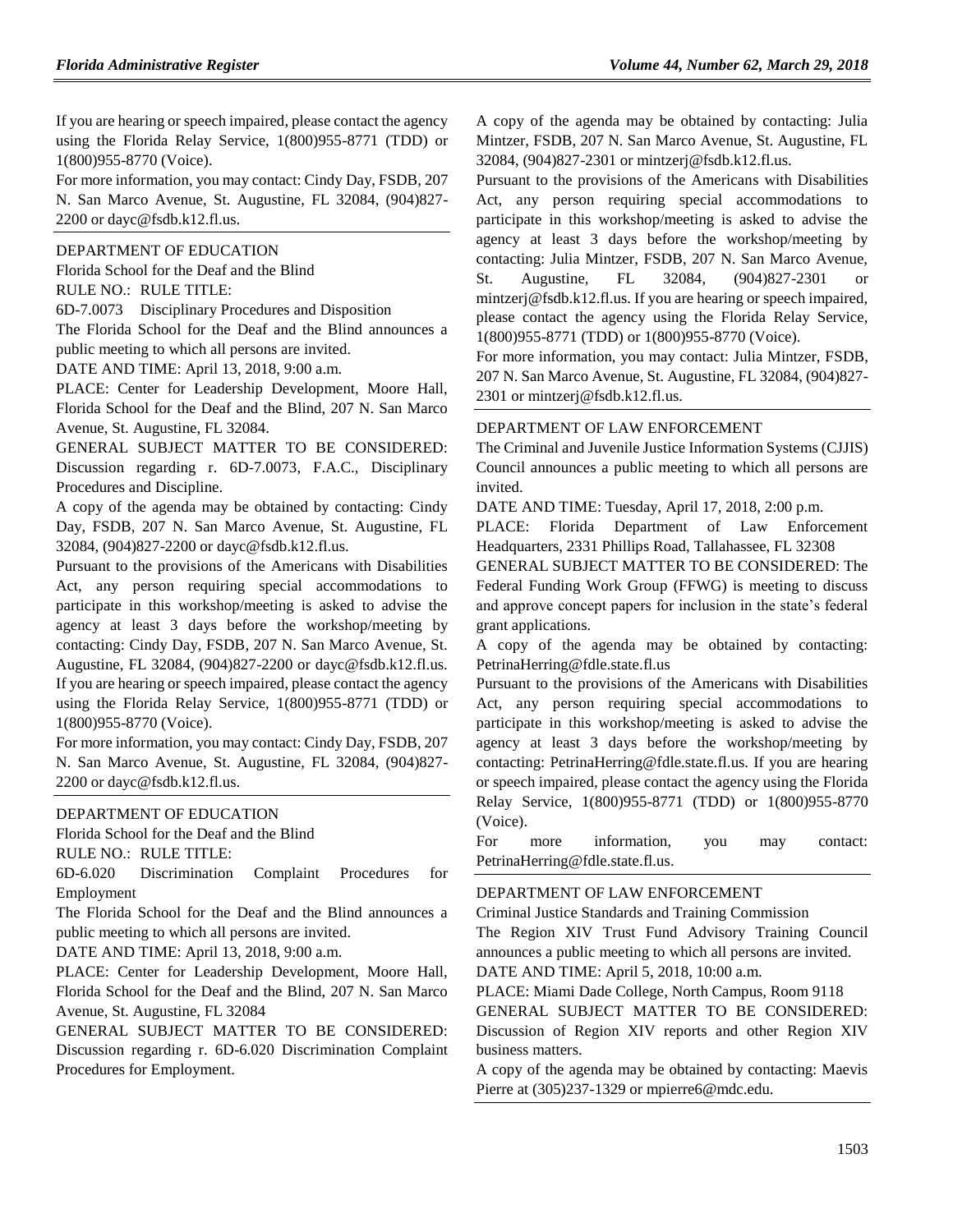#### [DEPARTMENT OF TRANSPORTATION](https://www.flrules.org/gateway/department.asp?id=14)

The Florida Department of Transportation announces a public meeting to which all persons are invited.

DATES AND TIMES: March 29, 2018, 8:00 a.m. – 5:00 p.m.; March 30, 2018, 8:00 a.m. – 12:00 p.m.

PLACE: Florida's Turnpike Orlando Headquarters, Auditorium A, Turkey Lake Service Plaza, Milepost 263, Ocoee, FL 34761 GENERAL SUBJECT MATTER TO BE CONSIDERED: FLORIDA GREENBOOK ADVISORY COMMITTEE MEETING

A copy of the agenda may be obtained by contacting: Mary Anne Koos, (850)414-4321, maryanne.koos@dot.state.fl.us.

Pursuant to the provisions of the Americans with Disabilities Act, any person requiring special accommodations to participate in this workshop/meeting is asked to advise the agency at least 1 days before the workshop/meeting by contacting: Mary Anne Koos, (850)414-4321, maryanne.koos@dot.state.fl.us. If you are hearing or speech impaired, please contact the agency using the Florida Relay Service, 1(800)955-8771 (TDD) or 1(800)955-8770 (Voice).

If any person decides to appeal any decision made by the Board with respect to any matter considered at this meeting or hearing, he/she will need to ensure that a verbatim record of the proceeding is made, which record includes the testimony and evidence from which the appeal is to be issued.

For more information, you may contact: Mary Anne Koos, (850)414-4321, maryanne.koos@dot.state.fl.us.

#### [REGIONAL PLANNING COUNCILS](https://www.flrules.org/gateway/department.asp?id=29)

[Central Florida Regional Planning Council](https://www.flrules.org/gateway/organization.asp?id=63)

The Central Florida Regional Planning Council (CFRPC) announces a public meeting to which all persons are invited. DATE AND TIME: April 25, 2018, 9:30 a.m.

PLACE: DeSoto County Administration Building, Commission Board Room, 201 East Oak Street, Suite 201, Arcadia, FL 34266

GENERAL SUBJECT MATTER TO BE CONSIDERED: Regular quarterly meeting and/or public hearing of the Transportation Disadvantaged (TD) DeSoto County Local Coordinating Board (LCB).

A copy of the agenda may be obtained by contacting: Marcia Staszko, Program Manager at (863)534-7130, ext. 128 or mstaszko@cfrpc.org.

Pursuant to the provisions of the Americans with Disabilities Act, any person requiring special accommodations to participate in this workshop/meeting is asked to advise the agency at least 3 days before the workshop/meeting by contacting: Marcia Staszko, Program Manager at (863)534- 7130, ext. 128 or mstaszko@cfrpc.org. If you are hearing or speech impaired, please contact the agency using the Florida Relay Service, 1(800)955-8771 (TDD) or 1(800)955-8770 (Voice).

If any person decides to appeal any decision made by the Board with respect to any matter considered at this meeting or hearing, he/she will need to ensure that a verbatim record of the proceeding is made, which record includes the testimony and evidence from which the appeal is to be issued.

### [DEPARTMENT OF BUSINESS AND PROFESSIONAL](https://www.flrules.org/gateway/department.asp?id=61)  [REGULATION](https://www.flrules.org/gateway/department.asp?id=61)

[Board of Architecture and Interior Design](https://www.flrules.org/gateway/organization.asp?id=263)

The Board of Architecture and Interior Design announces a public meeting to which all persons are invited.

DATE AND TIME: April 12, 2018, 9:00 a.m.

PLACE: Hilton Garden Inn, Sarasota-Bradenton Airport, 8270 N. Tamiami Trail, Sarasota, Florida 34243

GENERAL SUBJECT MATTER TO BE CONSIDERED:

AAA Construction Restoration Services 2017-042375

Dustin Drake Anderson 2017-042425

Susana Corria Arias 2017-048633

Hernan Arriaga 2017-009053

Bruce A. Arthur 2015-036228 WHA Design, Inc. 2015-036230

Ashmore & Associates, LLC 2017-047357

BP & Associates Architecture & Engineering 2017-001690 Bruce Poland 2017-001700

BRG International, LLC 2017-048654 Beyond Realty Group, Inc. 2017-048661

Hugo Bueno 2016-023894 Bueno Construction Company 2016-023897

C95 Creative 2017-042374

Rodrigo H. Cadavid 2015-037503

Campbell & Van Dusen Design Studio, LLC 2017-035844

Carlos Castilla 2017-028725

Anthony J. Chiocca 2016-009478

Adriana Cifuentes, Case No. 2017-058051 Marquis Design Corporation, Case No. 2017-058058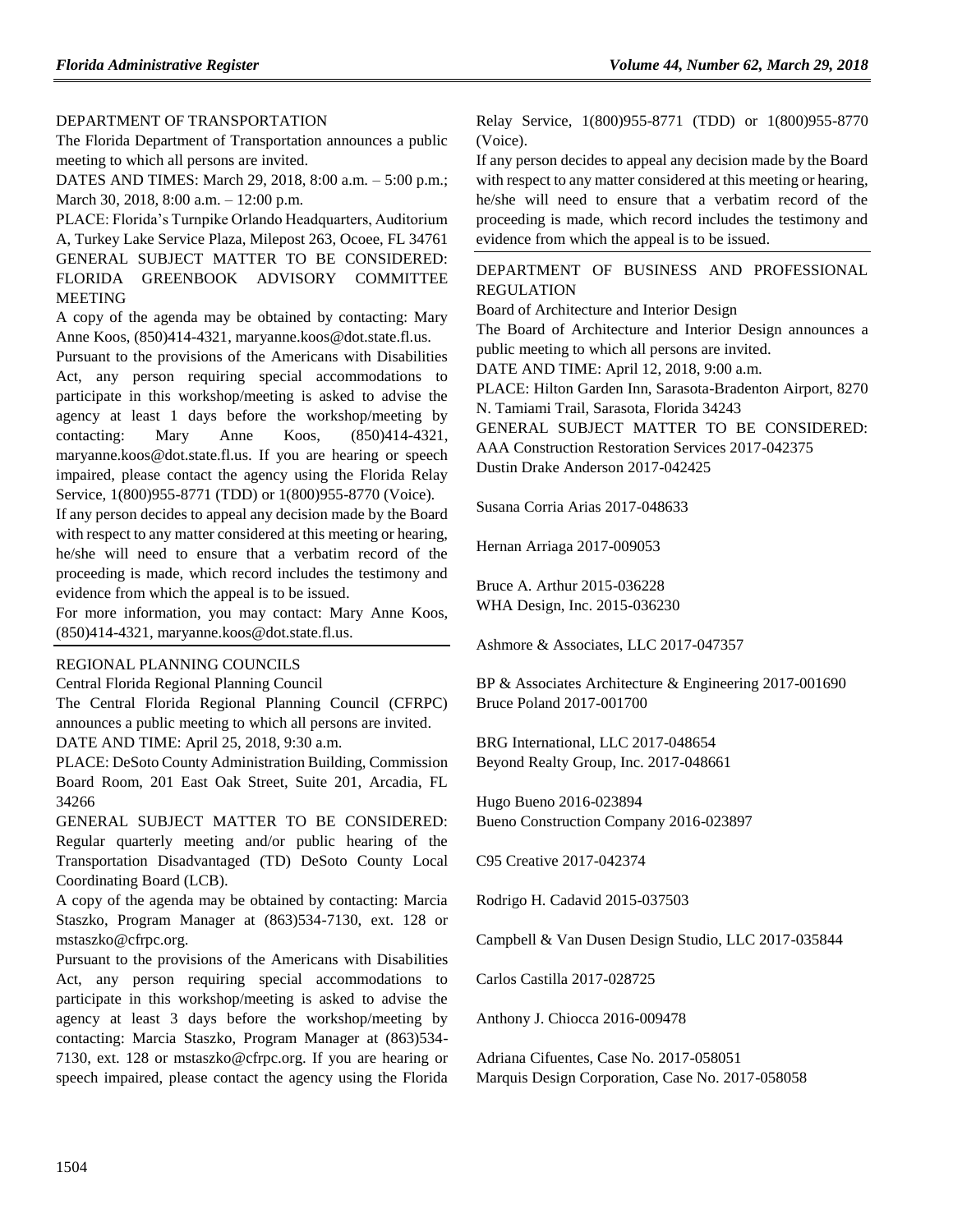Community Design Alliance, Inc. 2017-046237

Theresa Cutrara 2017-048970 Interior Fusion, LLC 2017-048966

Miguel L. Diaz-Perna 2017-033766 International Master Designs, Inc. 2017-033771

ECO Design and Construction Consultants, Inc., 2017-046235

Epicouture 2017-048278, 2017-048282, 2017-056668, 2017- 056675 Sismai Roman

Danny Samuel Estrada Salazar 2017-044153 ARQDECO Development 2017-044158

Linda Figg 2017-043154

Group 3 Contractors 2017-011747 Gaston Corradi

JC Marshall Construction 2017-020210 James C. Marshall

Robert Klob 2017-030610 Robert Klob Designs, Inc. 2017-030616

Joseph C. Kosinski 2017-047347 JC Kosinski Engineering, Inc.

Khanh Quoc Le 2017-011047 KL Engineering, Inc.

Marzipan ID 2017-043905 2018-000891, 2018-000895

Hilton T. Meadows 2017-007520 Diversified Environmental Planning 2017-007523

Leonard Nobrega 2017-032400

Maria Matilde Rodriguez 2017-011062

Lourdes Urquiola 2018-002504 LU Drafting 2018-002559

Tulio Jose Zuloaga 2017-013525 Tulio Zuloaga Designer 2017-013542 A copy of the agenda may be obtained by contacting: David K. Minacci, Smith, Thompson, Shaw, Minacci, Colón & Power, PA, 3520 Thomasville Road, Fourth Floor, Tallahassee, Florida 32309, (850)402-1570.

Pursuant to the provisions of the Americans with Disabilities Act, any person requiring special accommodations to participate in this workshop/meeting is asked to advise the agency at least 5 days before the workshop/meeting by contacting: David K. Minacci, Smith, Thompson, Shaw, Minacci, Colón & Power, PA, 3520 Thomasville Road, Fourth Floor, Tallahassee, Florida 32309, (850)402-1570. If you are hearing or speech impaired, please contact the agency using the Florida Relay Service, 1(800)955-8771 (TDD) or 1(800)955- 8770 (Voice).

For more information, you may contact: David K. Minacci, Smith, Thompson, Shaw, Minacci, Colón & Power, PA, 3520 Thomasville Road, Fourth Floor, Tallahassee, Florida 32309, (850)402-1570.

## [DEPARTMENT OF BUSINESS AND PROFESSIONAL](https://www.flrules.org/gateway/department.asp?id=61)  [REGULATION](https://www.flrules.org/gateway/department.asp?id=61)

[Construction Industry Licensing Board](https://www.flrules.org/gateway/organization.asp?id=274)

The Construction Industry Licensing Board announces a telephone conference call to which all persons are invited.

DATE AND TIME: Tuesday, May 8, 2018, 10:00 a.m.

PLACE: Telephone conference number: 1(888)670-3525, participant code: 293 872 3619

GENERAL SUBJECT MATTER TO BE CONSIDERED: CE/Exams/Public Awareness Committee of the Board.

A copy of the agenda may be obtained by contacting: Donald Shaw, Senior Management Analyst Supervisor, 2601 Blair Stone Road, Tallahassee, FL 32399-1039, (850)717-1983.

Pursuant to the provisions of the Americans with Disabilities Act, any person requiring special accommodations to participate in this workshop/meeting is asked to advise the agency at least 5 days before the workshop/meeting by contacting: Donald Shaw, Senior Management Analyst Supervisor, 2601 Blair Stone Road, Tallahassee, FL 32399- 1039, (850)717-1983. If you are hearing or speech impaired, please contact the agency using the Florida Relay Service, 1(800)955-8771 (TDD) or 1(800)955-8770 (Voice).

If any person decides to appeal any decision made by the Board with respect to any matter considered at this meeting or hearing, he/she will need to ensure that a verbatim record of the proceeding is made, which record includes the testimony and evidence from which the appeal is to be issued.

For more information, you may contact: Donald Shaw, Senior Management Analyst Supervisor, 2601 Blair Stone Road, Tallahassee, FL 32399-1039, (850)717-1983.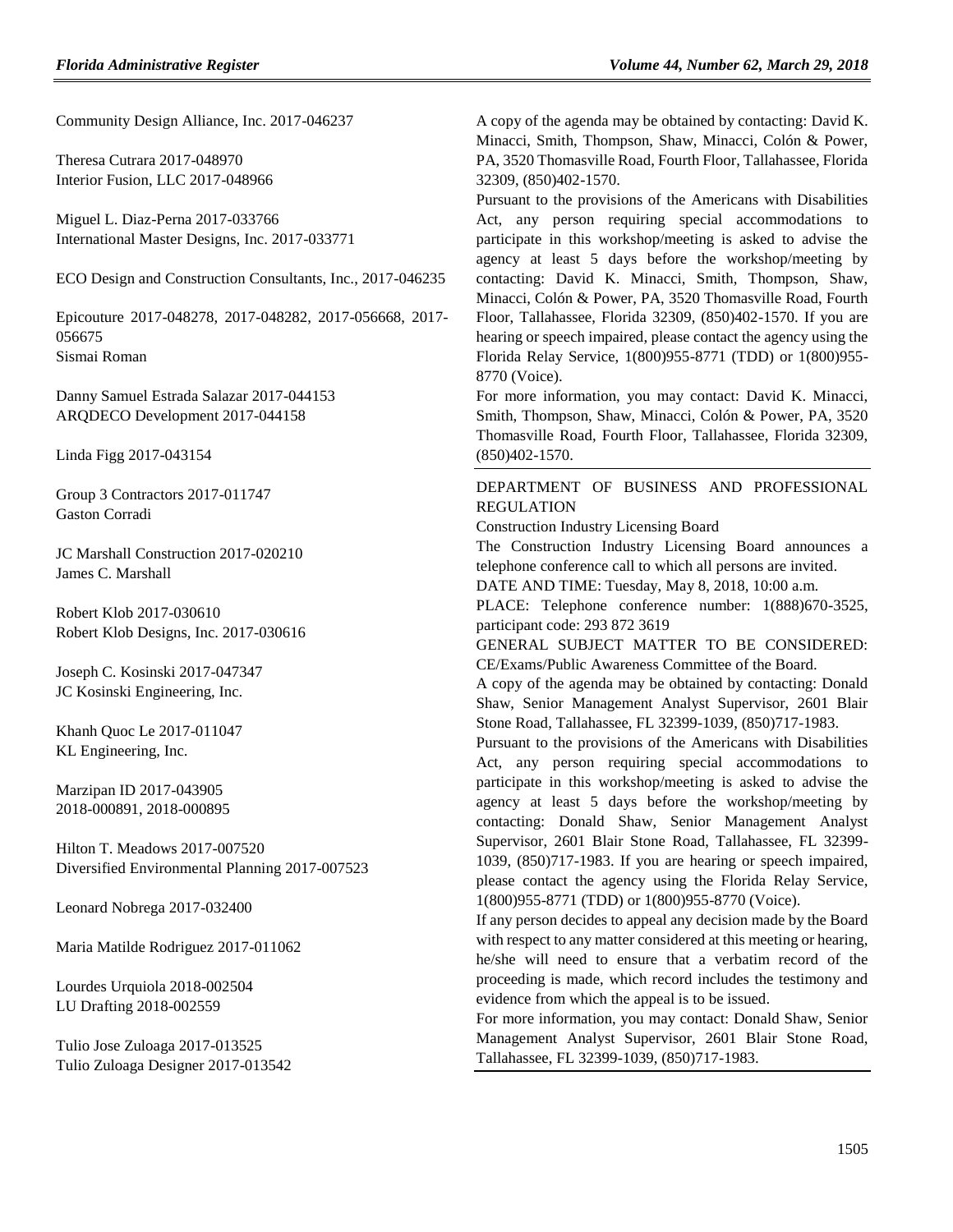## [DEPARTMENT OF BUSINESS AND PROFESSIONAL](https://www.flrules.org/gateway/department.asp?id=61)  [REGULATION](https://www.flrules.org/gateway/department.asp?id=61)

[Construction Industry Licensing Board](https://www.flrules.org/gateway/organization.asp?id=274)

The Construction Industry Licensing Board announces a public meeting to which all persons are invited.

DATES AND TIMES: Wednesday, May 9, 2018, 12:00 Noon; Thursday, May 10, 2018, 8:30 a.m.; Friday, May 11, 2018, 8:30 a.m.

PLACE: Hilton St. Augustine Historic Bayfront, 32 Avenida Menendez, St. Augustine, FL 32084, (904)829-2277

GENERAL SUBJECT MATTER TO BE CONSIDERED: General business, disciplinary and committee meetings of the Board.

A copy of the agenda may be obtained by contacting: Donald Shaw, Senior Management Analyst Supervisor, 2601 Blair Stone Road, Tallahassee, FL 32399-1039, (850)717-1983.

Pursuant to the provisions of the Americans with Disabilities Act, any person requiring special accommodations to participate in this workshop/meeting is asked to advise the agency at least 5 days before the workshop/meeting by contacting: Donald Shaw, Senior Management Analyst Supervisor, 2601 Blair Stone Road, Tallahassee, FL 32399- 1039, (850)717-1983. If you are hearing or speech impaired, please contact the agency using the Florida Relay Service, 1(800)955-8771 (TDD) or 1(800)955-8770 (Voice).

If any person decides to appeal any decision made by the Board with respect to any matter considered at this meeting or hearing, he/she will need to ensure that a verbatim record of the proceeding is made, which record includes the testimony and evidence from which the appeal is to be issued.

For more information, you may contact: Donald Shaw, Senior Management Analyst Supervisor, 2601 Blair Stone Road, Tallahassee, FL 32399-1039, (850)717-1983.

## [DEPARTMENT OF BUSINESS AND PROFESSIONAL](https://www.flrules.org/gateway/department.asp?id=61)  [REGULATION](https://www.flrules.org/gateway/department.asp?id=61)

[Board of Professional Geologists](https://www.flrules.org/gateway/organization.asp?id=268)

The Board of Professional Geologists announces a public meeting to which all persons are invited.

DATES AND TIMES: Wednesday, April 25, 2018, 9:00 a.m.; Thursday, April 26, 2018, 9:00 a.m.

PLACE: Doubletree by Hilton Hotel, 116 San Marco Avenue, St. Augustine, FL 32084

GENERAL SUBJECT MATTER TO BE CONSIDERED: General Business Meeting.

A copy of the agenda may be obtained by contacting: Lina Hurtado, Division of Professions, 2601 Blair Stone Road, Tallahassee, FL 32399, (850)717-1984.

Pursuant to the provisions of the Americans with Disabilities Act, any person requiring special accommodations to participate in this workshop/meeting is asked to advise the agency at least 5 days before the workshop/meeting by contacting: Lina Hurtado, Division of Professions, 2601 Blair Stone Road, Tallahassee, FL 32399, (850)717-1984. If you are hearing or speech impaired, please contact the agency using the Florida Relay Service, 1(800)955-8771 (TDD) or 1(800)955- 8770 (Voice).

If any person decides to appeal any decision made by the Board with respect to any matter considered at this meeting or hearing, he/she will need to ensure that a verbatim record of the proceeding is made, which record includes the testimony and evidence from which the appeal is to be issued.

For more information, you may contact: Lina Hurtado, Division of Professions, 2601 Blair Stone Road, Tallahassee, FL 32399, (850)717-1984.

## [DEPARTMENT OF BUSINESS AND PROFESSIONAL](https://www.flrules.org/gateway/department.asp?id=61)  [REGULATION](https://www.flrules.org/gateway/department.asp?id=61)

[Florida Real Estate Commission](https://www.flrules.org/gateway/organization.asp?id=283)

The Probable Cause Panel of the Florida Real Estate Commission announces a hearing to which all persons are invited.

DATE AND TIME: Monday, April 16, 2018, 2:30 p.m. or soonest thereafter

PLACE: Zora Neale Hurston Building, North Tower, Suite N901, 400 West Robinson Street, Orlando, Florida 32801

GENERAL SUBJECT MATTER TO BE CONSIDERED: The Probable Cause Panel will meet to conduct a private meeting to review cases to determine probable cause and to conduct a public meeting to review cases where probable cause was previously found. All or part of this meeting may be conducted as a teleconference in order to permit maximum participation of the Probable Cause Panel or its counsel.

A copy of the agenda may be obtained by contacting: Mike Davis at michael.davis@myfloridalicense.com. Only public portions of the agenda are available upon request.

Pursuant to the provisions of the Americans with Disabilities Act, any person requiring special accommodations to participate in this workshop/meeting is asked to advise the agency at least 5 days before the workshop/meeting by contacting: Mike Davis at michael.davis@myfloridalicense.com. If you are hearing or speech impaired, please contact the agency using the Florida Relay Service, 1(800)955-8771 (TDD) or 1(800)955-8770 (Voice).

## [DEPARTMENT OF HEALTH](https://www.flrules.org/gateway/department.asp?id=64)

[Board of Pharmacy](https://www.flrules.org/gateway/organization.asp?id=307)

The Florida Department of Health, Board of Pharmacy Probable Cause Panel announces a public meeting to which all persons are invited.

DATE AND TIME: May 24, 2018, 9:00 a.m.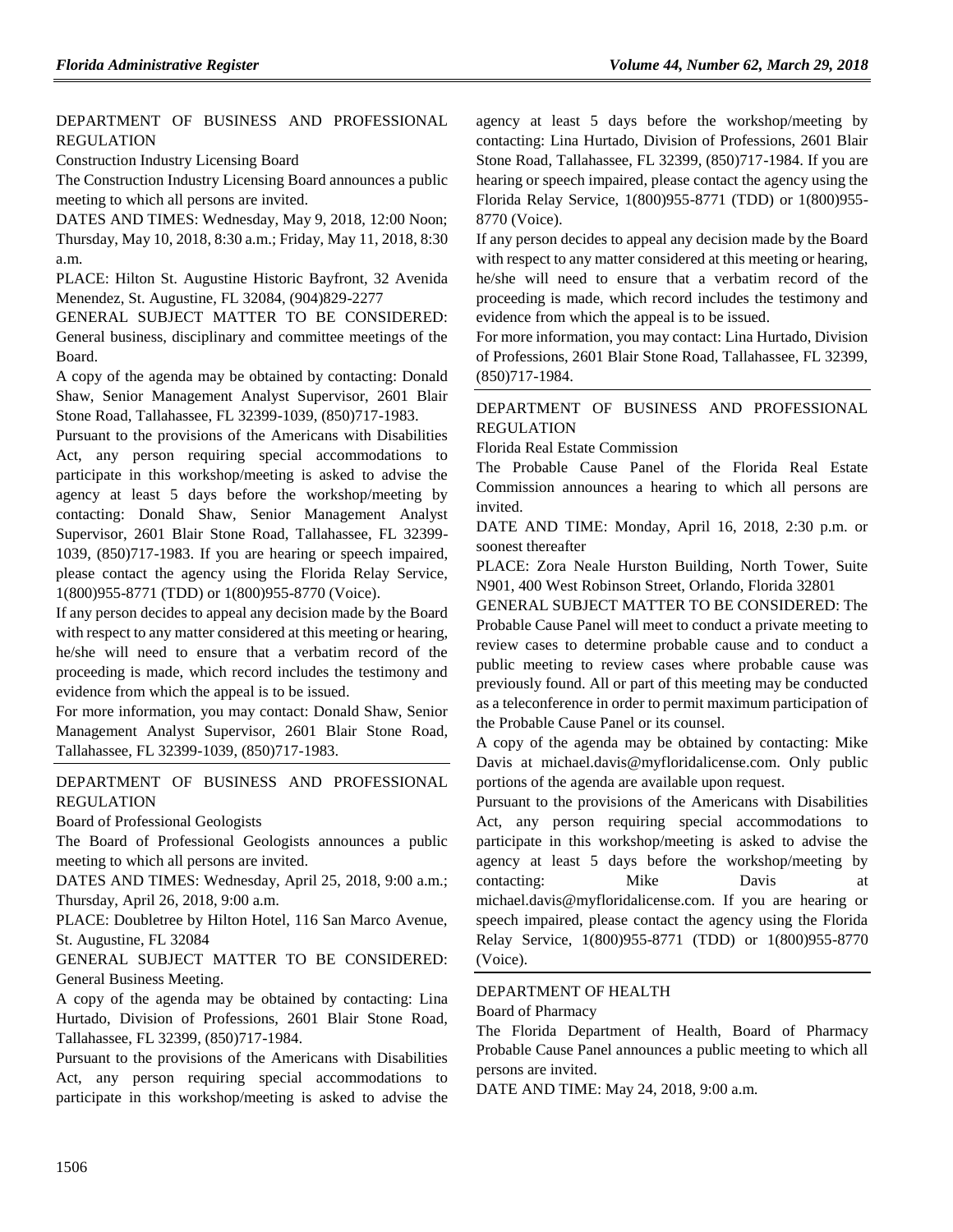PLACE: Telephone Conference: 1(888)670-3525, Participant code: 5134896685

GENERAL SUBJECT MATTER TO BE CONSIDERED: To review those cases on which a determination of existence of probable cause has already been made.

A copy of the agenda may be obtained by contacting: The Board of Pharmacy at (850)245-4292.

Pursuant to the provisions of the Americans with Disabilities Act, any person requiring special accommodations to participate in this workshop/meeting is asked to advise the agency at least 7 days before the workshop/meeting by contacting: The Board of Pharmacy at (850)245-4292. If you are hearing or speech impaired, please contact the agency using the Florida Relay Service, 1(800)955-8771 (TDD) or 1(800)955-8770 (Voice).

If any person decides to appeal any decision made by the Board with respect to any matter considered at this meeting or hearing, he/she will need to ensure that a verbatim record of the proceeding is made, which record includes the testimony and evidence from which the appeal is to be issued.

For more information, you may contact: The Board of Pharmacy at (850)245-4292.

## [DEPARTMENT OF HEALTH](https://www.flrules.org/gateway/department.asp?id=64)

[Board of Speech-Language Pathology and Audiology](https://www.flrules.org/gateway/organization.asp?id=312)

The Board of Speech-Language, Pathology and Audiology announces a public meeting to which all persons are invited. DATE AND TIME: April 18, 2018, 9:00 a.m.

PLACE: Four Points Tallahassee Downtown, 316 West Tennessee Street, Tallahassee, Florida 32301

GENERAL SUBJECT MATTER TO BE CONSIDERED: General business of the board.

A copy of the agenda may be obtained by contacting: Christa Peace, christa.peace@flhealth.gov.

Pursuant to the provisions of the Americans with Disabilities Act, any person requiring special accommodations to participate in this workshop/meeting is asked to advise the agency at least 7 days before the workshop/meeting by contacting: Christa Peace, christa.peace@flhealth.gov. If you are hearing or speech impaired, please contact the agency using the Florida Relay Service, 1(800)955-8771 (TDD) or 1(800)955-8770 (Voice).

If any person decides to appeal any decision made by the Board with respect to any matter considered at this meeting or hearing, he/she will need to ensure that a verbatim record of the proceeding is made, which record includes the testimony and evidence from which the appeal is to be issued.

For more information, you may contact: Christa Peace, christa.peace@flhealth.gov.

## [DEPARTMENT OF HEALTH](https://www.flrules.org/gateway/department.asp?id=64)

[Division of Children's Medical Services](https://www.flrules.org/gateway/organization.asp?id=333)

The Child Abuse Death Review Circuit 19 Committee announces a public meeting to which all persons are invited.

DATE AND TIME: The March 29, 2018 meeting published in Volume 44/58 on 03/23/2018 has been canceled.

#### PLACE: To be determined

GENERAL SUBJECT MATTER TO BE CONSIDERED: This meeting will be rescheduled on a later date.

For more information, you may contact: Miranda Hawker: Miranda.Hawker@flhealth.gov.

#### [DEPARTMENT OF HEALTH](https://www.flrules.org/gateway/department.asp?id=64)

[Division of Health Access and Tobacco](https://www.flrules.org/gateway/organization.asp?id=506)

The Division of Community Health Promotion, Bureau of Tobacco Free Florida announces a telephone conference call to which all persons are invited.

DATE AND TIME: April 6, 2018, 1:00 p.m., Eastern time

PLACE: Call 1(888)670-3525, enter participant code: 5720848571 then #

GENERAL SUBJECT MATTER TO BE CONSIDERED: This is a meeting of Policy Subcommittee of the Tobacco Advisory Council, an Advisory Council required by Section 381.84 Florida Statutes. The council provides advice to the Department of Health relating to the Comprehensive Tobacco Education and Use Prevention Program

A copy of the agenda may be obtained by contacting: Jana Shamburger at (850)617-1949.

Jana.Shamburger@flhealth.gov.

Pursuant to the provisions of the Americans with Disabilities Act, any person requiring special accommodations to participate in this workshop/meeting is asked to advise the agency at least 72 hours before the workshop/meeting by contacting: Jana Shamburger at (850)617-1949, Jana.Shamburger@flhealth.gov. If you are hearing or speech impaired, please contact the agency using the Florida Relay Service, 1(800)955-8771 (TDD) or 1(800)955-8770 (Voice).

If any person decides to appeal any decision made by the Board with respect to any matter considered at this meeting or hearing, he/she will need to ensure that a verbatim record of the proceeding is made, which record includes the testimony and evidence from which the appeal is to be issued.

For more information, you may contact: Jana Shamburger at (850)617-1949, Jana.Shamburger@flhealth.gov.

### [DEPARTMENT OF CHILDREN AND FAMILIES](https://www.flrules.org/gateway/department.asp?id=65)

The Department of Children and Families announces a public meeting to which all persons are invited.

DATE AND TIME: April 10, 2018, 9:00 a.m.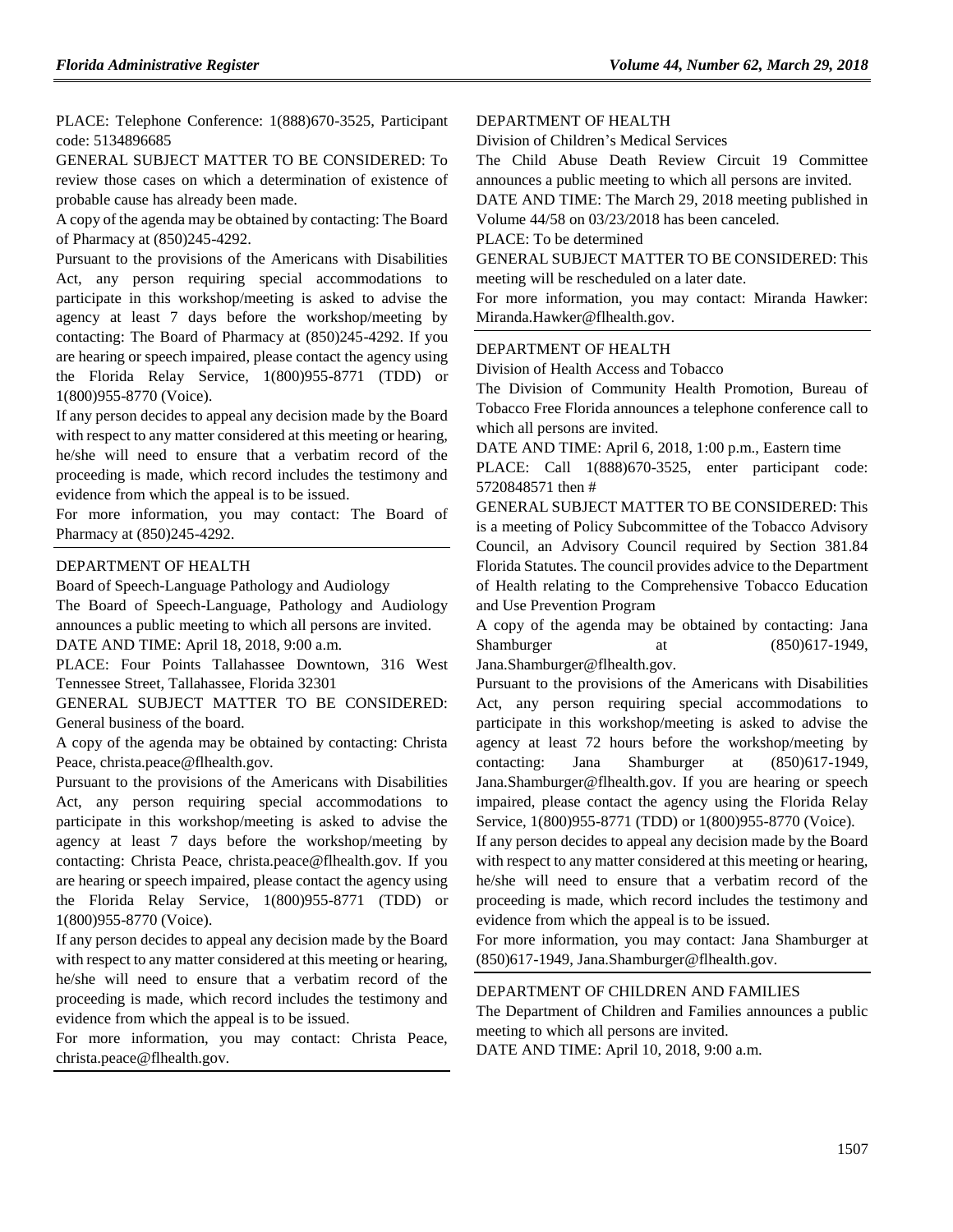PLACE: 1002 E. Palm Avenue, Tampa, FL

GENERAL SUBJECT MATTER TO BE CONSIDERED: Ongoing Hillsborough County Alliance business.

A copy of the agenda may be obtained by contacting: Gabriela Reece, (813) 337-5805.

Pursuant to the provisions of the Americans with Disabilities Act, any person requiring special accommodations to participate in this workshop/meeting is asked to advise the agency at least 5 days before the workshop/meeting by contacting: Gabriela Reece, (813)337-5805. If you are hearing or speech impaired, please contact the agency using the Florida Relay Service, 1(800)955-8771 (TDD) or 1(800)955-8770 (Voice).

## [DEPARTMENT OF CHILDREN AND FAMILIES](https://www.flrules.org/gateway/department.asp?id=65)

[Office on Homelessness](https://www.flrules.org/gateway/organization.asp?id=934)

The Office on Homelessness announces a telephone conference call to which all persons are invited.

DATE AND TIME: Wednesday, April 4, 2018, 10:00 a.m.

PLACE: Toll free: 1(888)670-3525 / Enter participant code: 701-539-8451#

GENERAL SUBJECT MATTER TO BE CONSIDERED: CONTINUUM OF CARE and VETERANS COMMITTEE: This conference call will address the committees' continued development of policy recommendations and work tasks to address the Council's Annual Report on recommendations from continuum of care lead agencies to end homelessness in Florida. A copy of the agenda may be obtained by contacting: Erik Braun, Director, Office on Homelessness, (850)922-9850, erik.braun@myflfamilies.com.

Pursuant to the provisions of the Americans with Disabilities Act, any person requiring special accommodations to participate in this workshop/meeting is asked to advise the agency at least 48 hours before the workshop/meeting by contacting: Erik Braun, Director, Office on Homelessness, (850)922-9850, erik.braun@myflfamilies.com. If you are hearing or speech impaired, please contact the agency using the Florida Relay Service, 1(800)955-8771 (TDD) or 1(800)955- 8770 (Voice).

For more information, you may contact: Erik Braun, Director, Office on Homelessness,  $(850)922-9850$ , erik.braun@myflfamilies.com.

#### [DEPARTMENT OF CHILDREN AND FAMILIES](https://www.flrules.org/gateway/department.asp?id=65)

[Office on Homelessness](https://www.flrules.org/gateway/organization.asp?id=934)

The Office on Homelessness announces a telephone conference call to which all persons are invited.

DATE AND TIME: Wednesday, April 11, 2018, 10:00 a.m.

PLACE: Toll free: 1(888)670-3525, Enter participant code: 701-539-8451#

GENERAL SUBJECT MATTER TO BE CONSIDERED: EXECUTIVE COMMITTEE and AFFORDABLE HOUSING COMMITTEE call. This conference call will address the committees' continued development of policy recommendations and work tasks to address the Council's Annual Report on recommendations to end homelessness in Florida.

A copy of the agenda may be obtained by contacting: Erik Braun, Director, Office on Homelessness, (850)922-9850, erik.braun@myflfamilies.com.

Pursuant to the provisions of the Americans with Disabilities Act, any person requiring special accommodations to participate in this workshop/meeting is asked to advise the agency at least 48 hours before the workshop/meeting by contacting: Erik Braun, Director, Office on Homelessness, (850)922-9850, erik.braun@myflfamilies.com. If you are hearing or speech impaired, please contact the agency using the Florida Relay Service, 1(800)955-8771 (TDD) or 1(800)955- 8770 (Voice).

For more information, you may contact: Erik Braun, Director, Office on Homelessness,  $(850)922-9850$ , erik.braun@myflfamilies.com.

#### [NAVIGATION DISTRICTS](https://www.flrules.org/gateway/department.asp?id=66)

[West Coast Inland Navigation District](https://www.flrules.org/gateway/organization.asp?id=345)

The West Coast Inland Navigation District announces a public meeting to which all persons are invited.

DATE AND TIME: April 6, 2018, 10:00 a.m.

PLACE: Venice City Hall, 401 W. Venice Avenue, Venice, FL 34285

GENERAL SUBJECT MATTER TO BE CONSIDERED: To conduct the regular business of the Navigation District.

A copy of the agenda may be obtained by contacting: WCIND, 200 E. Miami Avenue, Venice, FL 34285

If any person decides to appeal any decision made by the Board with respect to any matter considered at this meeting or hearing, he/she will need to ensure that a verbatim record of the proceeding is made, which record includes the testimony and evidence from which the appeal is to be issued.

#### [DEPARTMENT OF ECONOMIC OPPORTUNITY](https://www.flrules.org/gateway/department.asp?id=73)

The Department of Economic Opportunity announces a public meeting to which all persons are invited.

DATES AND TIMES: April 19, 2018, 3:00 p.m., ET (Reply Opening); May 18, 2018, 10:00 a.m., ET (Intent to Award Recommendation)

PLACE: Caldwell Building, 107 East Madison Street, Tallahassee, FL 32399-0950

GENERAL SUBJECT MATTER TO BE CONSIDERED: DEPARTMENT OF ECONOMIC OPPORTUNITY (DEO) announces public meetings to which all persons are invited, related to 18-ITN-003-BM for Management of the Florida Community Development Block Grant Disaster Recovery (CDBG-DR) Program. DEO will hold Negotiation Team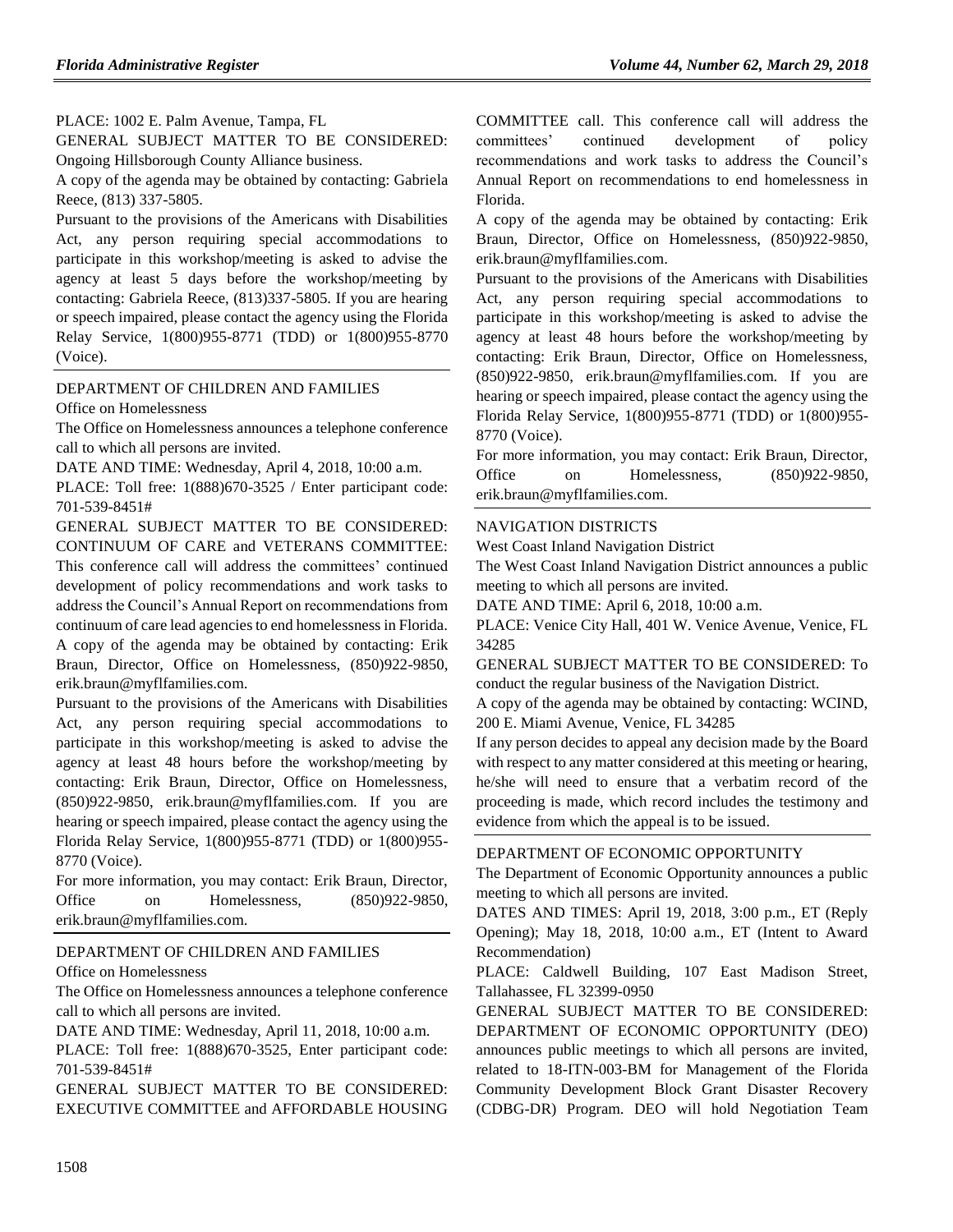Meetings at a date and time to be determined later, and advertised in the Vendor Bid System, as set forth below. The Negotiation Team Meetings will not be open to the public, but each Negotiation Team Meeting will be recorded and released in accordance with section 286.0113, Florida Statutes.

PUBLIC MEETINGS

LOCATION: Caldwell Building, 107 East Madison Street, Tallahassee, FL 32399-0950

DATE and TIME: Thursday, April 19, 2018, 3:00 p.m., ET PURPOSE: Reply Opening

DATE and TIME: Friday, May 18, 2018, 10:00 a.m., ET

PURPOSE: Intent to Award Recommendation

In accordance with section 120.525 Florida Statutes, public meetings for Invitation to Negotiate 18-ITN-003-BM, Management of the Florida Community Development Block Grant Disaster Recovery (CDBG-DR) Program are hereby noticed. DEO's Invitation to Negotiate seeks replies for a fullservice Contractor to provide program and contract administration services for Florida's Community Development Block Grant Disaster Recovery (CDBG-DR) program for Hurricane Irma. The Contractor shall assist with the implementation and administration of CDBG-DR, provide assistance to Florida's units of general local governments (UGLGs) and ensure adherence to state and federal regulations. The Contractor is responsible to the state for establishing and maintaining a first-rate training program enabling continuity of service throughout the state, providing face to face intake operations aimed at providing services to those citizens deemed most vulnerable and executing a construction program, including all aspects of environmental compliance, capable of withstanding a series of complex audits. The Department reserves the right to issue amendments, addenda, and changes to this timeline and specifically to the meeting notices listed above. Notice of any change will be posted within the Vendor Bid System (VBS) in accordance with Section 287.042(3), Florida Statutes, and will not be re-advertised in the Florida Administrative Register (F.A.R.). The VBS can be accessed at: http://vbs.dms.state.fl.us/vbs/main\_menu.

A copy of the agenda may be obtained by contacting: Blake McGough at  $(850)245-7443$ , blake.mcgough@deo.myflorida.com or Vince McKenzie at (850)245-7463, vincent.mckenzie@deo.myflorida.com

Pursuant to the provisions of the Americans with Disabilities Act, any person requiring special accommodations to participate in this workshop/meeting is asked to advise the agency at least 48 hours before the workshop/meeting by contacting: Blake McGough at (850) 245-7443, blake.mcgough@deo.myflorida.com or Vince McKenzie at (850)245-7463, vincent.mckenzie@deo.myflorida.com. If you

are hearing or speech impaired, please contact the agency using the Florida Relay Service, 1(800)955-8771 (TDD) or 1(800)955-8770 (Voice).

## [FLORIDA AUTOMOBILE JOINT UNDERWRITING](https://www.flrules.org/gateway/organization.asp?id=570)  [ASSOCIATION](https://www.flrules.org/gateway/organization.asp?id=570)

The Florida Automobile Joint Underwriting Association announces a public meeting to which all persons are invited.

DATES AND TIMES: Monday, April 16, 2018, 3:30 p.m., Audit/Budget/Finance Committee Meeting; Tuesday, April 17, 2018, 8:30 a.m., Annual/Board of Governors Meetings

PLACE: AC Marriott Hotel, 4020 West Boy Scout Boulevard, Tampa, Florida 33607

GENERAL SUBJECT MATTER TO BE CONSIDERED: Audit/Budget/Finance Committee Meeting: To review and discuss matters relating to FAJUA Financial/Audit Reporting and any other matters that may come before the Committee.

Annual Meeting of the Members: To approve Annual Meeting Minutes of April 18, 2017, receive Association's Annual Report and any other matters that may come before the Members.

Board of Governors Meeting: To receive reports of the General Manager, Committees and General Counsel; to consider and take actions based on those reports and consider any other matters that may come before the Board.

A copy of the agenda may be obtained by contacting: Sharon Neal, 1425 Piedmont Drive East, Suite 201A, Tallahassee, Florida 32308, (850)681-2003, sneal@fajua.org

## [FLORIDA AUTOMOBILE JOINT UNDERWRITING](https://www.flrules.org/gateway/organization.asp?id=570)  [ASSOCIATION](https://www.flrules.org/gateway/organization.asp?id=570)

The Florida Automobile Joint Underwriting Association announces a telephone conference call to which all persons are invited.

DATE AND TIME: Monday, April 9, 2018, 10:30 a.m.

PLACE: WebEx and Conference Call - Please contact FAJUA for information

GENERAL SUBJECT MATTER TO BE CONSIDERED: The Operating Committee will review the proposed changes to the FAJUA Manual for recommendation to the Board of Governors and any other matters that may come before the Committee.

A copy of the agenda may be obtained by contacting: Sharon Neal, 1425 Piedmont Drive East, Suite 201A, Tallahassee, Florida 32308, (850)681-2003, sneal@fajua.org.

#### [FLORIDA INDEPENDENT LIVING COUNCIL](https://www.flrules.org/gateway/organization.asp?id=616)

The Florida Independent Living Council, Inc. announces a telephone conference call to which all persons are invited.

DATE AND TIME: Wednesday, April 4, 2018, 10:00 a.m. – 11:00 a.m.

MEETING: Emergency Full Council Meeting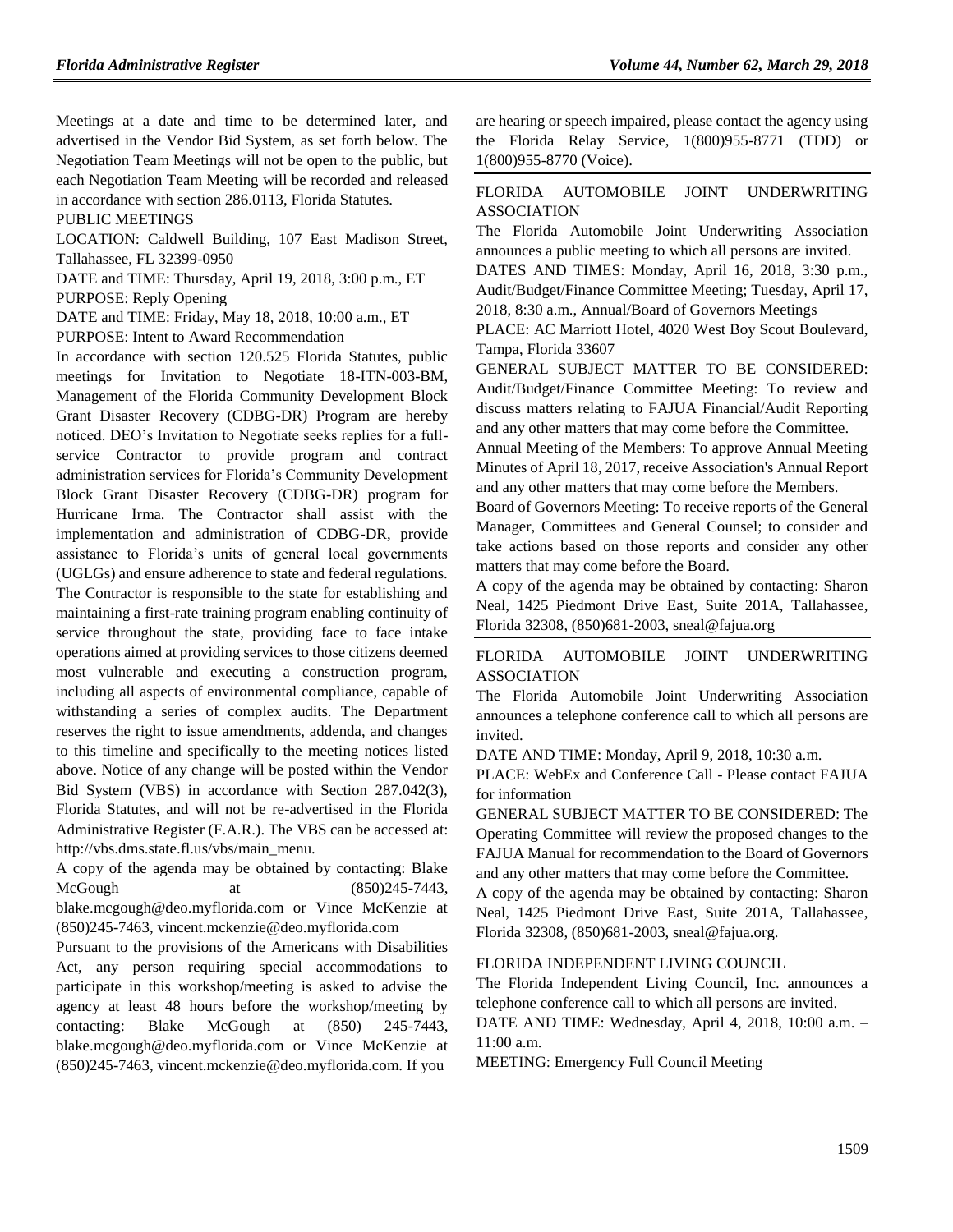PLACE: Please join my meeting from your computer, tablet or smartphone.

https://global.gotomeeting.com/join/164878005

You can also dial in using your phone.

United States (Toll Free): 1(877)568-4106

United States: +1(571)317-3129

Access Code: 164-878-005

First GoToMeeting? Let's do a quick system check: https://link.gotomeeting.com/system-check

GENERAL SUBJECT MATTER TO BE CONSIDERED: Business of the Full Council.

Persons who want to be notified of such meetings may request to be put on the mailing list for such notices by writing to Jenny Bopp at jenny@floridasilc.org.

A copy of the agenda may be obtained by contacting: Florida Independent Living Council, 1882 Capital Circle NE, Suite 202, Tallahassee, Florida 32308 (850)488-5624 or Toll Free: 1(877)822-1993.

Any person who needs an accommodation to participate in this meeting because of a disability, including alternative formats, should submit a request for such accommodation in writing at least one week before the meeting date.

[FLORIDA WORKERS' COMPENSATION JOINT](https://www.flrules.org/gateway/organization.asp?id=757)  [UNDERWRITING ASSOCIATION, INC](https://www.flrules.org/gateway/organization.asp?id=757)

The FWCJUA Producers Appeal Committee immediately followed by Producer Committee announces a public meeting to which all persons are invited.

DATE AND TIME: April 10, 2018, 10:00 a.m.

PLACE: Tampa Airport Marriott, Tampa International Airport, 4200 George J Bean Parkway, Tampa, FL

GENERAL SUBJECT MATTER TO BE CONSIDERED: Agenda topics may include an appeal from an Agency and its Designated Producer in response to the revocation of their privileges to submit business to the FWCJUA; agency authorization process; agency producer agreement; agency producer termination, suspension or revocation to include the appeal process; agency producer fees; online application process; certificate of insurance issuance system; and a report on agency producer activities.

A copy of the agenda may be obtained by contacting: Kathy Coyne or at www.fwcjua.com.

[FLORIDA WORKERS' COMPENSATION JOINT](https://www.flrules.org/gateway/organization.asp?id=757)  [UNDERWRITING ASSOCIATION, INC](https://www.flrules.org/gateway/organization.asp?id=757)

The FWCJUA MAP Committee announces a telephone conference call to which all persons are invited.

DATE AND TIME: April 11, 2018, 10:00 a.m. (Eastern Time) PLACE: Contact Kathy Coyne at (941)378-7408 to participate

GENERAL SUBJECT MATTER TO BE CONSIDERED: The agenda topic will be the market assistance plan.

A copy of the agenda may be obtained by contacting: Kathy Coyne or at www.fwcjua.com.

# Section VII Notice of Petitions and Dispositions Regarding Declaratory Statements

[DEPARTMENT OF BUSINESS AND PROFESSIONAL](https://www.flrules.org/gateway/department.asp?id=61)  [REGULATION](https://www.flrules.org/gateway/department.asp?id=61)

[Florida Building Commission](https://www.flrules.org/gateway/organization.asp?id=1071)

RULE NO.: RULE TITLE:

[61G20-1.001F](https://www.flrules.org/gateway/ruleNo.asp?id=61G20-1.001)lorida Building Code Adopted

NOTICE IS HEREBY GIVEN that the Florida Building Commission has received the petition for declaratory statement from Diversified Window Solutions, Inc. The petition seeks the agency's opinion as to the applicability of section 2406, Florida Building Code, Building (2017) as it applies to the petitioner.

Petitioner seeks clarification about whether the hazardous location designation described in section 2406 applies to exterior doors only adjacent to exterior windows, and whether it applies to interior doors adjacent to exterior windows.

A copy of the Petition for Declaratory Statement may be obtained by contacting: Agency Clerk's Office, Department of Business and Professional Regulation, 2601 Blair Stone Road, Tallahassee, Florida 32399, (850)921-0342, AGC.Filing@myfloridalicense.com.

Please refer all comments to: Mo Madani, Building Codes and Standards Office, Department of Business and Professional Regulation, 2601 Blair Stone Road, Tallahassee, Florida 32399, (850)487-1824, mo.madani@myfloridalicense.com, or W. Justin Vogel, Office of the General Counsel, Department of Business and Professional Regulation, 2601 Blair Stone Road, Tallahassee, Florida 32399, (850)717-1795, wjustin.vogel@myfloridalicense.com.

RESPONSES, MOTIONS TO INTERVENE, OR REQUESTS FOR A HEARING MUST BE FILED WITHIN 21 DAYS OF THIS NOTICE.

## [DEPARTMENT OF FINANCIAL SERVICES](https://www.flrules.org/gateway/department.asp?id=69)

[Finance](https://www.flrules.org/gateway/organization.asp?id=524)

NOTICE IS HEREBY GIVEN that the Florida Office of Financial Regulation has received the petition for declaratory statement from Doctor's Associates Inc. The petition seeks the agency's opinion as to the applicability of Chapter 559, Florida Statutes, as it applies to the petitioner.

On March 26, 2018 the Florida Office of Financial Regulation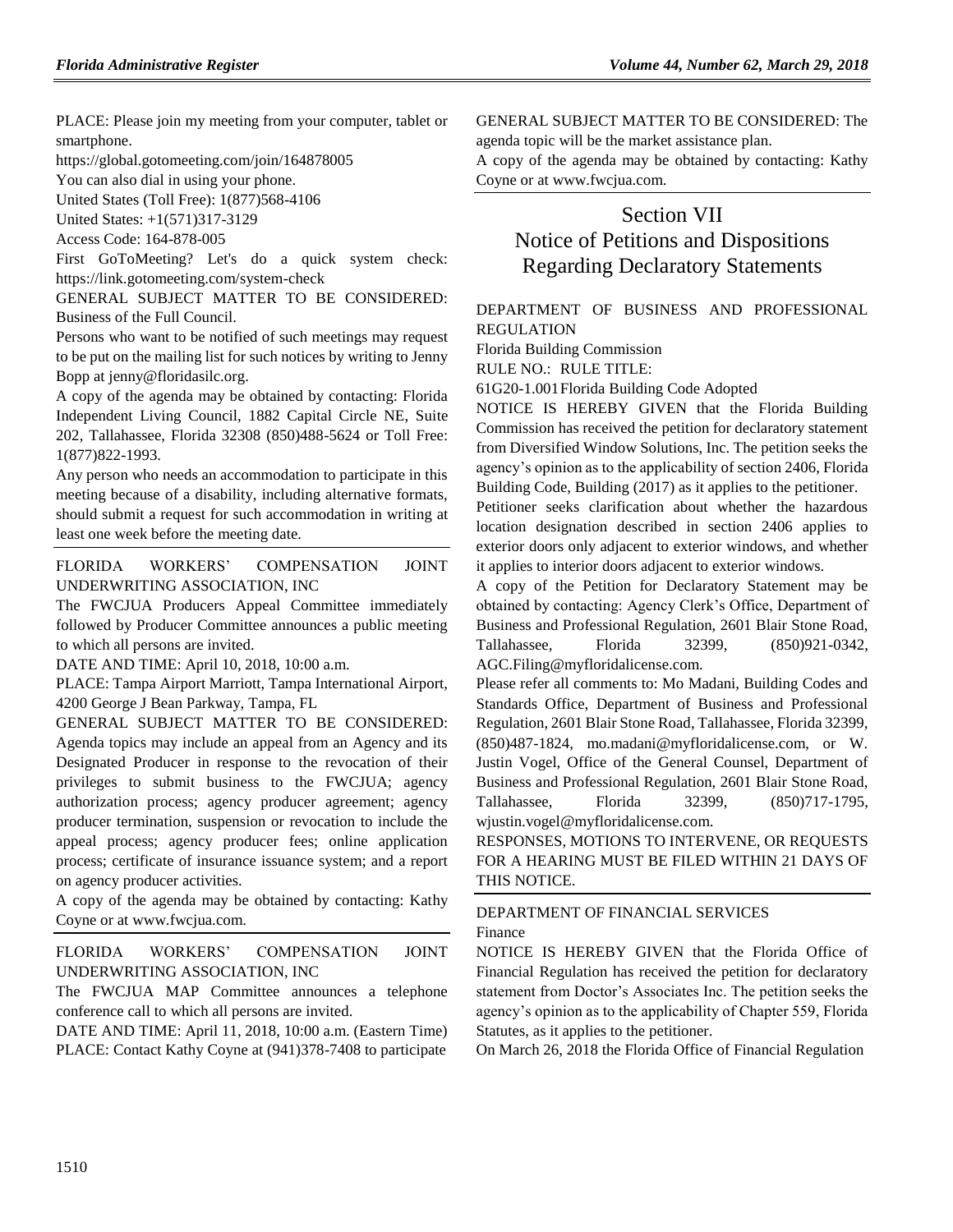(Consumer Finance) received a Petition for Declaratory Statement from Doctor's Associates Inc. The petition seeks a declaratory statement from the Office on whether Section 559.544(5)(e) of the Florida Commercial Collections Practices Act apply to Petitioner, and therefore exclude Petitioner from the requirement to register as a commercial collection agency, considering that none of the revenue of Petitioner arises from the collection of commercial claims.

A copy of the Petition for Declaratory Statement may be obtained by contacting: Agency Clerk, Office of Financial Regulation, P.O. Box 8050, Tallahassee, Florida 32314-8050, (850)410-9784, Agency.Clerk@flofr.com

Please refer all comments to: Agency Clerk, Office of Financial Regulation, P.O. Box 8050, Tallahassee, Florida 32314-8050, (850)410-9784, Agency.Clerk@flofr.com.

# Section VIII Notice of Petitions and Dispositions Regarding the Validity of Rules

Notice of Petition for Administrative Determination has been filed with the Division of Administrative Hearings on the following rules:

## **NONE**

Notice of Disposition of Petition for Administrative Determination has been filed with the Division of Administrative Hearings on the following rules:

## **NONE**

Section IX Notice of Petitions and Dispositions Regarding Non-rule Policy Challenges

## **NONE**

Section X Announcements and Objection Reports of the Joint Administrative Procedures Committee

## NONE

# Section XI Notices Regarding Bids, Proposals and Purchasing

## [DEPARTMENT OF ENVIRONMENTAL PROTECTION](https://www.flrules.org/gateway/department.asp?id=62)

Notice of Application Period for Advanced Cleanup Program (ACP)

The Department of Environmental Protection announces, in accordance with Section 376.30713, F.S., that it will accept Advanced Cleanup Program (ACP) applications submitted between May 1, 2018 and on or before 5:00 p.m. on June 29, 2018. Public opening of timely submitted ACP applications shall be on July 6, 2018, beginning at 10:00 a.m. at the Department of Environmental Protection, 2600 Blair Stone Road, Conference Room 603, Tallahassee, Florida. The Spring 2018 bid application forms and instructions for both the individual and bundled ACP applications are available at the following internet site:

[https://floridadep.gov/waste/petroleum-](https://floridadep.gov/waste/petroleum-restoration/content/advanced-cleanup-program-ac)

[restoration/content/advanced-cleanup-program-ac](https://floridadep.gov/waste/petroleum-restoration/content/advanced-cleanup-program-ac)

Grant Willis, AC Coordinator, is the point of contact for the ACP. Please direct mail inquiries to: Grant Willis, Department of Environmental Protection, Petroleum Restoration Program, 2600 Blair Stone Road, MS 4530, Tallahassee, Florida 32399- 2400, phone: (850)245-8886, email: Grant.Willis@floridadep.gov.

#### [AJAX BUILDING CORPORATION](https://www.flrules.org/gateway/organization.asp?id=1257)

FSU Student Union Building

## FSU STUDENT UNION BUILDING-NOTICE TO **BIDDERS**

#### NOTICE TO BIDDERS

Date: 3/28/2018

Sealed bids for furnishing all labor and material and performing all work necessary and incidental to the completion of

| <b>Bid</b> |                    | Pre-Bid       | <b>Bid</b> |
|------------|--------------------|---------------|------------|
| Group      | Bid<br>Package     | Conference    | Date       |
|            | Number             | $Date - Time$ | Time       |
|            | Description        |               |            |
| A          | $2.1 -$ Abatement  | 4/17/18       | $5/1/18 -$ |
|            |                    | 3:00PM        | 2:00PM     |
| A          | $2.2 -$ Demolition | 4/17/18       | $5/1/18 -$ |
|            |                    | 3:00PM        | 2:00PM     |
| A          | $9.1 - Temporary$  | 4/17/18       | $5/1/18 -$ |
|            | Drywall<br>and     | 3:00PM        | 2:00PM     |
|            | Framing            |               |            |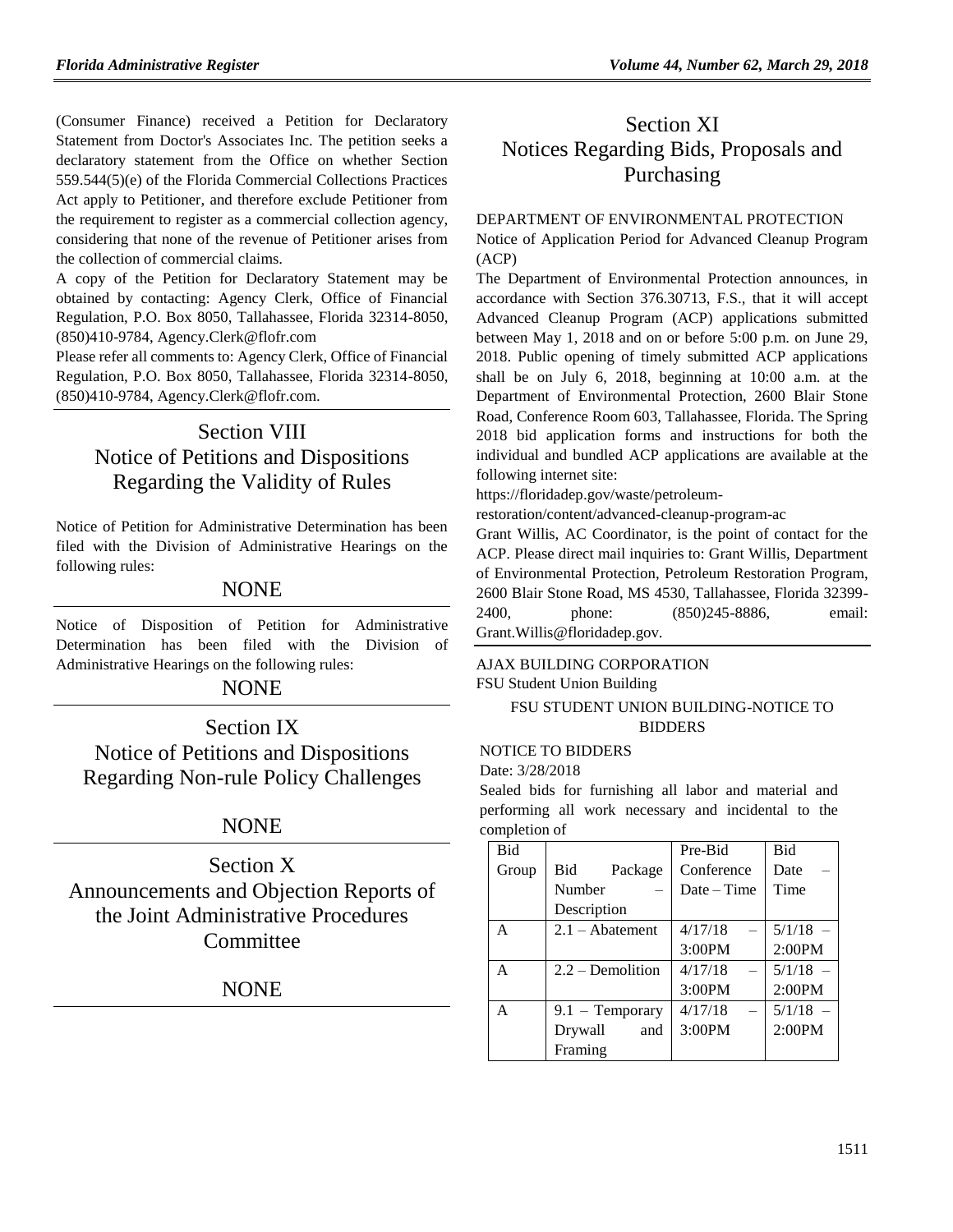| $\mathbf{A}$       | 8.1 - Temporary              | 4/17/18           | $5/1/18$ - |
|--------------------|------------------------------|-------------------|------------|
|                    | Frames<br>Doors              | 3:00PM            | 2:00PM     |
|                    | and Hardware                 |                   |            |
| A                  | $7.1$ - Temporary            | 4/17/18           | 5/1/18     |
|                    | Roofing                      | 3:00PM            | 2:00PM     |
| $\mathbf{A}$       | $6.1 - Temporary$            | 4/17/18           | 5/1/18     |
|                    | Wood Loading                 | 3:00PM            | 2:00PM     |
|                    | Dock                         |                   |            |
| A                  | $3.1$ – Temporary            | 4/17/18           | 5/1/18     |
|                    | Concrete                     | 3:00PM            | 2:00PM     |
| $\mathbf{A}$       | $4.1 - Temporary$            | 4/17/18           | 5/1/18     |
|                    | Masonry                      | 3:00PM            | 2:00PM     |
| $\mathbf{A}$       | 21.1                         | 4/17/18           | 5/1/18     |
|                    | Temporary Fire               | 3:00PM            | 2:00PM     |
|                    | Protection                   |                   |            |
| A                  | 22.1                         | 4/17/18           | 5/1/18     |
|                    | Temporary                    | 3:00PM            | 2:00PM     |
|                    | Plumbing                     |                   |            |
| $\mathbf{A}$       | $\overline{23.1}$ – Site and | 4/17/18           | 5/1/18     |
|                    | Temporary                    | 3:00PM            | 2:00PM     |
|                    | <b>HVAC</b>                  |                   |            |
| $\mathbf{A}$       | $26.1 - Site &$              | $\frac{4}{17/18}$ | 5/1/18     |
|                    | Temporary                    | 3:00PM            | 2:00PM     |
|                    | Electrical                   |                   |            |
| A                  | $\overline{31.1}$ – Sitework | 4/17/18           | 5/1/18     |
|                    | <b>Utilities</b>             | 3:00PM            | 2:00PM     |
| B                  | 2.3 - Auger Cast             | <b>TBD</b>        | <b>TBD</b> |
|                    | Piles                        |                   |            |
| $\overline{B}$     | $2.4$ – Retaining            | <b>TBD</b>        | <b>TBD</b> |
|                    | Walls                        |                   |            |
| $\overline{B}$     | $3.2 -$ Concrete             | TBD               | <b>TBD</b> |
|                    | Foundations                  |                   |            |
| $\, {\bf B}$       | $\overline{31.2}$ – Sitework | <b>TBD</b>        | <b>TBD</b> |
|                    | Earthwork                    |                   |            |
| $\mathcal{C}$      | $3.3 -$ Cast-in              | <b>TBD</b>        | <b>TBD</b> |
|                    | Place Concrete               |                   |            |
| $\overline{C}$     | $4.2 - Masonry$              | TBD               | <b>TBD</b> |
| $\mathcal{C}$      | 5.1 - Structural             | <b>TBD</b>        | TBD        |
|                    | and                          |                   |            |
|                    | Miscellaneous                |                   |            |
|                    | Steel                        |                   |            |
| $\mathsf{C}$       | $5.2 -$ Specialty            | <b>TBD</b>        | <b>TBD</b> |
|                    | Handrails                    |                   |            |
| $\mathbf C$        | 7.2 - Roofing                | <b>TBD</b>        | <b>TBD</b> |
| $\overline{\rm C}$ | Exterior<br>$8.2 =$          | TBD               | <b>TBD</b> |
|                    | Doors Frames &               |                   |            |
|                    | hardware                     |                   |            |
| $\mathbf C$        | 8.3<br>Glass,                | <b>TBD</b>        | <b>TBD</b> |
|                    | Glazing,                     |                   |            |
|                    |                              |                   |            |

|                         | Storefronts<br>$\&$                                                   |            |            |
|-------------------------|-----------------------------------------------------------------------|------------|------------|
|                         | Curtainwalls                                                          |            |            |
| $\mathsf{C}$            | $\overline{9.6}$ – Paint,                                             | <b>TBD</b> | <b>TBD</b> |
|                         | Coatings<br>&                                                         |            |            |
|                         | <b>Sealants</b>                                                       |            |            |
| $\overline{C}$          | 10.1                                                                  | TBD        | <b>TBD</b> |
|                         | Decorative Metal                                                      |            |            |
|                         | Canopy                                                                |            |            |
| $\mathsf{C}$            | $11.1 -$ Loading                                                      | <b>TBD</b> | <b>TBD</b> |
|                         | Dock Equipment                                                        |            |            |
| $\mathsf{C}$            | $32.1 - Fencing$                                                      | TBD        | TBD        |
| $\overline{C}$          | 32.2                                                                  | <b>TBD</b> | TBD        |
|                         | Landscaping                                                           |            |            |
| D                       | $\overline{6.2}$ – Casework                                           | <b>TBD</b> | <b>TBD</b> |
|                         | and Millwork                                                          |            |            |
| $\mathbf D$             | $\overline{8.4}$ – Interior                                           | <b>TBD</b> | <b>TBD</b> |
|                         | Doors, Frames &                                                       |            |            |
|                         | Hardware                                                              |            |            |
| D                       | $8.5 - Overhead$                                                      | <b>TBD</b> | <b>TBD</b> |
|                         | Doors                                                                 |            |            |
| D                       | 8.6 - Interior                                                        | <b>TBD</b> | <b>TBD</b> |
|                         | Storefronts                                                           |            |            |
| D                       | $9.2 \frac{1}{1}$<br>Metal                                            | <b>TBD</b> | TBD        |
|                         | Framing<br>&                                                          |            |            |
|                         | Drywall                                                               |            |            |
| D                       | 9.3 - Hard Tile                                                       | <b>TBD</b> | <b>TBD</b> |
| $\overline{\mathbf{D}}$ | 9.4 - Terrazzo                                                        | <b>TBD</b> | TBD        |
| $\mathbf D$             | 9.5 - Acoustical                                                      | <b>TBD</b> | TBD        |
|                         | Treatments                                                            |            |            |
| D                       | $9.7 - Wood$                                                          | <b>TBD</b> | <b>TBD</b> |
|                         | Flooring<br>$9.8 -$ Polished                                          |            |            |
| D                       |                                                                       | TBD        | <b>TBD</b> |
|                         | and<br>Epoxy<br><b>Concrete Floors</b>                                |            |            |
|                         |                                                                       |            | <b>TBD</b> |
| D                       | $9.9 - \text{Carpet and } \vert \text{ TBD}$<br><b>Resilient Base</b> |            |            |
| D                       | 9.10<br>$\sim$<br>Interior                                            | <b>TBD</b> | <b>TBD</b> |
|                         | Paint                                                                 |            |            |
| D                       | 10.2                                                                  | TBD        | <b>TBD</b> |
|                         | Miscellaneous                                                         |            |            |
|                         | Specialties                                                           |            |            |
| D                       | 10.3 - Exterior                                                       | <b>TBD</b> | <b>TBD</b> |
|                         | Signage                                                               |            |            |
| D                       | $10.4 - Operable$                                                     | <b>TBD</b> | TBD        |
|                         | Partitions                                                            |            |            |
| D                       | 11.2                                                                  | TBD        | <b>TBD</b> |
|                         | Foodservice                                                           |            |            |
|                         | Equipment                                                             |            |            |
|                         |                                                                       |            |            |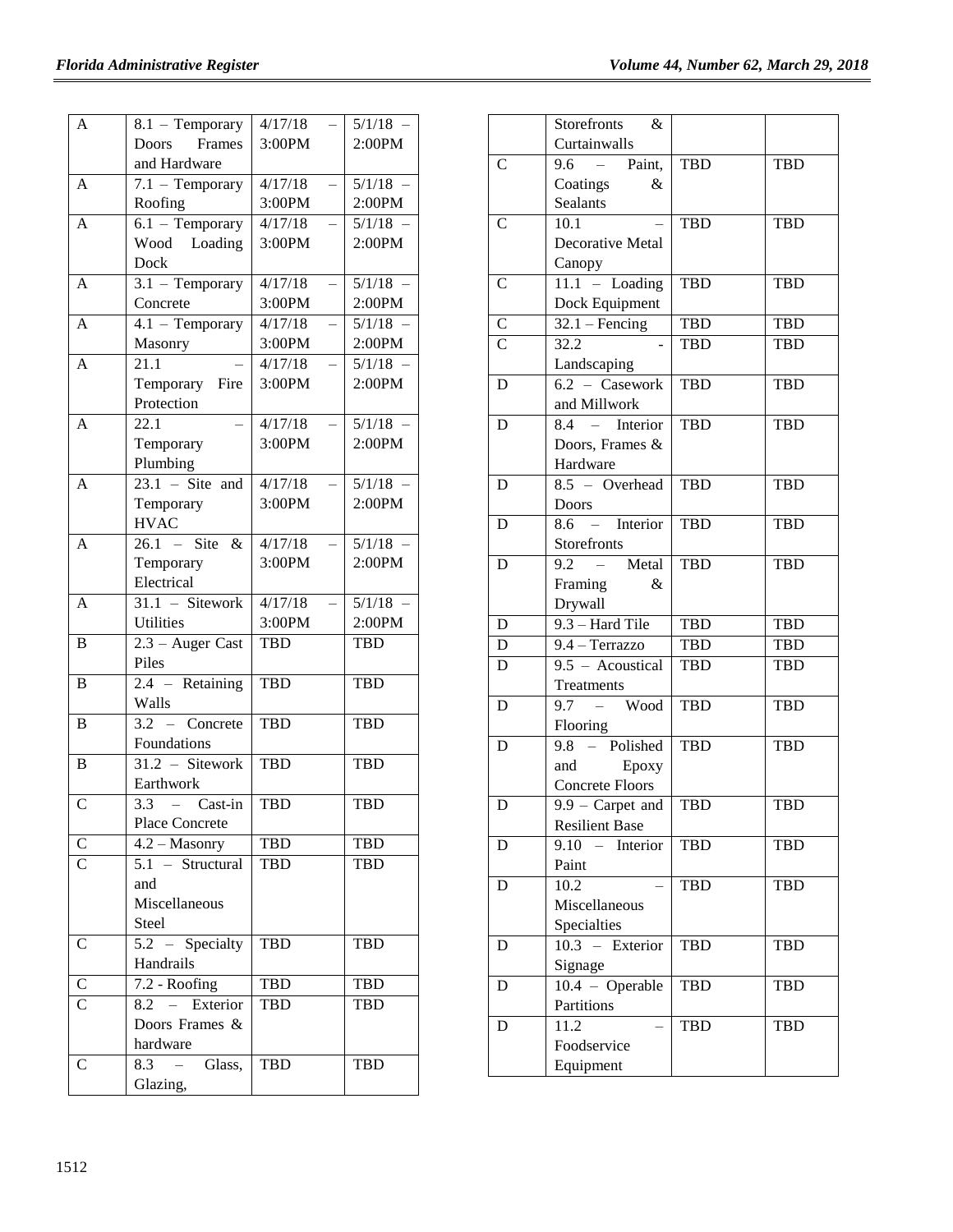|   | $11.3$ – Athletic    | <b>TBD</b> | <b>TBD</b> |
|---|----------------------|------------|------------|
|   | Equipment            |            |            |
| D | $14.1 - Elevators$   | <b>TBD</b> | <b>TBD</b> |
| D | $21.2 -$ Fire        | <b>TBD</b> | <b>TBD</b> |
|   | Protection           |            |            |
| D | $22.2 - Plumbing$    | <b>TBD</b> | <b>TBD</b> |
| D | $23.2 - HVAC$        | <b>TBD</b> | <b>TBD</b> |
| D | $26.2$ – Electrical, | <b>TBD</b> | <b>TBD</b> |
|   | Fire Alarm &         |            |            |
|   | Data                 |            |            |

Bids for the FSU Student Union Building (FS-263) will be received by Ajax Building Corporation, 1080 Commerce Boulevard, Midway, FL 32343 until 2:00 pm Local Time, on the above referenced dates.

Each bid must be accompanied by a Bid Bond on the form enclosed in this package, certified check or cashier's check in an amount no less than five percent (5%) of the total amount of the base bid as guarantee that the bidder will, if awarded the contract, enter into a written contract, satisfactory in form, containing a penalty clause and requiring workers' compensation and public liability insurance and approval of subcontractor by Ajax Building Corporation and shall be prepared to provide Payment and Performance Bonds on the forms enclosed in this bid package to Ajax Building Corporation in the full amount of the contract price within seven (7) days after acceptance. Bidder must be a licensed Florida Contractor. The Contract Documents, as defined in Subcontract Agreement form, may be examined at the office of Ajax Building Corporation, 1080 Commerce Boulevard, Midway, FL 32343. In addition, prequalified bidders may obtain a set of Contract Documents by downloading from Ajax Building Corporation's project-specific FTP site. Access information will be made available through validation of the prequalification process.

The Bid Documents are anticipated to be available to prequalified bidders on the following dates: Bid Group A -  $4/13/18$ 

Bid Group B – TBD

Bid Group C – TBD

Bid Group D – TBD

Interested bidders may obtain pre-qualification forms by contacting Ajax Building Corporation's office. Only bidders meeting pre-qualification criteria may bid. Bidders must submit a completed experience questionnaire and financial statement on the form entitled "Bidder Qualifications Questionnaire", incorporated herein by reference. The subcontractor's financial condition must demonstrate that adequate fixed and liquid

assets and equipment are available to properly perform the Subcontract.

No bids may be withdrawn after the scheduled closing time for receipt of same for a period of one hundred thirty (130) days.

Proposals shall be sealed and plainly marked, "Bid", with name of project, bid package number and description, name and address of bidder, time and date due.

The Construction Manager reserves the right to reject any and all bids received and to waive any and all informalities or irregularities in regard thereto.

Pre-Bid Conferences will be held at the above listed dates, times, and locations (TBD). Dates are subject to change. Notice will be given to Prequalified bidders.

For additional information, contact Michael Jenkins, Project Manager, at (850)224-9571 or [mjenkins@ajaxbuilding.com.](mailto:mjenkins@ajaxbuilding.com)

# Section XII Miscellaneous

#### [DEPARTMENT OF STATE](https://www.flrules.org/gateway/department.asp?id=1)

Index of Administrative Rules Filed with the Secretary of State Pursuant to Section  $120.55(1)(b)6. - 7$ ., F.S., the below list of rules were filed in the Office of the Secretary of State between 3:00 p.m., Thursday, March 22, 2018 and 3:00 p.m., Wednesday, March 28, 2018.

| Rule No.    | <b>File Date</b> | <b>Effective</b> |
|-------------|------------------|------------------|
|             |                  | <b>Date</b>      |
| 5B-57.013   | 3/23/2018        | 4/12/2018        |
| 12-18.008   | 3/27/2018        | 4/16/2018        |
| 12-21.203   | 3/27/2018        | 4/16/2018        |
| 12-26.003   | 3/27/2018        | 4/16/2018        |
| 12-26.004   | 3/27/2018        | 4/16/2018        |
| 12-26.008   | 3/27/2018        | 4/16/2018        |
| 12-26.009   | 3/27/2018        | 4/16/2018        |
| $12A-1.012$ | 3/27/2018        | 4/16/2018        |
| 12A-1.0144  | 3/27/2018        | 4/16/2018        |
| 12A-1.097   | 3/27/2018        | 4/16/2018        |
| 12A-1.097   | 3/27/2018        | 4/16/2018        |
| 12A-1.108   | 3/27/2018        | 4/16/2018        |
| 12A-16.008  | 3/27/2018        | 4/16/2018        |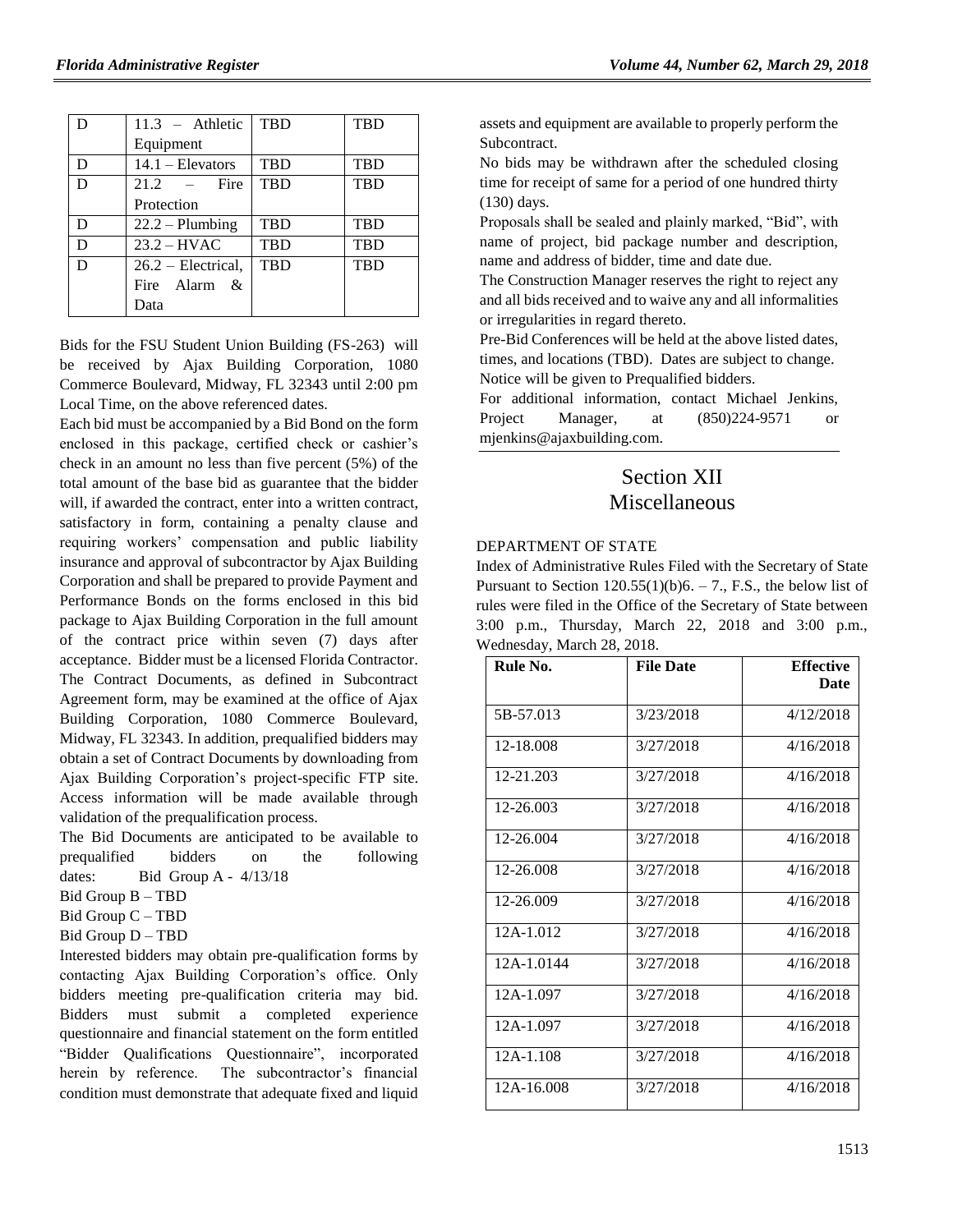| 40A-1.1002                                                                                                                    | 3/27/2018 | 4/16/2018 |
|-------------------------------------------------------------------------------------------------------------------------------|-----------|-----------|
| 40A-1.207                                                                                                                     | 3/27/2018 | 4/16/2018 |
| 40A-6.041                                                                                                                     | 3/27/2018 | 4/16/2018 |
| 40A-6.201                                                                                                                     | 3/27/2018 | 4/16/2018 |
| 40A-6.301                                                                                                                     | 3/27/2018 | 4/16/2018 |
| 40A-6.451                                                                                                                     | 3/27/2018 | 4/16/2018 |
| 61G1-11.013                                                                                                                   | 3/27/2018 | 4/16/2018 |
| 61N-2.032                                                                                                                     | 3/23/2018 | 4/12/2018 |
| 61N-2.033                                                                                                                     | 3/23/2018 | 4/12/2018 |
| 62-160.110                                                                                                                    | 3/27/2018 | 4/16/2018 |
| 62-160.120                                                                                                                    | 3/27/2018 | 4/16/2018 |
| 62-160.210                                                                                                                    | 3/27/2018 | 4/16/2018 |
| 62-160.220                                                                                                                    | 3/27/2018 | 4/16/2018 |
| 62-160.300                                                                                                                    | 3/27/2018 | 4/16/2018 |
| 62-160.330                                                                                                                    | 3/27/2018 | 4/16/2018 |
| 62-160.340                                                                                                                    | 3/27/2018 | 4/16/2018 |
| 62-160.400                                                                                                                    | 3/27/2018 | 4/16/2018 |
| 62-160.600                                                                                                                    | 3/27/2018 | 4/16/2018 |
| 62-160.650                                                                                                                    | 3/27/2018 | 4/16/2018 |
| 62-160.670                                                                                                                    | 3/27/2018 | 4/16/2018 |
| 62-160.700                                                                                                                    | 3/27/2018 | 4/16/2018 |
| 62-160.800                                                                                                                    | 3/27/2018 | 4/16/2018 |
| 64B7-30.004                                                                                                                   | 3/27/2018 | 4/16/2018 |
| 64B7-30.005                                                                                                                   | 3/27/2018 | 4/16/2018 |
| 64B16-27.630                                                                                                                  | 3/23/2018 | 4/12/2018 |
| 68E-18.002                                                                                                                    | 3/28/2018 | 4/17/2018 |
| 68E-18.003                                                                                                                    | 3/28/2018 | 4/17/2018 |
| 68E-18.006                                                                                                                    | 3/28/2018 | 4/17/2018 |
| 68E-18.008                                                                                                                    | 3/28/2018 | 4/17/2018 |
| <b>LIST OF RULES AWAITING LEGISLATIVE</b><br>APPROVAL SECTIONS 120.541(3), 373.139(7)<br>AND/OR 373.1391(6), FLORIDA STATUTES |           |           |

| Rule No.    | <b>File Date</b> | <b>Effective</b><br>Date |
|-------------|------------------|--------------------------|
| $40C-2.101$ | 8/2/2017         | **/**/****               |
| 58A-5.036   | 2/13/2018        | **/**/****               |
| 59A-4.1265  | 2/2/2018         | **/**/****               |
| 60FF1-5.009 | 7/21/2016        | **/**/****               |
| 64B8-10.003 | 12/9/2015        | **/**/****               |
| 69L-7.020   | 12/15/2017       | **/**/****               |
| 69L-7.501   | 12/15/2017       | **/**/****               |

[DEPARTMENT OF FINANCIAL SERVICES](https://www.flrules.org/gateway/department.asp?id=69)

FSC - [Financial Institution Regulation](https://www.flrules.org/gateway/organization.asp?id=523) Financial Institutions NOTICE OF FILINGS

Financial Services Commission

Office of Financial Regulation

March 29, 2018

Notice is hereby given that the Office of Financial Regulation, Division of Financial Institutions, has received the following application. Comments may be submitted to the Division Director, 200 East Gaines Street, Tallahassee, Florida 32399- 0371, for inclusion in the official record without requesting a hearing. However, pursuant to provisions specified in Chapter 69U-105, Florida Administrative Code, any person may request a public hearing by filing a petition with the Agency Clerk as follows:

| By Mail or Facsimile            | OR. | By Hand Delivery                                             |
|---------------------------------|-----|--------------------------------------------------------------|
| Agency Clerk                    |     | <b>Agency Clerk</b>                                          |
| Office of Financial Regulation  |     | Office of Financial Regulation                               |
| P.O. Box 8050                   |     | The Fletcher Building, Suite 118                             |
| Tallahassee, Florida 32314-8050 |     | 101 East Gaines Street                                       |
| Phone: (850)410-9800            |     | Tallahassee, Florida 32399-0379                              |
| Fax: (850)410-9548              |     | Phone: (850)410-9643                                         |
|                                 |     | The Detition must be received by the Clerk within twenty and |

The Petition must be received by the Clerk within twenty-one (21) days of publication of this notice (by 5:00 P.M., April 19, 2018):

APPLICATION FOR CONVERSION OF A NATIONAL BANK

TO A STATE BANK

Applicant and Location: Peoples National Bank, 1020 John Sims Parkway E, Niceville, Okaloosa County, Florida 32578 With Title: PNB Community Bank

Received: March 26, 2018

APPLICATION FOR A QUALIFIED LIMITED SERVICE AFFILIATE

Applicant and Location: FH International Consultants, Inc.,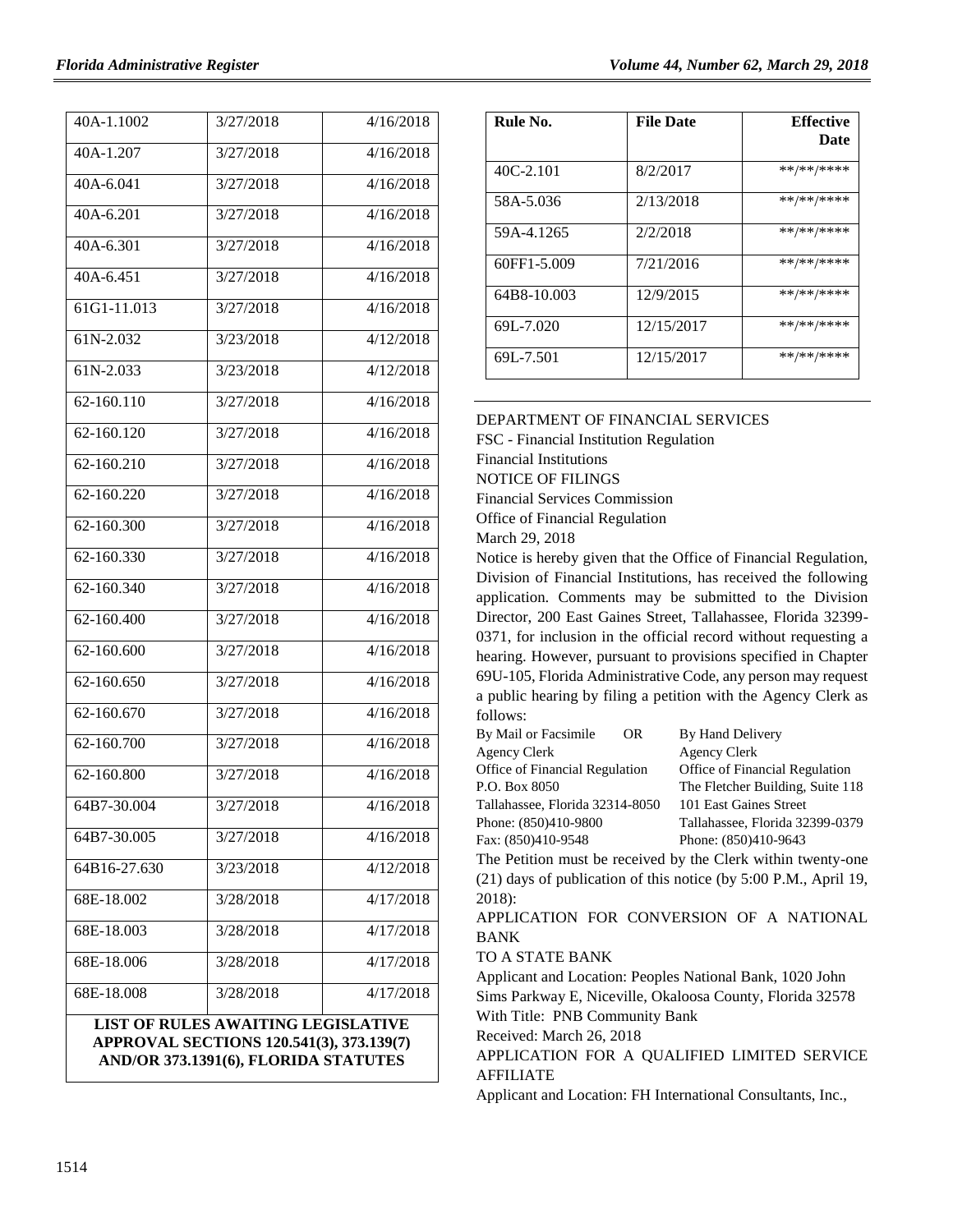2645 Executive Park Drive, Suite 104, Fort Lauderdale, (Weston), Florida 33331 Received: March 23, 2018 Distribution: (Publication Not Required) Federal Deposit Insurance Corporation, Atlanta, GA Federal Reserve Bank of Atlanta, Atlanta, GA Comptroller of the Currency, Atlanta, GA Florida Bankers Association, Tallahassee, Florida Billy L. Gann

George Levesque

#### [DEPARTMENT OF ECONOMIC OPPORTUNITY](https://www.flrules.org/gateway/department.asp?id=73)

[Division of Community Development](https://www.flrules.org/gateway/organization.asp?id=1066)

Final Order No. DEO-18-033

In re: A LAND DEVELOPMENT REGULATION ADOPTED BY CITY OF KEY WEST, FLORIDA, ORDINANCE NO. 17-15

\_\_\_\_\_\_\_\_\_\_\_\_\_\_\_\_\_\_\_\_\_\_\_\_\_\_\_\_\_\_\_\_\_\_\_\_\_\_\_\_\_\_\_\_\_\_\_

#### FINAL ORDER

APPROVING CITY OF KEY WEST ORDINANCE NO. 17- 15

The Department of Economic Opportunity ("Department") hereby issues its Final Order, pursuant to section 380.05(6), Florida Statutes, and rule 28-36.002, Florida Administrative Code, approving land development regulations adopted by the City of Key West, Florida ("the City"), Ordinance No. 17-15 (the "Ordinance").

FINDINGS OF FACT

1. The City is designated as an area of critical state concern by rule 28-36.002, Florida Administrative Code.

2. The Ordinance was adopted by the City on October 17, 2017, and rendered to the Department on November 28, 2017.

3. The Ordinance amends the City's Land Development Regulations ("LDRs") to amend a portion of the Official Zoning Map from Public Service (PS) to High Density Residential College Road (HDR-1) on property located at 5220, 5224, 5228, and 5330 College Road (RE # 00072082-002200, AK # 8757883; RE # 00072082-002100, AK # 8757875; RE # 00072080-002200, AK # 1076155; RE # 00072082-002400, AK # 8757905).

#### CONCLUSIONS OF LAW

4. The Department is required to approve or reject land development regulations that are adopted by any local government in an area of critical state concern. See Sections 380.05(6), and 380.0552(9), Florida Statutes; See also Chapter 28-36, Florida Administrative Code.

5. "Land development regulations" include local zoning, subdivision, building, and other regulations controlling the development of land. Section 380.031(8), Florida Statutes. The regulations adopted by the Ordinance are land development regulations.

6. The Ordinance is consistent with the City's Comprehensive Plan generally, as required by section 163.3177(1), Florida Statutes, and specifically,

Table 1-1.1.5.

/s/

7. All land development regulations enacted, amended, or rescinded within an area of critical state concern must be consistent with the principles for guiding development for that area. See Sections 380.05(6) and 380.0552(9), Florida Statutes. The Principles for Guiding Development for the Florida Keys Area of Critical State Concern are set forth in rule 28-36.003(1), Florida Administrative Code.

8. The Ordinance is consistent with the Principles for Guiding Development as a whole, and specifically furthers the following:

(a) Strengthen local government capabilities for managing land use and development;

(h) Protection of the public health, safety, welfare and economy of the City of Key West, and the maintenance of Key West as a unique Florida resource.

WHEREFORE, IT IS ORDERED that the Department finds that City Ordinance No. 17-15 is consistent with the City's Comprehensive Plan and Principles for Guiding Development for the City of Key West Area of Critical State Concern and is hereby APPROVED.

This Order becomes effective 21 days after publication in the Florida Administrative Register unless a petition is timely filed as described in the Notice of Administrative Rights below. DONE AND ORDERED in Tallahassee, Florida.

James D. Stansbury, Bureau Chief Bureau of Community Planning and Growth Department of Economic Opportunity

#### NOTICE OF ADMINISTRATIVE RIGHTS

ANY PERSON WHOSE SUBSTANTIAL INTERESTS ARE AFFECTED BY THIS ORDER HAS THE OPPORTUNITY FOR AN ADMINISTRATIVE PROCEEDING PURSUANT TO SECTION 120.569, FLORIDA STATUTES.

FOR THE REQUIRED CONTENTS OF A PETITION CHALLENGING AGENCY ACTION, REFER TO RULES 28-106.104(2), 28-106.201(2), AND 28-106.301, FLORIDA ADMINISTRATIVE CODE.

DEPENDING ON WHETHER OR NOT MATERIAL FACTS ARE DISPUTED IN THE PETITION, A HEARING WILL BE CONDUCTED PURSUANT TO EITHER SECTIONS 120.569 AND 120.57(1), FLORIDA STATUTES, OR SECTIONS 120.569 AND 120.57(2), FLORIDA STATUTES. ANY PETITION MUST BE FILED WITH THE AGENCY CLERK OF THE DEPARTMENT OF ECONOMIC OPPORTUNITY WITHIN 21 CALENDAR DAYS OF THE FINAL ORDER BEING PUBLISHED IN THE FLORIDA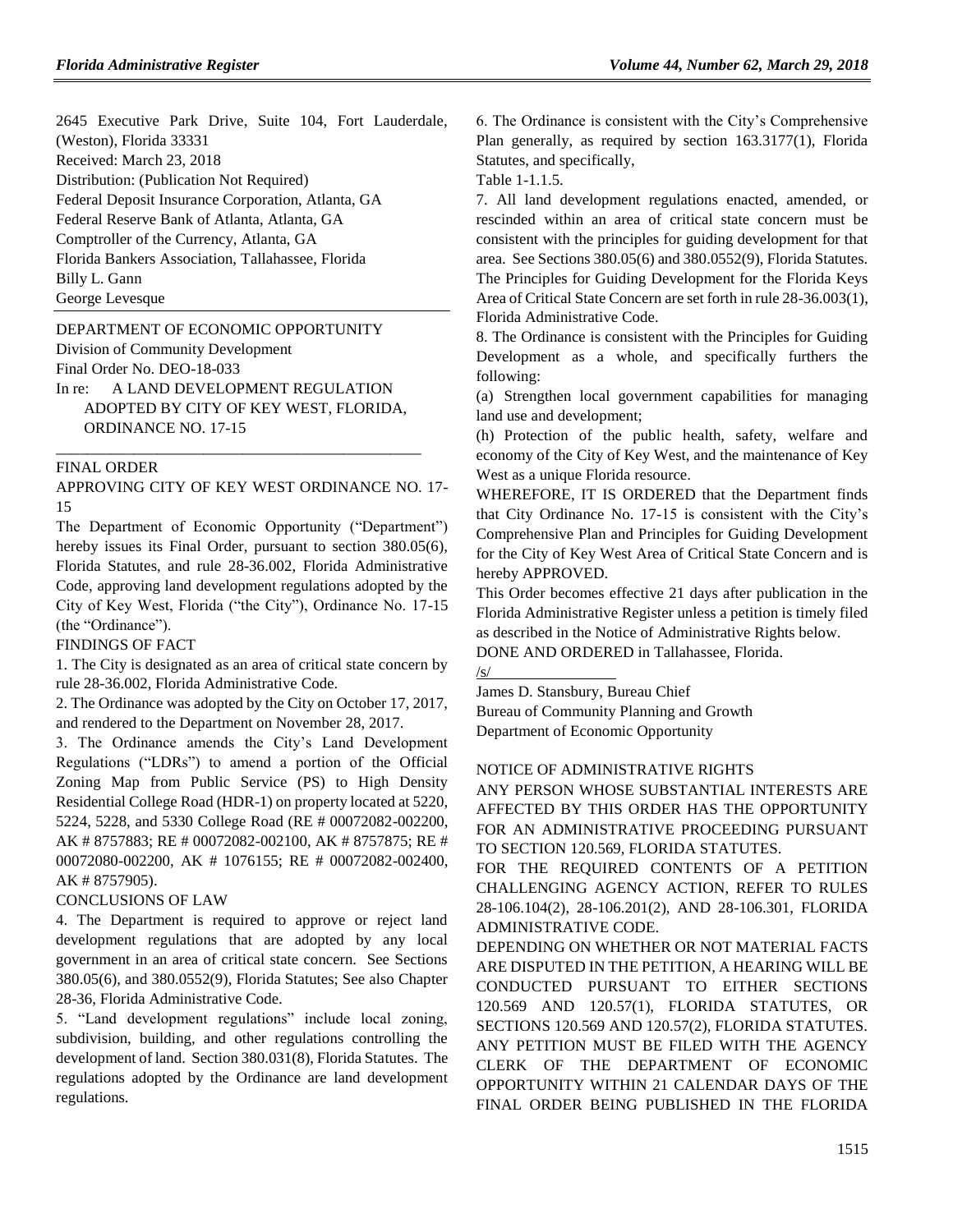ADMINISTRATIVE REGISTER. A PETITION IS FILED WHEN IT IS RECEIVED BY: AGENCY CLERK DEPARTMENT OF ECONOMIC OPPORTUNITY OFFICE OF THE GENERAL COUNSEL 107 EAST MADISON ST., MSC 110 TALLAHASSEE, FLORIDA 32399-4128 FAX 850-921-3230 YOU WAIVE THE RIGHT TO ANY ADMINISTRATIVE PROCEEDING IF YOU DO NOT FILE A PETITION WITH THE AGENCY CLERK WITHIN 21 CALENDAR DAYS OF THE FINAL ORDER BEING PUBLISHED IN THE

FLORIDA ADMINISTRATIVE REGISTER.

## CERTIFICATE OF FILING AND SERVICE

I HEREBY CERTIFY that the original of the foregoing Final Order has been filed with the undersigned designated Agency Clerk, and that true and correct copies have been furnished to the following persons by the methods indicated this  $28<sup>th</sup>$  day of March, 2018.

#### /s/

Agency Clerk

Department of Economic Opportunity 107 East Madison Street, MSC 110 Tallahassee, FL 32399-4128

By Certified U.S. Mail:

The Honorable Craig Cates Mayor, City of Key West P.O. Box 1409 Key West, Florida 33041-1409

Cheri Smith, City Clerk City of Key West P.O. Box 1409 Key West, Florida 33041-1409

Patrick Wright, Director Planning and Environmental Resources City of Key West P.O. Box 1409 Key West, Florida 33041-1409

#### [DEPARTMENT OF ECONOMIC OPPORTUNITY](https://www.flrules.org/gateway/department.asp?id=73)

[Division of Community Development](https://www.flrules.org/gateway/organization.asp?id=1066) Final Order No. DEO-18-031 In re: A LAND DEVELOPMENT REGULATION ADOPTED BY MONROE COUNTY, FLORIDA, ORDINANCE NO. 004-2018

\_\_\_\_\_\_\_\_\_\_\_\_\_\_\_\_\_\_\_\_\_\_\_\_\_\_\_\_\_\_\_\_\_\_\_\_\_\_\_\_\_\_\_\_\_\_\_

FINAL ORDER

## APPROVING MONROE COUNTY ORDINANCE NO. 004- 2018

The Department of Economic Opportunity ("Department") hereby issues its Final Order, pursuant to sections 380.05(6) and 380.0552(9), Florida Statutes, approving land development regulations adopted by Monroe County, Florida, Ordinance No. 004-2018 (the "Ordinance").

#### FINDINGS OF FACT

1. The Florida Keys Area is designated by Section 380.0552, Florida Statutes, as an area of critical state concern. Monroe County is a local government within the Florida Keys Area.

2. The Ordinance was adopted by Monroe County on January 17, 2018, and rendered to the Department on February 21, 2018.

3. The Ordinance amends the Monroe County Land Development Code ("Code") to amend the zoning district from Urban Residential-Mobile Home (URM) to Mixed Use (MU) for property located at 5713 First Avenue, South Stock Island, Mile Marker 5, legally described as Block 34, Lots 11, 12, 13, 14, and 15, McDonald's plat of Stock Island (Plat Book 1, Page 55), Stock Island, Monroe County, Florida, having real estate number 00124700.000000.

#### CONCLUSIONS OF LAW

4. The Department is required to approve or reject land development regulations that are adopted by any local government in an area of critical state concern. See Sections 380.05(6), and 380.0552(9), Florida Statutes.

5. "Land development regulations" include local zoning, subdivision, building, and other regulations controlling the development of land. Section 380.031(8), Florida Statutes. The regulations adopted by the Ordinance are land development regulations.

6. The Ordinance is consistent with the Monroe County Comprehensive Plan generally, as required by Section 163.3177(1), Florida Statutes and specifically, Goal 101, and Objectives 101.5 and 101.8.

7. All land development regulations enacted, amended, or rescinded within an area of critical state concern must be consistent with the principles for guiding development for that area. Sections 380.05(6) and 380.0552(9), Florida Statutes. The Principles for Guiding Development for the Florida Keys Area of Critical State Concern are set forth in Section 380.0552(7), Florida Statutes.

8. The Ordinance is consistent with the Principles for Guiding Development as a whole, and specifically complies with the following:

(a) Strengthening local government capabilities for managing land use and development so that local government is able to achieve these objectives without continuing the area of critical state concern designation.